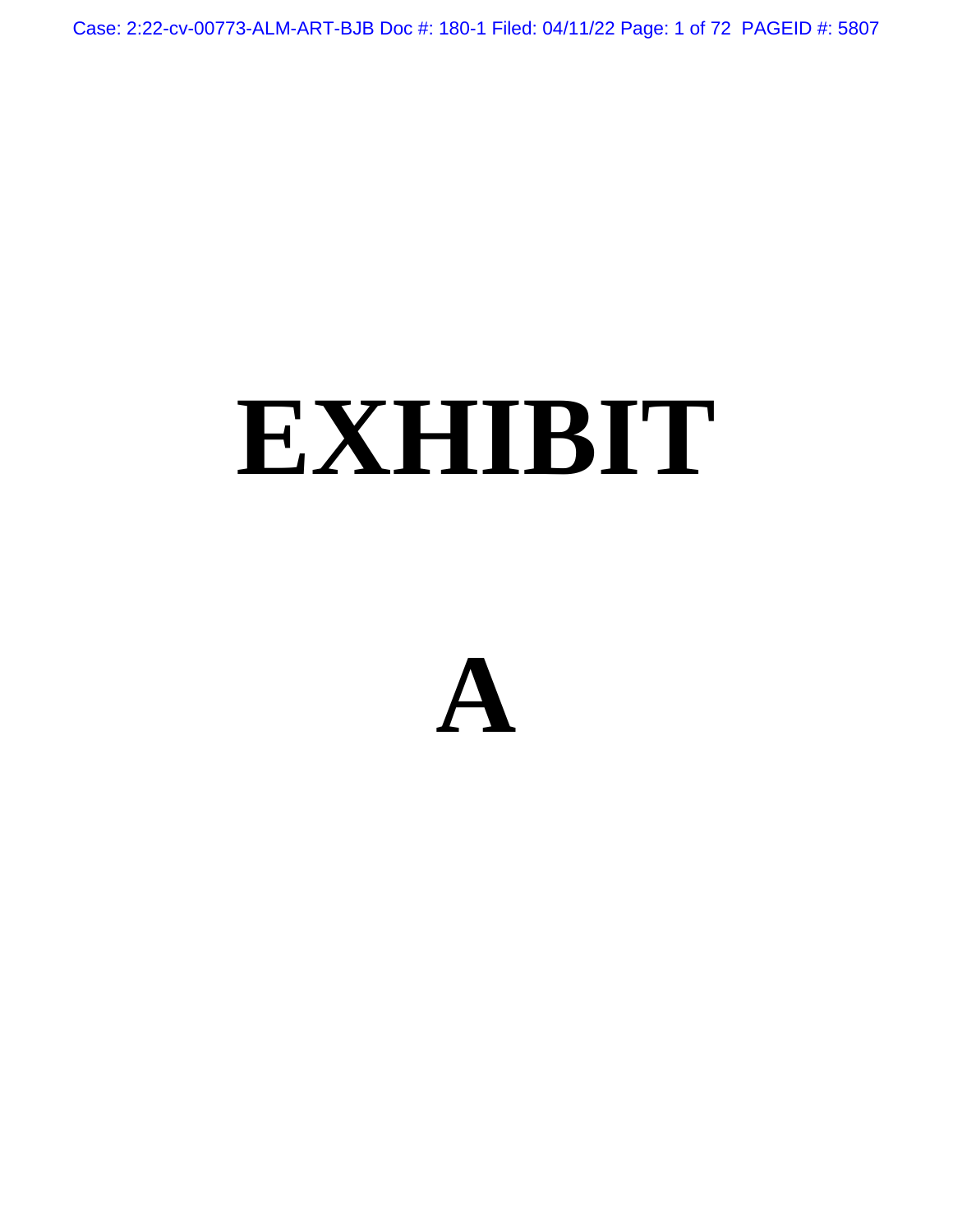# Case: 2:22-cv-00773-ALM-ART-BJB Doc #: 180-1 Filed: 04/11/22 Page: 2 of 72 PAGEID #: 5808 **EXHIBIT A**

**2004** 

# **THE OHIO STATE CONSTITUTION**

### **A REFERENCE GUIDE**

# **Steven H. Steinglass & Gino J. Scarselli**

PART I: THE CONSTITUTIONAL HISTORY OF OHIO INTRODUCTION THE OHIO TERRITORY AND THE NORTHWEST ORDINANCE: THE PRELUDE TO STATEHOOD Early Ohio The Northwest Ordinance Governance under Arthur St. Clair and the Push for Statehood STATEHOOD AND OHIO'S FIRST CONSTITUTION The Constitutional Convention of 1802 The Status of African Americans Approval and Statehood The Ohio Constitution of 1802 OHIO'S EXPERIENCE UNDER THE CONSTITUTION OF 1802 Judicial Review: A Major Constitutional Crisis OHIO'S SECOND CONSTITUTION The Campaign to Replace the Constitution of 1802 The Constitutional Convention of 1850-51 Elections, Suffrage, and the Status of African Americans Other Reforms Convention and Electoral Approval The Constitution of 1851 THE 1873-74 CONSTITUTIONAL CONVENTION FROM 1874 TO THE 1912 CONSTITUTIONAL CONVENTION THE 1912 CONSTITUTIONAL CONVENTION: CONSTITUTIONAL REVISION IN THE PROGRESSIVE ERA The Progressive Movement and the Call for a Convention The Constitutional Convention of 1912 CONSTITUTIONAL CHANGE FROM 1912 TO THE TWENTY-FIRST CENTURY The First Half of the Twentieth Century: the Unfinished Agenda Prohibition Suffrage Other Amendments Constitutional Revision in the Latter Half of the Twentieth Century The 1950s & 1960s Public Debt Governmental organization and reapportionment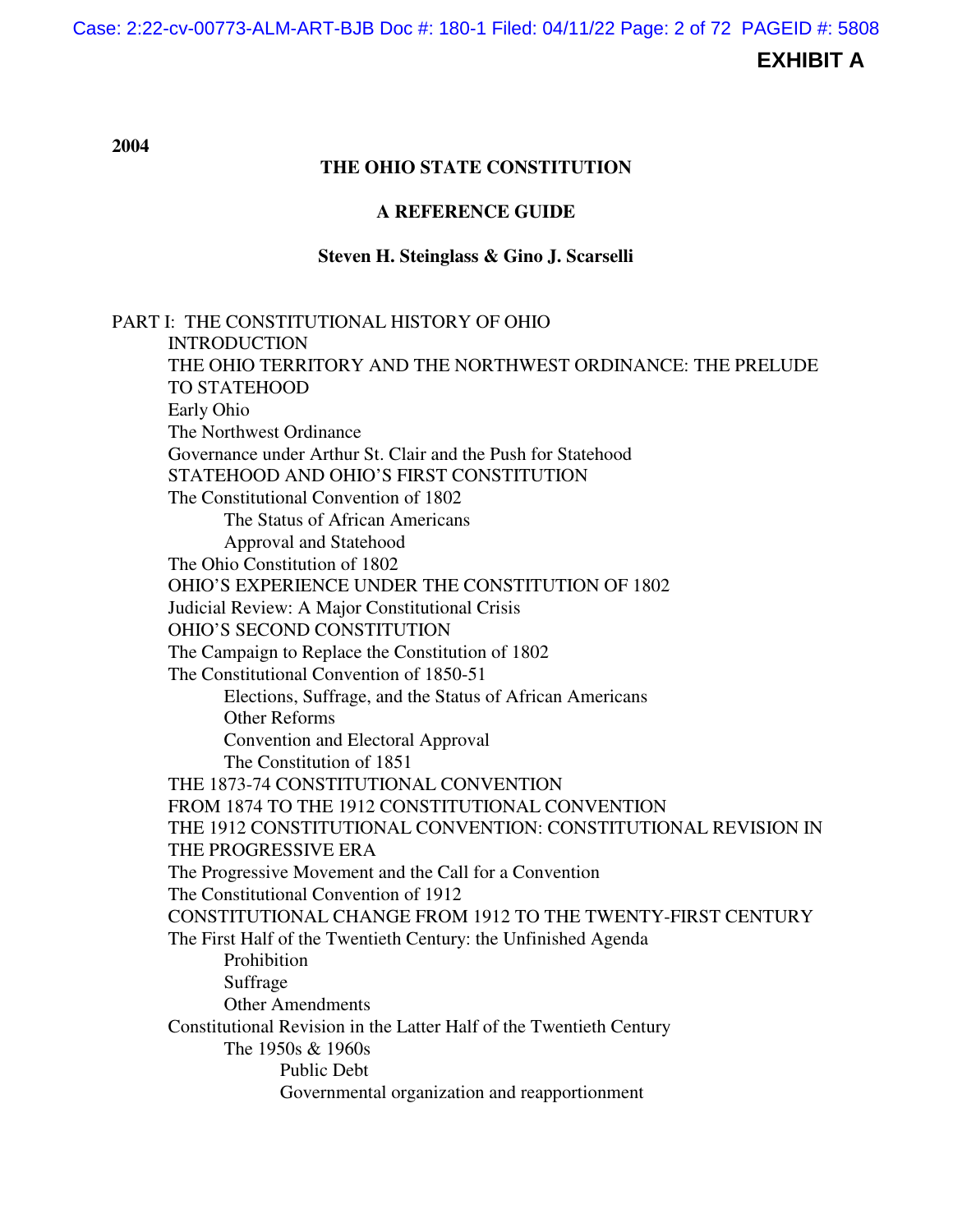Modern Courts Amendment The 1970s and the Constitutional Revision Commission The 1980s The 1990s The 2000s The Ohio Constitution and the Court at the Beginning of the Twenty-first Century The Ohio Supreme Court and Judicial Review Judicial Selection The Ohio Supreme Court and Stare Decisis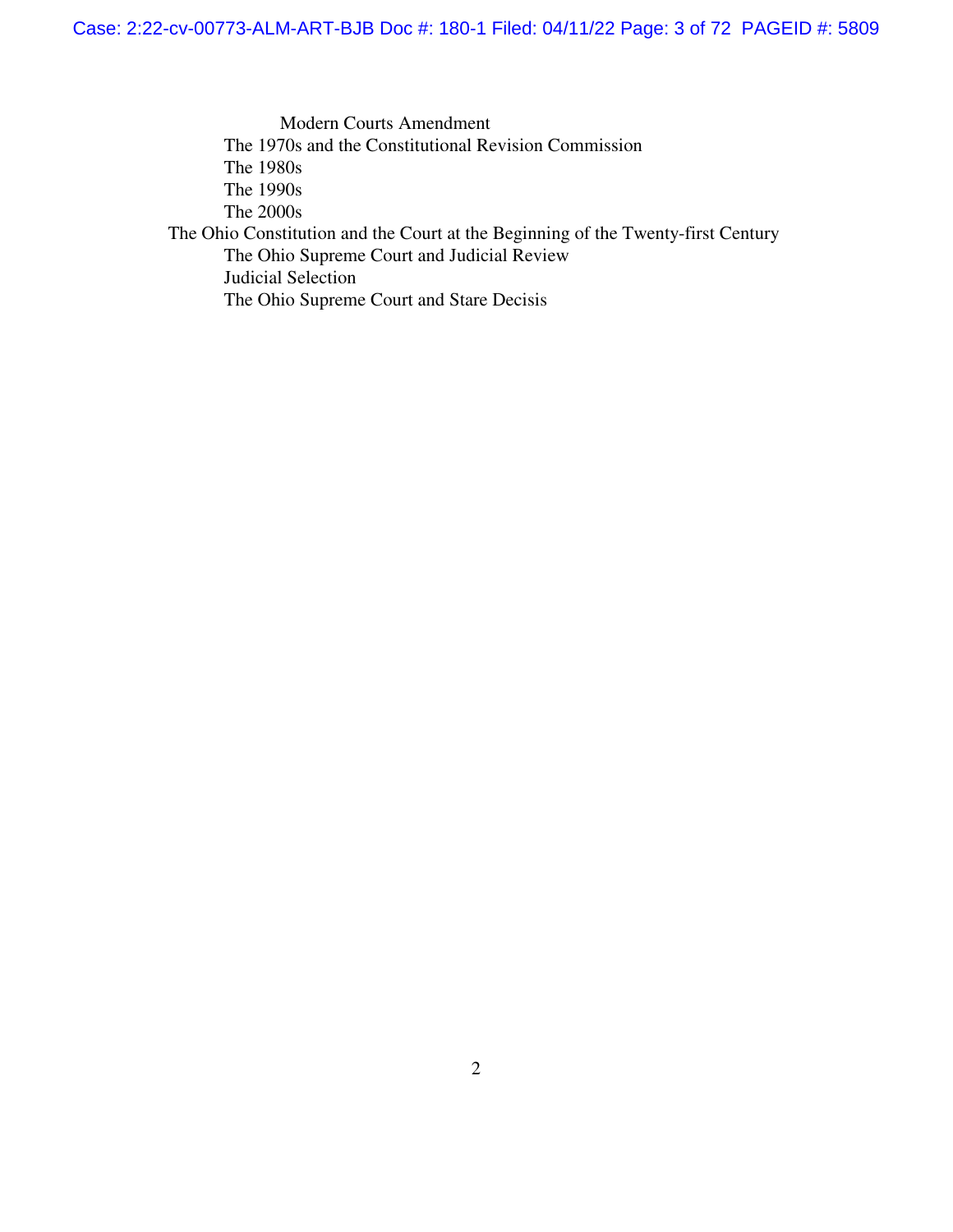### PART I

 $\overline{a}$ 

### THE CONSTITUTIONAL HISTORY OF OHIO

### **INTRODUCTION**

In 2003, Ohio celebrated its bicentennial. In two centuries of statehood, Ohio, the seventeenth state admitted to the union and the first state carved out of the Northwest Territory, has had only two constitutions. The current constitution, the Ohio Constitution of 1851, is the eighth oldest in the country and the third oldest outside New England.<sup>1</sup> The state's constitutional history has its roots in the 1787 decision of the Continental Congress, acting under the Articles of Confederation, to enact the Northwest Ordinance which organized the western lands and set in motion the process that resulted in the creation of Ohio and the four other new states that were carved from the Northwest Territory.

Despite having had only two constitutions, Ohio has had four constitutional conventions, three of which resulted in significant constitutional change. The first, the Constitutional Convention of 1802, produced Ohio's first constitution and guided the territory into statehood with a government dominated by the legislative branch and a constitution resistant to amendment. The second, the Constitutional Convention of 1850-51, altered the balance of power among the branches of government by limiting legislative power and created a constitution that was easier to amend. The third convention, which took place in 1873-74, proposed a constitution that would have significantly restructured state government and given the governor the power to veto legislation, but the voters rejected it. The fourth, and last convention, the Constitutional Convention of 1912, avoided the fate of the proposed 1874 constitution and produced major constitutional change by presenting the electorate with forty-two independent amendments, thirty-four of which the voters adopted.

Ohio's constitutional history is closely tied to the social and political changes taking place nationally and within the state, and the three successful constitutional conventions were part of popular democratic movements. The first convention produced a constitution that was not only the culmination of the movement for statehood but also the result of the successful effort, both nationally and in the Ohio Territory, by Thomas Jefferson and the Republicans to wrest political power from the Federalists. The 1802 Constitution represented a rejection of the Federalist belief in a strong centralized government and established a Jeffersonian model of government in which the legislature was the dominant branch of state government. $<sup>2</sup>$ </sup>

<sup>1.</sup> The only state constitutions outside New England that are older than the Ohio Constitution of 1851 are the Wisconsin Constitution of 1846 and the Indiana Constitution of 1851. See William F. Swindler, ed. Sources and Documents of United States Constitutions (7 vols.) (New York: Oceana Publications Inc., 1978).

<sup>2.</sup> Randolph C. Downes, "Ohio's First Constitution," Northwest Ohio Quarterly XXV (Winter 1952-53): 12.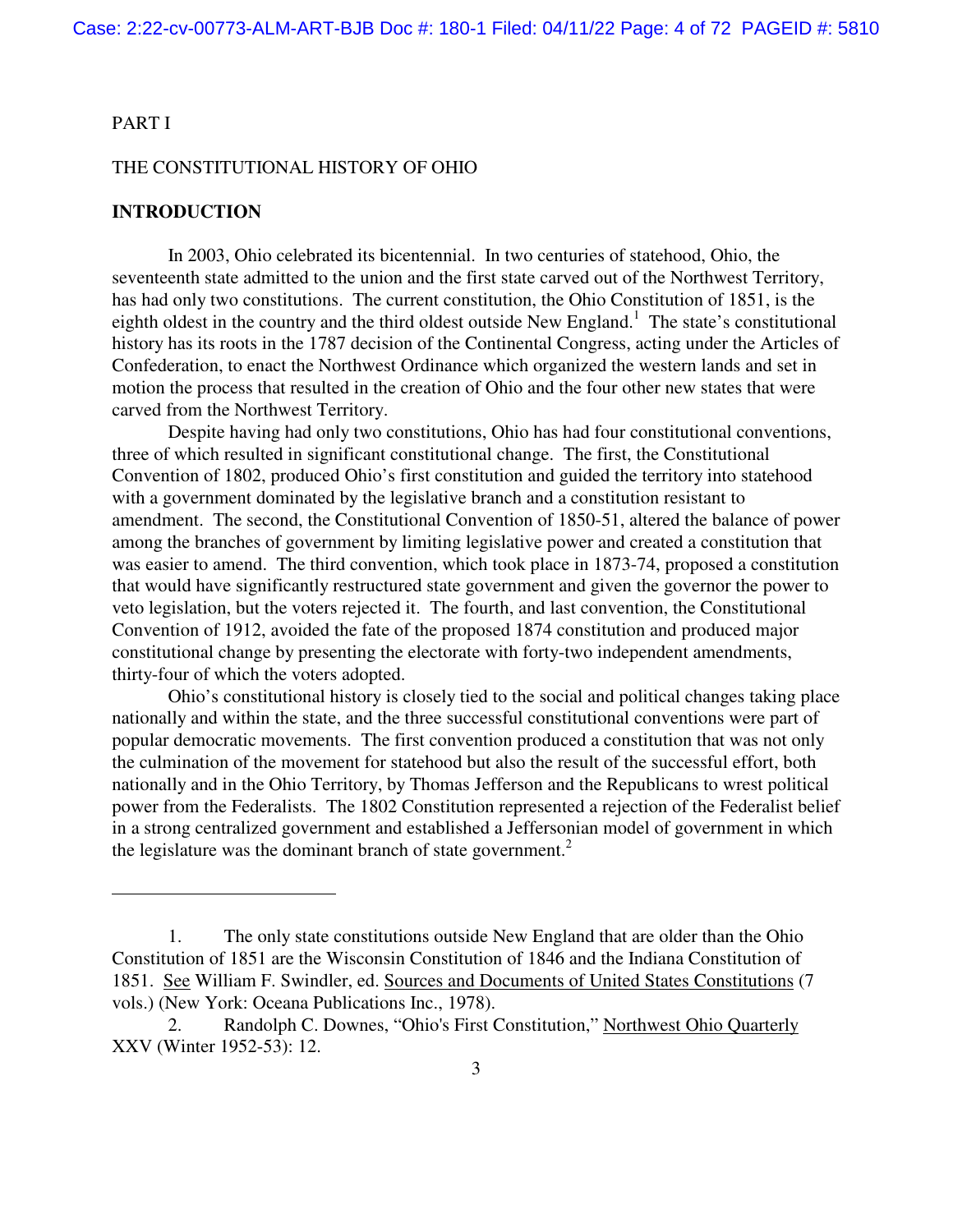Increasing dissatisfaction with state governments created a revisionist fervor that swept the country in the mid-1800s. Spurred in large part by the ideals of Jacksonian democracy, which emphasized popular control over government and a distrust of corporations and financial institutions, fourteen states held constitutional conventions between  $1842$  and  $1853$ .<sup>3</sup> The particular grievances leading to the Constitutional Convention of 1850-51 included the legislature's financial irresponsibility in the construction of the state transportation system, its control over the judiciary and other state officers, and problems in the administration of the judicial system.

The Constitutional Convention of 1912 grew out of the Progressive movement that dominated American politics in the late nineteenth and early twentieth centuries. This last convention set the stage for the piecemeal approach to constitutional revision that has characterized constitutional change in Ohio ever since..

# **THE OHIO TERRITORY AND THE NORTHWEST ORDINANCE: THE PRELUDE TO STATEHOOD**

### **Early Ohio**

 $\overline{a}$ 

The State of Ohio has its origin in the experiences of the people who settled the area west of Pennsylvania and north of the Ohio River in what was known as the "Ohio country." Their experiences were shaped in a land that for much of its early history was in a state of nearly constant conflict as a result of competing claims from Indian tribes and from England and France, Europe's two most powerful nations.

The first inhabitants of what would become Ohio were Native Americans, but little is known of the Ohio tribes before 1600. The Erie inhabited the southern shore of Lake Erie in the early 1600s, but the Iroquois decimated them in the  $1650s$  in the Beaver Wars.<sup>4</sup> The Iroquois had little interest in the Ohio lands other than as a hunting ground for beaver and did not establish any major settlements. Ohio thus remained largely uninhabited from the late 1650s until the early 1700s when the Miami emigrated southward and settled in the western part of Ohio. Around the same time, the Shawnee, Wyandot, and later the Delaware moved into the region from the east and north to escape the Iroquois and the western migration of white settlers.<sup>5</sup>

The French were the first Europeans to set foot in the what would become Ohio. France

<sup>3.</sup> Howard McDonald, "A Study in Constitution Making – Ohio: 1802-1874" (Ph.D. dissertation, University of Michigan, 1916), 59.

<sup>4.</sup> William A. Hunter, "History of the Ohio Valley," in William C. Sturtevant, ed., Handbook of North American Indians, vol. 15 Northeast (Washington: Smithsonian Institution 1978), 588; R. Douglas Hurt, The Ohio Frontier, Crucible of the Old Northwest, 1720-1830 (Bloomington: Indiana University Press 1996), 7-9.

<sup>5.</sup> See Eugene H. Roseboom and Francis P. Weisenburger, A History of Ohio, (Columbus: Ohio Historical Society 1991), 13-16.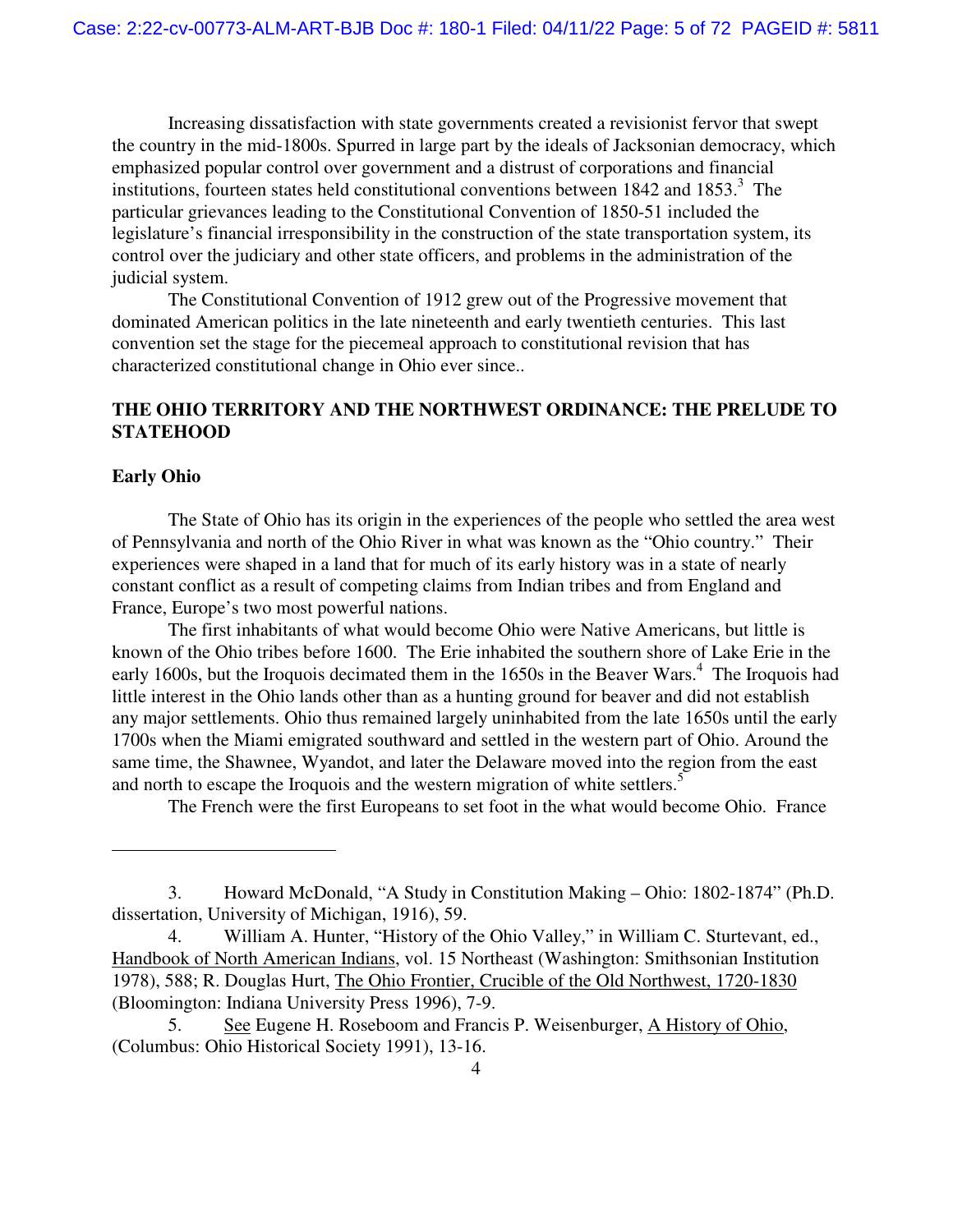based its claim to the Ohio territory on the purported discovery of Ohio by La Salle in  $1669-70$ ,<sup>6</sup> but by the mid-1700s, French, English, and colonial traders could be found throughout Ohio. In an attempt to reestablish alliances with tribes sympathetic to the English, the French-Canadian Cèloron de Bienville in 1749 led an expedition from the Great Lakes to the Ohio River and reclaimed the Ohio country in the name of the Louis XV, King of France.<sup>7</sup> By mid-century England realized the growing importance of the area, and the colony of Virginia in 1750 established the Ohio Company to secure lands along the Ohio River for settlement. Recognizing the growing threat from England, the French armed friendly tribes and with their help drove out the tribes aligned with the English. With the defeat iof "La Demoiselle," the chief of a rebel group of Miami who had negotiated a treaty with the English, the French effectively gained control of the Ohio River valley.<sup>8</sup>

The escalating rivalry over the Ohio country finally led to the outbreak of the French-Indian War in 1754. After almost a decade of fighting, France surrendered most of its North American territories to England in the 1763 Treaty of Paris. In the same year, to protect their interest in the fur trade and to avoid provoking another war with the Indians, the British issued a proclamation limiting white colonial settlement west of the Allegheny Mountains.<sup>9</sup> The 1763 Royal Proclamation was largely unenforceable, but it nonetheless outraged the colonists, especially land speculators and veterans of the French and Indian War to whom the British had promised land as bounty for fighting the French. In fact, the resentment toward Britain's administration and control of the western territories was among the grievances against the British that eventually led to the Declaration of Independence.

The defeat of England in the Revolutionary War gave the United States clear title to what became Ohio, but the area was still subject to the land claims of Indian tribes and of certain states. During the Revolutionary War, the Continental Congress had tried to persuade the colonies that claimed western lands through "sea-to-sea" clauses in their original charters (Connecticut, Massachusetts, and Virginia) or through their relationship with the Iroquois Confederacy (New York) to cede these lands to the United States.<sup>10</sup> The Continental Congress viewed the western lands as a source of income for the new government and as a means of paying the debt incurred during the war, but states did not begin to surrender their claims until

6. Ibid., 18-19.

 $\overline{a}$ 

7. James K. Richard, "Icon of Empire," Timeline (Ohio Historical Society, April-May 1988): 18.

8. Hurt, The Ohio Frontier, 34-39.

9. Beverley W. Bond, Jr., The Foundations of Ohio, vol. I of Carl Wittke, ed., The History of the State of Ohio (Columbus: Ohio State Archaeological and Historical Society, 1941), 174-75.

10. Jack N. Rakove, "Ambiguous Achievement: The Northwest Ordinance," in Frederick D. Williams, ed., The Northwest Ordinance: Essays on Its Formulation, Provisions, and Legacy (East Lansing: Michigan State University Press 1988), 8-9.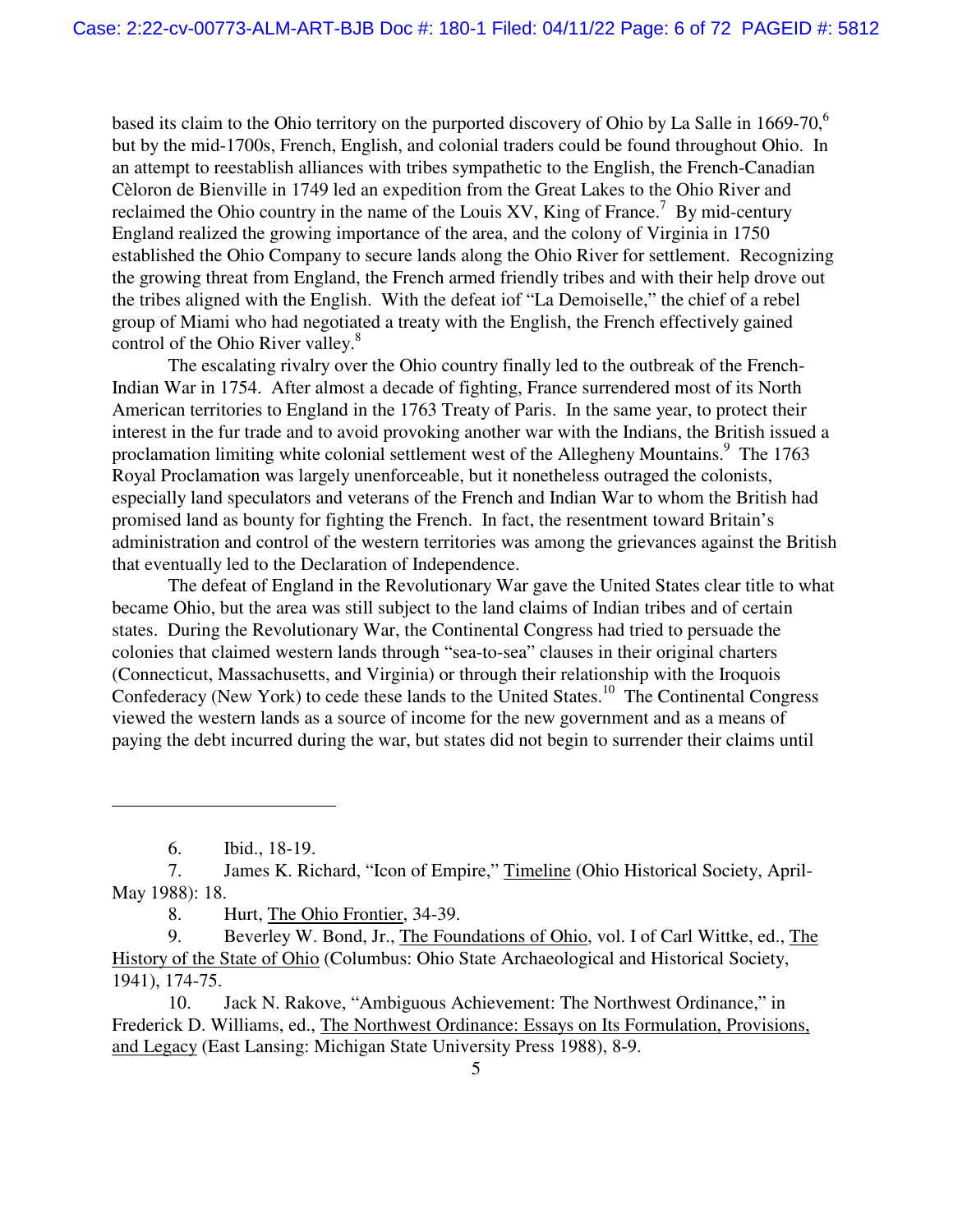they faced bankruptcy in late 1779.<sup>11</sup> Eventually, all the states relinquished their claims, but Virginia and Connecticut, both of which had claims to the western territories north of the Ohio River, did so with reservations.

In January 1781, Virginia offered to cede its western lands under the condition that it reserve a tract of land to compensate Revolutionary War veterans. Congress eventually accepted this offer in 1784, and Virginia reserved four million acres, known as the Virginia Military District, between the Little Miami and Scioto Rivers.<sup>12</sup> Following Virginia, Connecticut ceded its western claims to the national government but, unlike Virginia, retained jurisdiction over its reserved lands.<sup>13</sup> Connecticut retained jurisdiction over its 3.8 million acres in reserved lands on the southern shore of Lake Erie until 1800 when it surrendered jurisdiction to the United States.<sup>14</sup> Settled mostly by New Englanders with strong Congregationalist roots, these lands, known as the Western Reserve, would develop an identity distinct from the rest of the state.<sup>15</sup>

With the elimination of most of Virginia's claims, Congress began planning for the settlement of the northwest. The Land Ordinance of 1785 authorized the survey and sale of land in southeastern Ohio. Two years later, Congress enacted the Ordinance of 1787, which established a territorial government and a process for the admission of Ohio and eventually four other states into the union.

In 1788, a small group of New Englanders established the first permanent, legal settlement in Ohio at Marietta.<sup>16</sup> White settlement, however, had actually begun in the Ohio Territory in the early eighteenth century when many Scottish-Irish immigrants, who first settled in New England, fled to the Quaker colony of Pennsylvania to seek religious freedom from Puritan persecution. The Scottish-Irish migration increased steadily, and settlements began to appear in the western parts of Pennsylvania and Virginia. By the 1780s many western frontiersmen of Scottish-Irish ancestry had moved illegally into what is now Ohio.<sup>17</sup>

The Scottish-Irish from Pennsylvania and Virginia came with strong beliefs in individual freedom and economic independence and were extremely influential in Ohio's early development.<sup>18</sup> The Virginians who settled mostly in southern Ohio were chiefly responsible for the push for statehood and for Ohio's first constitution. The presence of Scottish-Irish squatters, however, created an obstacle for the orderly sale of Ohio lands. In 1785, Congress ordered the army under the direction of Lt. Colonel Josiah Harman to remove the squatters in preparation for

 $\overline{a}$ 

14. Bond, Foundations of Ohio, 454-55.

16. Ibid., 281-83.

17. Robert E. Chaddock, Ohio Before 1850: A Study of the Early Influence of Pennsylvania and Southern Populations in Ohio (New York: Longmans, Green, 1908), 31-33.

18. Ibid., 33.

<sup>11.</sup> Ibid., 10.

<sup>12.</sup> Bond, Foundations of Ohio, 252-53.

<sup>13.</sup> Ibid.; John D. Barnhart, Valley of Democracy: The Frontier versus the Plantation in the Ohio Valley, 1775-1818 (Bloomington: Indiana University Press, 1953), 122-23.

<sup>15.</sup> Ibid., 371.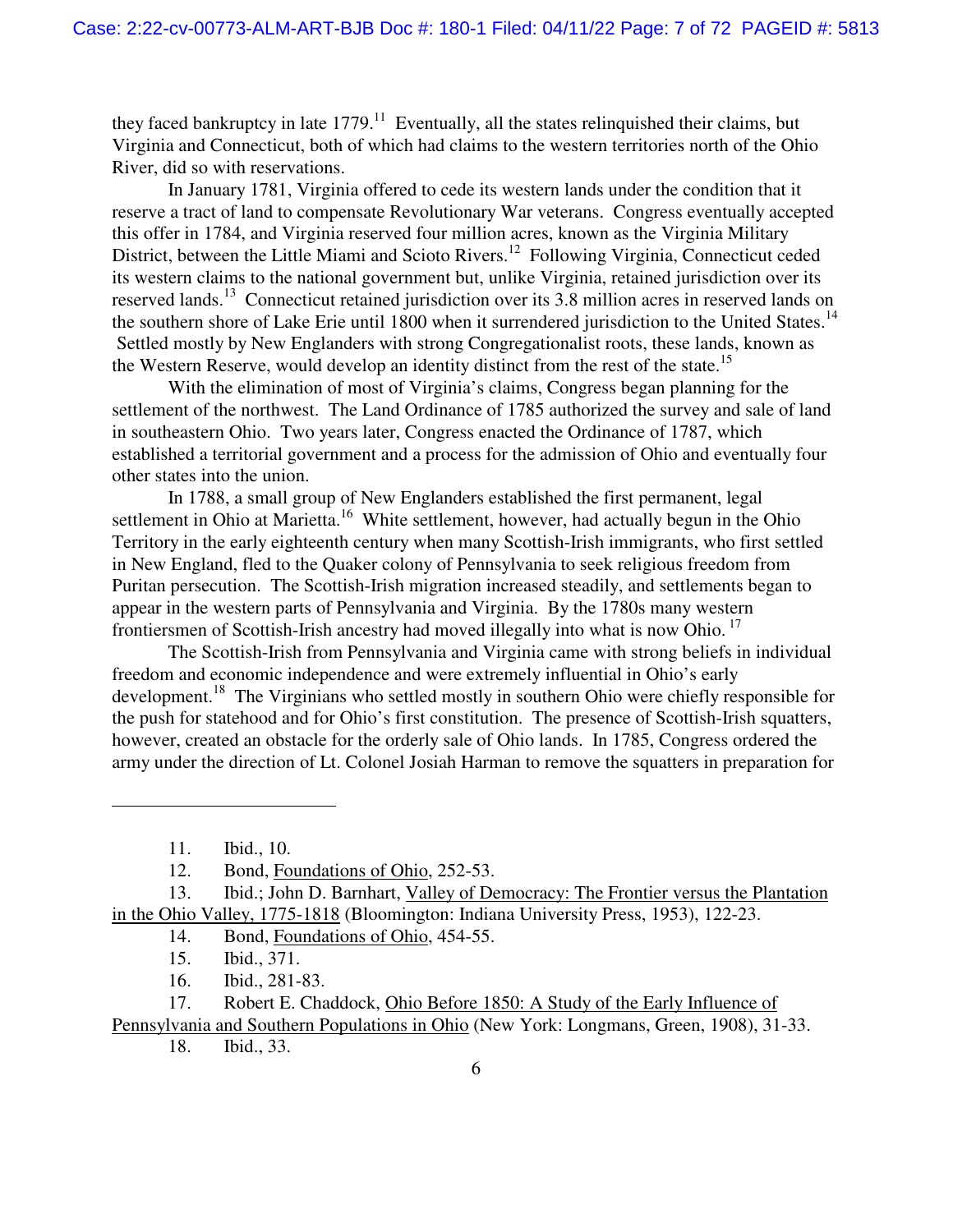legitimate settlement. Harman's expedition failed miserably, and the squatters remained until another war with the Indians forced them out.<sup>19</sup>

As the migration of white settlers increased, relations with the Indian nations worsened. During the revolution, most Ohio tribes allied themselves with the British in the hope that this alliance would prevent colonial expansion in the Ohio Territory.<sup>20</sup> After the war, Indian resentment toward the Americans, and to some extent the British, continued. The Ohio Indians believed that the British in the 1783 Treaty of Paris ending the Revolutionary War had abandoned their pledge to respect Indian lands north of the Ohio River. By 1783, the Continental Congress all but ignored the Indian Boundary Line of 1768 that had been fixed by the Treaty of Fort Stanwix between the British and the Iroquois.<sup>21</sup> In 1784 and 1785, the United States negotiated its own series of treaties forcing a number of tribes to surrender their lands north of the Ohio River and to admit to being "under the protection of the United States and of no other sovereign whatsoever."<sup>22</sup>

Despite the treaties, relations with the Indians soured when the two most powerful tribes, the Miami and the Shawnee, refused to surrender their lands.<sup>23</sup> By 1791, the United States government and the Ohio Indians were on the brink of war. In the spring of that year, Congress appropriated money for the establishment of a western army to deal with the Indians. President George Washington appointed the Federalist governor of the Northwest Territory, Arthur St. Clair, to command this army, and in the Fall of 1791, St. Clair launched a major, but unsuccessful, military offensive against the Miami. St. Clair's army suffered the worst defeat ever of an American force by Indians,<sup>24</sup> leading President Washington to remove St. Clair and to give Major General "Mad" Anthony Wayne, the hero of the Battle of Stony Point, command of the western army. On August 20, 1794, Wayne defeated the Indians at the Battle of Fallen Timbers (outside present day Toledo). The defeat at Fallen Timbers forced the Indians to agree to the Treaty of Greenville in which the Ohio tribes relinquished most of their claims to the territory. Although the conflict with the Indians did not end immediately, the Treaty of Greenville largely took the Indians out of the path of white settlement of the Ohio Territory.<sup>25</sup>

### **The Northwest Ordinance**

 $\overline{a}$ 

Ohio's constitutional history begins with the Ordinance of 1787, better known as the Northwest Ordinance. In many ways, the Northwest Ordinance can be viewed Ohio's first

21. Thomas H. Smith, ed. An Ohio Reader: 1750 to the Civil War (Grand Rapids: William B. Eerdmans, 1975), 67.

22. Ibid., 72; Charles J. Kappler, ed. Indian Affairs: Laws and Treaties*,* vol. II (Treaties) (Washington: Government Printing Office, 1904), 7.

- 23. Hurt, The Ohio Frontier, 96.
- 24. Ibid., 118 (estimating 623 soldiers killed and 258 wounded).
- 25. Smith, An Ohio Reader: 1750 to the Civil, 69.

<sup>19.</sup> Hurt, The Ohio Frontier, 148.

<sup>20.</sup> Ibid., 76.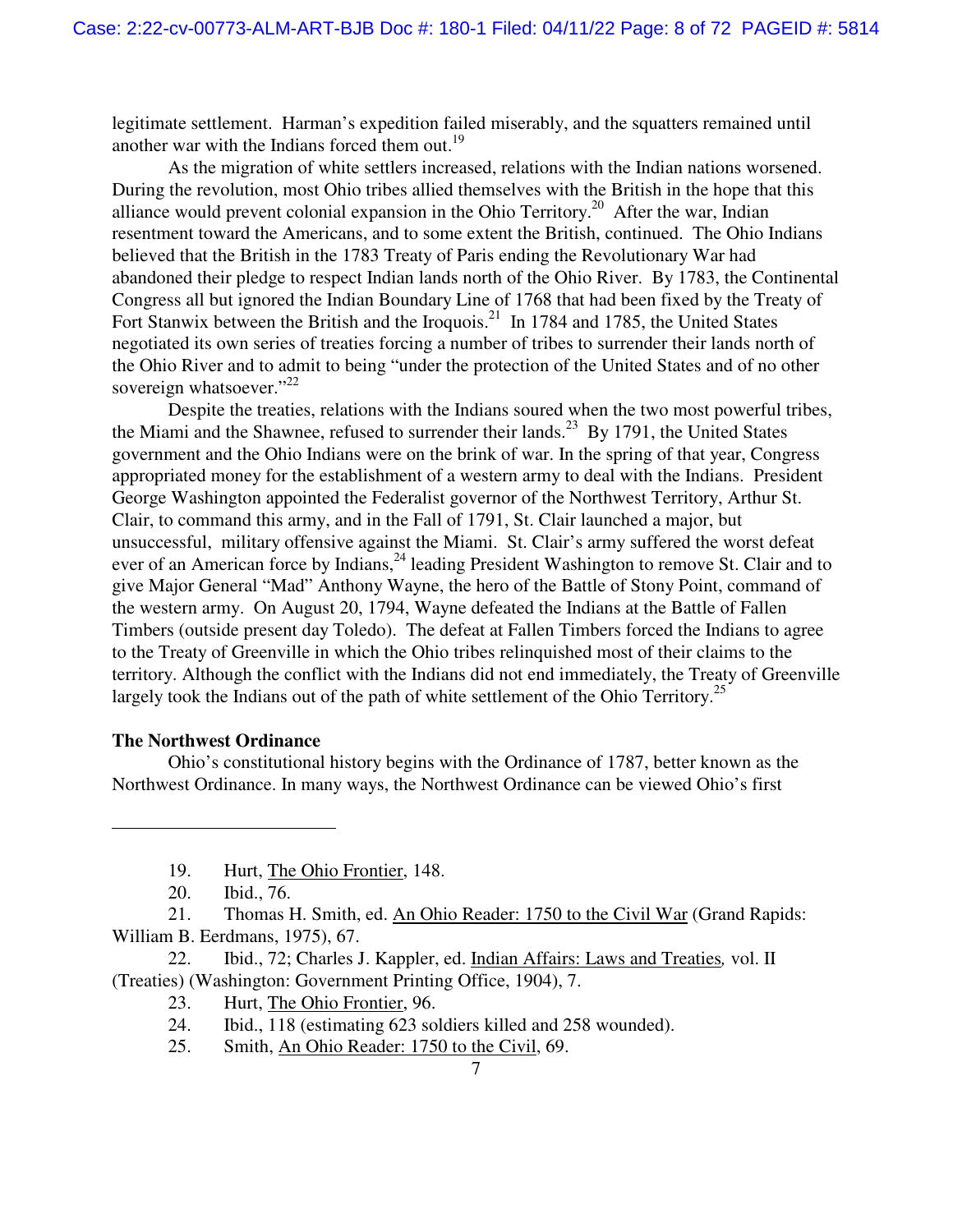"constitution." It not only established a government for the Northwest Territory—a prerequisite for the orderly settlement of the west—but also set the terms for the admission of Ohio and four other states into the union. The Ordinance, which Ohio's first historian Caleb Atwater called the "Magna Carta of Ohio,"<sup>26</sup> also guaranteed the inhabitants of the territory certain fundamental rights that would later become part of the Ohio Constitution.

The Northwest Ordinance created a three-stage process for the creation of new states as the population of the territory increased. The idea of tying statehood to population had first appeared in Jefferson's Ordinance of 1784, the Continental Congress's earlier attempt to establish the terms of statehood for the western territories, including territories south of the Ohio River.<sup>27</sup> Unlike the 1784 Ordinance, however, the Northwest Ordinance established a strong central government that was initially undemocratic. The 1784 Ordinance "though inoperative, was legally in force until 1787"<sup>28</sup> and would have allowed the settlers of the territories to create their own government by adopting the constitution and laws of one of the original states. Many members of Congress, however, had doubts about the character and loyalties of the frontier settlers and believed that a strong central government was needed to attract the kind of settlers who would be better able to form republican governments. $^{29}$ 

The Northwest Ordinance also differed from the Ordinance of 1784 by authorizing the creation of fewer states. On the recommendation of James Monroe, the Ordinance of 1787 set an upper limit of five states that could be carved from the Northwest Territory rather than the ten that Jefferson had envisioned. Monroe believed that if too many states were formed from the Northwest Territory some would never achieve a population sufficient for statehood and those that would be formed would have little in common with their eastern counterparts. He also believed that the creation of too many states in the Northwest Territory would work against the political interests of the federal government and the eastern states.<sup>30</sup>

The Northwest Ordinance gave the Continental Congress supreme authority over the Northwest Territory during the first stage of development. In this initial stage, Congress would appoint a governor to function as chief executive of the territory with control over the militia, Indian affairs, and the appointment of magistrates and civil officers in the counties and townships. Congress would also appoint a secretary and provide the territory with a judicial system consisting of three judges who would exercise common law jurisdiction over the territory. Under the scrutiny of Congress, the three judges and the governor would have the authority to

 $\overline{a}$ 

30. Barrett, Evolution of the Ordinance of 1787, 34.

<sup>26.</sup> Peter S. Onuf, "The Importance of the Northwest Ordinance, in Liberty's Legacy: Our Celebration of the Northwest Ordinance and the United States Constitution (Columbus: The Ohio Historical Society, 1987), 14 (quoting Caleb Atwater).

<sup>27.</sup> Peter S. Onuf, Statehood and Union: A History of the Northwest Ordinance. (Bloomington: Indiana Univ. Press, 1987), 46-49.

<sup>28.</sup> Jay Amos Barrett, Evolution of the Ordinance of 1787 (New York: Putnam, 1891), 26.

<sup>29.</sup> Onuf, Statehood and Union, 49-50.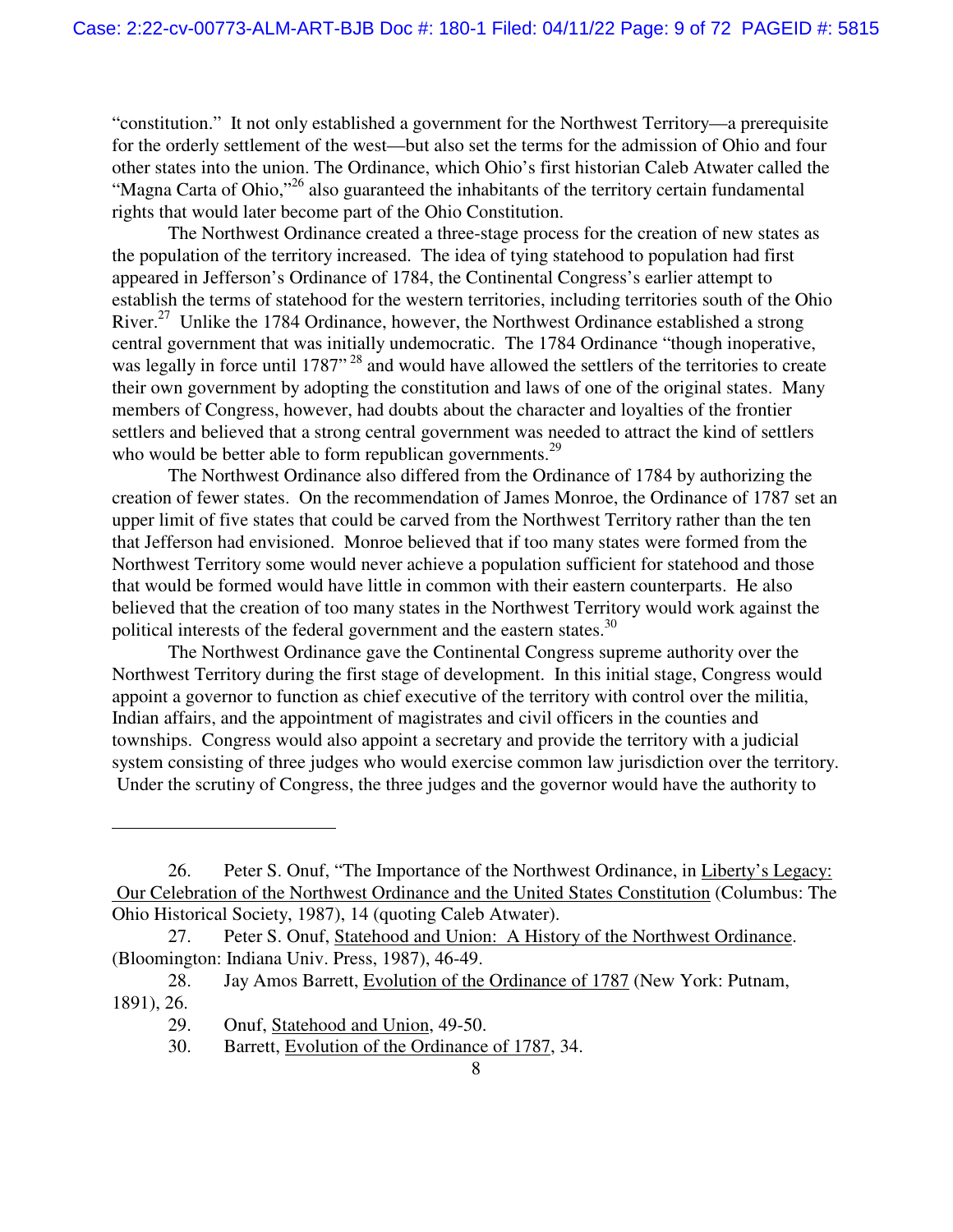adopt criminal and civil laws for the territory. $31$ 

The next stage of development would occur once the population reached 5,000 free, adult male inhabitants. At that point, the territory could elect representatives to a General Assembly consisting of the governor, an elected house of representatives, and a five-member legislative council appointed by Congress from a list of residents nominated by the territorial house of representatives. All bills passed by a majority in the house of representatives and in the legislative council would go to the governor for his assent at which point the governor would have the authority to exercise a veto.  $32$ 

Finally, a "state" would be ready for admission to the union when it reached a population of 60,000 free, adult male inhabitants. Article Five of the Articles of Compact—those sections of the Northwest Ordinance that were an unalterable compact between the original states and the people and new states of the Northwest Territory—promised admission into the union "on an equal footing with the original states" and delineated the boundaries of three to five new states. Any of the "states" that reached the population threshold could form a government and draft a permanent constitution provided that "the constitution and government so to be formed, shall be republican, and in conformity to the principles contained in these articles . . ." Article Five also allowed admission to the union by an act of Congress when there was a population of fewer than 60,000 free, adult male inhabitants. Eventually Ohio and all the states in the Northwest Territory other than Michigan entered the union through enabling  $\arctan^{33}$ 

Besides providing a structure for the government of the Northwest Territory and the promise of statehood, the Northwest Ordinance contained a declaration of specific, fundamental rights. The Northwest Ordinance was, in fact, the first national document to include such a declaration or bill of rights. The Articles of Confederation, under which the Ordinance was enacted, contained no bill of rights, and the adoption of the first ten amendments to the U.S. Constitution did not occur until 1791. Among the rights guaranteed by the Northwest Ordinance in its Articles of Compact were the rights to religious freedom, habeas corpus, trial by jury, due process, and reasonable bail (except in capital cases). The Ordinance also prohibited excessive fines, cruel and unusual punishment, and laws that impaired the obligation of contracts. Finally, the Ordinance included a clause encouraging schools and the means of education, a provision promising respect and fair treatment towards the Indians (which was generally ignored), and significantly, a prohibition against slavery and involuntary servitude.

The prohibition against slavery as well as other individual rights contained in the Northwest Ordinance's Articles of Compact were "forever remain unalterable." This effort to bind the states, however, became the subject of an intense legal and political debate especially concerning the continuing legal effect of the Northwest Ordinance's prohibition against slavery. Ultimately, both the U.S. and Ohio Supreme Courts held that state constitutions superseded the

<sup>31.</sup> Ordinance of 1787, sections 3-8 (July 13, 1787).

<sup>32.</sup> Ibid., sections 9-13.

<sup>33.</sup> See Susan P. Fino, The Michigan State Constitution: A Reference Guide (Westport, Conn.: Greenwood Press, 1996), 5.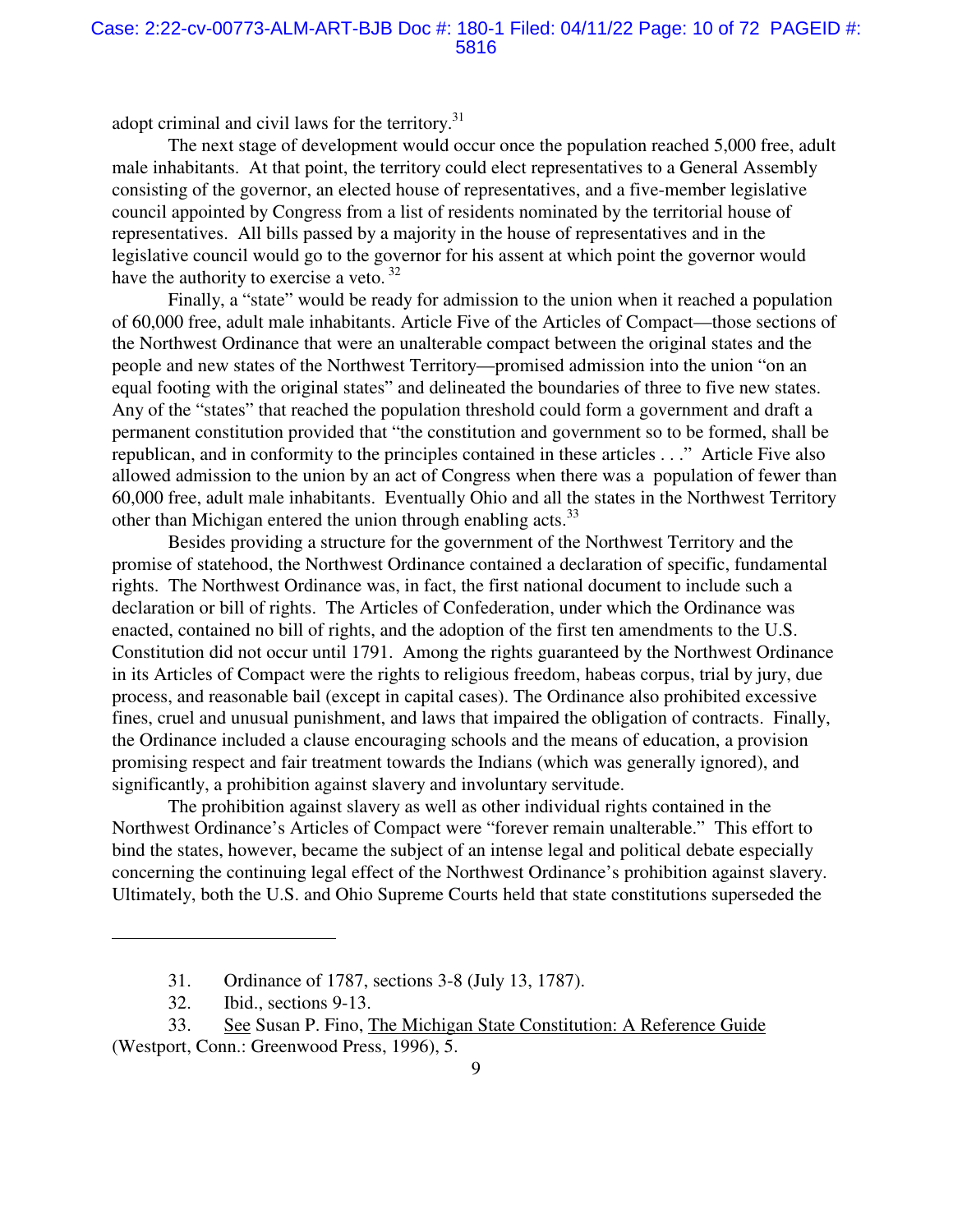### Case: 2:22-cv-00773-ALM-ART-BJB Doc #: 180-1 Filed: 04/11/22 Page: 11 of 72 PAGEID #: 5817

Ordinance (Strader v. Graham, 1850; State ex rel. Donahey v. Edmonson, 1913), but the fundamental rights protected by the Northwest Ordinance, including the prohibition against slavery, became part of the 1802 Ohio Constitution and remain to this day part of the Ohio Constitution.

# **Governance under Arthur St. Clair and the Push for Statehood**

With the adoption of the Ordinance of 1787, the Continental Congress appointed Arthur St. Clair as territorial governor. No person has likely had as great an influence on Ohio's constitutional history as St. Clair. Ironically, in reaction to St. Clair's stormy rule as territorial governor, Ohio vested nearly all governmental power in the legislature and created one of the weakest executive branches of any state.

Born in Scotland in the 1730s and indentured to a medical doctor, St. Clair purchased his freedom with an inheritance from his mother's death in the 1750s. He then received an ensign's commission in the British Army and came to the American colonies to begin a distinguished military career, though he later fought against Britain in the Revolutionary War. Initially commissioned as a colonel in the Continental Army, he worked his way to the rank of Major General and became an advisor and close friend to George Washington. When the war ended, St. Clair entered political life as a Pennsylvania delegate to the Continental Congress. In 1787, before becoming Northwest Territorial Governor, he was elected President of the Continental Congress, the most powerful position under the Articles of Confederation. Despite his devastating defeat at the hands of the Indians in 1791, he continued as territorial governor until Thomas Jefferson fired him in 1802 following St. Clair's speech at the 1802 Constitutional Convention.<sup>34</sup>

 St. Clair was an ardent Federalist, and his tenure as governor was marked by an intense political rivalry with the Jeffersonian Republicans (also called Democrats at that time). As governor, St. Clair was required "to represent the interests of the national government and exercise jurisdiction over some of the most fervent believers in the primacy of local sovereignty and democracy in the nation."<sup>35</sup> Because they were individualistic and resistant to national authority, the early settlers of the Northwest Territory were difficult to govern. Mainly Republican, they strongly opposed St. Clair's autocratic rule. St. Clair, on the other hand, who once described the settlers as "a multitude of indigent and ignorant people," had no faith in the ability of the settlers to govern themselves.<sup>36</sup>

The political rivalry between the Republicans and St. Clair reached new levels soon after

<sup>34.</sup> William Henry Smith, ed., The St. Clair Papers, vol. I (Cincinnati: Robert Clarke, 1882): 2-4.

<sup>35.</sup> J. Martin West, "Arthur St. Clair," Timeline (Ohio Historical Society, April-May 1988): 53.

<sup>36.</sup> Randolph C. Downes, Frontier Ohio, 1788-1803 (Columbus: Ohio Historical Society, 1935), 189.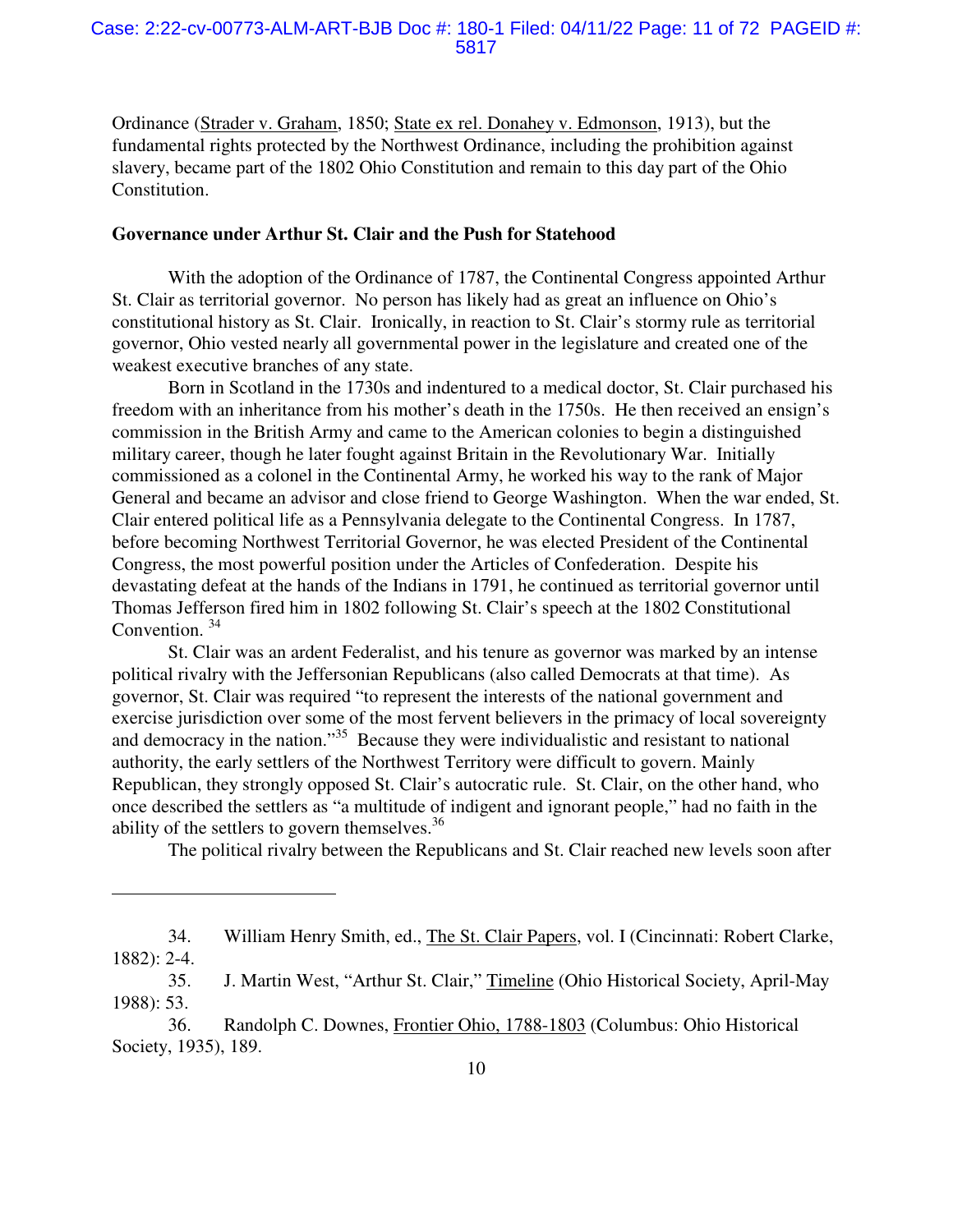the election of the first territorial legislature in 1799. The political infighting between the governor and the mostly Republican legislature came to a head when the legislature began passing bills creating new counties and abolishing property qualifications for voting. Faced with these initiatives, St. Clair exercised his veto and struck down not only these bills but more than a third of all bills passed during the first legislative session.<sup>37</sup> As a result, the territorial legislature increasingly split along national party lines.<sup>38</sup> For the most part, New Englanders tended to side with the Federalist St. Clair, while settlers from Pennsylvania and the southern states, who were the majority of settlers, tended to side with the Republicans.

St. Clair's unpopularity among Republicans also stemmed from his opposition to statehood. By 1800, Republicans began setting their sights on statehood, but St. Clair, as with most Federalists, felt the territory was not ready to become a state because it had not properly evolved through the process established by the Northwest Ordinance. The territory lacked both political stability and the 60,000 inhabitants that would have required admission into the union. To delay statehood (and prevent the admission into the union of a Republican state), St. Clair proposed dividing the Northwest Territory into three districts rather than the two authorized under the Northwest Ordinance. St. Clair 's plan called for the subdivision of the Northwest Territory into an eastern division with the Federalist-controlled Marietta as the capital, a central division with Cincinnati as its capital, and a western division with Vincennes in the Indiana Territory as its capital.<sup>39</sup>

For Federalists the plan had the advantage of splitting the strong Republican center of Ohio in half. Congress, however, rejected St. Clair's proposal and on May 7, 1800, divided the Northwest Territory into two districts, creating the Indiana territory and establishing Chillicothe as the seat of the eastern division.<sup>40</sup> In 1801, St. Clair again proposed dividing the Northwest Territory into three districts, but this time with the support of leading Cincinnati Republicans who wanted the capital moved from Chillicothe, he was able to push his plan through the second territorial legislature and resubmit it to Congress.<sup>41</sup>

Although Congress again rejected St. Clair's proposed division, this time by a vote of 81 to 5<sup>42</sup> his plan nonetheless infuriated the Chillicothe Republicans. The tension between the governor and some Republicans of that city became so great that St. Clair narrowly escaped a

<sup>37.</sup> Thomas R. Swisher, ed., Ohio Constitution Handbook (Cleveland: Banks-Baldwin Law Publishing Co., 1990), xi; SaImon P. Chase ed., The Statutes of Ohio and the Nortwestern Territory, vol. I (Cincinnati, F.S. Benton, 1833), 29.

<sup>38.</sup> See Chaddock, Ohio Before 1850, 56.

<sup>39</sup> Ibid., 57; Downes, "Ohio's First Constitution," 14. St. Clair had originally proposed dividing the Northwest Territory into three divisions in 1790.

<sup>40.</sup> An Act to divide the territory of the United States northwest of the Ohio into two separate governments, 6 Cong. Ch. 41, 2 Stat. 58 (May 7, 1800).

<sup>41.</sup> See Downes, Frontier Ohio, 198-200.

<sup>42.</sup> Bond, Foundations of Ohio, 470.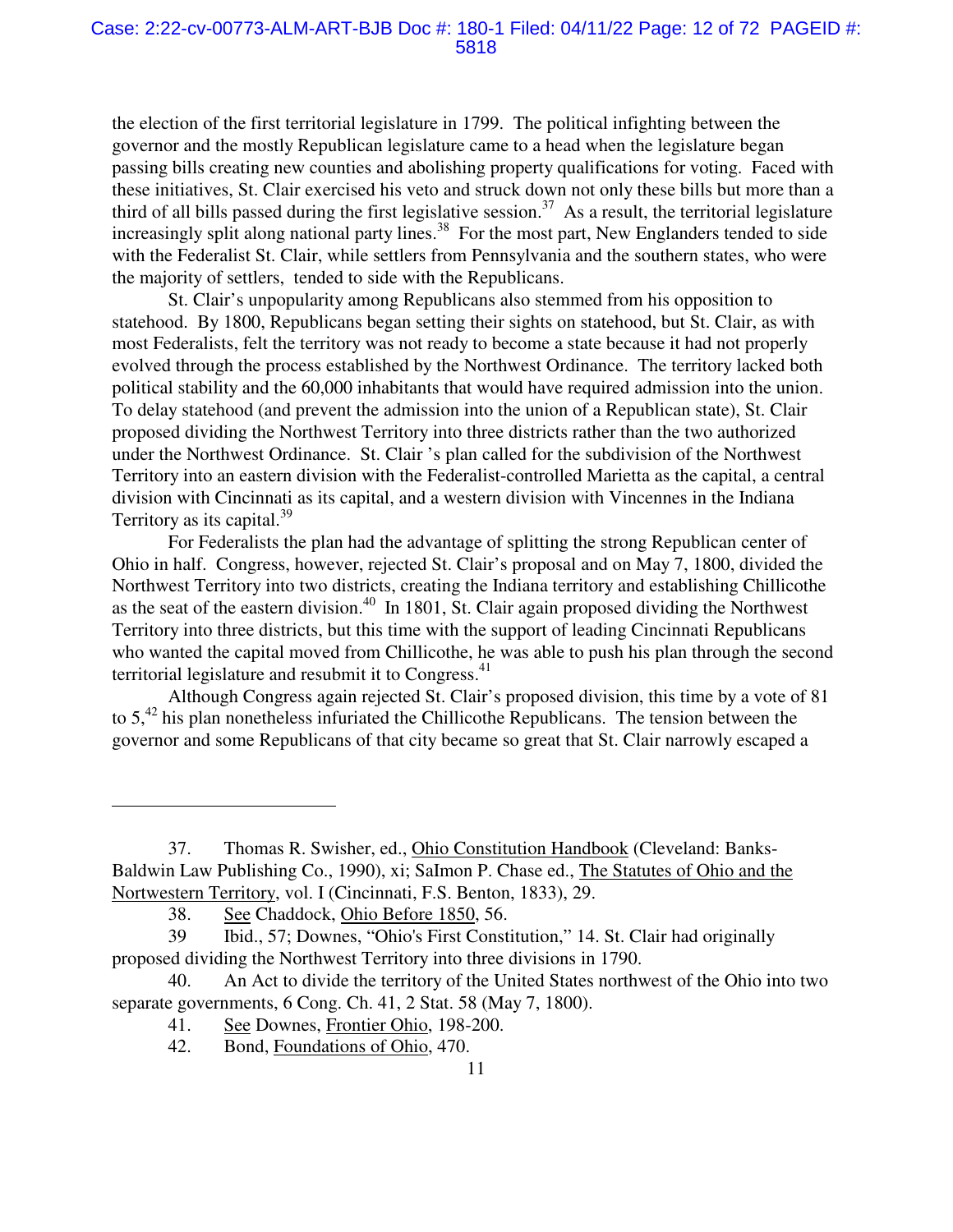mob when he visited Chillicothe in December 1801.<sup>43</sup> Ironically, rather than delay statehood, St. Clair's plan had the effect of accelerating it. Chillicothe became the center of the statehood movement, and a group of staunch Republicans, known as the "Chillicothe faction," headed by Nathaniel Massie, Edward Tiffin, and Thomas Worthington turned its attention to the nation's capital to lobby for statehood.

Worthington, Tiffin's brother-in-law and a native of Virginia who served in the territorial legislature, traveled to Washington to lobby Congress and the new Jefferson administration for early admission. Since the territory lacked 60,000 free, adult, male inhabitants, Worthington sought a congressional act authorizing statehood. At the same time, the Chillicothe faction organized a committee to inundate Congress with petitions to demonstrate the strong public support for statehood. In Washington, Worthington was overwhelmed by the support of the Jeffersonians, who had just defeated the Federalists in the contested election of 1800. In a letter to Massie on January 14, 1802, three days after arriving in the nation's capital, Worthington wrote, "so far I can determine [I] have reason to believe we shall obtain our utmost wishes . . .."<sup>44</sup>

The Jefferson administration welcomed the admission of Ohio since it gave the Republicans an opportunity to obtain two more Senators, one more member of the United States House of Representatives, and three more electoral college votes.<sup>45</sup> Beyond the political advantages in bringing Ohio into the union, Jefferson had always disliked the form of territorial government established by the Northwest Ordinance. In a letter dated January 23, 1800, Jefferson wrote, "surely such a government as the first form prescribed for the territories is a despotic oligarchy without one rational object."<sup>46</sup>

Worthington eventually met with President Jefferson and with William B. Giles, a leader in the House of Representatives from Virginia. Giles, who strongly supported statehood, established a committee to collect petitions from Ohio citizens and to prepare a report on statehood for Congress. On March 4, 1802, the committee released its report calling for a congressional Enabling Act to organize Ohio as a state.<sup>47</sup> In opposition, Federalists attacked the report on republican principles. They argued that the Enabling Act would usurp the popular rights of the citizens of the territory since neither the territorial legislature nor the people through a referendum were given an opportunity to vote on statehood.<sup>48</sup> Moreover, the opponents of statehood maintained that the Articles of Compact of the Northwest Ordinance gave Congress no power to require a constitutional convention as a precondition of admission into the union.<sup>49</sup> Despite Federalist opposition, the bill had no trouble passing, and on April 30, 1802, President

- 46. Chaddock, Ohio Before 1850, 61.
- 47. Annals of Congress, 7 Cong. 1 Sess., 1097-1100.
- 48. Chaddock, Ohio Before 1850, 59; see also Downes, Frontier Ohio, 216.
- 49. See Annals of Congress, 7 Cong. 1 Sess. 1103, 1112-13.

<sup>43.</sup> Chaddock, Ohio Before 1850, 58-59.

<sup>44</sup> Downes, Frontier Ohio, 213.

<sup>45.</sup> McDonald, "A Study in Constitution Making," 7-8.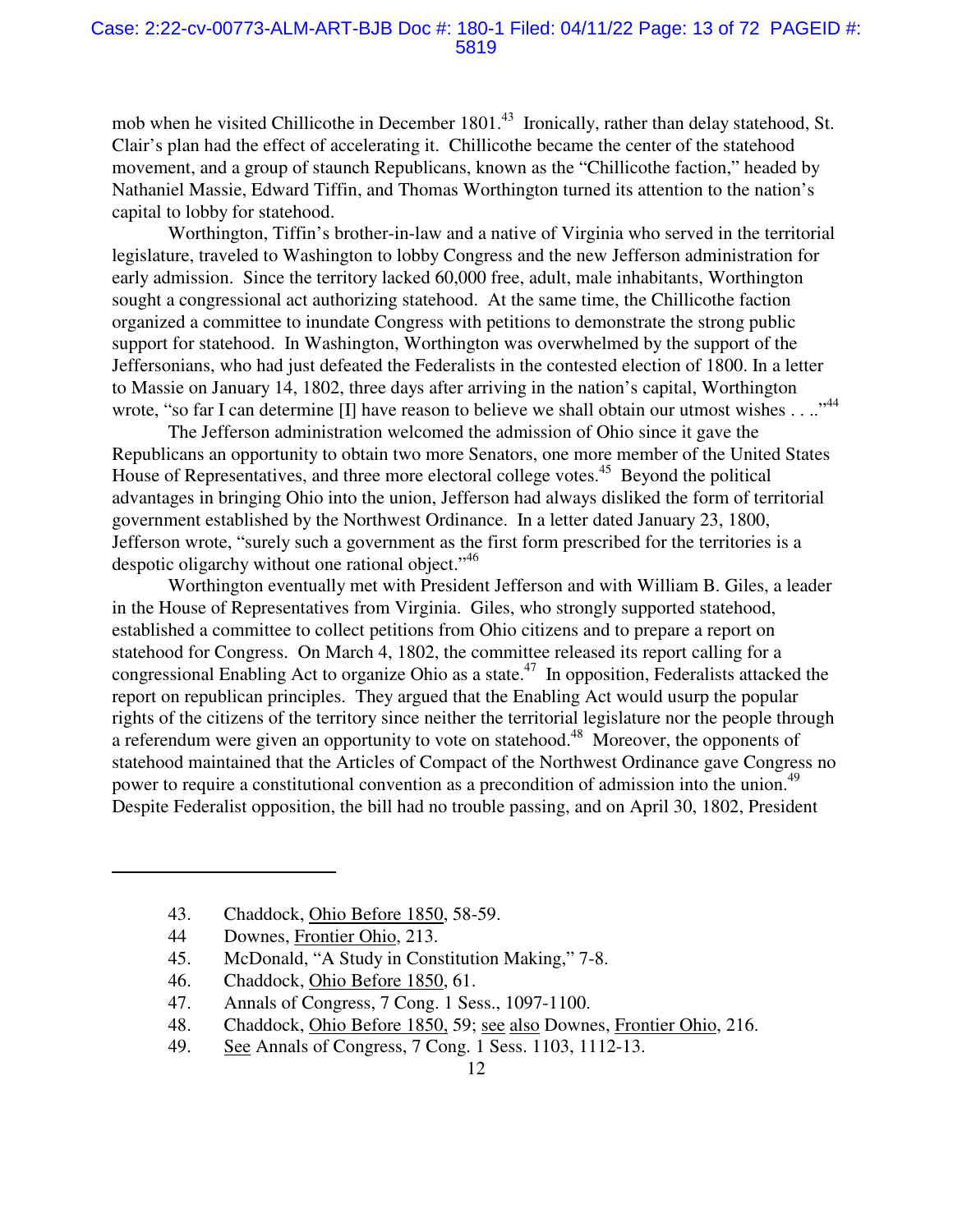# Case: 2:22-cv-00773-ALM-ART-BJB Doc #: 180-1 Filed: 04/11/22 Page: 14 of 72 PAGEID #: 5820

Jefferson signed the Enabling Act.<sup>50</sup>

The Enabling Act fixed the boundary of Ohio along the lines of the Northwest Ordinance and called for the election of thirty-five delegates to a constitutional convention in Chillicothe on the first Monday of November 1802. The act eliminated all property qualifications for voting and set the terms for the election of delegates. The act also reserved a section of each township for the support of schools and offered the new state the salt springs in the Scioto and Muskingum valleys and a percentage of the proceeds from the sale of lands owned by Congress for public roads in exchange for a promise not to tax lands sold by Congress for five years.<sup>51</sup>

# **STATEHOOD AND OHIO'S FIRST CONSTITUTION**

Predictably, the campaign for delegates to Ohio's first constitutional convention centered on the issue of statehood. With a majority of the territory favoring statehood, the Federalists were in a difficult position having opposed the Enabling Act. Federalists (and some Cincinnati Republicans) continued to argue against the legality of the Enabling Act and for their earlier division plan (the St. Clair's plan), which they contended would only temporarily delay statehood, if at all.<sup>52</sup> A number of Federalists also accused Republicans of wanting to introduce slavery—a charge vigorously denied by Massie, Worthington and other Republican leaders.<sup>53</sup>

In contrast to the Federalists, the Republicans had all the advantages. They had proven their commitment to statehood and ran a well-organized campaign creating numerous Republican societies throughout Ohio to galvanize support. Republicans were also aided by a change in the election law that allowed voters to cast their ballots in townships throughout each county as well as in the county seat making it easier for backwoodsmen, mostly Republican, to vote. And not surprisingly, the election resulted in a landslide victory for Republicans, who won at least 26 of the 35 seats to the constitutional convention.<sup>54</sup>

### **The Constitutional Convention of 1802**

 $\overline{a}$ 

The 35 delegates who convened in Chillicothe on November 1, 1802, represented a diverse array of professionals, including lawyers, clergymen, physicians, merchants, farmers, and speculators with lawyers predominating. Five delegates to the convention ultimately became Ohio Governors: Edward Tiflin, Thomas Kirker, Thomas Worthington, Jeremiah Morrow, and

52. Barnhart, Valley of Democracy, 151; Downes, Ohio Frontier, 232-39.

54 Ibid., 74 (citing a letter from Thomas Worthington to President Jefferson)..

<sup>50.</sup> Act of Apr. 30, 1802, ch. 40, 2 Stat. 173 (amended 1803).

<sup>51.</sup> Ibid.; see also Atwater, History of the State of Ohio, 170 (discussing the "inducements" offered to the people of the territory).

<sup>53.</sup> See generally Barbara A. Terzian, "Effusions of Folly and Fanaticism: Race, Gender and Constitution-Making in Ohio, 1802-1923 (Ph.D. dissertation, The Ohio State University, 1999), 59-70.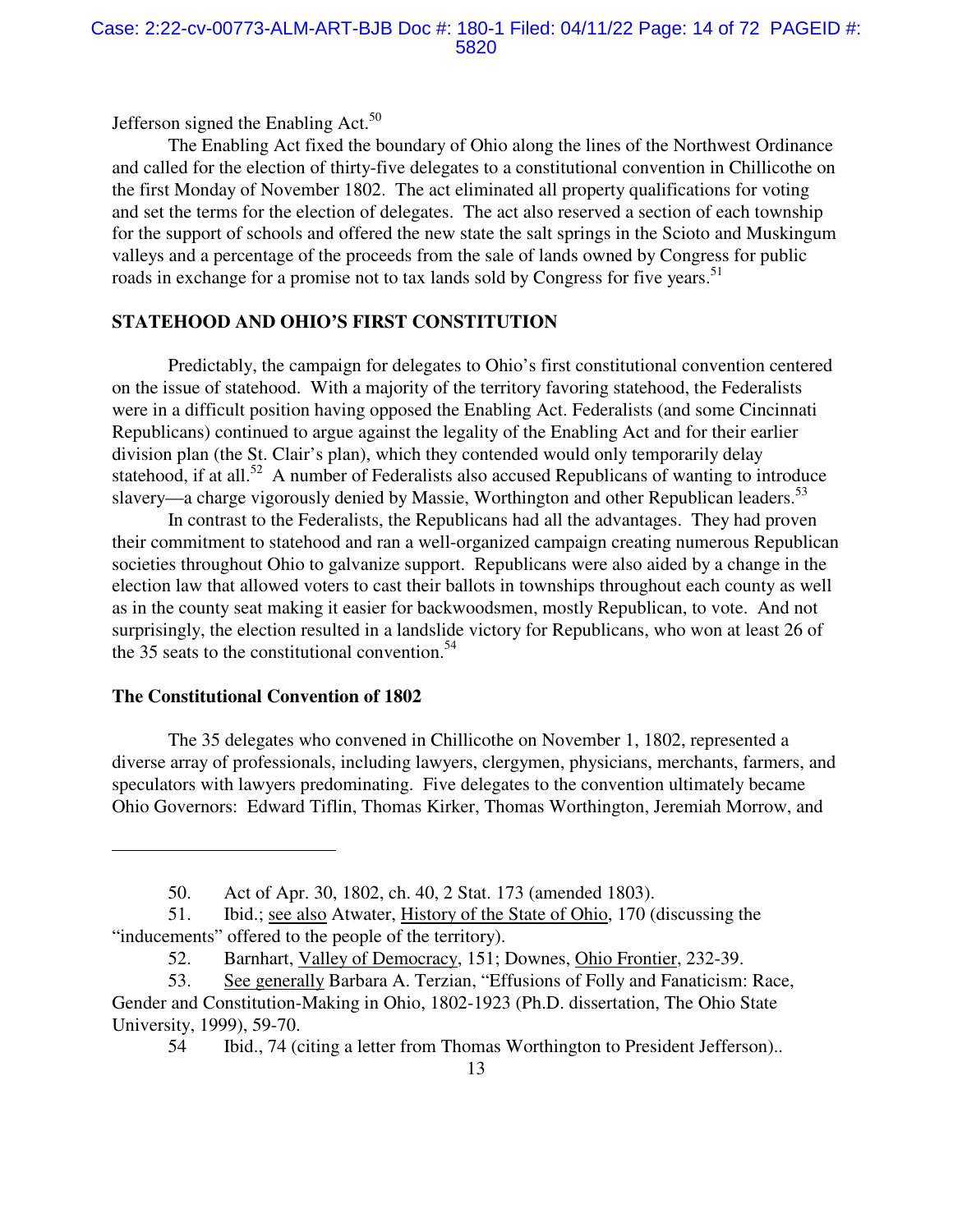Samuel Huntington.<sup>55</sup> The dominant Chillicothe faction included Massie, Worthington, Tiffin, and Michael Baldwin, a young lawyer originally from Connecticut. Besides one delegate from Hamilton County, Federalists sent delegates from Washington County, which included the New England strongholds of Marietta and Zanesville, and Jefferson County with its capital in Steubenville. Well-known Federalists included General Rufus Putnam, Benjamin Ines Gilman, Ephraim Cutler, and John McIntire. An interesting aspect of the makeup of the delegates was their age, leading Caleb Atwater to remark that "[t]he framers . . . [though] well qualified . . . were generally . . . young men, who had been little engaged in legislation . . . [and] could not . . . take a very wide survey of human societies."<sup>56</sup> Over half of the delegates were under forty, including all of the leaders of the Chillicothe faction, and a number were even in their twenties. Worthington was only twenty-nine years old, and Baldwin was three years his junior.<sup>57</sup>

Most of the delegates were from Virginia (10), Pennsylvania (7), or Maryland (5), with the largest minority from Virginia.<sup>58</sup> Both Massie and Worthington were born in Virginia. Tiffin, who emigrated From England in his teens, married and lived in Virginia before moving to Ohio. Several delegates had at various times lived in Kentucky, and only a handful were from New England.<sup>59</sup>

The convention, firmly under the control of the Jeffersonians, elected Tiffin, who would become Ohio's first governor, as president and Thomas Scott, also of Chillicothe, as secretary. Arthur St. Clair, who was still territorial governor, was treated as an outsider, and Republicans thwarted his efforts to have a role at the convention. A motion was made on the third day of the convention to allow St. Clair to address the delegates. Worthington, who had previously submitted charges against St. Clair in an effort to have him dismissed as territorial governor, voted against the motion, but Massie voted in favor of allowing St. Clair to speak. No friend of the governor, Massie believed that, if allowed to speak, St. Clair would accomplish what Worthington and Massie could not: his removal from office. "Give him enough rope and he will hang himself."<sup>60</sup> Massie was right. Permitted to address the convention by a vote of 19 to 14, St. Clair launched into a diatribe against Congress and the conditions imposed by the Enabling Act. He defiantly declared that the Enabling Act of 1802, passed by a Republican Congress, was null and void. and that "[f]or all internal affairs we have a complete legislature of our own, and in them are no more bound by an act of Congress than we would be bound by edict of the first

<sup>55.</sup> Governor James E. Campbell, Speech reproduced in Charles B. Galbreath, History of Ohio, vol. 1 (Chicago: American Historical Society, 1925), 274.

<sup>56.</sup> Atwater, History of the State of Ohio, 171.

<sup>57.</sup> Terzian, "Effusions of Folly," 95-98, 75.

<sup>58.</sup> Ibid., 76.

<sup>59.</sup> See Barnhart, Valley of Democracy, 153-54.

<sup>60.</sup> William T. Utter, The Frontier State 1803-1825. Vol. II of Carl Wittke, ed., The History of the State of Ohio (Columbus: Ohio State Archaeological and Historical Society, 1942), 12 (quoting David Mead Massie, Nathaniel Massie: A Pioneer of Ohio: A Sketch of His Life and Selections From His Correspondence (Cincinnati: Robert Clark, 1896), 222-23).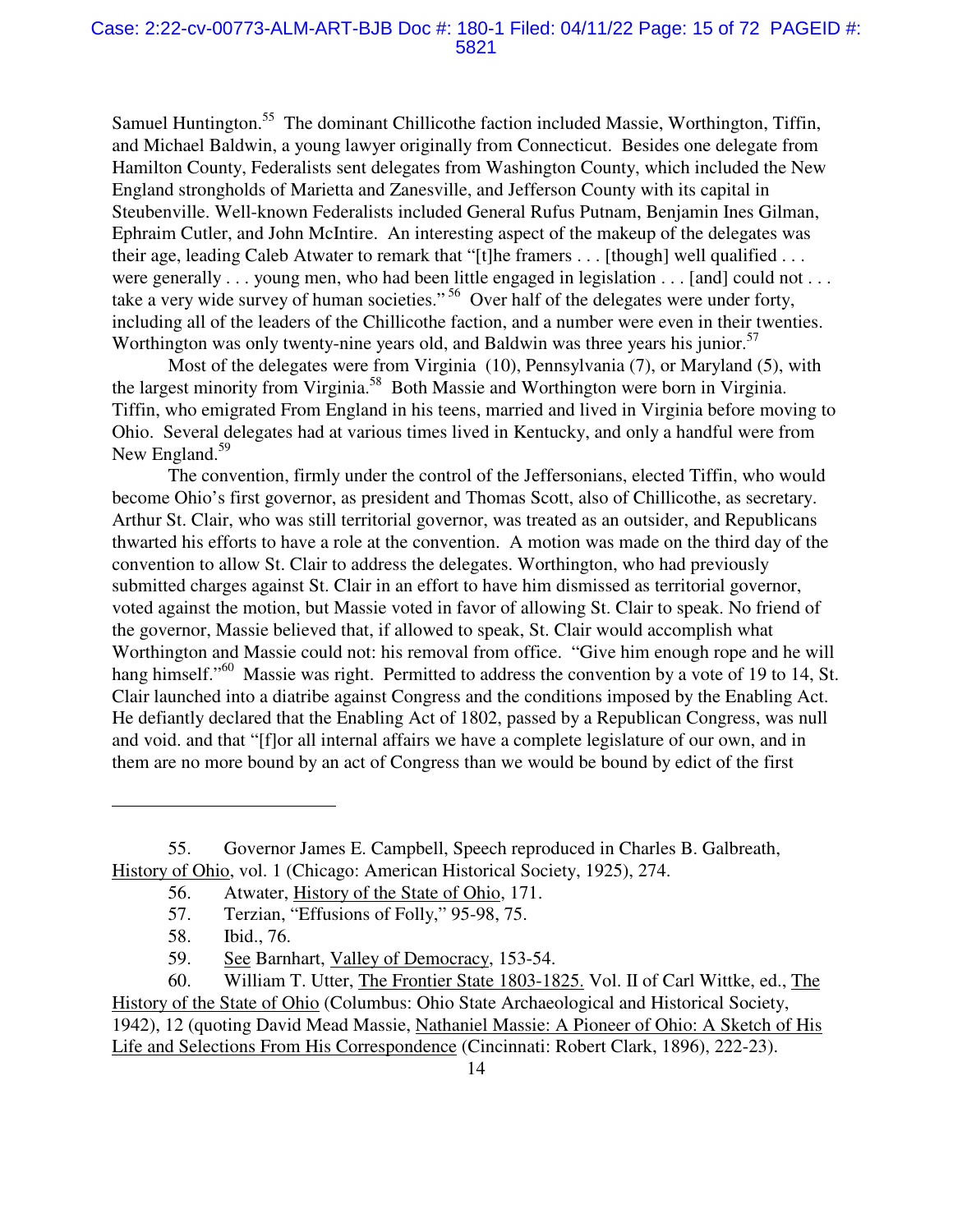consul of France."<sup>61</sup> St. Clair's speech, which President Jefferson characterized as "an intemperance and indecorum of language toward the Legislature of the United States", convinced the President to remove him as governor ending St. Clair's political career.<sup>62</sup>

Following St. Clair's address, the delegates, as required by the Enabling Act, voted on the question of whether "it is expedient, at this time, to form a constitution and State government." St. Clair obviously did not dissuade the delegates. The question was approved by a vote of thirtytwo to one. Ephraim Cutler, a staunch Federalist from Washington County, cast the only dissenting vote.<sup>63</sup>

Once underway, the convention organized committees to draft the various articles of the constitution. Under the rules of the convention, Tiffin, as president, appointed members of the committees subject to addition or amendment by motion of any member.<sup>64</sup> The convention formed eight committees to draft what would become the eight articles of the constitution. The rules of the convention required three readings before an article, section or resolution could be adopted.<sup>65</sup> The general practice of the convention was to have a committee draft an article or resolution and then submit it to the delegates sitting as a committee of the whole for discussion and amendment. An article or resolution would then be tabled for consideration a second time when it could be further amended before a final vote.<sup>66</sup>

Republicans formed a majority in each committee, but they only once voted on a recorded vote as a single block.<sup>67</sup> Unfortunately, the journal of the convention does not include the debates so there is no official record of the positions or arguments of individual delegates or even the delegates responsible for particular motions. For the most part, the journal recorded only the composition of committees, motions made on the floor of the convention, and the yeas and nays of particular votes.

# **The Status of African Americans**

Some of the most contested issues at the convention involved the status of African Americans. The delegates never voted on a proposal to introduce slavery—at least not on the floor of the convention. There were, however, two votes on the slavery section recorded in the convention's journal, but they involved votes on involuntary servitude and indentures.<sup>68</sup>

65. Ibid., 86, Rule 23.

- 66 See generally ibid.
- 67. Barnhart, Valley of Democracy, 155.
- 68. See 1802 Journal, 110-11.

<sup>61.</sup> William Henry Smith, ed., The St. Clair Papers, vol. II, 594 (also published in Smith, An Ohio Reader: 1750 to the Civil War, 63).

<sup>62</sup> Utter, The Frontier State, 13.

<sup>63.</sup> Barnhart, Valley of Democracy, 155.

<sup>64.</sup> Journal of the [1802] Convention, published in Ohio Archaeological and Historical Publications, vol. 5 (1897) (hereinafter, 1802 Journal), 87, Rule 25.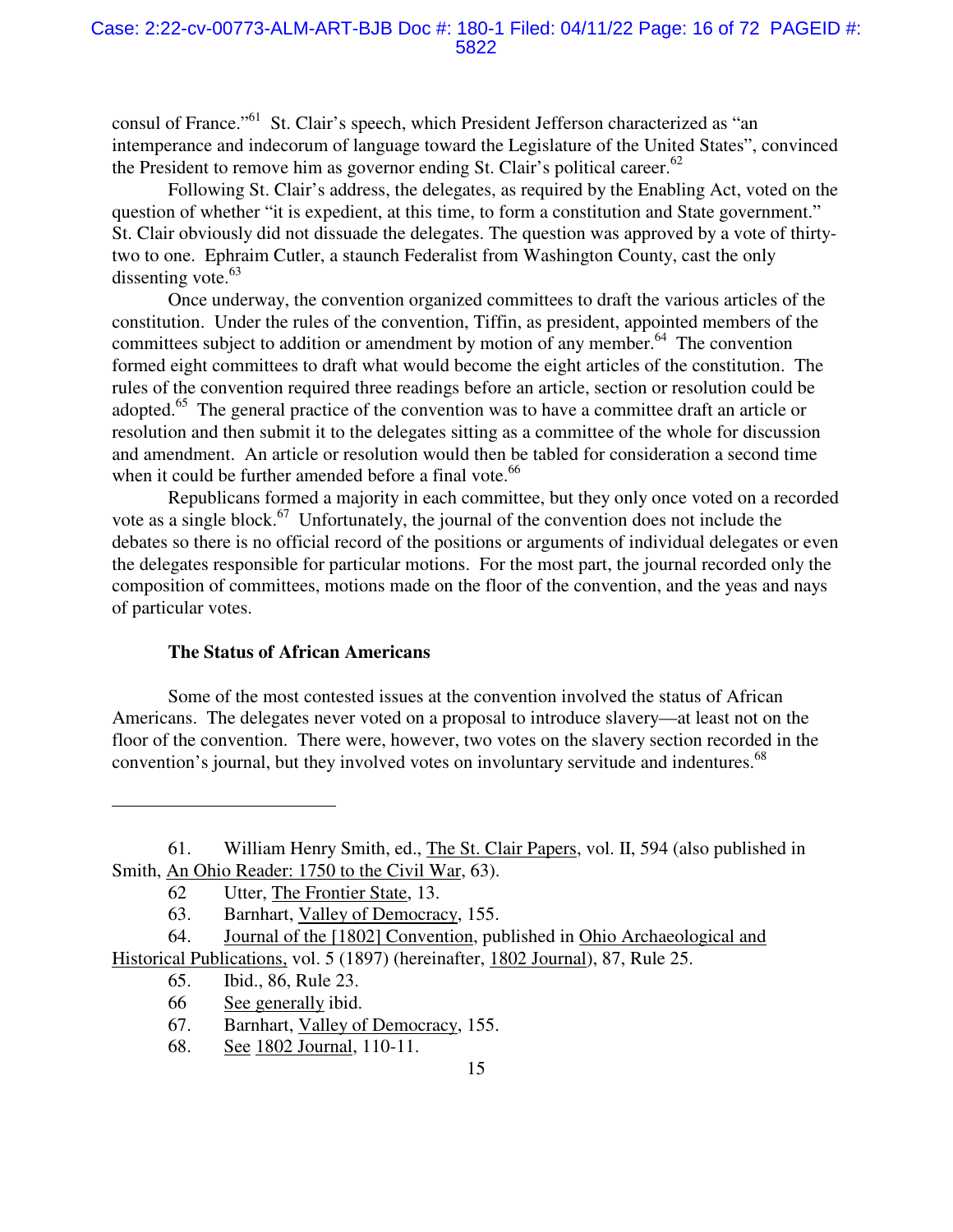Ephraim Cutler, the sole delegate to vote against statehood, claimed in his memoirs that the committee on the Bill of Rights narrowly defeated a motion by Republicans to permit a limited form of slavery,  $^{69}$  but a number of historians have questioned Cutler's account.<sup>70</sup> Moreover, the convention adopted a morally forceful probably legally ineffective provision perpetually barring the introduction of slavery. "[N]o alteration of this constitution shall ever take place, so as to introduce slavery or involuntary servitude into this state. $171$ 

Although there seems to have been no serious support for a pro-slavery amendment at the convention, $^{72}$  opposition to slavery did not translate into support for African American rights. On November 22, 1802, the committee of the whole submitted a draft that limited suffrage to white male residents who paid or were charged with a state or county tax. The convention defeated by a vote of 19 to 14 a motion to omit the word "white" from that section.<sup>73</sup> Following an unsuccessful motion that would have eliminated the tax requirement on voting, a motion to enfranchise "all male negroes and mulattoes now residing in this territory . . . if they shall within months make a record of their citizenship" passed by a vote of 19 to 15.<sup>74</sup>

This victory for African American suffrage, however, was short-lived. Four days after extending the franchise to African Americans, the convention reconsidered the issue and voted 17 to 17 on a motion to strike the entire amendment. The tie required Edward Tiffin, the President of the convention, to cast the deciding vote, and he joined his fellow Virginia Republicans, including the leaders of the Chillicothe faction, in opposing suffrage.<sup>75</sup> Though he had freed his own slaves, Tiflin believed that "the immediate neighborhood of two slave-holding States made it impolitic to offer such an inducement for the influx of an undesirable class to the new State."<sup>76</sup>

Ironically, the decision by the convention to deny African Americans the right to vote was actually a vote to disenfranchise blacks. There had not been any racial limitation on voting for delegates to the convention, and there is evidence that at least one African American voted in the

69. Julia Perkins Cutler, Life and Times of Ephraim Cutler (Cincinnati: Robert Clark, 1890)(reprinted New York: Arno Press, 1971), 74-76.

70. See, e.g., Terzian, "Effusions of Folly," 95-98; see also William Gilmore, Life of Edward Tiffin (Chillicothe, OH: Horney & Son, 1897), 72-77; Helen M. Thurston, "The 1802 Constitutional Convention and Status of the Negro," Ohio History 81 (Winter 1972), 24.

71. 1802 Const., art. VII, § 5.

72. See Terzian, "Effusions of Folly," 98. Notwithstanding questions about the accuracy of Cutler's account of what occurred in committee, he is credited with drafting the substance of the section banning slavery and involuntary servitude. Ibid.

73. 1802 Journal, 113.

 $\overline{a}$ 

74 Ibid., 114 (blank in Journal). The delegates, however, defeated a motion that would have extended the franchise to the descendants of African American voters by a single vote. Ibid.

75. Ibid., 122. See also Terzian, "Effusions of Folly," 105-06.

76. Gilmore, Life of Edward Tiffin, 76.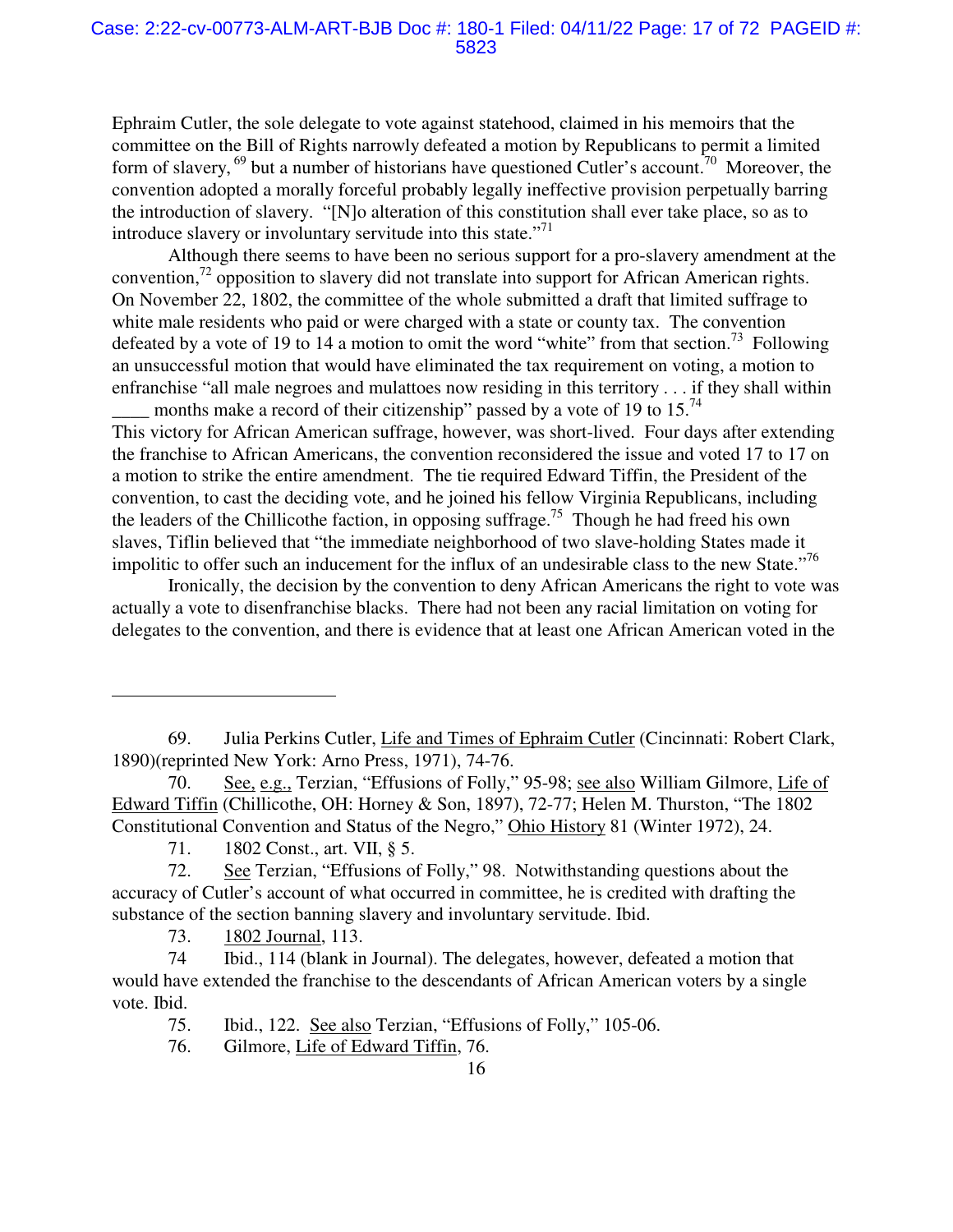election for delegates.<sup>77</sup> By this action, Ohio became the first northern state and the second state in the union (South Carolina was the first) to include a racial restriction on voting in its constitution.<sup>78</sup>

Following the initial votes on African American suffrage, the delegates voted 19 to 16 to approve an anti-civil rights amendment that denied "negroes and mulattos" the right to hold office, serve in the military, and testify in any court against a white person.<sup>79</sup> Tiffin voted with the majority to deny African Americans these specific rights —the only time he voted other than to break a tie. On November 26, the same day Tiffin broke the tie and denied African Americans suffrage, the convention reconsidered its earlier vote and defeated the anti-civil rights amendment by a single vote. In effect, the convention decided to let the legislature determine the rights of African Americans. Less than two years later, the legislature would begin passing laws limiting African American rights.<sup>80</sup>

### **Approval and Statehood**

The convention adjourned on November 29, 1802, less than a month after the delegates had convened. Before adjourning, the delegates voted to accept, with slight modification, the proposals from Congress concerning the lands set aside for schools, the salt mines, and the sale of public lands. The delegates also adopted a schedule that provided for the transition from territorial law and set elections for first Tuesday in January  $1803$ <sup>81</sup> Consistent with the practice of the time, the delegates defeated a proposal to submit the new constitution to the people for approval on a vote  $27$  to  $7^{82}$  with the Jeffersonian Republicans ironically arguing against a popular verdict on the constitution on the ground that a referendum on the constitution would be a waste of time and money.<sup>83</sup>

Following the convention, Worthington traveled to Congress to deliver a copy of the constitution, the convention's conditional acceptance of the proposals contained in the Enabling Act, and an address to President Jefferson and Congress.<sup>84</sup> Congress acknowledged Ohio as a

77. Terzian, "Effusions of Folly," 54.

78. G. Alan Tarr, "The Ohio Constitution of 1802: An Introduction," February 2000, http://www-camlaw.rutgers.edu/statecon/ohio.doc (March 22, 2004).

- 79. 1802 Journal, 115-16.
- 80. See Terzian, "Effusions of Folly," 113-18.
- 81. Schedule, 1802 Ohio Constitution.

82. 1802 Journal, 97-98. Between 1787 and 1821 only three states, Massachusetts, New Hampshire and New York submitted their constitutions to the people for ratification. See McDonald, "Study of Constitution Making," 51-52; Emilius O. Randall and Daniel J. Ryan, History of Ohio, The Rise and Progress of an American State, vol. III (New York: The Century History Company, 1912), 125.

- 83. McDonald, "Study of Constitution Making," 49-50.
- 84. Ibid.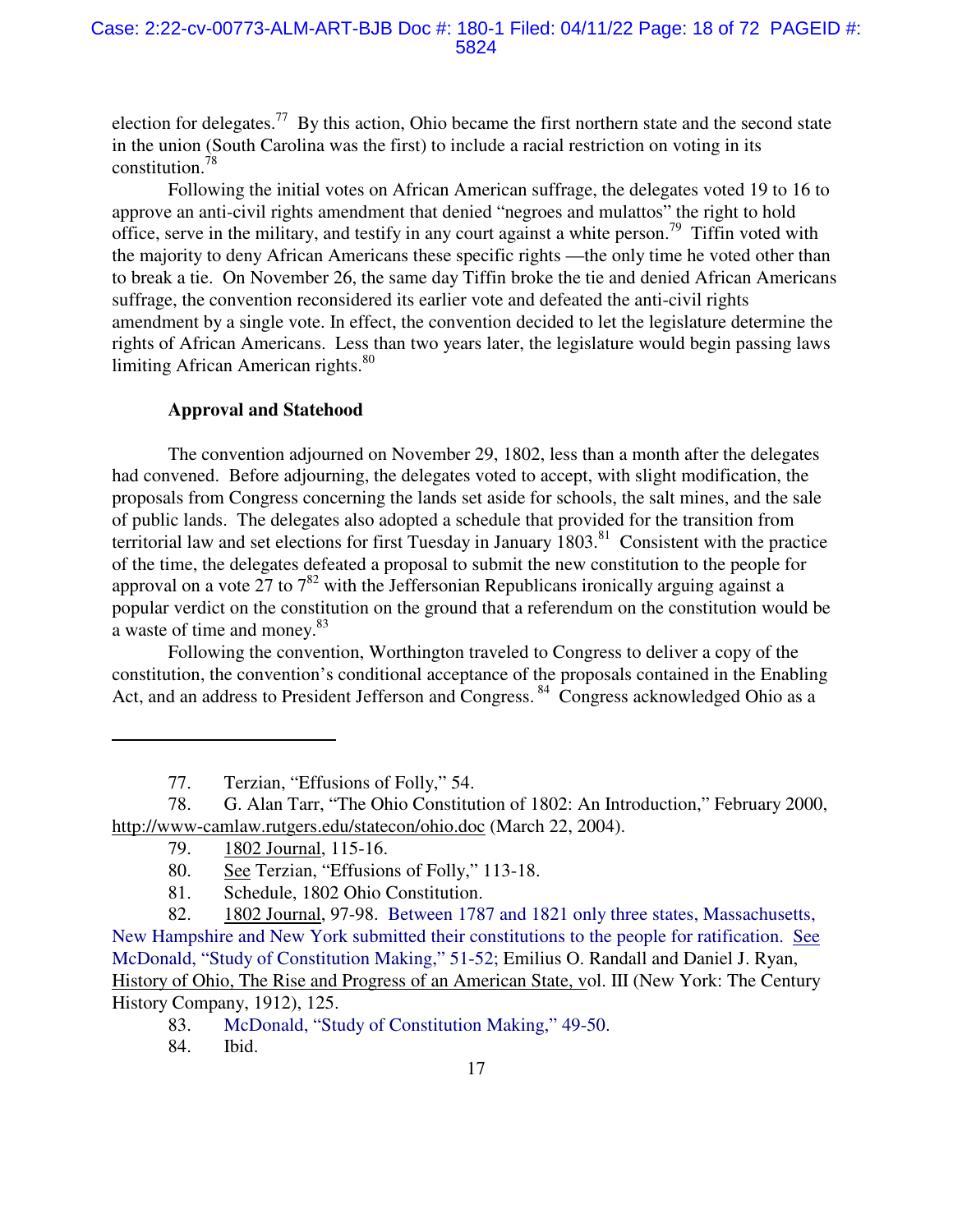state in an act of February 19, 1803, but it never took formal action to admit Ohio into the union.<sup>85</sup> Consequently, there have a number of competing views as to when Ohio first became a state, and five different dates have been proposed, including April 30, 1802, the date on which Congress passed the Enabling Act permitting Ohio to pursue statehood; November 29, 1802, the date on which the convention adjourned; February 19, 1803, the date on which Congress passed an Act extending federal laws to the "State" of Ohio; and March 1, 1803, the date on which the General Assembly first met; and March 3, 1802, the date on which Congress consented to a final modification of the Enabling Act.<sup>86</sup> In 1902, the Ohio General Assembly officially recognized the birth of the state on March 1, 1803,  $^{87}$  and in 1953, Congress formally recognized Ohio as the seventeenth state of the union.<sup>88</sup>

### **The Ohio Constitution of 1802**

The Ohio Constitution of 1802 consisted of a preamble and eight articles. The most prominent article, Article I, Legislative Power, established the supremacy of the legislature. The other branches of government were defined in Articles II (Executive) and III (Judiciary). Other Articles provided for Electors and Elections (Art, IV), Militia Officers (Art. V), Civil Officers (Art. VI), Miscellaneous Provisions (Art. VII), and the Bill of Rights (Art. VIII).

Consistent with the Jeffersonian views of a majority of the delegates, the convention vested most of the political power of the state in a bicameral legislature, the General Assembly, consisting of a senate and a house of representatives. The constitution gave the General Assembly the power to make law without interference from the executive branch. A bill would become law if passed by both houses of the General Assembly and signed by the president of the senate and the speaker of the house (Art. I, section 17). The General Assembly had the power to appoint most civil officers, including the secretary of state (Art. II, section 16), state treasurer and state auditor (Art. VI, section 2), and all judges except justices of the peace (Art. III, section 8). The General Assembly also had broad powers to apportion seats in the legislature (Art. I, sections 2 and 6), to fix the number of senators (Art. I, section 6), and to create new counties (Art. VII, section 3). Since the General Assembly's power was plenary, unlike Congress whose powers are specifically enumerated, the Ohio legislature could take any act not specifically prohibited by the constitution. (See Commentary, Art. II, section 1).

The executive and judicial branches were clearly subordinate to the legislature. The executive power of the state was vested in the governor who was elected to a two-year term and could serve at most six years in an eight-year period (Art. II, section 3). As a result of St. Clair's rule and Jefferson's distrust of a strong executive, the constitution severely restricted the governor's powers. The governor was commander-in-chief of the militia (Art. II, section 10) and

 $\overline{a}$ 

88. Pub. L. No. 83-204, 67 Stat. 407 (1953).

<sup>85.</sup> Act of Feb. 19, 1803, ch. 7, 2 Stat. 201.

<sup>86.</sup> See Utter, The Frontier State, 31.

<sup>87.</sup> Ibid.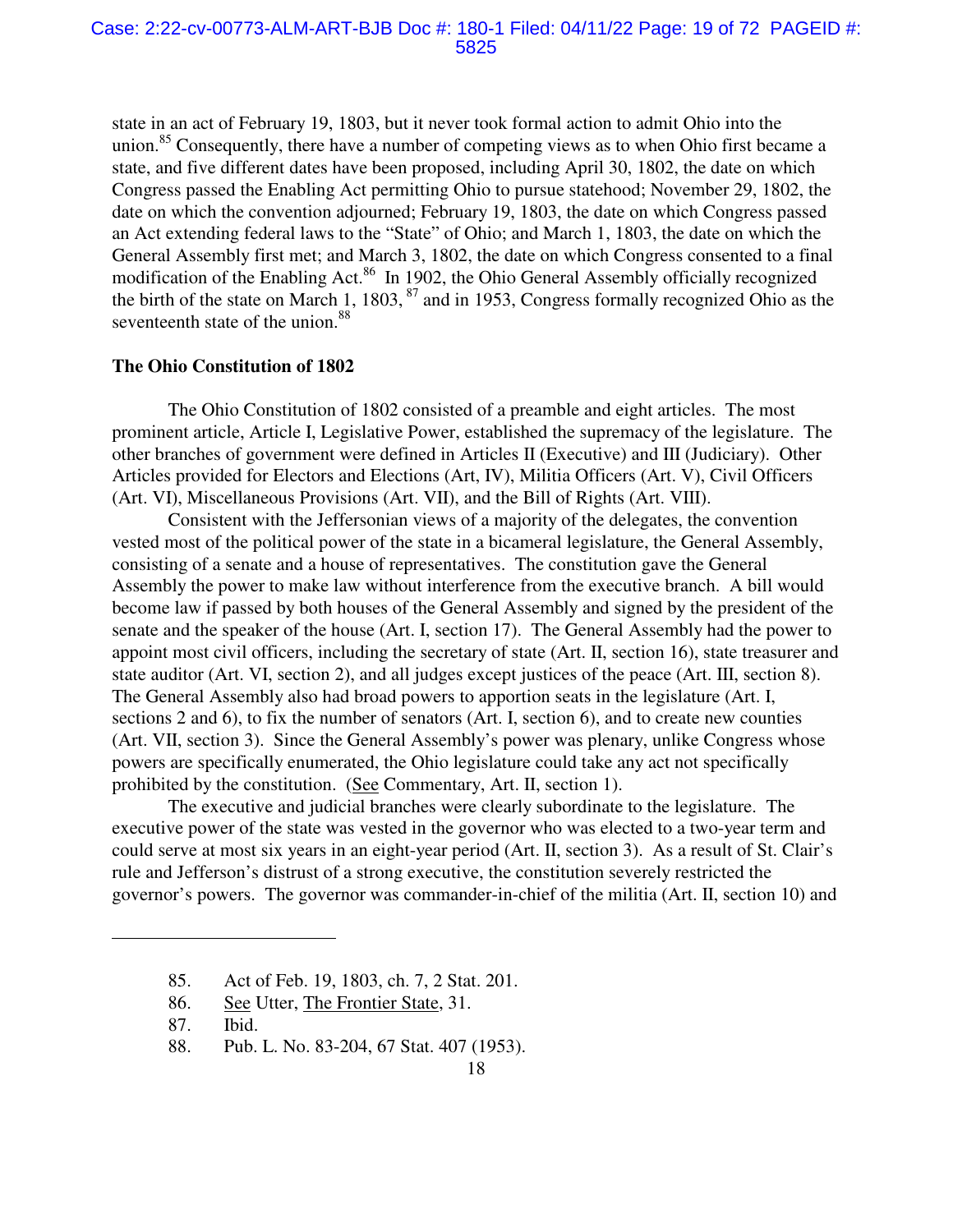had the power to grant reprieves and pardons, except in cases of impeachment (Art. II, section 5), but the governor lacked veto power and had no power of appointment other than the power to fill certain vacancies while the General Assembly was in recess (Art. II, section 8) and to appoint the adjutant general of the state militia (Art. V, section 6). Or, in the words of Caleb Atwater,

Owing to their ill will towards Governor St. Clair, the members of the convention, made our governor a mere cypher. He can pardon criminals, appoint the adjutant general, sign commissions, and fill temporary vacancies, but he has no voice in making the laws, no veto power, nor has he the power to interfere in appointing any of our officers.<sup>89</sup>

In fact, the 1802 Constitution was the only constitution adopted by a state between 1801 and 1830 that did not grant the governor power to veto legislation,<sup>90</sup> and the Whig Governor Tom Corwin once succinctly but irreverently observed that Ohio governors "are confined to the appointment of notaries and the pardoning of democrats."<sup>91</sup>

 The judiciary consisted of a supreme court, courts of common plea, and justices of the peace. The legislature appointed all judges (other than Justices of the Peace) for seven-year terms "if so long they behave well" (Art. III, section 8), while voters of the respective townships elected Justices of the Peace, who were not subject to a good behavior requirement, to three-year terms (Art. III, section 11). The supreme court, which originally consisted of three justices, had both original and appellate jurisdiction and was obligated to hold court annually in every county of the state (Art. III, sections 2 and 10). Common pleas courts had jurisdiction over all criminal, common law, and matters of equity, as well as probate and testamentary matters (Art. III, section 5).

The article on electors and elections limited the right to vote to white males twenty-one or older who paid or were charged with a state or county tax (Art. IV, section 1). Most state constitution of the time limited suffrage to males and imposed a tax requirement, which under the Ohio Constitution could be avoided by working on the public roads (Art. IV, section 5). The inclusion of racial restrictions in the constitution, however, was unusual, and Ohio became the only non-slave state at that time to include a racial restriction on voting in its constitution.<sup>92</sup>

Both the structure of the new government and the inclusion of a Bill of Rights were designed to protect individual rights. By limiting the power of the governor and establishing a system of legislative supremacy, the drafters of the constitution sought to prevent abuse of governmental power. The constitution reflected a kind of popular democracy in which the legislature restrained executive power and the people restrained the legislature through frequent elections with representatives standing for election annually and senators biennially (Art. I,

vol. 1, 272.

<sup>89.</sup> Atwater, History of the State of Ohio, 172-73.

<sup>90.</sup> G. Alan Tarr, "The Ohio Constitution of 1802: An Introduction."

<sup>91.</sup> Governor James E. Campbell, Speech reproduced in Galbreath, History of Ohio,

<sup>92.</sup> See ibid.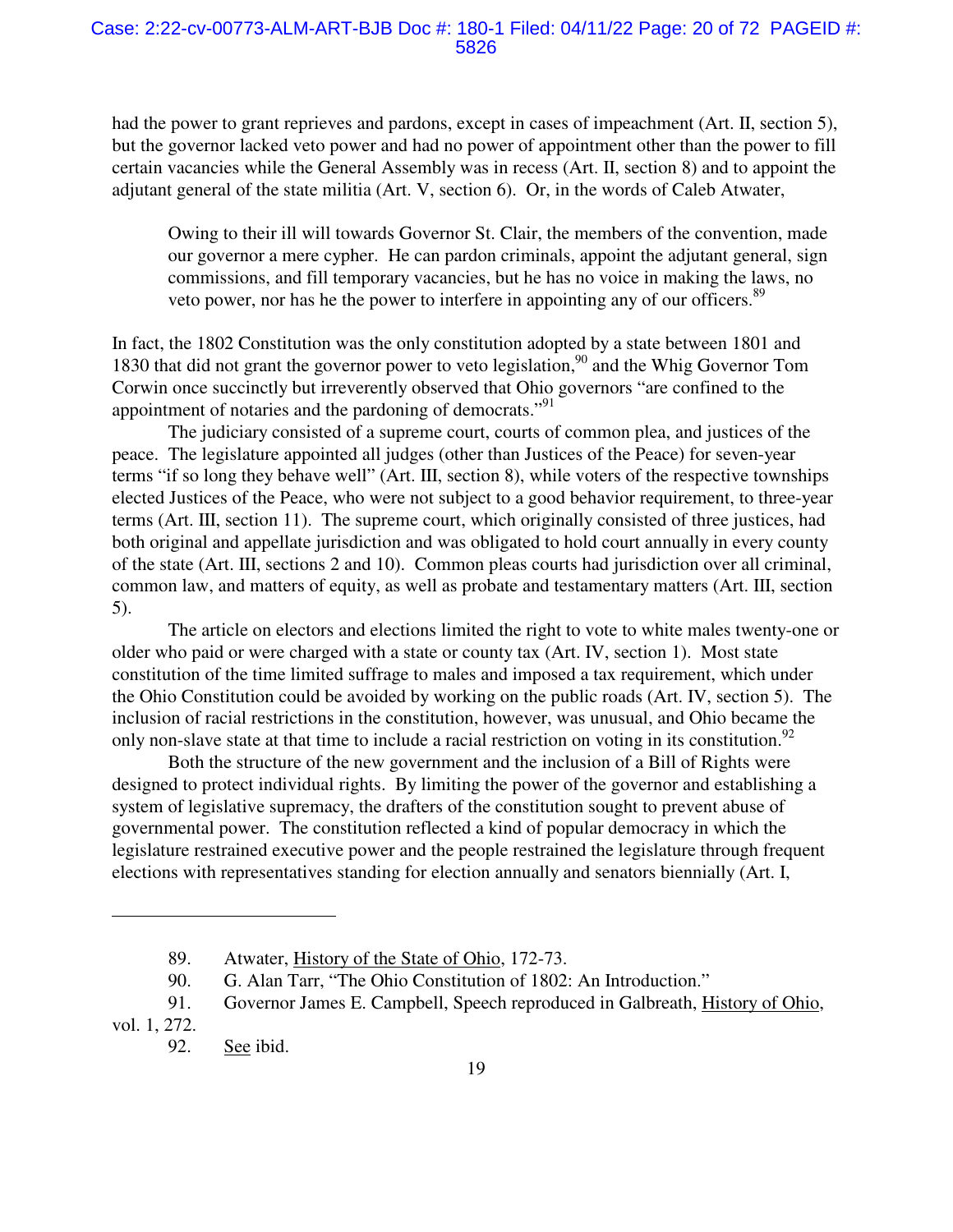sections 3 and 5). Beyond these structural protections, the Bill of Rights incorporated all of the protections contained in the federal Bill of Rights and in the Northwest Ordinance.

The Ohio Bill of Rights also included positive rights that were not taken from either the federal Bill of Rights or the Northwest Ordinance. For example, section 23 of the Bill of Rights prohibited poll taxes, calling them "grievous and oppressive." Section 7 gave every person redress in the courts "by due course of law, and right and justice administered, without denial or delay." Section 6 guaranteed free and open printing presses and, in contrast to the common law, allowed truth to be offered as a defense in prosecutions for libeling public officials. Also, section 25 prevented the passage of any law barring poor citizens from participating in schools, colleges or universities receiving public funds. In total, the Ohio Bill of Rights included twenty-eight sections, which constituted a more detailed enumeration of rights and greater protection from government abuse than the first ten amendments to the U.S. Constitution

Given that the 1802 Constitution was drafted in less than a month, it is not surprising that it borrowed many provisions from other sources. The fairly new federal Constitution of 1787, however, was not an important influence on the Ohio Constitution. As with most state constitutions at the start of the nineteenth century, the Ohio Constitution was structured along the lines of the Articles of Confederation, which vested most power in the legislature. The Ohio Constitution lacked the system of checks and balances found in the federal Constitution and, with respect to the distribution of powers, more closely resembled the English parliamentary system than the federal system. $93$ 

The 1802 Constitution derived most of its provisions from the state constitutions of Tennessee, Kentucky, and Pennsylvania, but the Tennessee Constitution was the most influential. The Republicans at the convention apparently expected the Ohio Constitution to be modeled on the Virginia Constitution, but Virginia had not revised its constitution since 1776 and was seen as "somewhat out of fashion both as to form and content."<sup>94</sup> Willing Byrd, the Republican delegate chiefly responsible for choosing a model, instead looked to the more recent 1796 Tennessee Constitution.<sup>95</sup>

The original Ohio and Tennessee Constitutions have fifty sections in common, many of which were exact duplicates.<sup>96</sup> Article I on Legislative Powers shared sixteen of twenty-eight sections with Tennessee, including sections providing for two-year terms for senators and a twothirds quorum requirement in each house and a section allowing bills to originate in either house. Also, ten of sixteen sections of Article II on Executive Powers were borrowed from Tennessee as was the decision to deny the governor the veto power. All seven sections of Article V, which dealt with the militia, were modeled on the militia sections of the Tennessee constitution, and one-third of Ohio's Bill of Rights was derived from the Tennessee Declaration of Rights.

Reflecting the frontier experiences of many of the delegates, the Ohio Constitution also

<sup>93.</sup> See McDonald, "Study of Constitution Making," 28.

<sup>94.</sup> Ibid, 27; Cutler, Life of Ephraim Cutler, 69.

<sup>95.</sup> See McDonald, "Study of Constitution Making," 27.

<sup>96.</sup> See Barnhart, Valley of Democracy, 157-58.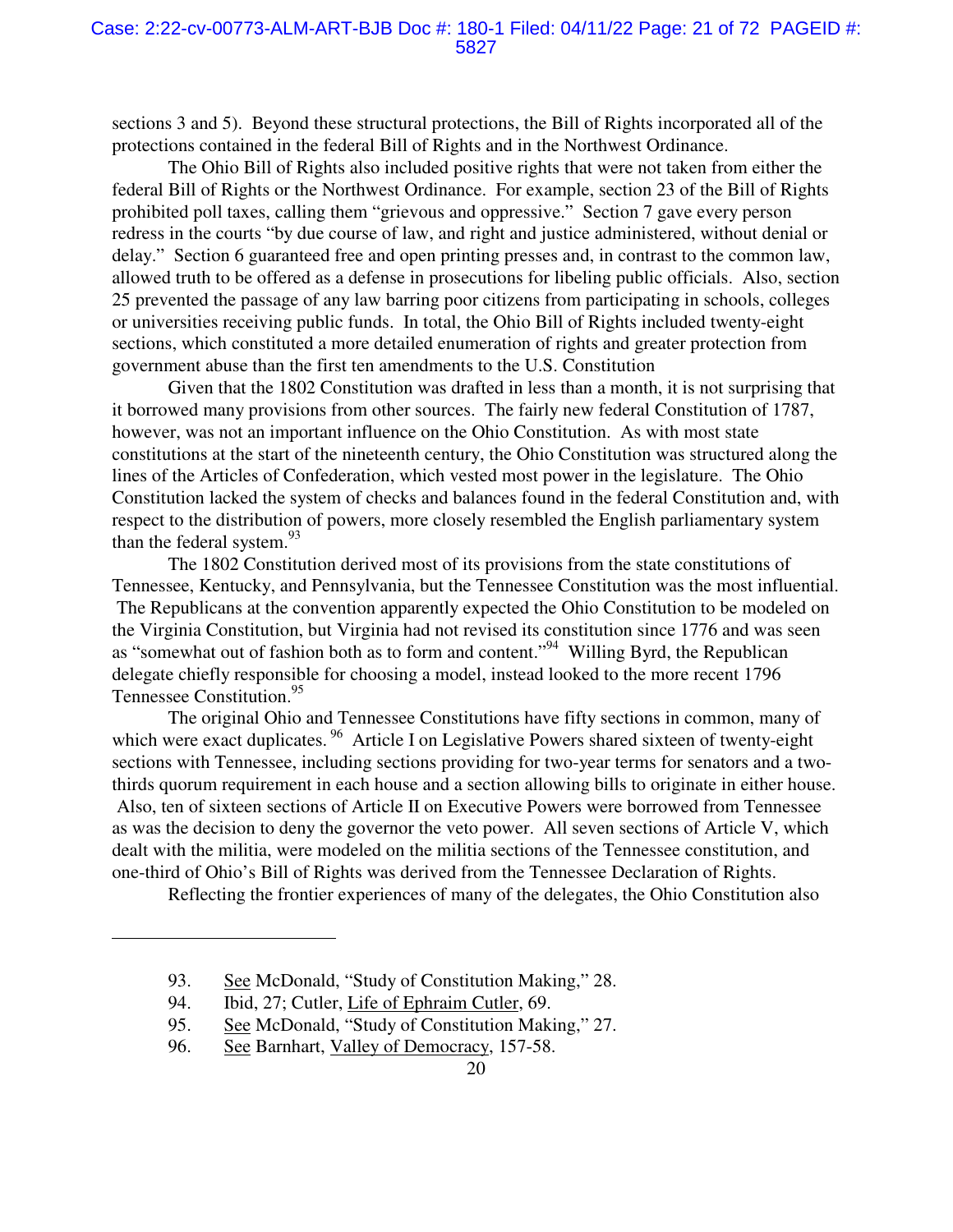borrowed a number of provisions from the 1790 Pennsylvania and 1799 Kentucky constitutions.<sup>97</sup> Two-thirds of Article III, which dealt with the Judiciary, were taken from the Pennsylvania and Kentucky documents. The Ohio provision requiring supreme court justices to hold court annually in each county was derived from Pennsylvania as was the division of counties into common pleas districts.<sup>98</sup> In addition, six of the sixteen sections of Ohio's Bill of Rights came from either the Pennsylvania or Kentucky constitutions.<sup>99</sup>

Despite the similarities between the Ohio Constitution and the constitutions of Pennsylvania, Kentucky, and Tennessee, there were also important differences. For example, unlike the Pennsylvania and Kentucky Constitutions, the Ohio Constitution did not give the governor the veto power and very much of the appointment power. In addition, the Ohio governor and state senators served for terms of two years, less than the terms provided for those offices under the Pennsylvania and Kentucky constitutions.<sup>100</sup> Unlike Tennessee, Ohio representatives were elected annually instead of biennially, and unlike Tennessee, where the governor, legislators, and voters were required to own freehold estates, there was no requirement that property be owned by Ohio legislators, the governor, or the electors.

When compared as a whole to the Constitutions of Tennessee, Pennsylvania, and Kentucky, the Ohio Constitution was a much more radically democratic document. It was also a document that may have been well-suited for a rural, frontier state with a small population, but it would soon prove ill-suited for one of the fastest growing states in the nation.

# **OHIO'S EXPERIENCE UNDER THE CONSTITUTION OF 1802**

The Constitution of 1802 contained a number of major weaknesses that ultimately led to its complete revision in 1851. The most notable flaws concerned the supremacy of the General Assembly, the inefficiency of the judicial system, and the difficulty of amending the constitution. Without the possibility of a gubernatorial veto, there was no check on legislative action. In addition, most of the General Assembly's time was spent on special legislation for corporations and municipalities. In fact, the General Assembly was accused of creating needless legislation to prolong legislative sessions and thus increase the compensation of members who were paid on a daily basis.<sup>101</sup> The General Assembly also had the power to create new counties and appoint judges and other county officers, thus maintaining a widespread system of political patronage. Finally, there were few constitutional constraints on drawing legislative districts. As a result of this system of legislative supremacy, there were many abuses, including the all-too-common practices of logrolling and gerrymandering.<sup>102</sup>

 $\overline{a}$ 

102. See Randolph C. Downes, "Ohio's Second Constitution," Northwest Ohio

<sup>97.</sup> Ibid., 158.

<sup>98.</sup> McDonald, "Study of Constitution Making," 28.

<sup>99.</sup> Barnhart, Valley of Democracy, 158.

<sup>100.</sup> Ibid.

<sup>101 .</sup> Chaddock, Ohio Before 1850, 71.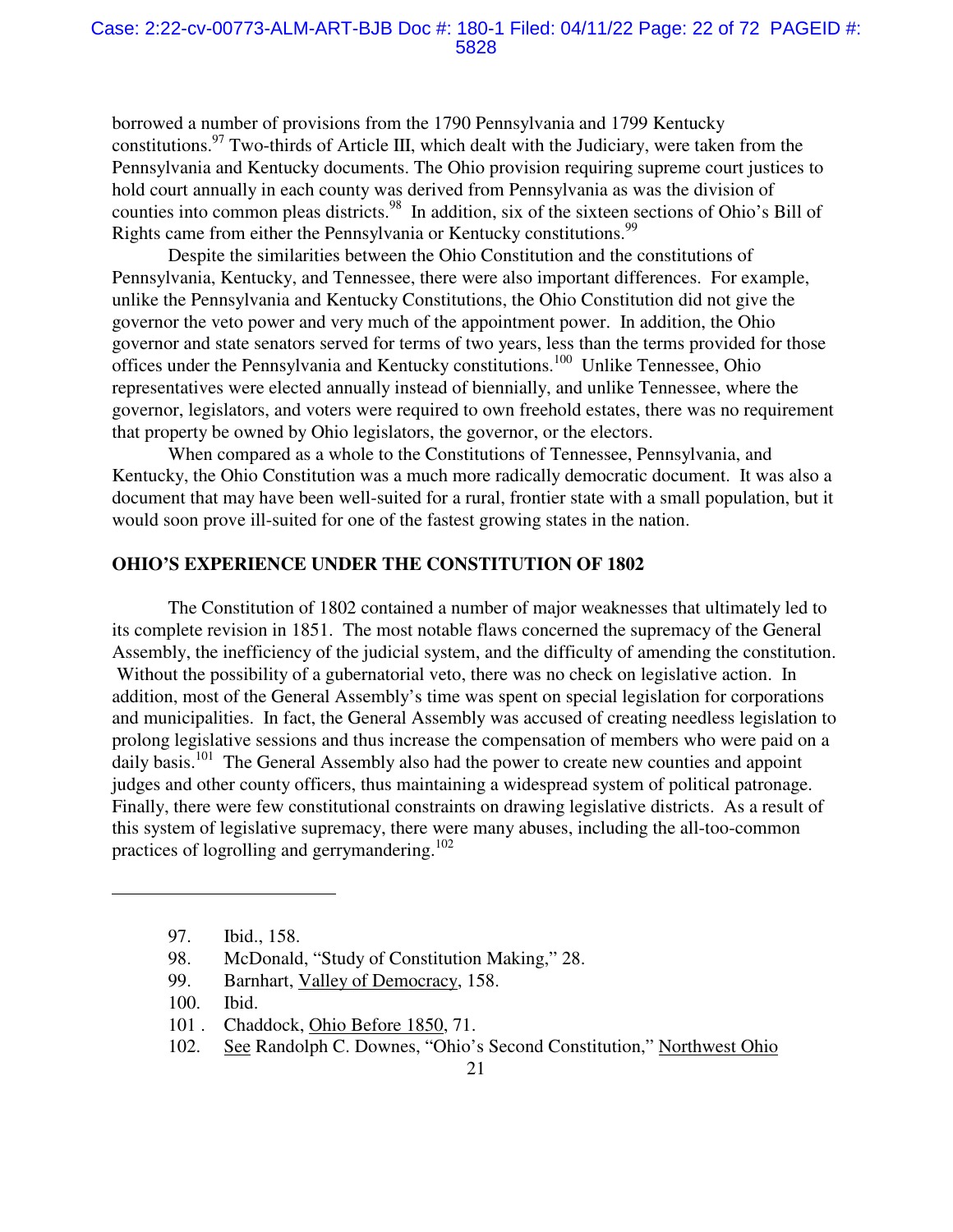### Case: 2:22-cv-00773-ALM-ART-BJB Doc #: 180-1 Filed: 04/11/22 Page: 23 of 72 PAGEID #: 5829

The General Assembly's complete control over fiscal matters also led to unrestricted spending and to the creation of an enormous debt during the era of internal improvements from 1825, when the construction of the Ohio canals began, through the 1840s. During this period, the General Assembly authorized financing backed by the full faith and credit of the state for the construction of the state's transportation system. At one point, the annual state debt approached nearly \$20 million.<sup>103</sup> As a result, the General Assembly turned to new forms of taxation and began taxing personal property as well as real property thereby angering taxpayers. The public's outrage was further inflamed by special legislation that accompanied internal improvements, especially after the Panic of 1837, which caused the failure of most Ohio banks. The General Assembly had given banks and canal, turnpike, and railroad companies special tax breaks and other benefits and had allowed banks to be chartered with little or no capital or hard currency, thus facilitating their default when the financial crisis hit in 1837. In addition, under the Loan Act of 1837, also known as the "Plunder Law," the General Assembly was authorized to subsidize private transportation companies and even began to enter risky ventures with transportation companies. Many of these companies went bankrupt requiring taxpayers to make up the losses. $104$ 

The judicial system also began to show signs of strain soon after statehood. As early as 1815, Governor Thomas Worthington recommended revising the constitution to correct problems associated with the judiciary.<sup>105</sup> The principal problem that Governor Worthington identified concerned the inability of the courts to meet the needs of a growing population.<sup>106</sup> The Ohio Supreme Court not only operated as an appellate court but also as a court of original jurisdiction. Moreover, the constitution required the justices to ride circuit and hold court in each county annually (1802 Const, Art. III, sections 2 and 10). Ohio had only nine counties in 1802, but by 1835, there were eight times as many and this requirement proved to be expensive and ultimately unworkable.<sup>107</sup> By 1850 when the second constitutional convention convened, the number of counties had increased to eighty-seven, one short of today. Moreover, the court could not handle the caseload resulting from the rapid growth of the state's population. Ohio had gone from a frontier state with approximately 50,000 inhabitants in 1802 to one of the largest states in the union by mid-century. In 1820, the state had more than half a million inhabitants. By 1830, the

Quarterly XXVI (Spring 1953): 74.

103. For a short but excellent summary of this period, see Swisher, Ohio Constitution Handbook, xix-xxi.

104. Ibid.

 $\overline{a}$ 

105. McDonald, "Study of Constitution Making," 63.

106. Ibid, 62.

107. Commenting on the burdens imposed on supreme court justices, in 1835 Justice John C. Wright of the Ohio Supreme Court wrote that the supreme court judges "now hold Court in seventy-two counties each year, requiring twenty-two hundred and fifty miles travel! The number of cases on their trial docket, in 1834, was fourteen hundred and fifty-nine!" Quoted in Swisher, Ohio Constitution Handbook, xvii.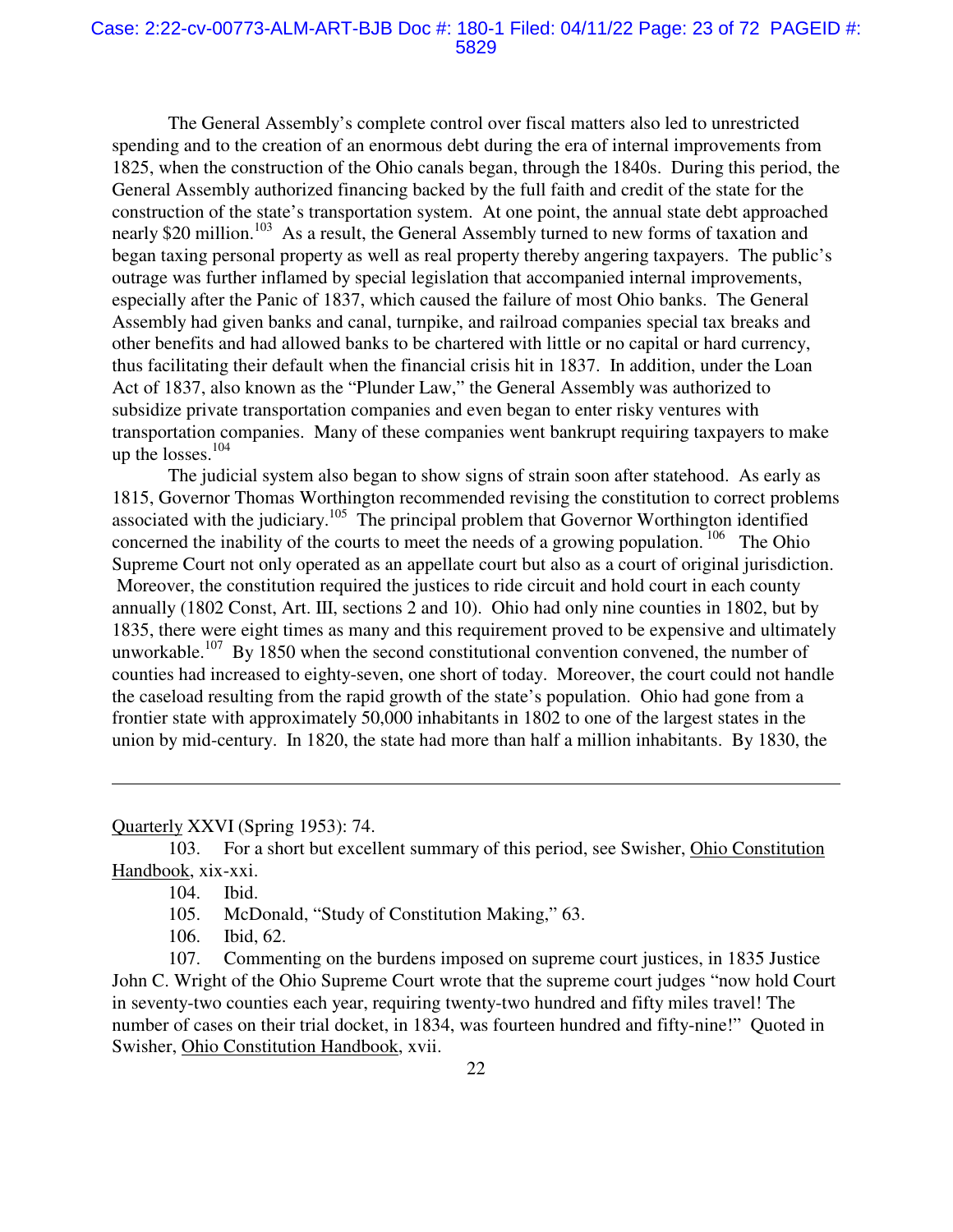population approached one million, and by 1850 there were nearly two million people living in  $Ohio.<sup>108</sup>$ 

Finally, a major weakness of the 1802 Constitution was the difficulty of amending the document. The constitution provided only for amendments by constitutional convention, but to convene a convention two-thirds of each house of the General Assembly had to agree to submit the question to the voters who then had to approve the proposal to hold a constitutional convention(1802 Const., Art. VII, section 5). Before the successful call for a convention in 1849, the General Assembly had placed the question on the ballot only once, in 1819, when the voters defeated the call by a vote of 6,987 to 29,315.<sup>109</sup>

### **Judicial Review: A Major Constitutional Crisis**

The 1802 Constitution, like the U.S. Constitution, did not include a provision expressly giving the judiciary the power to hold acts of the legislature unconstitutional. In 1803, the U.S. Supreme Court in Marbury v. Madison (1803) established the doctrine of judicial review under the federal Constitution. Even before Marbury, a number of state courts had implicitly or explicitly recognized judicial review,  $\frac{110}{10}$  but Ohio with its constitutional commitment to legislative supremacy and with a weak and dependent judiciary seemed an unlikely place for the doctrine of judicial review. Nonetheless, soon after statehood, a crisis of constitutional magnitude erupted over judicial review.

The controversy surrounding judicial review in Ohio centered on an 1805 act that gave justices of the peace jurisdiction in civil cases involving less than fifty dollars. In 1806, Judge Calvin Pease of the common pleas court for the Third Circuit (Jefferson and Belmont Counties) declared the act void and in conflict with the right to a jury trial under Article VIII, section 8 of the Ohio Constitution. In 1807, the act was again challenged, and this time the case reached the Ohio Supreme Court. In Rutherford v. M'Fadden (1807)<sup>111</sup> Ohio Supreme Court Chief Justice Samuel Huntington and Supreme Court Judge George Tod declared the act unconstitutional. In his opinion, Justice Huntington declared that the judiciary "must [be] in compliance with their duty, compare the legislative act with the Constitution, and if they find such act contrary to the Constitution, or prohibited by it . . . [I]t is the duty of the court to declare it no law." Relying on

<sup>108.</sup> See "United States Resident Population by State: 1790 – 1850," at http://www.wnjpin.state.nj.us/OneStopCareerCenter/LaborMarketInformation/lmi01/poptrd1.ht m (March 22, 2004).

<sup>109</sup> Ibid., 63.

<sup>110.</sup> See William E. Nelson, "Commentary: Changing Conceptions of Judicial Review: The Evolution of Constitutional Theory in the States, 1790-1860," 120 U. Pa. L. Rev. (1972): 1167-69.

<sup>111.</sup> Rutherford v. M'Fadden is an unreported decision, but the opinion with an historical comment is published in Ervin H. Pollack, ed., Ohio Unreported Judicial Decisions, Prior to 1823 (Indianapolis: Allen Smith, 1952), 71.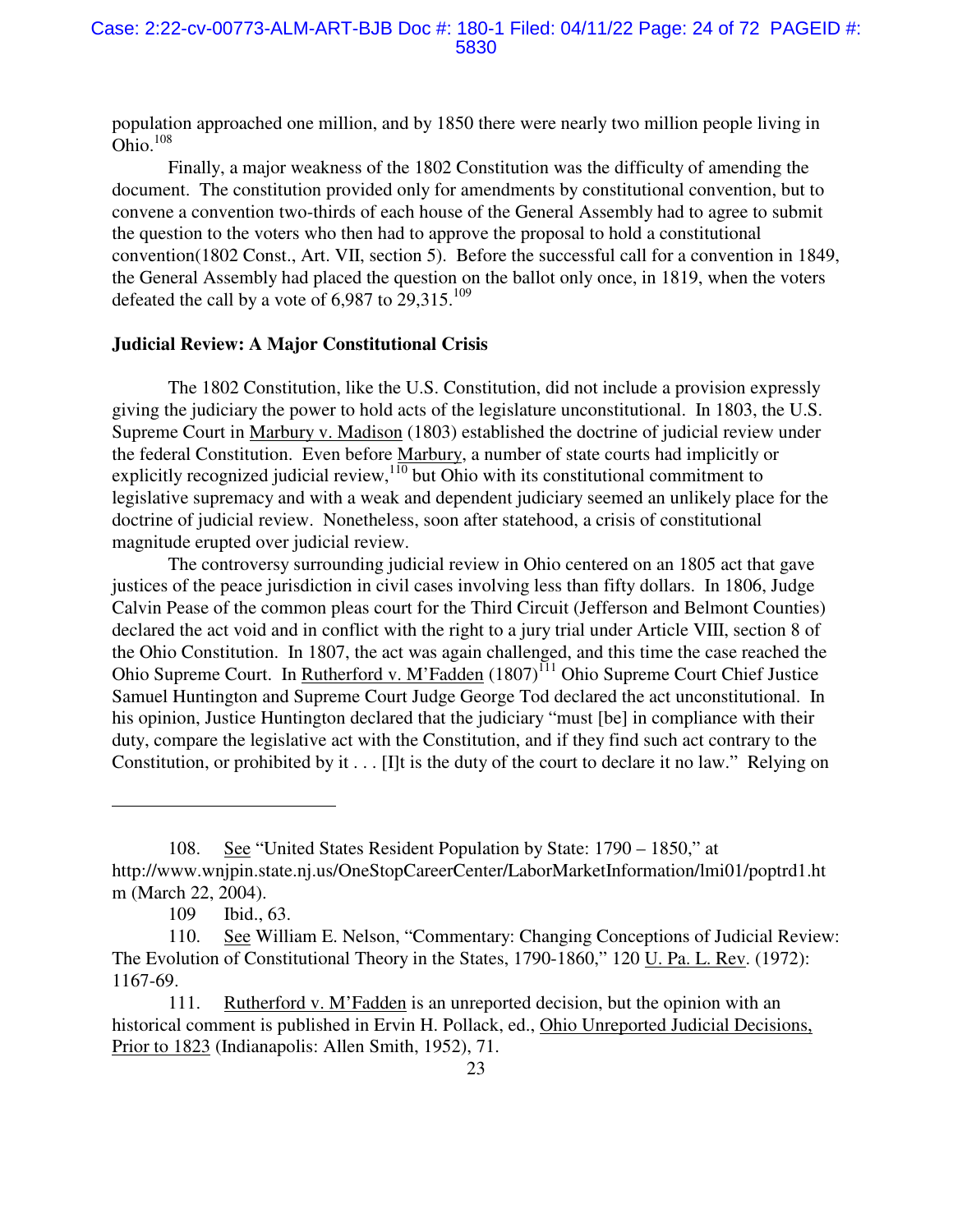the Ohio Constitution as the basis for the decision, Justice Huntington acknowledged Marbury without expressly citing the case.

I have considered this case as depending upon the construction of our own constitution and laws, without quoting the authority of other decisions, though well aware, that . . . I am supported by the judgment of the supreme court of the U.S. and of every court of the individual states, which has had the question before them, all of whom have decided that the courts of law possess the power of enquiring into the constitutionality of legislative acts.  $^{112}$ 

Judge Tod in his concurring opinion agreed that the act was unconstitutional and that the doctrine of judicial review "in our constitution is founded in the wisest policy, as it raises an insuperable barrier against encroachments of the one branch on the rights and powers of another."<sup>113</sup>

The court's decision was not well-received by the General Assembly, which passed a resolution on January 4, 1808 stating "[t]hat the judges of the state are not authorized by Constitution to set aside an act of the Legislature by declaring the same unconstitutional and void."<sup>114</sup> Soon after the gubernatorial election of 1808 in which Chief Justice Huntington became Ohio's third governor, the House of Representatives approved articles of impeachment against Judges Tod and Pease for "their exercise of the power of judicial nullification."<sup>115</sup> The Senate tried both judges in separate proceedings, but they both escaped conviction by votes of fifteen to nine against them, one vote short of the two-thirds majority required for conviction.<sup>116</sup>

Politically, the struggle over judicial review split the Republican Party and helped elect Huntington governor over his Republican rival Thomas Worthington, who opposed judicial review.<sup>117</sup> The anti-court Republicans, however, continued to control the General Assembly after the impeachments of Judges Tod and Pease, and notwithstanding the M'Fadden decision, the General Assembly extended the jurisdiction of justices of the peace in civil cases from fifty dollars to seventy dollars.<sup>118</sup> Finally, in 1810, the General Assembly passed what is known as the "sweeping resolution," which declared that all judicial offices carrying seven-year terms would be vacant even if the incumbent had taken office through an interim appointment to fill a vacancy. This resolution had the effect of "sweeping" from office judges who were then replaced

 $\overline{a}$ 

- 114. Randall & Ryan, History of Ohio, vol. V, 118.
- 115. See Utter, The Frontier State, 45-51.
- 116. See Pollack, Ohio Unreported Judicial Decisions, 102-03.

117. William T. Utter, "Judicial Review in Early Ohio," Mississippi Valley Historical Review, vol. xiv (June 1927): 13.

118. See Pollack, Ohio Unreported Judicial Decisions, 102-03.

<sup>112.</sup> Ibid., 83.

<sup>113.</sup> Ibid., 92.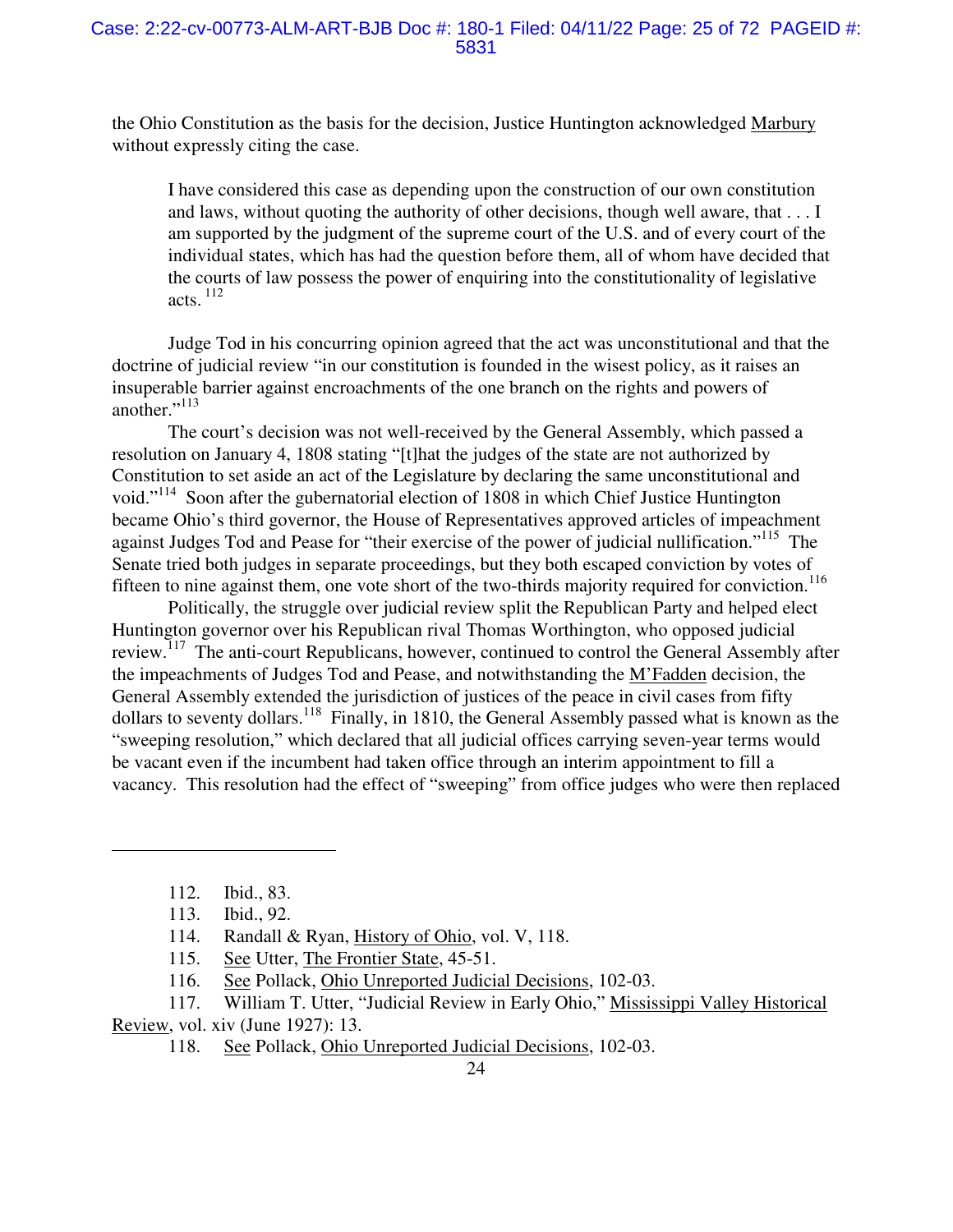by the General Assembly with judges more sympathetic to the majority of Republicans.<sup>119</sup> Nonetheless, "the practical defeat of the exponents of judicial review . . . was short-lived" and by 1815 the General Assembly appointed Judge Pease to the Supreme Court and thus vindicated the principle of judicial review.<sup>120</sup>

# **OHIO'S SECOND CONSTITUTION**

### **The Campaign to Replace the Constitution of 1802**

Despite the flaws with the 1802 Constitution, there was little interest in calling a constitutional convention following the voters' rejection of a convention in 1819 until the midto-late 1830s. The movement to revise the constitution resurfaced following the Panic of 1837, which was popularly blamed, at least in part, on the General Assembly's banking and fiscal policies. One of the first calls for a convention came from Ohio historian Caleb Atwater. In his influential work History of the State of Ohio published in 1838, Atwater noted that the principal weakness of the 1802 Constitution was the extreme power it had given to the legislature and recommended specific changes to constrain legislative power.<sup>121</sup>

Besides the legislature's disastrous economic policies and the continuing problems with the judiciary, the public's disgust with gerrymandering contributed to the call for a constitutional convention. During the 1840s, the Whigs and Jacksonian Democrats, the two major parties, were evenly split, and the party in power spent much of the legislative session engineering the next election.<sup>122</sup>

The movement for constitutional change in Ohio was part of the "orgy of nineteenthcentury constitution-making" that swept through the country.<sup>123</sup> Many of the states that held conventions to revise their constitutions had economic and structural problems similar to those in Ohio, and the people often blamed their legislatures for the same economic problems resulting from internal improvements and bank failures that plagued Ohio.<sup>124</sup>

The revisionist movement in Ohio gained momentum in 1843 when Ohio Governor Wilson Shannon publicly called for a convention. The following year a resolution calling for a constitutional convention failed to receive the two-thirds vote required by the 1802 Constitution, as did two subsequent resolutions in 1846 and 1847, but support for a convention continued to grow. By 1847, the division over calling a convention split along party lines. The Democratic

124. See generally ibid., 111-13.

<sup>119.</sup> See Utter, "Judicial Review in Early Ohio," 22-23.

<sup>120.</sup> See Pollack, Ohio Unreported Judicial Decisions, 104-05.

<sup>121.</sup> Atwater, History of the State of Ohio, 172-74; see also McDonald, "Study of Constitution Making," 68-69.

<sup>122.</sup> See Downes, "Ohio's Second Constitution," 75-76.

<sup>123.</sup> G. Alan Tarr, Understanding State Constitutions (Princeton: Princeton University Press, 1998), 97.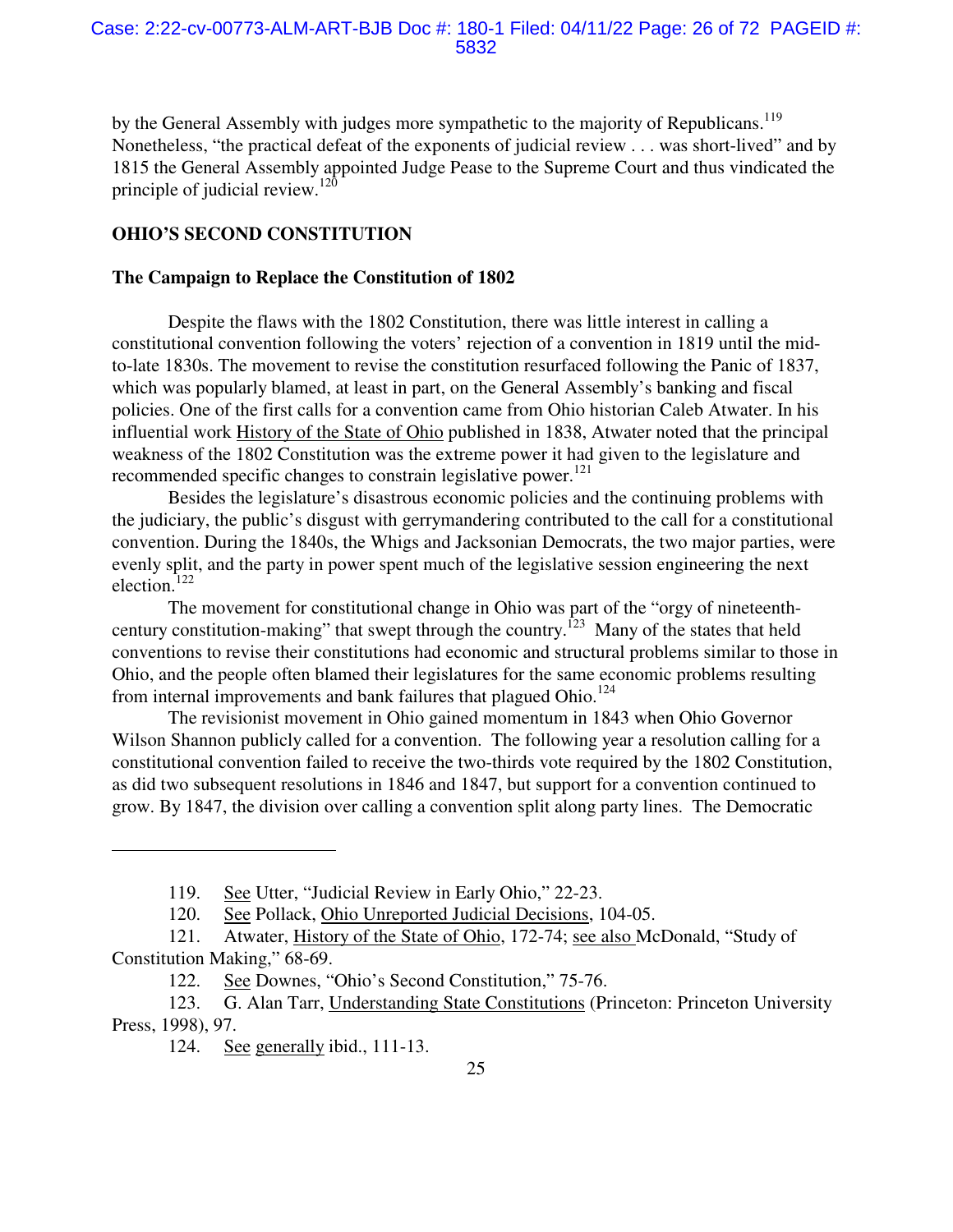Party supported a constitutional convention, while the more conservative Whig Party generally opposed the call for a convention. By 1849, however, the political situation had changed, and with the support of Whig Governor William Bebb and the Free Soil Party, which represented the abolitionist movement, Democrats succeeded in passing almost unanimously a resolution calling for a constitutional convention.<sup>125</sup>

Once the resolution passed, attention turned to the campaign. Despite the acquiescence of the Whigs in submitting the question to the voters, the party was divided, and many Whigs openly opposed the convention. Newspapers on each side of the issue tried to influence the electorate before the October general election.<sup>126</sup> On the Democratic side, the Ohio Statesman, was the most vocal supporter of a constitutional convention. Six months before the election, the Columbus paper published a special weekly paper advocating a new constitution and promoting a number of reforms including universal, white manhood suffrage, judicial reform, the election of all government officials, and limitations on state debt.<sup>127</sup> On the other side, the leading Whig paper, The Ohio State Journal, urged the voters to defeat the proposal.<sup>128</sup>

The campaign culminated on October 9, 1849 in an overwhelming victory of 145,698 to 51,161 in support of a constitutional convention (Appendix A). In February 1850, the General Assembly passed an act calling for the election of delegates in April and set the date for convening the convention for the first Monday in May  $1850^{129}$ 

### **The Constitutional Convention of 1850-51**

Ohio's second constitutional convention convened in Columbus on May 6, 1850. In contrast to the first convention, which consisted of thirty-five delegates, the second convention had 108 delegates, sixty-four Democrats, forty-one Whigs, and three Free-Soilers.<sup>130</sup> The convention elected William Medill of Fairfield County as president and W.H. Gill of Guernsey County as secretary. Also in contrast to the first convention, the second convention took much longer to complete its work, one hundred and sixty-three days compared to less than a month. Due to a cholera epidemic, the convention adjourned on July 9, 1850, and reconvened in Cincinnati on December 2, 1850, where the rest of the official business took place until the document was completed in March  $1851$ <sup>131</sup>

 $\overline{a}$ 

- 129 Laws of Ohio, vol. 48, p.19 (Feb. 11, 1850).
- 130. See Isaac F. Patterson, The Constitutions of Ohio: Amendments and Proposed

Amendments. Cleveland: Arthur H. Clark, 1912), 109 (hereinafter "The Constitutions of Ohio"). Patterson lists sixty-eight Democrats, but this apparently includes four who were chosen to replace delegates who had resigned.

131. See McDonald "Study of Constitution Making," 98; Patterson, "The Constitutions

<sup>125.</sup> McDonald, "Study of Constitution Making," 70-71.

<sup>126.</sup> Ibid., 71-72.

<sup>127.</sup> Ibid., 72-73.

<sup>128.</sup> Ibid., 72.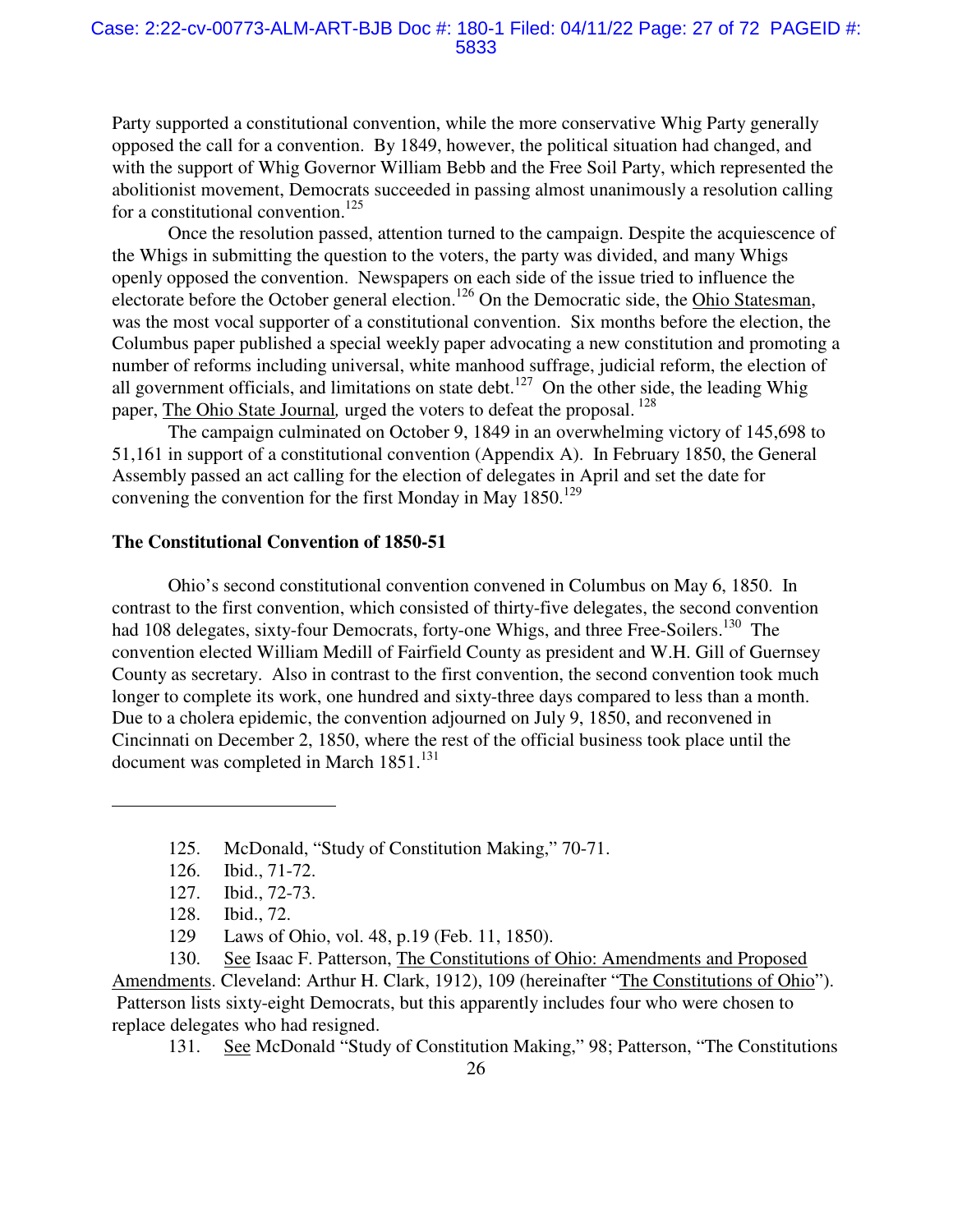### Case: 2:22-cv-00773-ALM-ART-BJB Doc #: 180-1 Filed: 04/11/22 Page: 28 of 72 PAGEID #: 5834

 Among the delegates to the 1850-51 convention, forty-three were lawyers, thirty were farmers, and eight were physicians.<sup>132</sup> The remainder included businessmen, publishers, and members of the trades. Fifteen of the delegates were judges, and more than half had served in Congress or the General Assembly. The convention included a number of prominent men from both parties. On the Democratic side, some of the most notable included: William Medill, president of the convention, who served in the General Assembly, Congress, and as governor; Rufus Ranney, a Democrat who served on the Ohio Supreme Court; William Groesbeck, a wellknown lawyer who later defended President Andrew Johnson at his impeachment trial; and Charles Reemelin, a German-born merchant who was a member of the legislature who was one of the most radical Democrats. On the Whig side, Peter Hitchcock served as state senator and as state supreme court justice for twenty-eight years; Joseph Vance was Ohio's first Whig governor; and Henry Stanbery, who served as Ohio's first attorney general, as Attorney General of the United States, and with William Grosbeck as counsel for President Andrew Johnson during the latter's impeachment trial.<sup>133</sup>

The convention also had its share of delegates who, in the words of historian C. B. Galbreath, "would probably not have recognized a state constitution had it come walking up the principal street of the capital city."<sup>134</sup> The delegates spent much of the early days of the convention on a "silly discussion" over the form of the oath to be taken by the delegates, a dispute over inviting clergy to offer a prayer, and a partisan debate over the hiring of a printer.<sup>135</sup>

As with the 1802 convention, the delegates to the 1850-51 convention performed most of their work in committee. On May 14, 1850, the president of the convention appointed members to eighteen standing committees, sixteen of which were responsible for drafting the various articles of the constitution.<sup>136</sup> The general practice of the convention was for the standing committees to submit draft articles in the form of reports to the convention sitting as a committee of the whole. The delegates debated and amended the reports and then sent them back to the standing committees for further review. The standing committees would then send the reports to the convention where they were debated a second time before a final vote. Resolutions offered by delegates were generally referred to the appropriate standing committee but could also be considered on the convention floor where they could be amended, rejected, or substituted with new resolutions. This process often made it difficult for delegates to know exactly what was under consideration at a particular time. $137$ 

of Ohio," 109.

 $\overline{a}$ 

132. Randall & Ryan, History of Ohio, vol. IV, 112.

133. See McDonald "Study of Constitution Making," 75-84.

134. C. B. Galbreath, Constitutional Conventions of Ohio (Columbus: Stoneman Press, 1911), 23-24.

135. Ibid., 24-25; see also Patterson, "The Constitutions of Ohio," 33.

136. Report of the Debates and Proceedings of the Convention for the Revision of the Constitution of the State of Ohio, 1850-51, vol. 1 (1851) 55 (hereinafter 1850-51 Debates).

137. See Patterson, "The Constitutions of Ohio," 32-33.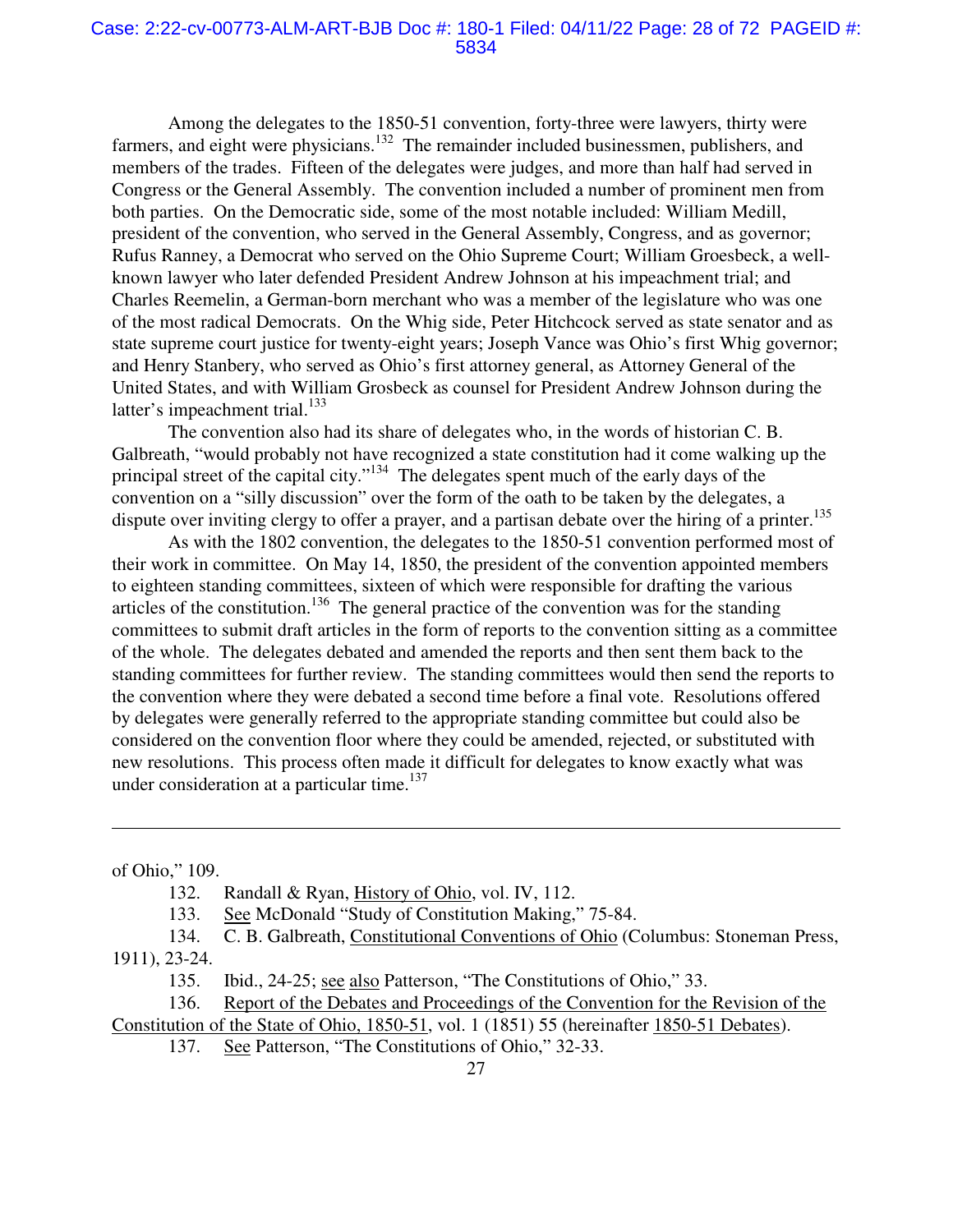### Case: 2:22-cv-00773-ALM-ART-BJB Doc #: 180-1 Filed: 04/11/22 Page: 29 of 72 PAGEID #: 5835

Political differences between Whigs and Democrats surfaced early and led to increasingly partisan debates by the end of the convention. In general, the Whigs, who either opposed or at best halfheartedly supported the convention, favored modest changes to the existing constitution.<sup>138</sup> The Democrats, who were the driving force behind the convention, supported broad reforms and ultimately a new constitution. At the center of the dispute between Whigs and Democrats were economic and financial issues. The Democratic Party was dominated by Jacksonians who shared a general distrust of corporations, especially banks. They were willing to restrict the legislature's power over fiscal matters and special legislation that benefited corporations, but they also wanted to give the legislature an unqualified power to repeal special privileges and benefits granted to corporations The more radical anti-bank Democrats or "Locofocos," who controlled a majority of the party, also wanted a ban on all banks and a prohibition on the circulation of paper money. The Whig Party, on the other hand, was aligned with powerful financial and business interests, and most Whigs defended the existing economic order. Whigs fought especially hard against the repeal of special benefits for corporations. They considered corporate charters to be inviolable contracts that could not be abridged by legislative action.<sup>139</sup>

The Democrats had a strong majority and had they been united as a party they could have forced whatever reforms they wanted through the convention. A number of conservative Democrats, however, joined Whigs to defeat the more radical economic proposals supported by a majority of their party.<sup>140</sup> Nonetheless, there was enough support among Democrats (and some Whigs) for the moderate and radical Democrats to achieve most of their economic goals, including constitutional provisions restricting the power of the legislature to tax, to incur debt, and to pass special legislation.

# **Elections, Suffrage, and the Status of African Americans**

The views of former President Andrew Jackson also influenced the debate on elections and suffrage. The Jacksonian principle of popular democracy<sup>141</sup> led to a general agreement on the need to provide for the election of judges and other government officials and on the elimination of the tax requirement on voting.

While universal manhood suffrage for whites passed without debate,  $142$  the delegates bitterly debated the status of African Americans. Slavery was not at issue, but suffrage and equal

142. 1850-51 Debates.

<sup>138.</sup> McDonald, "Study in Constitution Making," 81.

<sup>139.</sup> See generally Eugene H. Roseboom., The Civil War Era: 1850-1873, vol. IV of Carl Wittke, ed., The History of the State of Ohio (Columbus: Ohio State Archaeological and Historical Society, 1944), 124-34.

<sup>140.</sup> McDonald, "Study in Constitution Making," 81.

<sup>141</sup> See generally Arthur M. Schlesinger, Jr., The Age of Jackson (Boston: Little, Brown, and Company, 1945).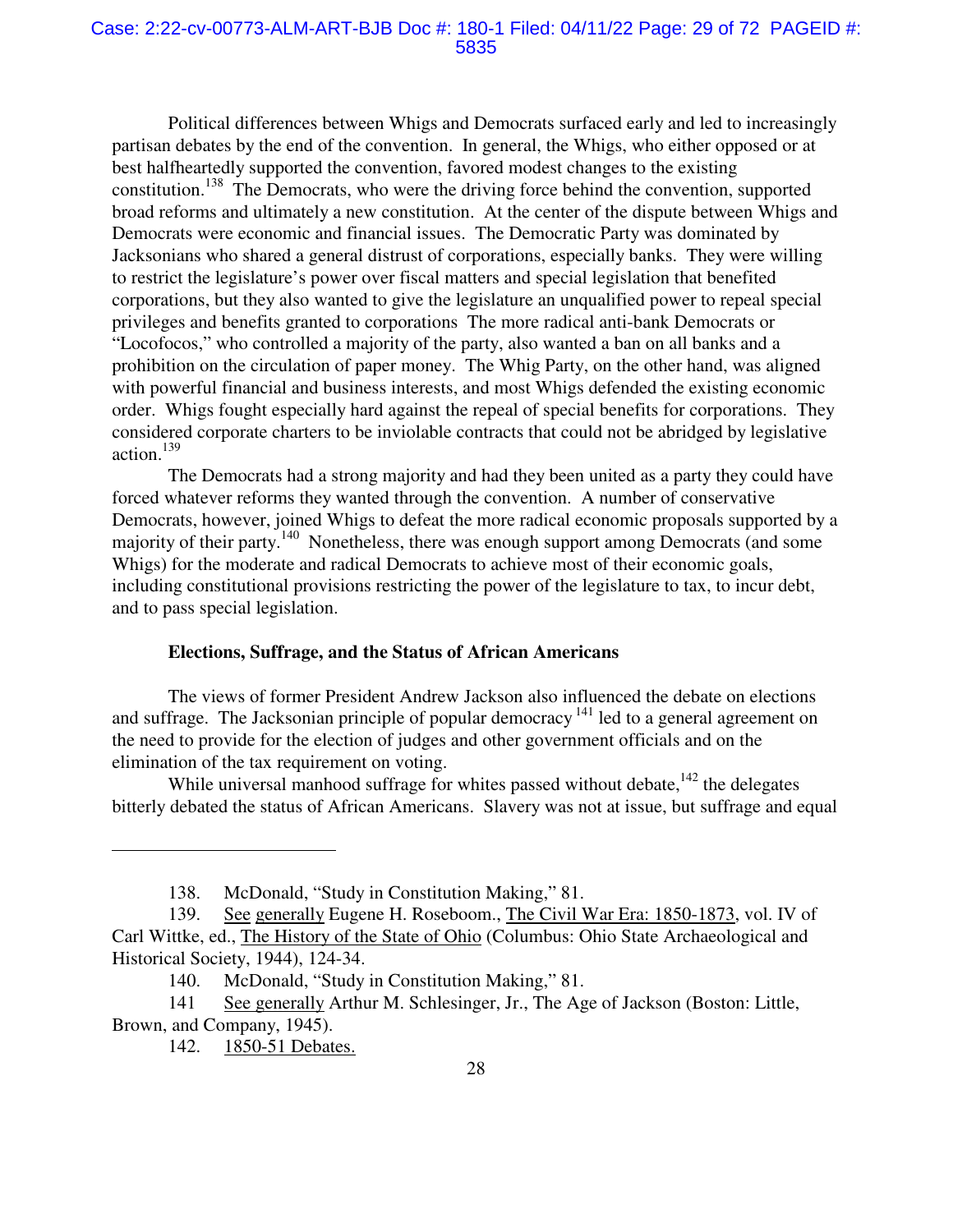rights for African Americans aroused some of the strongest feelings at the convention. Some delegates even objected to the receipt of petitions supporting African American rights, especially petitions from African Americans themselves. William Sawyer of Auglaize County, the most outspoken opponent of civil and political rights for African Americans, found such petitions "revolting" and refused to "permit even his fellow citizens to petition that negroes shall be entitled to all of the privileges and immunities of white men, without raising his voice against it."<sup>143</sup> Sawyer believed that blacks were an inferior race, that slavery had benefited blacks, and that the principle espoused in the Declaration of Independence that all men were created equal only applied to the Anglo Saxon race.<sup>144</sup> He also predicted "bloodshed" and "persecution" if African Americans were permitted to vote.<sup>145</sup> Another delegate, Simeon Nash of Gallia County, argued that given the public sentiment the delegates risked having the constitution defeated by the voters if they proposed a constitutional amendment allowing African Americans to vote.<sup>146</sup> By a final vote of 75 to 13, the proposal to remove the word "white" from the constitution failed with all of the votes favoring the petition coming from the Western Reserve.<sup>147</sup> The proposal to remove "male" from this section fared no better. Meeting strong opposition, the proposal failed 72 to 7, again with only delegates from the Western Reserve voting in favor of the proposal.<sup>148</sup>

Sawyer's extreme views may not have been shared by a majority of delegates, but there is no question that there was strong anti-black sentiment at the convention and in many parts of the state. In fact, the convention received petitions not only in opposition to suffrage and equal rights for blacks but also in support of both a ban on black immigration into Ohio and for funds for colonization of blacks to create, in effect, an "Ohio in Africa."<sup>149</sup> James Worthington, a delegate and the son of Thomas Worthington, agreed with the observation that "at the time of the Revolution there was less prejudice against the black race than there is at present" and in the future it was likely that "the longer the two races occupy the same soil, the greater will be their revulsion and the stronger the prejudice."<sup>150</sup>

Most of the opposition to African American rights came from the southern counties along the Ohio River, although there were also strong anti-black feelings in the western part of the state.<sup>151</sup> In contrast, the greatest support for African American rights came from the Western Reserve. Norton Townshend, S. J. Andrews, and Reuben Hitchcock, delegates from Lorain and Cuyahoga counties, advocated the removal of racial discrimination in voting by excluding the

 $\overline{a}$ 

146. 1850-51 Debates, vol. 2, 553; Quillin, The Color Line in Ohio, 80-81.

- 148. 1850-51 Debates, vol. 2, 555; Terzian, "Effusions of Folly," 212.
- 149. Terzian, "Effusions of Folly," 183-84.
- 150. 1850-51 Debates, vol. 2, 639.
- 151. See Terzian, "Effusions of Folly," 194-99.

<sup>143.</sup> Ibid., vol. 1, 31, 56.

<sup>144.</sup> Ibid., vol. 1, 56-57.

<sup>145.</sup> Ibid., vol. 2, 638; Frank U. Quillin, The Color Line in Ohio: A History of Race Prejudice in a Typical Northern State (New York: Negro Universities Press, 1913), 79.

<sup>147. 1850-51</sup> Debates, vol. 2, 554, 556; Quillin, The Color Line in Ohio, 81.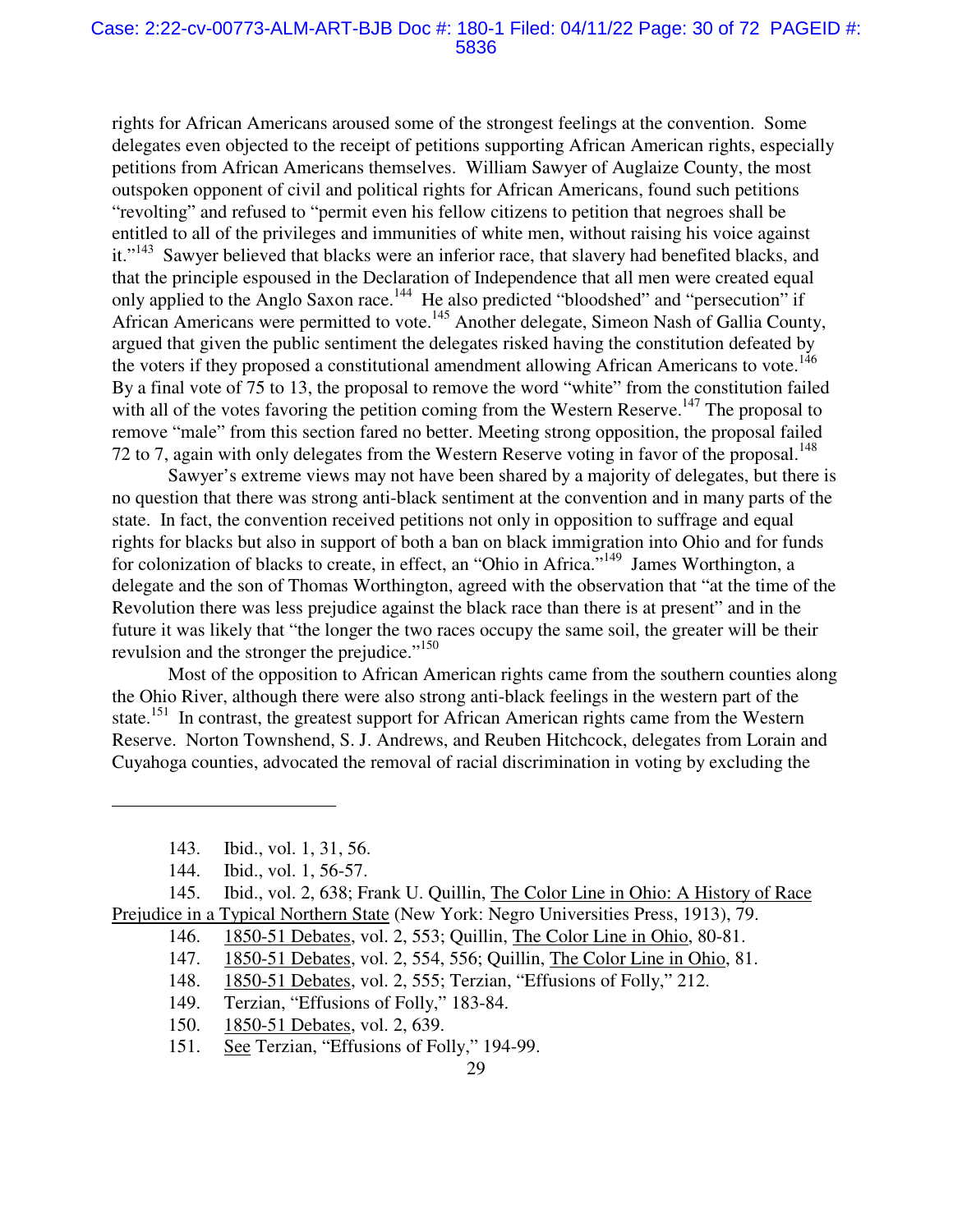word "white" from the suffrage section. Townshend introduced the amendment to remove the word "white" and argued forcefully that to deny African Americans the right to vote was "unjust," "anti-democratic," and "impolitic."<sup>152</sup> Hitchcock maintained that including the word "white" in the constitution violated the equality of men, "that great principle upon which our government is based," and was "hostile to everything that elevates and dignifies the name of  $man.^{0.153}$ 

The vote to remove the word "white" from the section on voter qualifications failed by a vote of 66 to 12<sup>.154</sup> Following this vote, James Taylor of Erie County moved to amend the section by allowing the legislature "to extend the right of suffrage to inhabitants of this State not hereby qualified as electors." Taylor's amendment was defeated 68 to  $11$ .<sup>155</sup> Thus, the convention ensured not only that suffrage would be limited to whites but that the legislature could do nothing about it. African Americans, however, would be counted for the purpose of apportionment.<sup>156</sup>

The delegates also rejected a motion to remove the word "white" from the article on the militia by a vote of 66 to 22.<sup>157</sup>. The state militia would consist only of white males. A vote to insert the word "white" before "children" in the section requiring the General Assembly to "secure a thorough and efficient system of common schools, free to all children of the State" apparently passed but would have no effect since the delegates later voted to delete all language in the section after the phrase "common schools."<sup>158</sup> The delegates, however, rejected the amendments to ban immigration and to support the colonization of African Americans, although these amendments received more votes than the amendment for African American suffrage. As with suffrage, immigration and colonization generated heated debates.<sup>159</sup> The amendment to ban immigration met with so much opposition, including from opponents of African American rights who pointed out that such a ban had been tried under the Black Laws for forty years and failed and would likely violate the U.S. Constitution, that it was withdrawn. In its place, proponents of the anti-immigration policy moved to add a section allowing the legislature to discourage the immigration of blacks "consistent with the Constitution of the United States." This motion failed by a vote of 58 to 39.<sup>160</sup> Once it was recognized that there would be no ban on immigration, the amendment to finance the colonization of blacks lost supporters, and colonization failed by a

- 155. Ibid., vol. 2, 555-56.
- 156. See Quillin, The Color Line in Ohio, 82.
- 157. 1850-51 Debates, vol. 2, 350.
- 158. See Quillin, The Color Line in Ohio, 83-84.
- 159. See Terzian, "Effusions of Folly," 212-24.
- 160. 1850-51 Debates, vol. 2, 604.

<sup>152. 1850-51</sup> Debates, vol. 2, 550-52; see also Terzian, "Effusions of Folly," 206-09.

<sup>153.</sup> Ibid., vol. 2, 552

<sup>154.</sup> The final vote was 75 to 13; ten members were absent during the original vote, and later nine of them cast their vote against African American suffrage. Terzian, "Effusions of Folly," 210.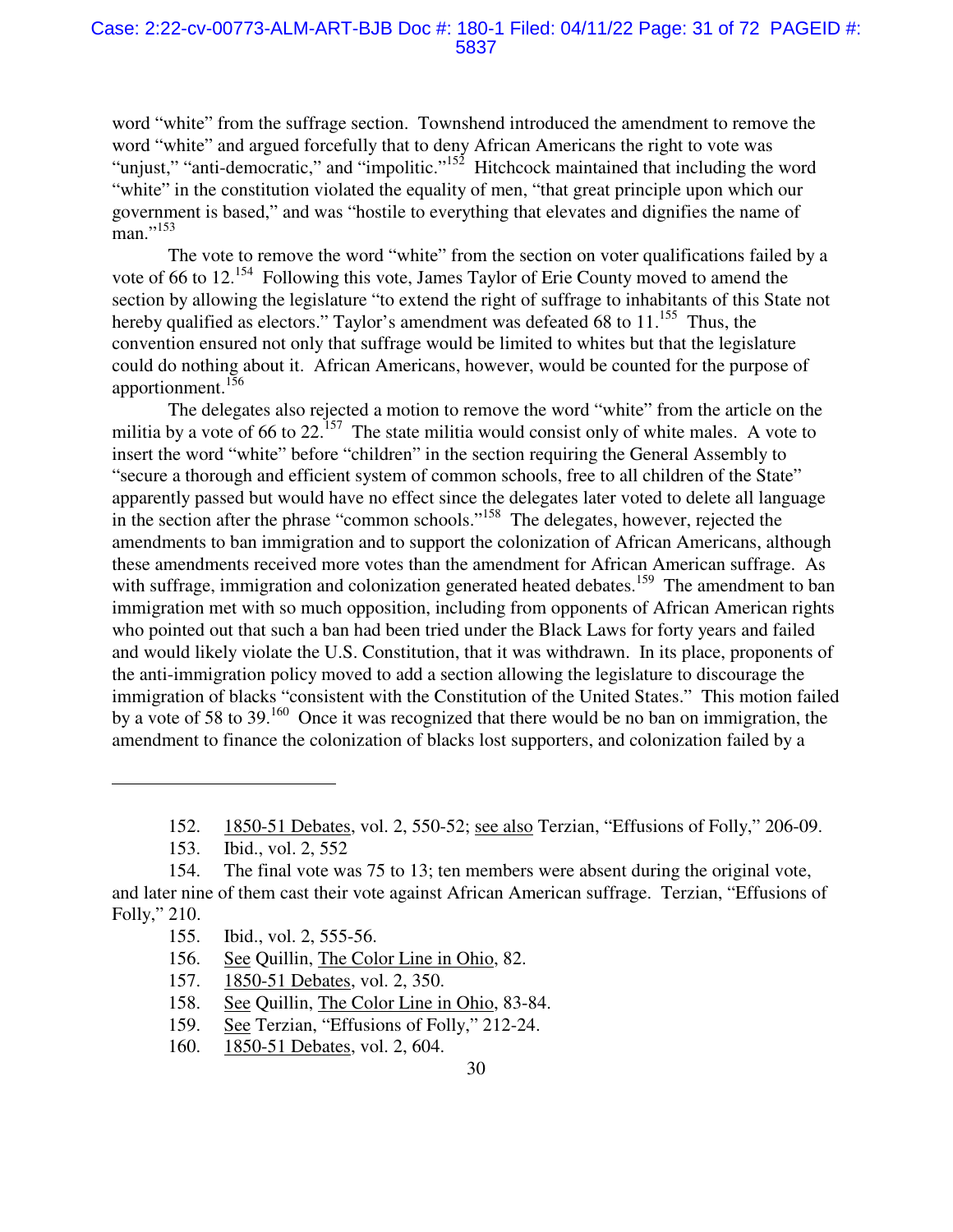# vote of 71 to  $26.161$

Compared to the debate on African American suffrage, there was hardly any debate on women's suffrage at the convention, but the proposal for women's suffrage met the same fate. Notwithstanding an active women's suffrage movement outside the convention and the receipt of petitions signed by hundreds of women, the delegates overwhelming rejected an amendment to remove the word "male" by a vote of 72 to 7. Again, the only votes in support came from the Western Reserve delegation.<sup>162</sup>

### **Other Reforms**

Besides rejecting suffrage for African Americans and women, the delegates also rejected other reforms, including proposals to ban capital punishment and to prevent a home from being taken by creditors. Both these proposals, however, garnered more votes than either African American or women's suffrage. The proposal by the select committee on capital punishment to abolish capital punishment would have added the following section to the constitution: "Human life shall ever be held inviolate. The true object of punishment being, in addition to the security of society, to reform and not to exterminate mankind; human life shall never be taken as a punishment for crime, but the highest punishment inflicted for crime shall be imprisonment during life in the state penitentiary." $163$  But the delegates tabled indefinitely the committee's recommendation, thus effectively defeating the proposal, though it did receive thirty-four votes.<sup>164</sup> The proposal guaranteeing the right to a home, introduced by J. McCormick of Adams County, provided that: "Each family is entitled to become and be possessed of a home, which shall be exempt from sale, for the payment of debts or discharge of liabilities arising from contract." McCormick's amendment failed by a vote of 60 to  $31^{165}$ 

### **Convention and Electoral Approval**

On March 10, 1851, the convention adjourned. Unlike the first convention, not all delegates supported the final document. The new constitution passed by a vote of 79 to 14 with 13 Whigs and one Free Soiler voting against it.<sup>166</sup> Also, in contrast to the 1802 convention and not required to do so by the 1802 Constitution, the 1850-51 convention decided to submit the new constitution to the people for approval.<sup>167</sup> The delegates also agreed to submit the question

 $\overline{a}$ 

- 163. 1850-51 Debates, vol. 2, 20.
- 164. Ibid., vol. 2, 34.
- 165. Ibid., vol. 2, 471, 475.
- 166. Ibid., vol. 2, 870.

167. After the approval of a convention by the electorate, the General Assembly as part of the legislation organizing the convention enacted a statutory requirement that the new constitution be submitted to the voters for their adoption or rejection, Laws of Ohio, vol. 48,

<sup>161.</sup> Ibid., 598, 605.

<sup>162.</sup> Terzian, "Effusions of Folly," 186-93, 210-12.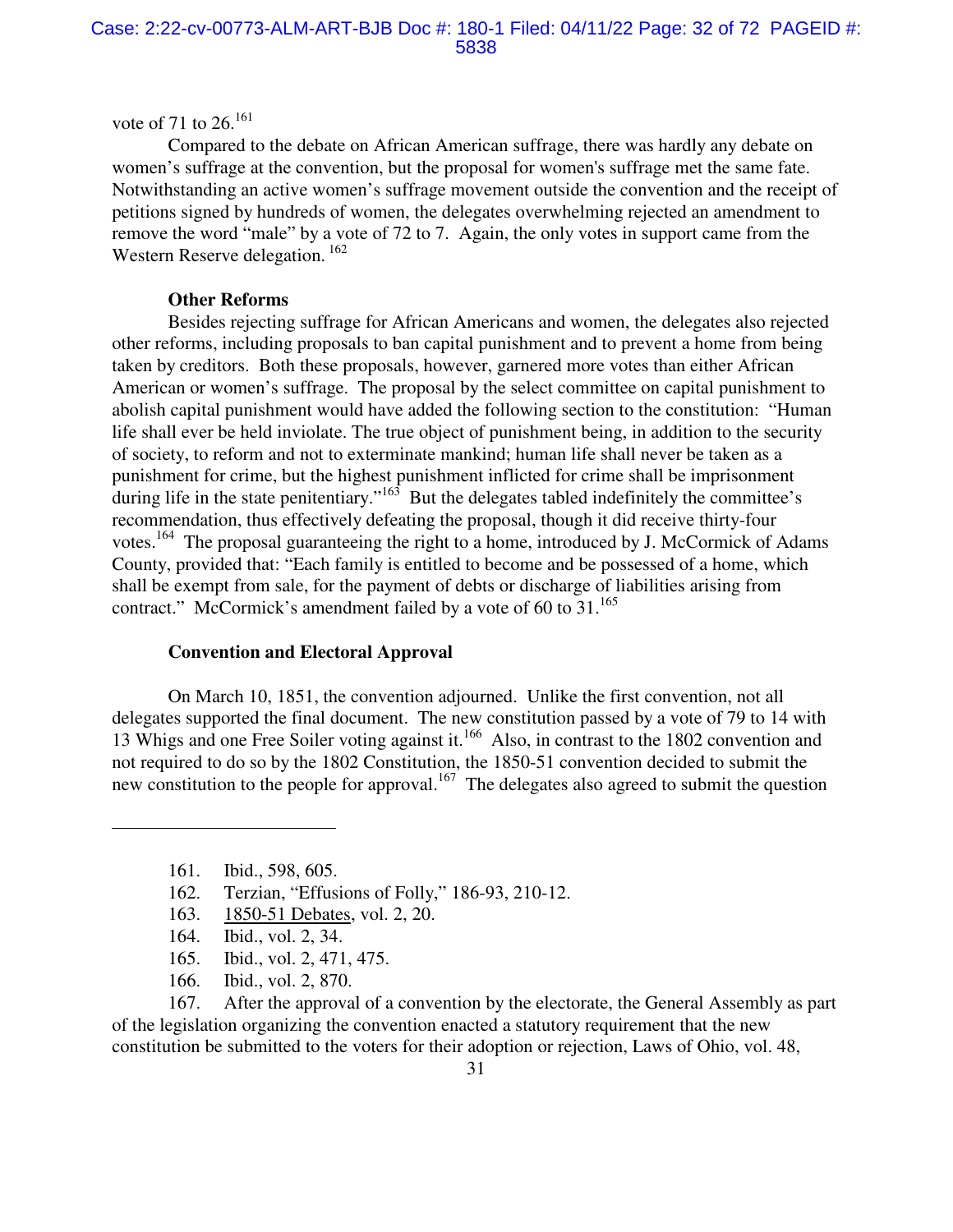of whether the General Assembly could license the traffic in intoxicating liquor to the voters on a separate ballot. The liquor question was one of the most divisive at the convention. More than twenty thousand Ohioans signed petitions opposed to the traffic in liquor.<sup>168</sup> The delegates opposed to trafficking in liquor, however, were divided between those who favored licensing so that it could be regulated and those who supported an outright ban and opposed licensing because they believed it made liquor, a social evil, respectable.

On June 17, 1851, the Ohio electorate voted on whether to support the new constitution. As with the vote leading to the convention, the campaign and vote for ratification generally followed party lines. Democrats supported the constitution, while most Whigs and most of the Whig press opposed it. The voters approved the new constitution by a close vote of 125,564 to 109, 276.<sup>169</sup> The new constitution went into effect on September 1, 1851 and remains the fundamental law of Ohio. On the separate ballot on licensing traffic in intoxicating liquor, 104,255 voted yes and 113,237 voted no, but under the strange wording of the proposition this vote resulted in the adoption of Art. XV, section 9, prohibiting the granting of licenses to traffic in intoxicating liquors. $170$ 

### **The Constitution of 1851**

The 1850-51 convention produced a document radically different form Ohio's first constitution. The 1851 Constitution contains 3,000 more words than the 1802 Constitution and nine new articles for a total of sixteen articles, one less than the current version.<sup>171</sup> The new articles adopted in 1851 dealt with Education (Art. VI), Public Institutions (Art. VI), Public Debt and Public Works (Art. VIII), County and Township Organizations (Art. X), Apportionment (Art. XI), Finance and Taxation (Art. XII), Corporations (Art. XIII), Jurisprudence (Art. XIV), and Amendments (Art. XVI). The 1850-51 convention also reordered the document by bringing the Bill of Rights, which was the final article in the 1802 Constitution, to the beginning of the new constitution.

The most sweeping changes to the 1802 Constitution involved the powers of the General Assembly. The 1802 Constitution reflected a view of the legislature as the embodiment of popular democracy and ideally as subject to as few restrictions as necessary to implement the public will. Over the course of five decades under the first constitution, however, the people

 $\overline{a}$ 

170. Schedule, 1851 Ohio Constitution.

171. Patterson, "The Constitutions of Ohio," 38. The 1851 Constitution dropped Article VI on Civil Officers, and in 1915 and 1912 respectively, the electorate adopted Article XVII on Elections and Article XVIII on Municipal Home Rule. Article XIV on Jurisprudence was part of the 1851 Constitution, but the voters eliminated it in 1953.

p.29, section 7 (Feb. 22, 1850), a provision that may not have been binding on the convention. See McDonald, "Study in Constitution Making," 74.

<sup>168.</sup> Ibid., 74.

<sup>169.</sup> Patterson, "The Constitutions of Ohio," 109.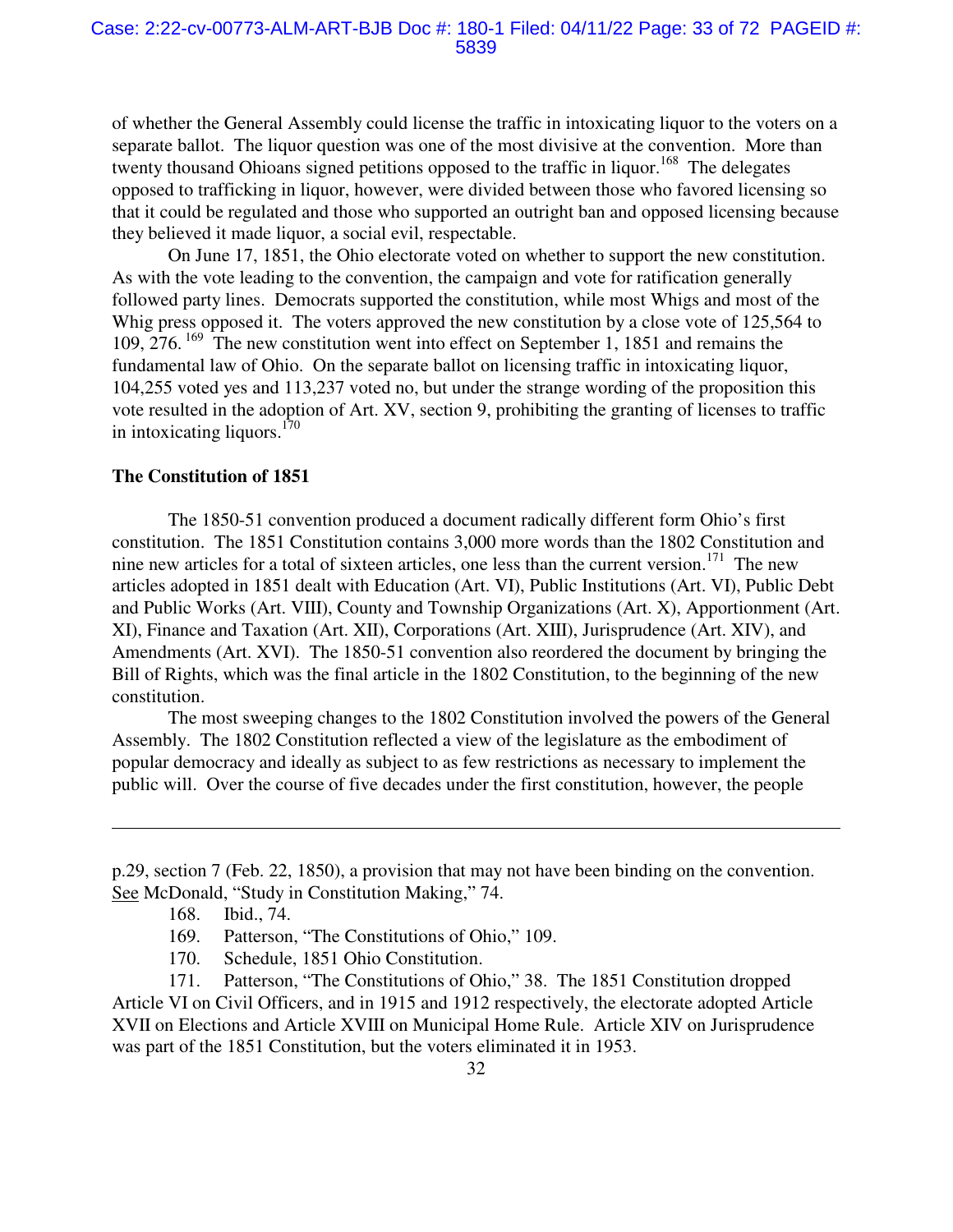began to see the legislature as the source of many, if not most, of the problems of government, and the new constitution reflected this general distrust of legislative power.

The 1851 Constitution curtailed legislative power in three principal ways. First, the new constitution took the appointment power away from the General Assembly. All key executive branch officers became elected officials, as did all judges.

Second, in a victory for Jacksonian Democrats, the 1851 Constitution contained a number of provisions limiting the power of the legislature to enact economic and special legislation. Article I, section 2 prohibited the General Assembly from granting special privileges and immunities that could not be altered or repealed. Article XIII on Corporations contained a number of sections limiting the legislature's power to grant special powers and privileges to corporations. Section 1 of that article provided that the legislature "shall pass no special act conferring special corporate powers." Section 2 required corporations to be formed under the general laws, thereby effectively prohibiting the incorporation of private and municipal corporations by special acts. Section 3 imposed personal liability on stockholders, satisfying one of the main objectives of the Democratic agenda. Section 4 subjected corporations to the same taxation as individuals, and section 7 prohibited the General Assembly from enacting laws "authorizing associations with banking powers" without a referendum. The article on Finance and Taxation, Article XII, required taxation by uniform rule, which meant that all property had to assessed at its true value in money and required the General Assembly to pass laws taxing banks.

Article VIII on Public Debt and Public Works addressed problems associated with the state debt. Article VIII limited the legislature's plenary power to incur debt and to finance internal improvement projects. Sections 1 through 3 of Article VIII set a maximum limit of \$750,000 on the total amount of debt the state could carry annually from deficits or revenue failures except in times of emergency. Other provisions of Article VIII established a sinking fund to pay off the existing state debt and prohibited the state from financing or entering into joint ventures with private corporations. Section 7 of Article XII contained perhaps the most drastic response to the debt resulting from internal improvements. It prohibited the General Assembly from incurring any debt for internal improvements.

Third, the 1851 Constitution limited the power of the legislature to apportion house and senate districts. Article XI on Apportionment addressed the problems of gerrymandering by establishing a system of districting seats for the General Assembly based on county lines and a "population ratio" calculated by taking the state's population, as determined every ten years by the national census, and dividing by one hundred. The result was an apportionment formula that drastically limited the power of the majority party to draw legislative districts. Article XI, however, did not apply to U.S. Congressional districts and thus gerrymandering at that level continued. The new constitution also dealt a serious blow to the system of political patronage by limiting the legislature's power to form new counties and thus create new offices. Article II, section 30 required new counties to contain at least 400 square miles and required the consent of the residents of existing counties before a new county could be formed.

Besides these restrictions on legislative power, the new constitution required that compensation for legislators be fixed by law to eliminate the practice of prolonging legislative sessions to increase compensation. Finally, the new constitution established biennial sessions for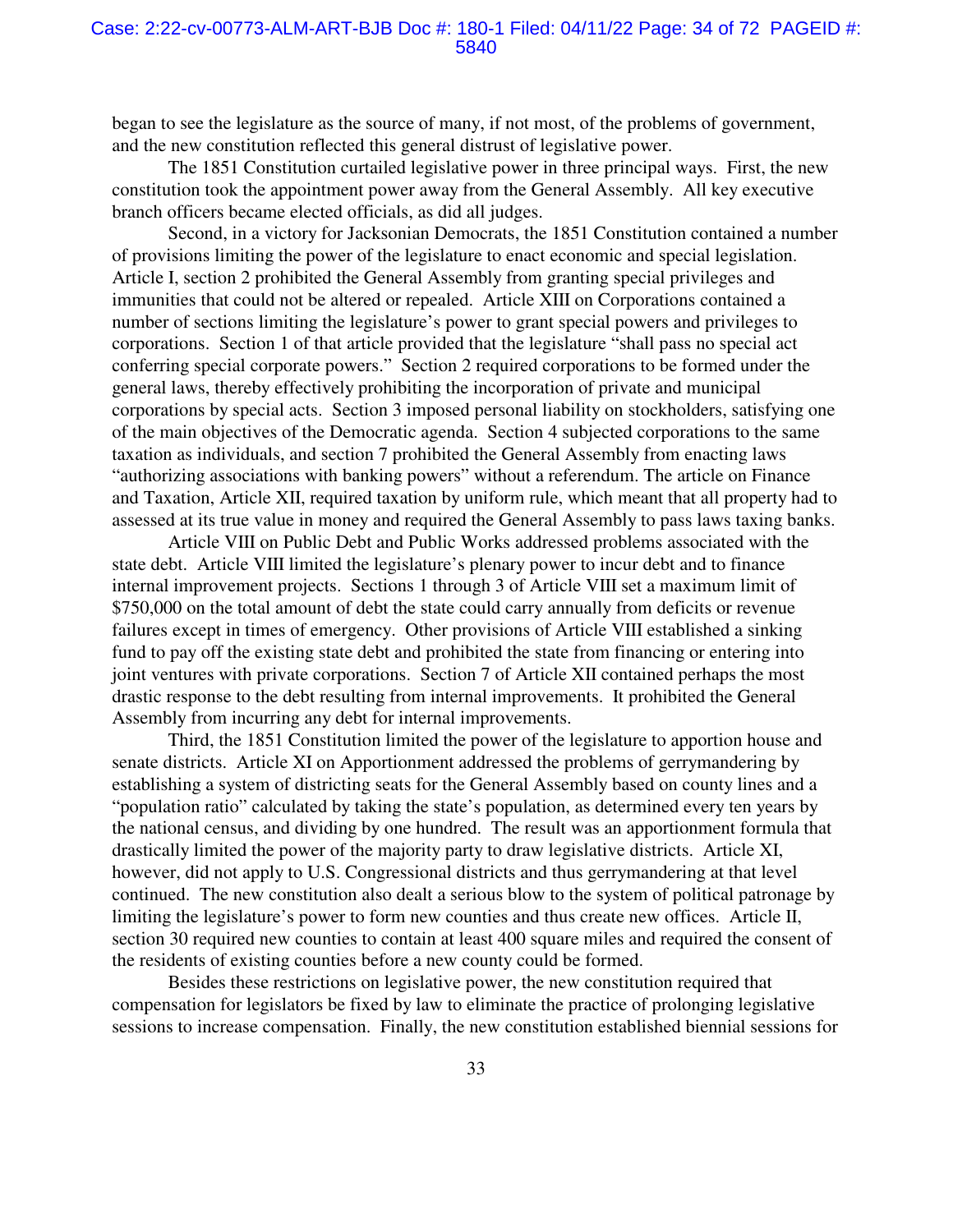both houses of the General Assembly to cut down on needless legislation that was often rushed through at the end of each legislative session.<sup>172</sup>

The 1851 Constitution also brought significant changes to the judicial branch. These changes addressed the inefficiency of the court system, especially at the supreme court level, and sought to make the judiciary independent of the legislature.

To alleviate the backlog of cases, the new constitution restructured the judiciary. It vested the judicial power of the state in a supreme court, district courts, courts of common pleas, probate courts, justices of the peace and other inferior courts that the General Assembly could create. The new constitution established a five judge supreme court with original jurisdiction limited to habeas corpus proceedings and special writs and with appellate jurisdiction "as may be provided by law" (Art. IV, section 2). In effect, this provision made the supreme court primarily a court of final review. The new constitution also divided the state into nine common pleas districts and created, for the first time, intermediate appellate courts called "district courts." These intermediate appellate courts consisted of one supreme court judge and the judges of the courts of common pleas within the district with a quorum consisting of any three judges. One district court was assigned to each of the nine common pleas districts and each exercised appellate jurisdiction over the decisions of the courts of common pleas. In addition, the constitution mandated the creation of a probate court for each count to hear probate matters that were previously heard in the common pleas courts.

The most important change in the judicial article removed judicial selection from the General Assembly by providing for the at large election of supreme court justices. The decision to have judges elected rather than appointed followed the trend of most states that were revising their constitutions at that time.<sup>173</sup> The election of judge's, however, did not come without debate. The opponents of an elective system argued that such a system would destroy any sense of merit and would lead to the election of "sons of the wealthy and well-born" who were politically connected.<sup>174</sup> Other delegates argued that supreme court justices should be elected by district rather than by the state at large. Their fear was that the justices would all be elected from the party that had control of the state, but ultimately, the proponents of statewide elections prevailed.<sup>175</sup>

<sup>172.</sup> The adoption of biennial sessions did not sit well with legislators. Beginning in 1855, the General Assembly adjourned for the entire second session, and in 1857 and 1859 proposed constitutional amendments to allow for annual sessions. Although the voters did not approve these amendments, the General Assembly continued its practice of adjourning after the first session until 1895. See Patterson, "The Constitutions of Ohio," 22, 162, 169.

<sup>173.</sup> See Francis R. Aumann, "The Selection, Tenure, Retirement and Compensation of Judges in Ohio," 5 U. Cin. L. Rev. 408 (1931): 410 n.5.

<sup>174. 1850-51</sup> Debates, vol. 2, 353; see Frederick Woodbridge, "A History of Separation of Powers in Ohio: A Study in Administrative Law," 13 U. Cin. L. Rev. 191 (1939): 223-24.

<sup>175. 1850-51</sup> Debates, vol. 1, 585.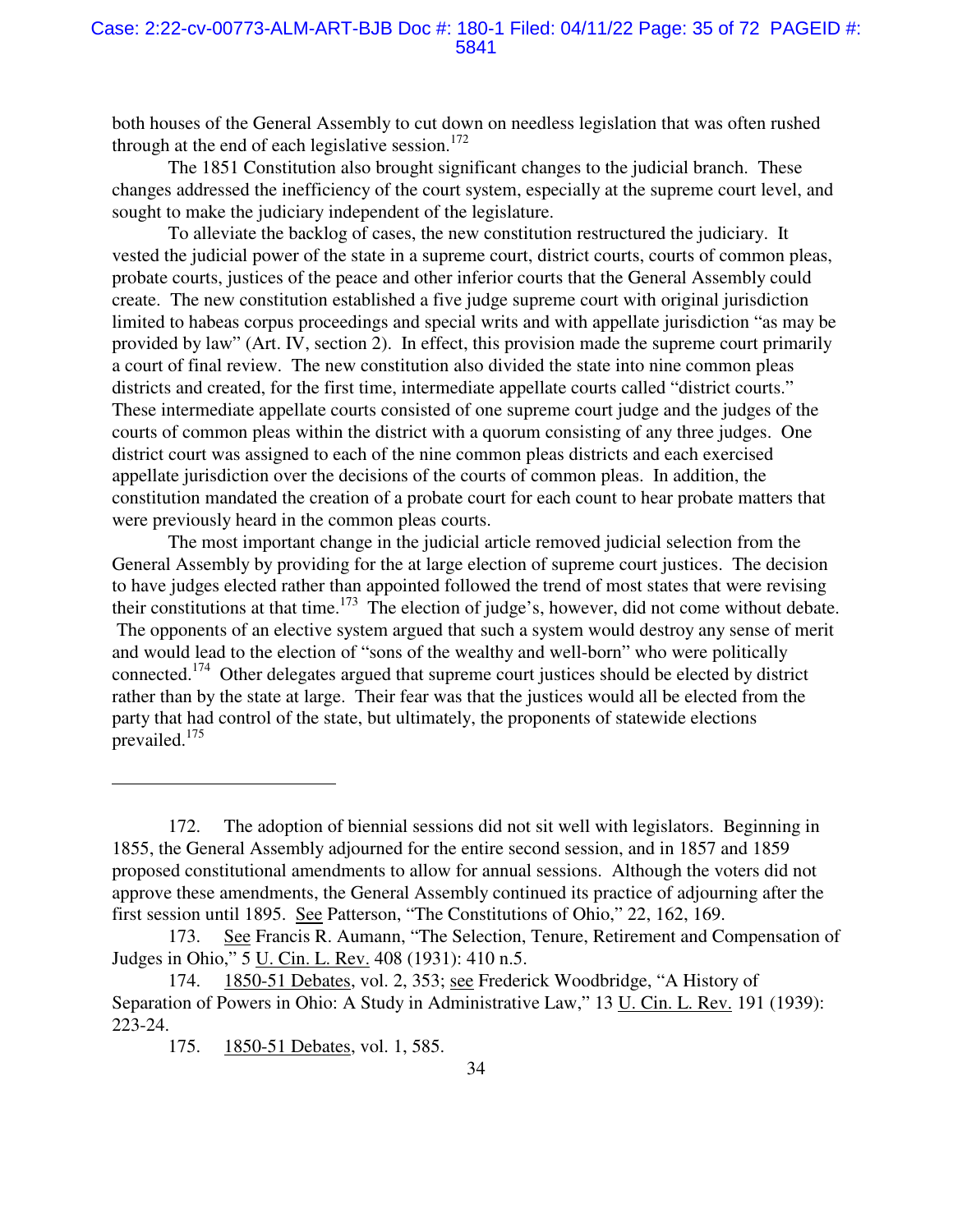### Case: 2:22-cv-00773-ALM-ART-BJB Doc #: 180-1 Filed: 04/11/22 Page: 36 of 72 PAGEID #: 5842

 Despite these changes, the constitution did not solve all the problems confronting the judiciary. While the popular election of judges insulated the judiciary from the legislature, it did not diminish the influence of political parties. The constitution allowed judges to be nominated by party caucuses or conventions and to run for election on party tickets.<sup>176</sup> The creation of intermediate appellate courts—the district courts—failed to stem the increasing docket of the supreme court or to lessen the court's burdens and became "only a halting place for cases on their way from the Common Pleas Court to the Supreme Court."<sup>177</sup> Moreover, the new constitution still required supreme court justices to ride circuit as district court judges since district courts were required to hold court in at least three places in their respective districts each year (1851 Const, Art. IV, section 5). The situation worsened to the point that the General Assembly in 1857 proposed a constitutional amendment that would have eliminated the requirement that supreme court justices sit as district court judges. When this amendment failed, the supreme court simply ignored the constitutional provision upholding, without discussion, the constitutionality of a district court without the presence of a supreme court justice (King v. Safford, 1869).<sup>178</sup>

The 1851 Constitution added the offices of lieutenant governor, auditor, treasurer, and attorney general to the executive branch, which under the first constitution consisted only of the governor and the secretary of state, but the executive branch remained the weakest of the three branches. There was some debate over giving the governor veto power, including a proposal that would have allowed the legislature to override a veto by a simple majority vote, but this was more of an attempt to prevent "hasty and ill-considered legislation" rather than make the executive a co-equal branch of government.<sup>179</sup> The attitude towards a powerful executive in 1851 had changed only slightly since 1802. One delegate remarked that even a qualified veto would jeopardize the adoption of the new constitution.<sup>180</sup> In the end, the opponents of an executive veto prevailed, and the office of the governor remained basically the same.

The Bill of Rights generated little debate at the 1850-51 convention. Most of the provisions were adopted by the convention with little or no change from the committee report. One exception was the second part of Article I, section 2, concerning the power of the legislature to amend or repeal special privileges and immunities. The debate on that provision, which implicated corporate charters, lasted more than a month (See Commentary, Art. I, section 2). Overall, the new constitution reorganized the Bill of Rights and reworded many of its provisions but made only a few substantive changes. Imprisonment for debt was restricted to cases involving fraud, and juries were required to determine compensation in cases where property was

178. See Warren Cunningham, "The Judiciary in Ohio," 20 U. Cin. L. Rev. 239 (1951):

246.

 $\overline{a}$ 

180. 1850-51 Debates, vol. 2, 293.

<sup>176.</sup> Aumann, "The Selection of Judges," 411-12.

<sup>177.</sup> Patterson, "The Constitutions of Ohio," 25.

<sup>179. 1850-51</sup> Debates, vol. 2, 292-93; see also ibid., vol. 1, 310-11; McDonald, "Study of Constitution Making," 133-35.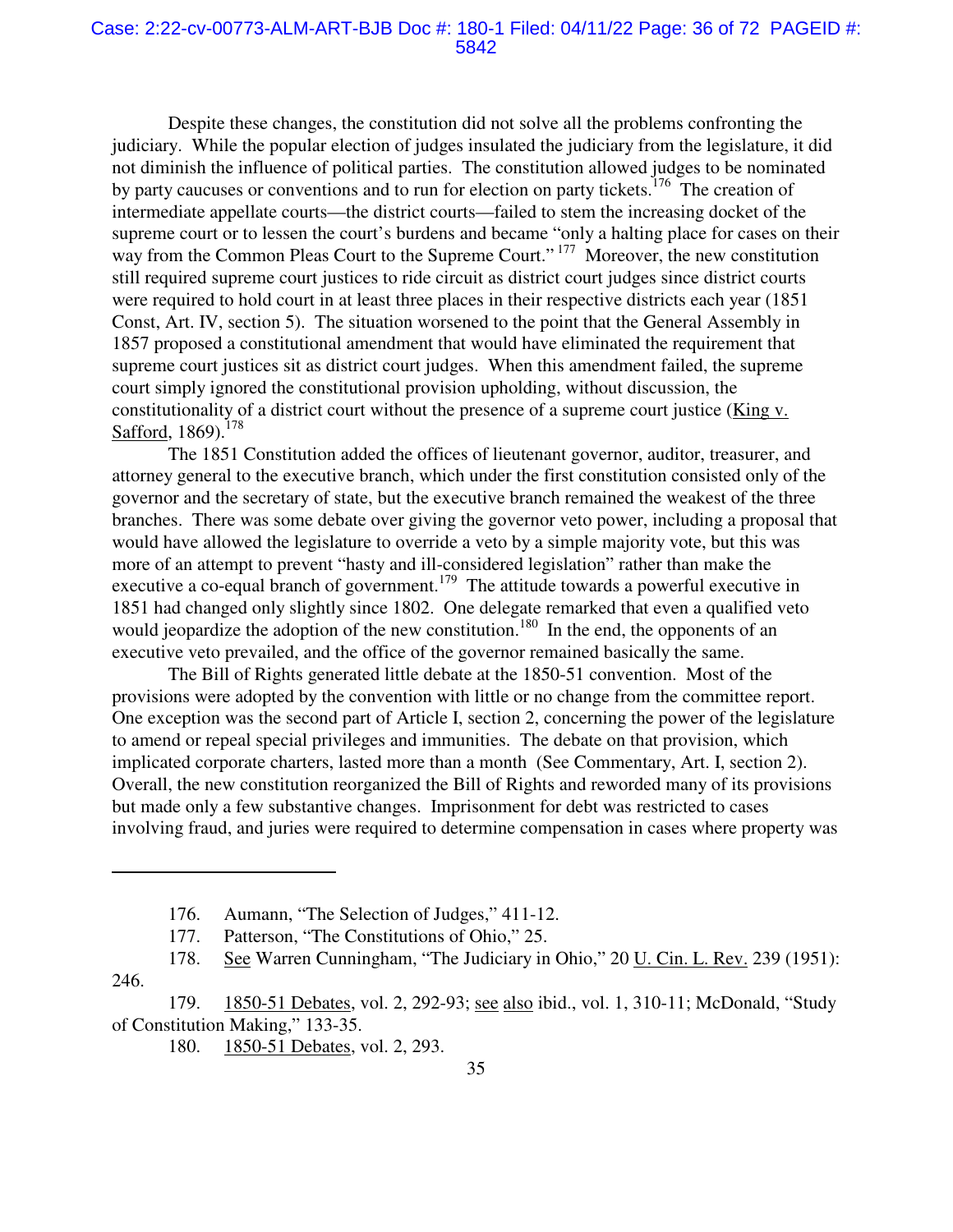taken for public use. In addition, the 1851 Constitution replaced the prohibition against discriminating against the poor in education (1802 Const., Art. VIII, section 25; see Commentary, Art. VI) with a new article on education requiring the state to establish "a thorough and efficient system of common schools." (Art. VI, section 2).

Article XVI of the new constitution addressed the ways to amend the constitution. The 1802 Constitution could only be amended through a constitutional convention recommended by two-thirds of the members of the General Assembly and approved by a majority of all electors voting at the election. The new constitution retained the ability to use a constitutional convention to begin the process of amending the constitution but included three significant changes in the process of proposing and approving constitutional amendments.

First, the new constitution required that the question of whether to hold a constitutional convention be submitted to the voters every twenty years. Second, the new constitution gave the General Assembly the power to propose constitutional amendments through a three-fifths vote. Third, unlike the policies under the 1802 Constitution, amendments to the 1851 Constitution and proposed new constitutions had to be approved by the electorate. However, the new constitution provided that amendments proposed by a constitutional convention would take effect if approved by a majority of those voting on the particular amendment, but that amendments proposed by the General Assembly would only become effective if approved by a majority of those voting at the election rather than a simple majority on the proposition itself. This supermajority requirement for amendments proposed by the General Assembly became a serious limitation on constitutional revision and, along with the flawed judicial article, led to the call for a third constitutional convention in 1871.

## **THE 1873-74 CONSTITUTIONAL CONVENTION**

Various interests converged in 1871 for the twenty-year vote on the question of holding a convention.<sup>181</sup> Both the liquor industry and the temperance movement wanted to revisit the liquor question. Corporate interests favored an end to unlimited shareholder liability, and railroad companies sought special privileges. Opponents of corporate power wanted stricter regulations on corporations and railroads. The women's suffrage movement lobbied to have the elective franchise opened, and the legal profession (with public support) pushed for changes to the judicial article.<sup>182</sup>

The need to revise the judicial system was probably the chief reason for calling a convention. By this time, "the supreme court was four years in arrears with its work and that with all diligence on the part of the judges the law's delays were destined to become more vexatious and expensive."<sup>183</sup> Besides the general recognition that the judicial article had to be revised, both the Democratic and Republican parties agreed that a convention was needed

<sup>181.</sup> See Galbreath, "Constitutional Conventions of Ohio," 32-34.

<sup>182.</sup> Ibid.

<sup>183.</sup> Galbreath, "Constitutional Conventions of Ohio," 34.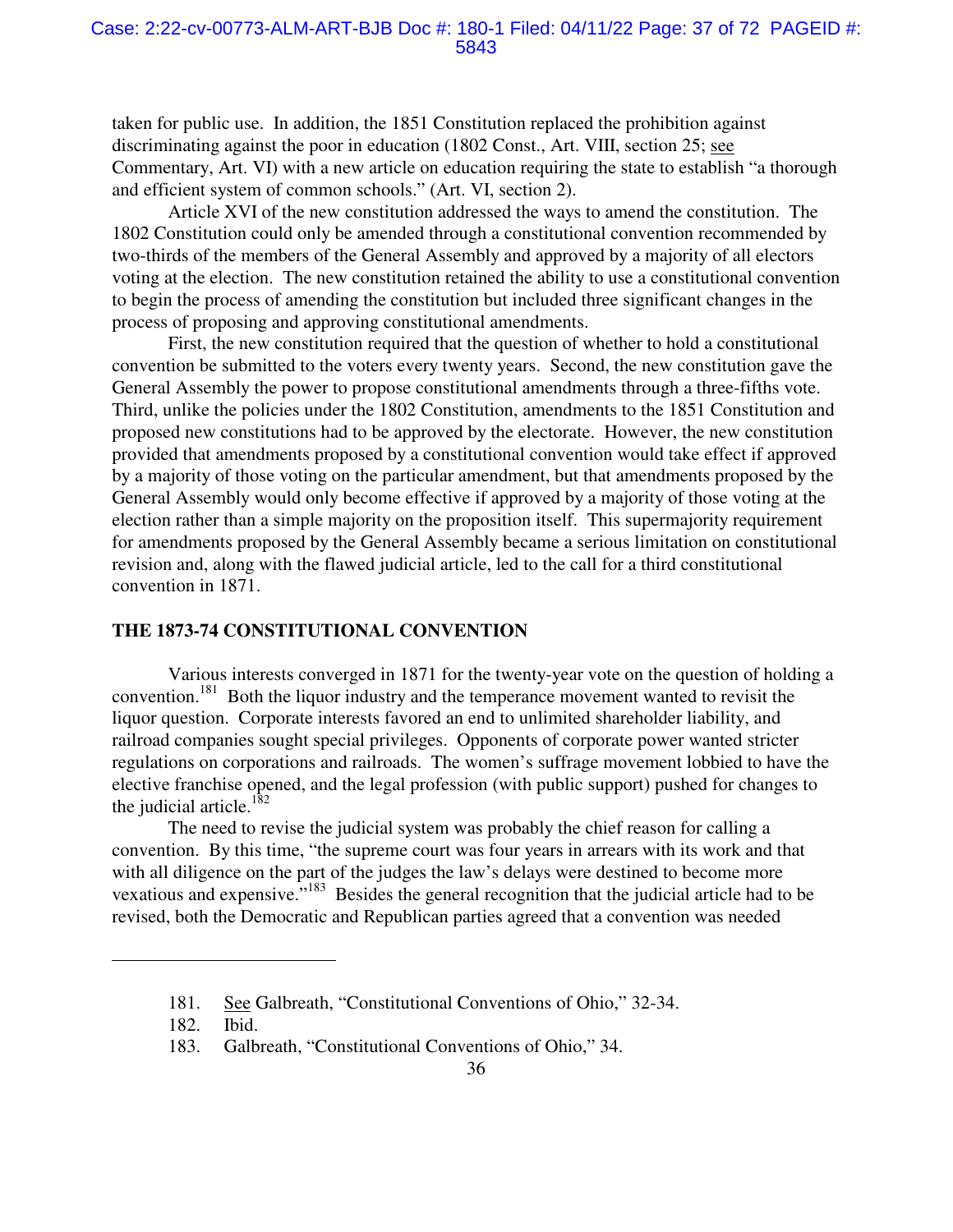because of the continued difficulty in amending the constitution. The voters had not approved any of the seven amendments proposed by the General Assembly between 1851 and 1871, although six of the seven received a majority vote of those voting on the particular amendment (Schedule B). Thus, these six amendments would have been approved but for the requirement that proposed amendments had to be approved by a majority of those voting at the election. With the support of both parties, the voters on October 10, 1871 approved the call for a convention by a vote of 267,618 to 104,231.

One hundred and five delegates convened in Columbus on May 13, 1873, and continuing in Cincinnati, the convention adjourned one year later on May 15, 1874. The delegates initially elected Morrison Waite as president, but President Ulysses S. Grant appointed him Chief Justice of the U.S. Supreme Court. The convention then elected Rufus King to the position.<sup>184</sup>

Republicans dominated the convention, as they had Ohio politics since the Civil War, but there was little sign of partisan politics. More than either of the first two conventions, the 1873- 74 Convention was dominated by lawyers and labeled a "lawyers' convention."<sup>185</sup> In keeping with the label, the convention produced a record much longer than even the 1850-51 convention. The record of the proceedings and debates covers more than 4,800 pages, and the proposed constitution contained more than 15,000 words, more than two and a half times longer than the 6,700 word 1851 Constitution.<sup>186</sup>

The proposed constitution addressed the two major areas of concern, the judiciary and the amendment process. The most innovative proposed amendment to the judicial article was a section that would have established a commission of supreme court justices whose terms expired in 1874 to assist the supreme court in deciding cases.<sup>187</sup> Regarding the process of amending the constitution, the convention proposed an amendment that would have required a three-fifths vote of the General Assembly to call a constitutional convention rather than the two-thirds vote necessary under the 1851 Constitution. Most importantly, the convention also proposed eliminating the supermajority requirement in favor of a simple majority vote to adopt proposed amendments. The delegates, however, proposed dispensing with the mandatory vote every twenty years on whether to call a convention.

The convention also proposed to give the governor veto power, which could be overridden by a three-fifths vote of both houses; to require a separate vote recording the yeas and nays on any appropriation item if requested by a legislator; and to prohibit anyone interested in a state contract from becoming a member of the General Assembly. To lessen powerful corporate

 $\overline{a}$ 

187. Proposed 1874 Ohio Constitution, art. IV, section 4. The proposed provision would have also allowed the General Assembly to authorize the governor to appoint other such commissions if requested by the supreme court. Proposed 1874 Const., art. IV, § 4; see Patterson, "The Constitutions of Ohio," 199.

<sup>184.</sup> Patterson, "The Constitutions of Ohio," 176.

<sup>185.</sup> Patterson, "The Constitutions of Ohio," 36. The proposed Constitution of 1874 is reprinted in Patterson, "The Constitutions of Ohio," 182-236.

<sup>186</sup> Ibid., 38.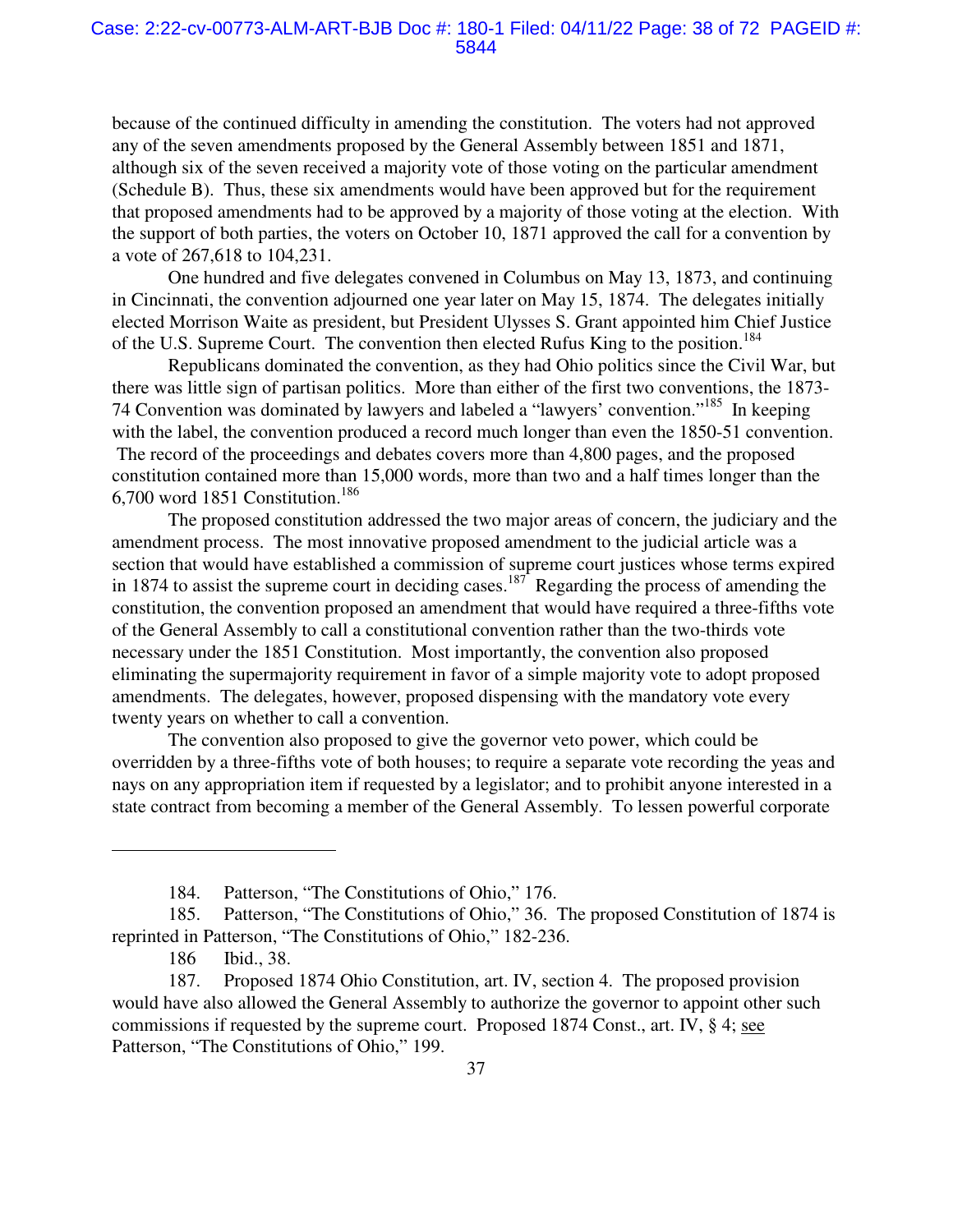interests, the convention proposed to allow the General Assembly to "prevent unjust enrichment" by corporations, to prohibit railroads from imposing excessive fees, and to pass regulations providing for the health and safety of miners. The convention decided to allow cumulative voting in elections for corporate directors, and to allow cumulative voting in the two largest counties—at that time Hamilton and Cuyahoga Counties.<sup>188</sup> On race and gender issues, the convention proposed removing the word "white" from the voter qualification section to make it consistent with the recently ratified Fifteenth Amendment to the U.S. Constitution, which guaranteed African Americans the right to vote, and from the militia section, but it defeated a proposal to remove the word "male" and thus grant women the right to vote. As a small consolation, the convention proposed that women be permitted to hold any school office other than state commissioner of public schools.<sup>189</sup>

The proposed constitution was much more detailed than the existing constitution and contained a number of popular reforms, but it also included enough divisive provisions that "[a] great number of interests were displeased with one part or another of it, and it needed no prophet to foretell its defeat at the hands of the electors."<sup>190</sup>

Following the approach used in 1851 to separate the vote on the proposed constitution from the vote on the liquor issue, the convention had sought to improve the electoral prospects for the new constitution by having the voters vote separately on controversial proposals: (1) to assure minority party representation on the supreme and circuit courts; (2) to allow the General Assembly to provide aid to railroads; and (3) to prohibit the granting of licenses to traffic in liquor.<sup>191</sup> Nonetheless, the presence of these provisions (the first two of which were rejected overwhelmingly by the voters) dealt a fatal blow to the entire document. Interest groups that opposed these proposals urged their defeat as well as the defeat of the proposed constitution. For example, prohibitionists voted "in mass" not only against the proposal to allow liquor licensing but also against the entire constitution "for fear that was the only way to defeat licens[ing]."<sup>192</sup> Finally, the convention took so long to complete its work that whatever interest the press and public had in a new constitution faded.<sup>193</sup> Thus, due to a lack of interest, confusion, and misinformation, the proposed constitution of 1874 was rejected by a vote of 250,169 to 102,885.<sup>194</sup>

<sup>188.</sup> Proposed 1874 Const., art XIV, section 12; Patterson, "The Constitutions of Ohio," 223.

<sup>189.</sup> Proposed 1874 Const., art. VI, section 3; Patterson, "The Constitutions of Ohio," 206.

<sup>190.</sup> Patterson, "The Constitutions of Ohio," 37.

<sup>191.</sup> See Patterson, "The Constitutions of Ohio," 232-36. See also Appendix B.

<sup>192.</sup> Patterson, "The Constitutions of Ohio," 347-48 (quoting The Ohio State Journal, August 20, 1874).

<sup>193.</sup> Swisher, Ohio Constitution Handbook, xxviii.

<sup>194.</sup> Patterson, "The Constitutions of Ohio," 176.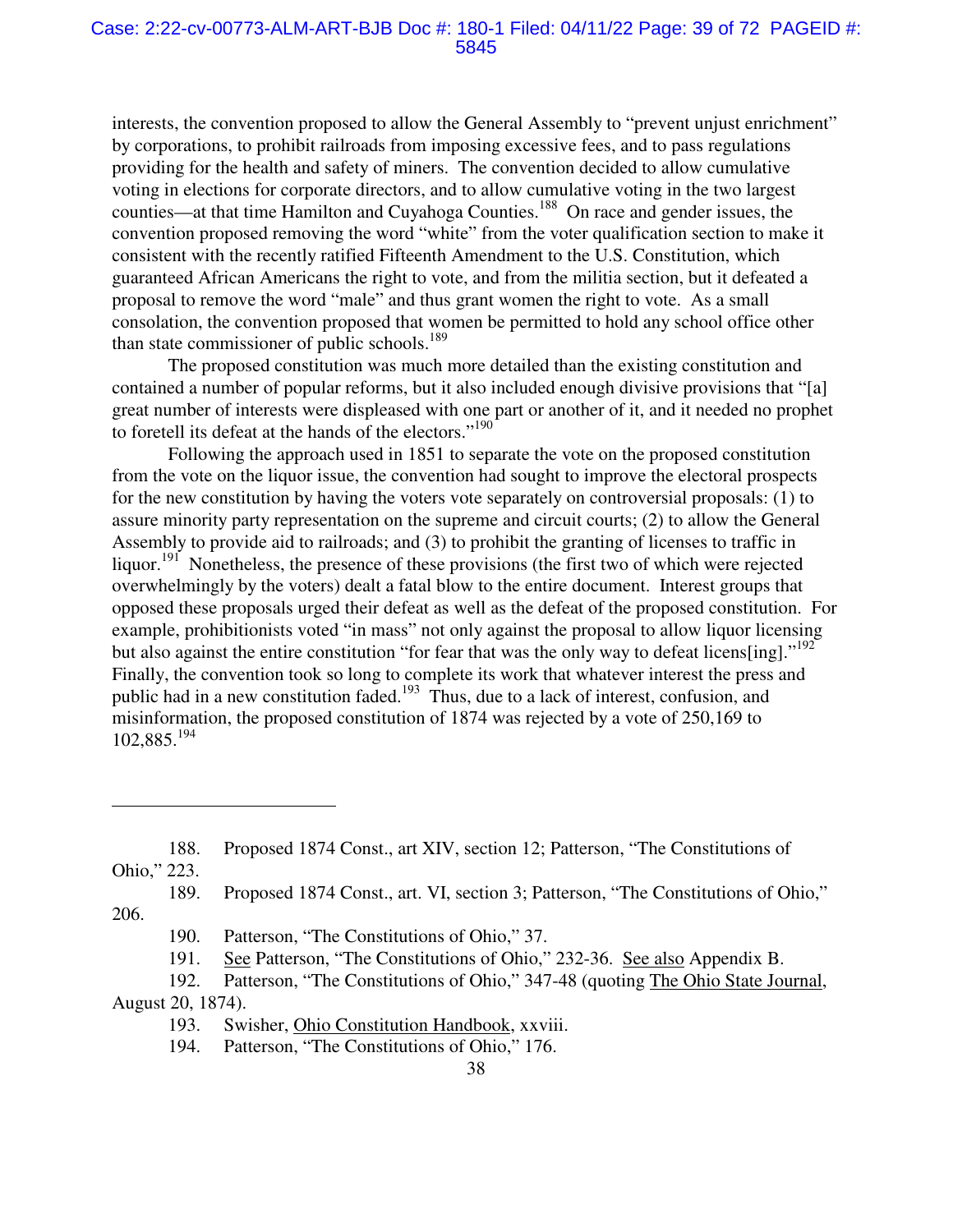## **FROM 1874 TO THE 1912 CONSTITUTIONAL CONVENTION**

 After the rejection of the proposed 1874 Constitution, Ohio would not have another constitutional convention for nearly forty years. In 1891, under the mandatory twenty-year vote, the voters rejected a proposal to hold a convention by a vote of 161,722 to 99,789.<sup>195</sup> And in 1897, the Ohio Supreme Court rejected an attempt by the General Assembly to propose a constitutional convention by joint resolution, because the proposal included changes to the state election law that were "so intimately connected with the recommendation for calling a convention" that they could not be made by joint resolution (State ex rel. Attorney General v. Kinney, 1897).

During this almost forty year period between constitutional conventions, many of the issues that had been addressed at the 1873-74 Constitutional Convention came before the voters as separate proposals, but in this period they approved only eleven amendments while rejecting nineteen (though thirteen of these failed because of the supermajority requirement).

Taxes were the subject of a number of proposed amendments during this period. The Constitution of 1851 established a uniform tax structure that required both real and personal property to be assessed alike according to their true value in money. The uniform rule sought to make the tax system more equitable by treating real and personal property the same, but valuation problems, the willingness of people to conceal their property, and the lack of serious enforcement produced some absurd results. For example, in 1910 Hamilton County, which includes Cincinnati, with a population of over 460,000 but recorded less money deposits in that year than Darke County with a population of less than  $43,000$ .<sup>196</sup>

 Notwithstanding concerns about the equity of the tax system, the voters did not approve any of the five amendments proposing some form of non-uniform classification.<sup>197</sup> In fact, the only tax amendment that the voters approved during this period was one exempting state, local, and school bonds from taxation in 1905. Still, concerns about the uniform rule continued to arouse controversy and played a role in the movement for a constitutional convention in 1912.

Taxation was not the only subject of multiple proposals during this period. Problems of inefficiency and overcrowded dockets had long plagued the Ohio court system, and the General Assembly proposed four amendments concerning the courts in the ten years following the 1873- 74 convention. In 1875, for example, to help the supreme court deal with its backlog of cases the

<sup>195.</sup> Appendix A. The proposal to hold a convention received less than one-eighth of the 803,328 total votes cast (see Patterson, "The Constitutions of Ohio," 269) and thus fell far short of the requisite "majority of all the electors voting at said election" required under Article XVI, section 2.

<sup>196.</sup> Lloyd Sponholtz, "Progressivism in Microcosm: An Analysis of the Political Forces at Work in the Ohio Constitutional Convention of 1912," (Ph.D. dissertation, University of Pittsburgh, 1969), 85-86.

<sup>197.</sup> But see Patterson, "The Constitutions of Ohio," 23 (counting seven rejected tax classification amendments).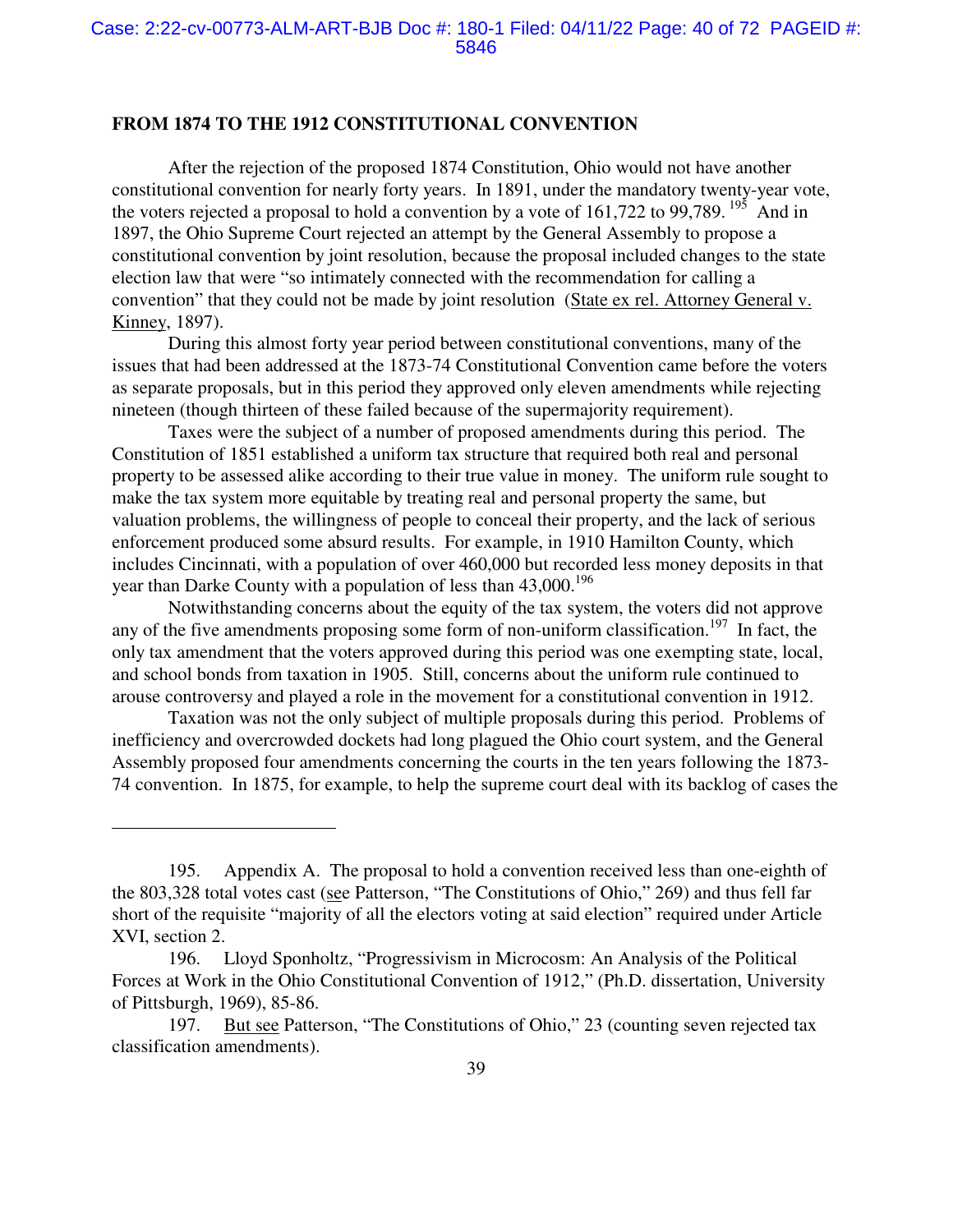voters approved an unusual amendment that authorized the governor with the advice and consent of the Senate to appoint a five-member commission that had the same power as the supreme court to decide cases.<sup>198</sup> Designed as a temporary measure, the commission had a three-year term from 1876 to 1879, but the constitutional provision, Art. IV, section 22, remains part of the current constitution, and the General Assembly, which also approved the use of the commission for two years in the 1880s, retains the power to create such commissions.<sup>199</sup>

Other changes in the court system proved difficult to achieve. In 1877 and 1879, the voters rejected constitutional amendments concerning the organization of the courts, and in 1878 the Ohio Supreme Court held unconstitutional legislation that had authorized the court to assign three common pleas judges in each district to serve as the district court, thus creating an intermediate appellate court composed of judges without trial court responsibilities (In the Matter of the Assignment of Judges to Hold District Courts, 1878). Finally, in 1883 the voters approved an amendment that replaced the district courts with a new system of appellate courts, the circuit courts. The amendment also permitted the Ohio Supreme Court, with the approval of the General Assembly, to split itself into two divisions of three justices each to hear and decide cases.<sup>200</sup> Despite these efforts, calls for judicial reform and concerns about the court's docket remained part of the political agenda in the years leading to the 1912 convention .

The most significant amendment adopted during this period changed the balance of power among the branches of government by giving the governor a veto power that included the power to line item veto provisions in appropriation bills. Legislative supremacy had been somewhat tempered by the 1851 Constitution, but efforts to give the governor the veto power were not successful. The 1874 proposed constitution included an amendment that would have given the governor veto power, but it failed with the rest of the constitution. Finally, with the support of both the Democratic and Republican Parties, the voters in 1903, one hundred years after statehood, approved a constitutional amendment giving the governor the power to veto acts of legislation.

Among the other proposals that the voters approved were three amendments in 1885 changing the election day to the first Tuesday after the first Monday in November for various state and local officials to conform to the federal election day, an amendment in 1885 concerning the terms of township officers, an amendment in 1905 concerning the terms of state and local elected officials and the filling of vacancies, an amendments in 1903 giving each county at least one representative in the Ohio House of Representatives, and a provision affecting stockholder liability in 1903 (Appendix B).

Amendments rejected during this period included in addition to the five on tax classifications and the two on the courts included two involving liquor, three involving election dates, two involving apportionment, one involving the classification of cities, one involving biennial elections for various state and local officials, one involving biennial sessions of the

<sup>198.</sup> The proposed Constitution of 1874 had included a similar amendment.

<sup>199.</sup> See Swisher, Ohio Constitution Handbook, xxix.

<sup>200.</sup> Patterson, "The Constitutions of Ohio," 250-53.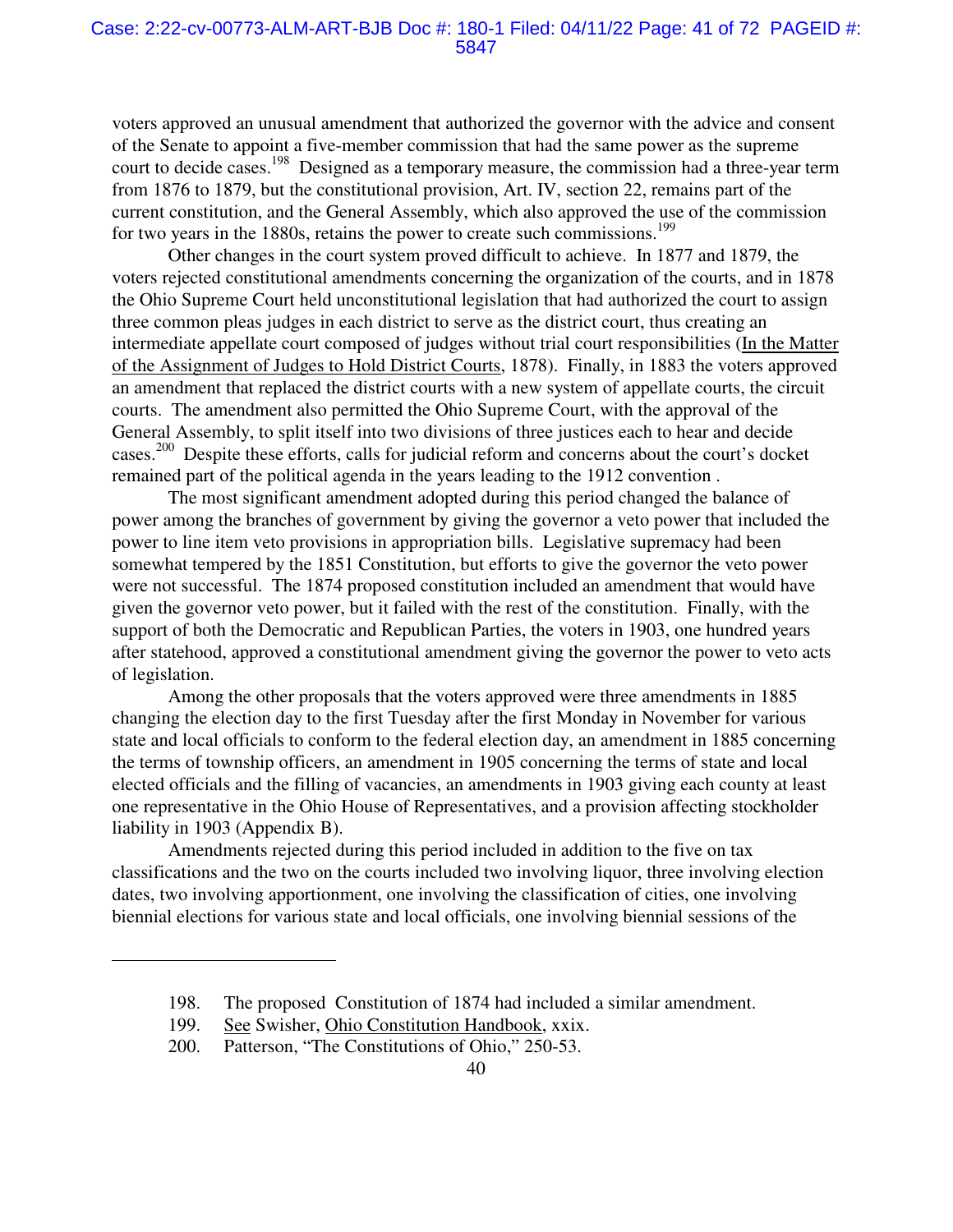General Assembly, one involving the override of vetoes, and one that would have imposed a special tax on dogs allowing them to be confiscated and killed if the tax was not paid.<sup>201</sup>

Notwithstanding the adoption of some important amendments, the 1851 Constitution remained difficult to amend because of the supermajority requirement. Of the thirty-seven amendments that the General Assembly submitted to the voters between 1851 and the 1912 Constitutional Convention (excluding the three proposed amendments submitted to the voters with the proposed 1874 Constitution and for which the supermajority requirement was inapplicable), the voters approved only eleven. Of the twenty-six that failed, nineteen received a majority of votes but not a majority of votes cast in the election and thus failed as a result of the supermajority requirement. See Appendix B (noting the amendments that failed under the supermajority requirement).

The introduction of the Australian ballot in 1891 compounded the problem, as political parties supporting constitutional amendments were no longer able to have the "yes" part of the party ticket count as support for the amendment, and the great majority of voters voting straight party tickets overlooked the marking of a vote for the amendment.  $202$ 

In 1902, the General Assembly passed an act that allowed political parties to place issues on the ballot in such a way that a straight party vote automatically counted as a vote for the proposed amendment. The Ohio Supreme Court approved this voting procedure (State ex rel. Sheets v. Laylin, 1903), and in 1903 and 1905 the voters approved five of the eight amendments presented to them under it, including the amendment giving the governor the veto power.<sup>203</sup> However, the repeal of the law permitting party endorsements in advance of the 1908 vote on still another taxation amendment doomed that amendment.<sup>204</sup> Thus, apart from this short period, the voters added relatively few amendments to the 1851 Constitution, but in 1912 the pace of constitutional change in Ohio was about to accelerate rapidly.

 Some of the impetus for a constitutional convention came from the courts. During the latter part of the 19th and the first decade of the 20th century, the Ohio Supreme Court became more willing to exercise its power of judicial review to strike down legislative enactments, especially those involving the health, safety, and economic security of Ohio's working people.

• In 1895, the court held unconstitutional an act imposing a a direct inheritance tax because it exempt estates not exceeding \$20,000 in value and taxed larger estates at a higher rate (State ex rel. Schwartz v. Ferris, 1895).

In 1896 the court invalidated legislation that allowed subcontractors and laborers who did not contract with property owners to place mechanic's liens on the owners' property Palmer v.

 $\overline{a}$ 

203. See Walter F. Dodd, The Revision and Amendment of State Constitutions (New York: Da Capo Press, 1970), 194-97.

204. Patterson, "The Constitutions of Ohio," 25.

<sup>201.</sup> Ibid., 237-95 (full text of proposed amendments between 1875 and 1908).

<sup>202.</sup> Ibid., 24.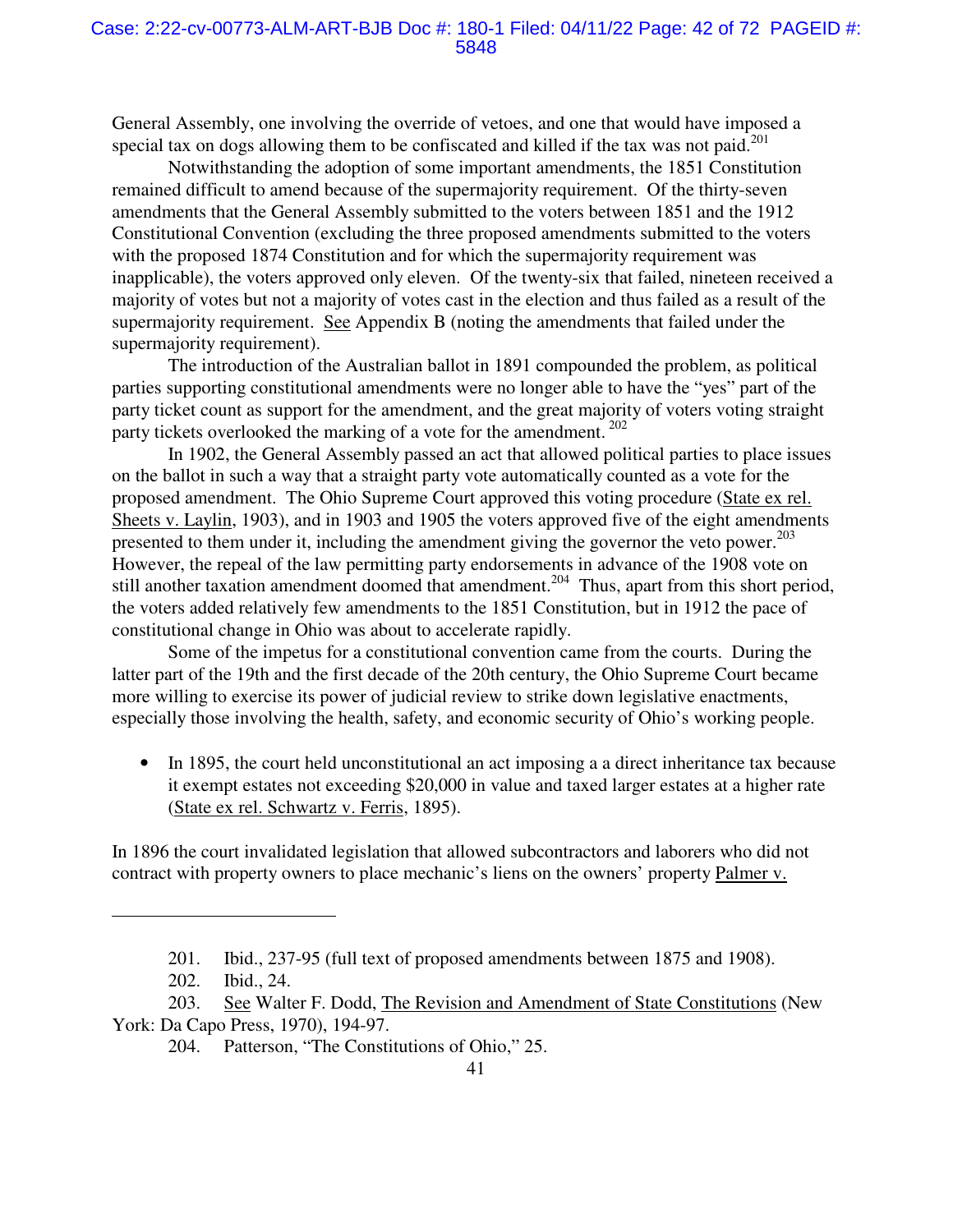# Case: 2:22-cv-00773-ALM-ART-BJB Doc #: 180-1 Filed: 04/11/22 Page: 43 of 72 PAGEID #: 5849

Tingle, 1896).

 $\overline{a}$ 

- In 1897, the court held unconstitutional the Torrens system of land registration, which was designed to simplify the transfer of real estate (State ex rel Attorney General v. Guilbert, 1897).
- In 1898, the court struck down an act that regulated the sanitary construction of house drainage and plumbing because it required some but not all plumbers to obtain a license (State v. Gardner, 1898).
- In 1901 the court struck down an act providing pensions for school teachers because it took property from one citizen for the benefit of another (Hibbard v. State, 1901).

In 1902 the court held unconstitutional the eight-hour work day on public works (City of Cleveland v. Clements Bros. Construction Co., 1902).

- In 1902, the court struck down an act designed to protect life and property against injury or damage, resulting from the operation of steam engines and boilers by incompetent engineers (Harmon v. State, 1902).
- In 1902, the court held unconstitutional city charters because they constituted local legislation (State of Ohio ex rel. Knisely v. Jones, 1902).
- In 1906, the court invalidated an act to provide up to \$25 quarterly in relief for the worthy blind on the ground that law required the expenditure of public funds raised by taxation for a private purpose (Auditor of Lucas County v. State ex rel. Boyles, 1906).
- In 1909, the court held that the use of voting machines violated the requirement of Article V, section 1 that "[a]ll elections shall be by ballot." (State ex rel. Karlinger v. Board of Deputy State Supervisors of Elections, 1909).

Finally, the court's 1912 decision upholding Ohio's optional workers' compensation statute by a thin 4-2 margin (State ex rel. Yaple v. Creamer, 1912) on the eve of the convention raised the concerns on the part of reformers who supported a compulsory program. The fact that the New York Court of Appeals in 1911 had invalidated that state's compulsory program on state constitutionals grounds (Ives v. South Buffalo Railway Co., 1911) underscored the need to assure the existence of legislative power as did an opinion of the Attorney General that had called into question the authority of municipalities to insure public buildings and of the state to regulate insurance.<sup>205</sup>

<sup>205.</sup> See Sponholtz, "Progressivism in Microcosm," 116-20.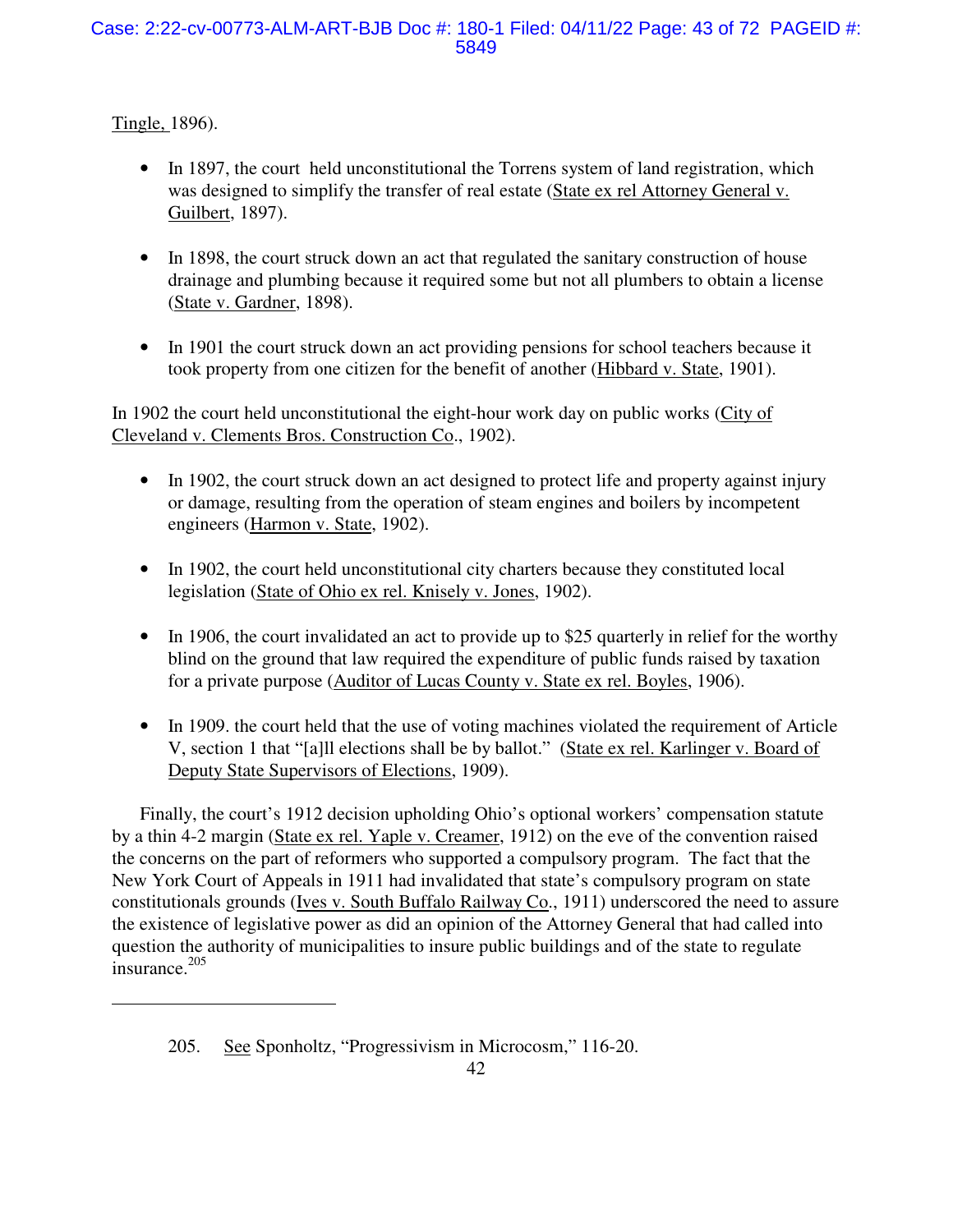## **THE 1912 CONSTITUTIONAL CONVENTION: CONSTITUTIONAL REVISION IN THE PROGRESSIVE ERA**

### **The Progressive Movement and the Call for a Convention**

 The decades following Reconstruction marked the beginning of the transformation from agrarian to modern society. The expansion of the railroads, technological innovation, and rapid industrialization brought great economic and social change, but along with the creation of enormous wealth, these years also saw the emergence of what seemed to be a permanent underclass, urban slums, and the worst depression the country had yet experienced. In the late nineteenth and early twentieth centuries, the inequalities of the "Gilded Age" gave rise to the Progressive Movement made up of diverse groups of social and political reformers. Progressives included political reformers, labor unions, prohibitionists, and a host of other groups, and although they were not unified by a specific social agenda or political party, they shared a common distrust of laissez-faire capitalism, unrestrained monopolies and the corrupt political machines of the era. $206$ 

Progressives were at the forefront of drives to revise state constitutions between 1900 and 1920 when thirteen states held constitutional conventions. In Ohio, the call for a constitutional convention was led by the Direct Legislation League, a group of urban Progressives headed by Herbert Bigelow, a Cincinnati minister and protégé of Cleveland mayor Tom L. Johnson, one of the state's first great Progressive leaders. The Direct Legislation League's principal goal was to give citizens more of a direct voice in government. Specifically, the League campaigned for the adoption of an initiative and referendum amendment that would allow citizens to sidestep the legislature (and thus powerful business interests) and directly petition the voters to enact new laws and to amend the constitution.

The call for a convention also drew support from conservative groups, the largest of which was the Ohio State Board of Commerce ("OSBC"). The OSBC opposed initiative and referendum as well as most of the other Progressive reforms, but it nonetheless supported the call for a convention to overhaul Ohio's tax system by repealing the constitution's uniform tax rule. The OSBC favored a classification system that would tax different property at different rates with the goal of reducing taxes on businesses and investments.<sup>207</sup> Finally, the liquor interests wanted the convention to approve an amendment that would permit the licensing of saloons.

A vote on whether to have a constitutional convention would normally have been held in 1911 under the mandatory twenty-year rule, but public support for a convention was so great that

<sup>206</sup> See John Whiteclay Chambers II, The Tyranny of Change: America in the Progressive Era, 1900-1917, (New York: St. Martin's Press, 1980), 113; Arthur S. Link and Richard L. McCormick, Progressivism, (Arlington Heights, IL: Harlan Davidson, 1983), 3-4.

<sup>207.</sup> Hoyt Landon Warner, Progressivism in Ohio, 1897-1917 (Columbus, Ohio State University Press, 1964), 295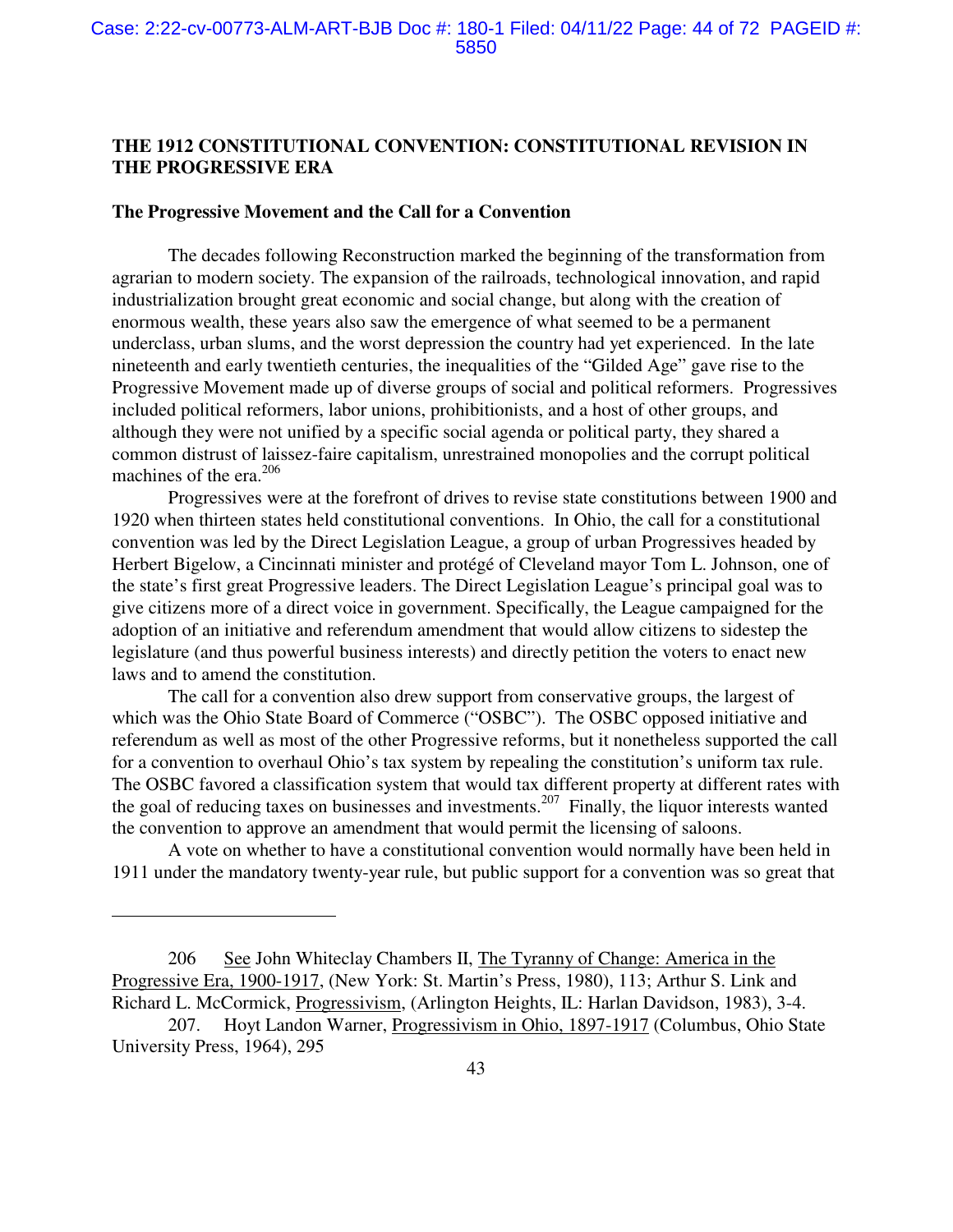on March 9, 1910, the Ohio General Assembly passed a bill allowing the voters to decide whether to have a convention at the upcoming election. Both the Democratic and Republican parties agreed that the selection of delegates would be non-partisan and that every straight party ticket would be counted as a vote for a convention.<sup>208</sup> With the support of the two major parties, the vote for a convention passed by a ten to one margin, 693,263 to 67,718. Commenting on this vote, Hoyt Warner noted that "[n]ever before in the sixty-year span has this date fallen at such a psychologically favorable time. There was a pent-up demand among various groups for such reforms as municipal home rule, legal protection of workers, improvements in court procedures, and woman suffrage."<sup>209</sup> Nonetheless, "the most insistent pleas for a constitutional convention came from three well-organized groups [the Direct Legislation League, the Ohio State Board of Commerce, and the liquor industry] dedicated to their own particular reform."<sup>210</sup>

## **The Constitutional Convention of 1912**

The convention, dominated by Progressives, assembled in Columbus on January 8, 1912, with 119 delegates, including 62 Democrats, 52 Republicans, 3 Independents, and 2 Socialists.<sup>211</sup> The first few weeks were taken up mostly by speeches from notable Progressive leaders, including former President Theodore Roosevelt, perennial presidential candidate Williams Jennings Bryan, and Wisconsin's ex-governor, Senator Robert M. LaFollette. Despite the nonpartisan election, controversy along political lines emerged over the selection of the convention's president with most Democrats favoring Herbert Bigelow. Although Bigelow was the front runner and eventually won the position, it took eleven ballots to elect him president.<sup>212</sup> Nonetheless, apart from the election of Bigelow, party politics seems to have played at best a minor role at the convention. "The real division was between conservatives and progressives, between 'those,' in the words of Macaulay, 'who cling to the past, distrusting change; and those who instinctively challenge precedent."<sup>213</sup>

<sup>208</sup> See Robert E. Cushman, "Voting Organic Laws: The Action of the Ohio Electorate in the Revision of the State Constitution in 1912," Political Science Quarterly 28 (June 1913): 208.

<sup>209.</sup> Warner, "Progressivism in Ohio 1897-1917," 295.

<sup>210</sup> Ibid.

<sup>211.</sup> The election was nonpartisan, and the delegates did not have to declare their party affiliation. As a result, there is no authoritative tally as to the party affiliations of the delegates, but the tally above comes from Sponholtz, "Progressivism in Microcosm," 37 & nn. 62-63. But see Galbreath, "Constitutional Conventions of Ohio," 59-60 (chart breaking down 119 delegates as follows: 63 Democrats, 49 Republicans, 2 Socialists, 4 Independents, and 1 Independent Republican).

<sup>212. &</sup>quot;Elect Bigelow by Hard Fight in Convention," Cleveland Press, 9 January 1912, p.1.

<sup>213.</sup> Landon Warner, "Ohio's Constitutional Convention of 1912," 61 Ohio State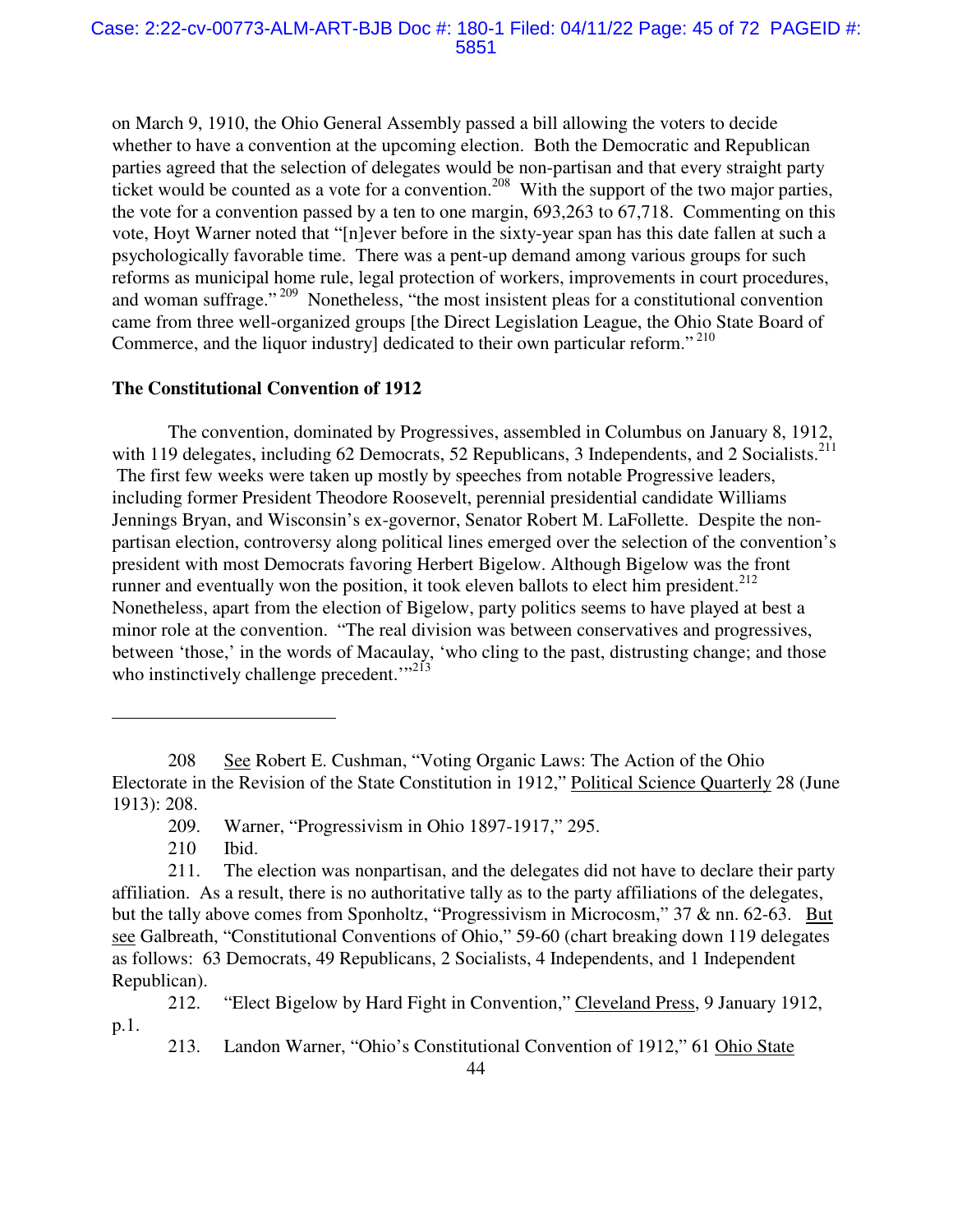Early in the convention, the delegates recognized that proposals for controversial amendments could result in the rejection of the entire constitution, as many believed had happened in 1874. To avoid this risk, the delegates agreed not to present a new constitution to the voters or to submit the proposals together for an all-or-nothing vote. Instead, the delegates adopted a variant of the piecemeal approach first suggested in 1838 by Caleb Atwater, who had urged that amendments be submitted article by article,<sup>214</sup> and recommended that each constitutional amendment be submitted to the voters as a separate issue. In the end, the convention proposed 42 amendments to the voters , who adopted 34 of them.

The OSBC failed in its efforts to have the convention propose a constitutional amendment supporting tax classification. The proposed tax amendment that the convention submitted to the voters retained the uniform rule for the assessment of taxes on all property, real and personal, although it allowed for the classification of income and estate taxes. This was not enough to please the OSBC, and the OSBC launched a vigorous but unsuccessful campaign against the adoption of the tax amendment.

The Direct Legislation League, in contrast, faired much better with its core issue, initiative and referendum. Since Progressives dominated the convention, there was little doubt that the delegates would adopt an initiative and referendum amendment in some form. The amendment that the convention finally proposed (and which the voters approved) provided for a direct initiative to amend the constitution (Art. II, section 1a) and an indirect initiative to enact new laws (Art. II, section 1b).

The proposed initiative and referendum amendment did not please the most radical Progressives, because it did not provide for a direct initiative to enact laws and had higher percentages of required signatures than they had wanted. Moreover, laws providing for tax levies, appropriations for the expenses of the state government and state institutions, and emergency measures were not subject to initiative and referendum (Art. II, section 1d), and in a defeat for the OSBC, the initiative and referendum could not be used to pass laws classifying property at different rates for tax purposes. On the other hand, laws enacted by initiative and referendum could not be vetoed by the governor, and the initiative and referendum could be used to enact or challenge municipal laws. Most importantly, the electors could bypass the legislature and directly amend the constitution. Overall, most Progressives, including Bigelow, were pleased with the amendment.<sup>215</sup>

With the approval of the initiative and referendum amendment by the voters, there were then three ways to propose amendments to the constitution: by initiative petition, by proposals from the General Assembly, and by constitutional convention. In addition, the voters approved amendments to make it easier to amend the constitution. First, the majority needed in each house

214. Atwater, History of the State of Ohio, 175.

 $\overline{a}$ 

215. Warner, "Ohio's Constitutional Convention of 1912, "22.

Archaeological and Historical Quarterly 11 (1952): 18 (quoting remarks of Herbert Bigelow published in James K Mercer, ed., Ohio Legislative History vol. I (Columbus: Edward T. Miller Co., 1914-26), 410).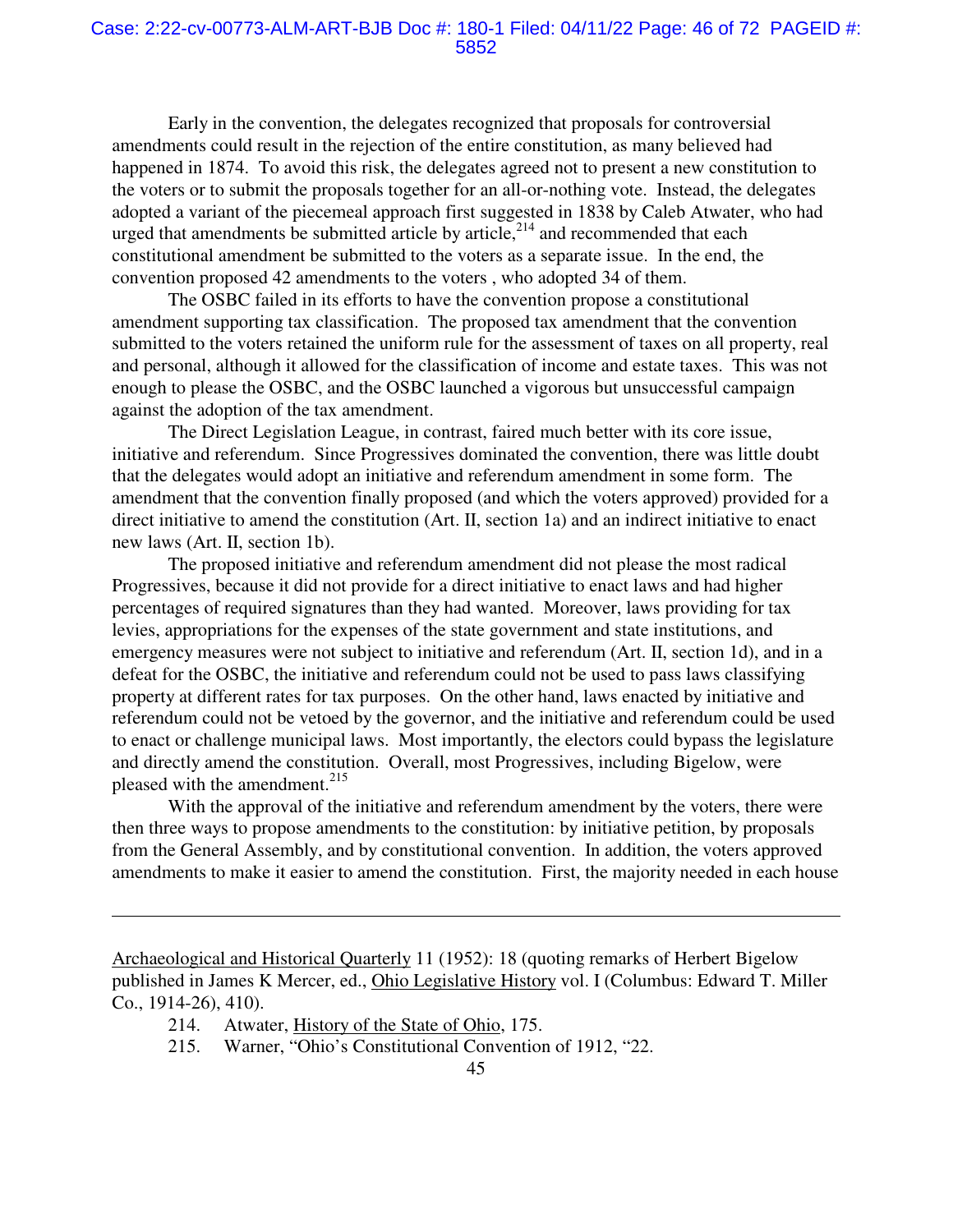to propose a constitutional amendment was reduced from two-thirds to three-fifths. Second, voters could adopt a constitutional amendment proposed by the General Assembly with a simple majority vote rather than a majority of those voting in the election.<sup>216</sup>

Despite the convention's support for the initiative and the referendum, a number of other proposals about the processes of government failed to obtain the support of the delegates. The most ardent Progressives sought to limit the role of political parties in the electoral process, but the delegates defeated proposals calling for nonpartisan election of state legislators and county judges; for an open primary; for the availability of an initiative petition to call a constitutional convention; for the use of separate nonpartisan ballots for votes on constitutional amendments; and for a bar on bar on legislators serving as delegates. $2^{17}$ 

In addition, the Convention rejected a proposal by former President Theodore Roosevelt for the recall of judicial decisions that he made in his February 21, 1912 speech to the Convention.<sup>218</sup> Roosevelt was challenging his successor, President William Howard Taft, for the Republican nomination, but Progressives who strongly supported the initiative and the referendum were split on the issue of the recall of judicial decisions. The delegates, however, did support an amendment to permit the recall or removal of public officials (in addition to impeachment), a proposal that was controversial because it was seen as many as an attack on the independence of judges. $^{219}$ 

For Progressives, second in importance to securing initiative and referendum was the adoption of a municipal home rule amendment that would give municipalities powers independent of the General Assembly. Municipal home rule was of particular importance to urban Progressives, including Toledo's Mayor Samuel Milton Jones and Cleveland's Mayor Tom L. Johnson, who sought increased control over local affairs but whose cities were hampered by state law. In 1902, the Ohio Supreme Court had struck down the Toledo City Charter as special legislation (State of Ohio ex rel. Knisely v. Jones, 1902), and both mayors believed that local governmental reform and a reduction in corruption required that cities be given greater freedom to manage their own affairs. At the time of the convention, municipalities could only exercise those powers granted to them by the General Assembly (See Bloom v. City of Xenia, 1877), and cities were unable to address a wide range of local issues without the support of the General Assembly. $220$ 

Thomas G. Fitzsimons of Cuyahoga County introduced a proposed home home rule amendment that had three goals: to allow cities to chose different types of municipal governments; to reverse the rule that municipal powers were strictly limited by the legislature and allow cities to exercise all powers of local government not in conflict with the general laws

<sup>216.</sup> Warner, "Progressivism in Ohio 1897-1917," 323.

<sup>217.</sup> See Sponholtz, "Progressivism in Microcosm," 174, 185.

<sup>218. 1912</sup> Debates, vol. I, 378-87. See also George E. Mowry, Theodore Roosevelt and the Progressive Movement (Madison: University of Wisconsin Press, 1947): 212-18.

<sup>219.</sup> Sponholtz, "Progressivism in Microcosm," 153.

<sup>220.</sup> Ibid., 161.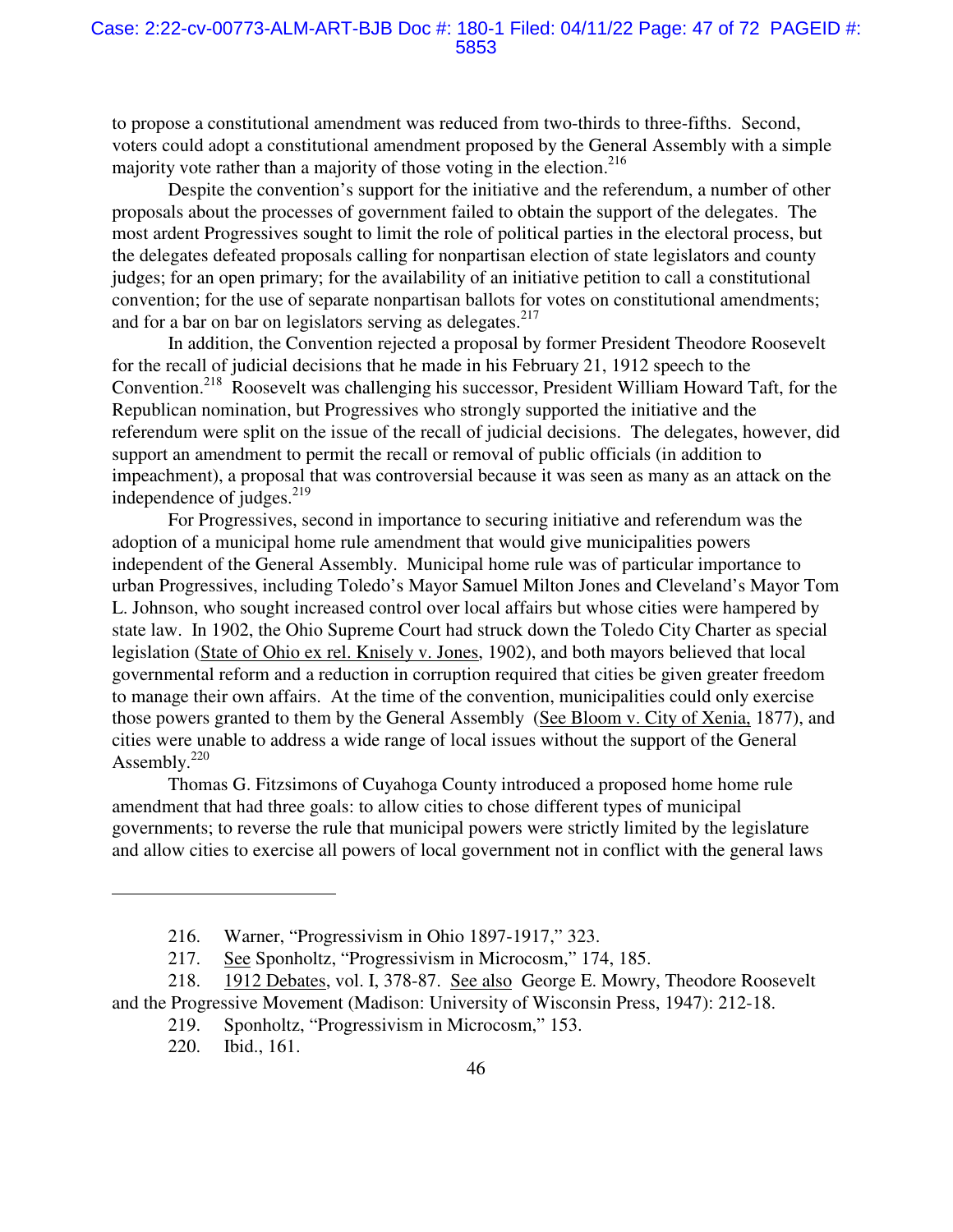of the state; and to allow cities to control and operate public utilities.<sup>221</sup> In the committee on municipal government, Fitzsimons's proposal won over an alternative proposal by a Cincinnati delegate that would have provided more state control over municipalities and would have placed additional restrictions on the financing of municipally owned public utilities. Once submitted to the convention, Fitzsimon's proposal drew strong opposition from the public utility lobby, which feared that municipal ownership would result in unfair competition, and from delegates who thought that the grant of control over local matters could be used by cites to regulate liquor.<sup>222</sup> The convention soundly defeated an amendment by the utility lobby and ultimately adopted a final draft of Article XVIII. The voters approved this article and thus expanded municipal power to enact ordinances and control local affairs.

The amendments that generated the most interest to the legal profession concerned the judiciary. The convention proposed and the voters approved a number of important changes in the structure and the operation of the courts to address the problem of overcrowded dockets and to limit the ability of the Ohio Supreme Court to hold acts of the legislature unconstitutional.

At the time of the convention, the Ohio courts included justices of the peace, common pleas courts at the county level, circuit courts, and the Ohio Supreme Court, which had six justices with the position of chief justice rotating among the  $\sin^{223}$  Overcrowded dockets and long delays in resolving litigation could be attributed as much, if not more, to the structure of the judiciary as to the increase in the state population. The most glaring problems were at the circuit court and the supreme court. Circuit courts did not function solely as appellate courts but also held trials de novo. Thus, litigants who lost at the trial court could relitigate their entire case in the circuit courts. The supreme court functioned as an ordinary appellate court, but, as one delegate at the convention noted, the circuit courts were considered a "sieve through which everybody goes to the supreme court."<sup>224</sup> By the time of the convention, the supreme court's docket was so overcrowded that it was said to take between two and five years to have the court decide a case. $225$ 

To improve the efficiency of the courts, the convention proposed and the voters approved amendments that replaced the circuit courts with courts of appeals that had only limited authority to hold trials de novo. The supreme court's appellate jurisdiction was limited by allowing

<sup>221.</sup> See Vaubel, "Municipal Home Rule in Ohio," 15; Harvey Walker, "Municipal Government in Ohio Before 1912," Ohio State Law Journal 9 (1948): 13-14; Proceedings and Debates of the Constitutional Convention of the State of Ohio: Convened January 9, 1912 (Columbus: The F.J. Heer Printing, 1912) vol. II, 1433 (hereinafter 1912 Debates).

<sup>222.</sup> Warner, "Ohio's Constitutional Convention of 1912," 24; Walker, "Municipal Government in Ohio Before 1912," 14-15.

<sup>223.</sup> Sponholtz, "Progressivism in Microcosm," 190.

<sup>224. 1912</sup> Debates, vol. I, 1026 (quoted in Jonathan L. Entin, "Judicial Supermajorities and the Validity of Statutes: How Mapp Became a Fourth Amendment Landmark Instead of a First Amendment Footnote," 52 Case W. Res. L. Rev. 441 (2001): 445 n 28).

<sup>225. 1912</sup> Debates, vol. I, 1024-25.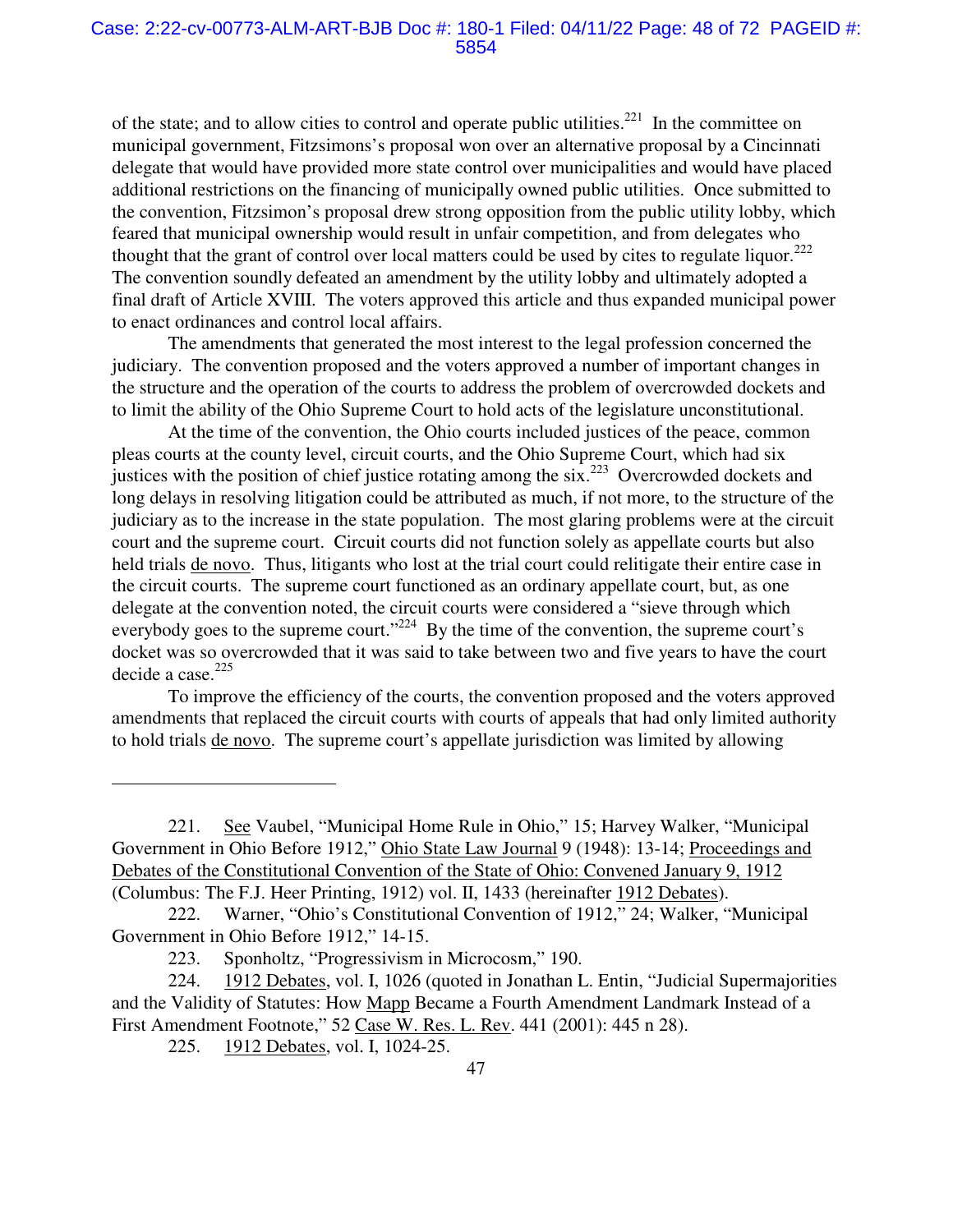appeals as of right only in cases arising under the federal or state constitution, felony cases, and cases originating in the courts of appeals. A provision, however, allowed for certiorari or discretionary review "in cases of public or great general interest." The supreme court itself was transformed by an increase in the number of justices from six to seven and the creation of an elected, not a rotating, position of chief justice. Other amendments designed to improve the efficiency of the lower courts included an amendment requiring the assignment of a common pleas judge to each county with the legislature being able to add additional judges and a provision that replaced the constitutional requirement for justices of the peace with a provision permitting the legislature to create such a judicial office.

 The most controversial issue regarding the judiciary concerned the number of votes needed for the supreme court to strike down a law as unconstitutional. Judge Hiram Peck of Hamilton County introduced a proposal that would have required an unanimous vote of supreme court justices to declare an act unconstitutional.<sup>226</sup> Peck's proposal, which had the support of William Jennings Bryan and which was an alternative to Theodore Roosevelt's call for the recall of unpopular decisions, was aimed at the Ohio Supreme Court, which had a reputation of striking down legislation that protected workers' rights.<sup>227</sup> The opinions of the members of the judiciary committee ranged from requiring unanimity to a simple majority vote.<sup>228</sup> Eventually, the delegates reached a compromise, and the convention proposed and the voters approved an amendment that required the concurrence of all but one supreme court justice to reverse an appellate court judgment upholding a law as constitutional. However, if the appellate court found the law unconstitutional, only a simply majority of supreme court justices was needed to uphold the decision.

This supermajority amendment not only produced the anomalous result that, as borne out in number of cases after 1912, a law could survive constitutional challenge even though a majority of the justices found it unconstitutional but also that the same law could survive a constitutional challenge in one case and be found unconstitutional on another by the same court voting the same way.<sup>229</sup> This exact situation occurred in the 1920s. A law requiring cities to provide free water to schools survived a constitutional challenge, although five of the seven members of the court ruled that it was unconstitutional. Three years later the same court by a five to two majority invalidated the law. The difference in the two outcomes was that the first time the issue reached the supreme court the free water act had been upheld by the court of appeals, but the second time another court of appeals had found it unconstitutional.<sup>230</sup>

The convention also proposed and the voters approved a number of amendments that altered the rights of litigants, including amendments that provided for three-fourths jury verdicts in civil cases, that prohibited limits on damages in wrongful death actions, and that allowed the

 $\overline{a}$ 

230. Ibid., 455-57.

<sup>226. 1912</sup> Debates, 143-44; see also Entin, "Judicial Supermajorities," 445.

<sup>227.</sup> Ibid., 443-45.

<sup>228.</sup> Warner, "Progressivism in Ohio 1897-1917," 328-29.

<sup>229.</sup> See generally Entin, "Judicial Supermajorities," 452-64.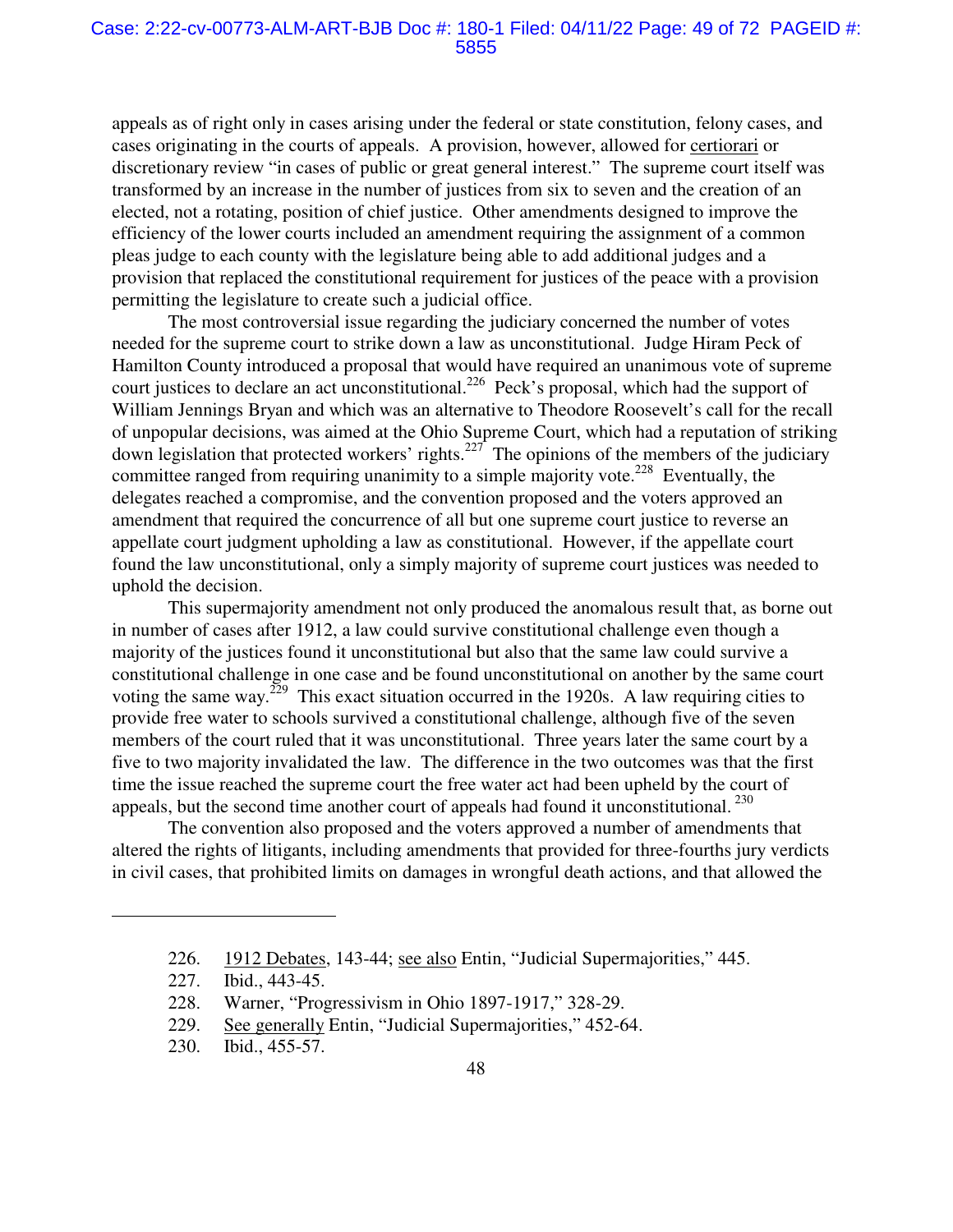## Case: 2:22-cv-00773-ALM-ART-BJB Doc #: 180-1 Filed: 04/11/22 Page: 50 of 72 PAGEID #: 5856

legislature to pass laws regulating the size and vote of grand juries and the use of expert witness testimony in criminal trials. The delegates, however, took a hard stand against criminal defendants by proposing an amendment that permitted prosecutors to comment on a defendant's failure to testify at trial and that permitted both the state and the defendant to take depositions in criminal cases—both of which the voters also approved (see Appendix B).

Finally, the convention proposed and the voters approved at least seven amendments that either directly overruled decisions of the Ohio Supreme Court or that removed potential judicial barriers to legislative action.

Art. II, section 33—overruling Palmer v. Tingle, 1896, to allow subcontractors and laborers who did not contract with property owners to place mechanic's liens on the owners' property;.

- Art. II, section 34—overruling such cases as Hibbard v. State, 1901 (striking down pensions for school teachers) and Auditor of Lucas County v. State ex rel. Boyles, 1906 (providing for relief for the worth blind) and removing constitutional uncertainty concerning legislation to provide for the comfort, health, safety and general welfare of employees;
- Art. II, section 35—removing constitutional uncertainty concerning the enactment of a compulsory workers' compensation program;
- Art. II, section 37—overruling City of Cleveland v. Clements Bros. Construction Co., 1902, to establish the eight-hour work day on public works;

Art. II, section 40—overruling State ex rel Attorney General v. Guilbert, 1897, to permit the use of the Torrens system of land registration;

- VIII, section 6—removing constitutional uncertainty as to the authority of municipalities to insure public buildings and of the state to regulate insurance;
- Art. XVIII—overruling State of Ohio ex rel. Knisely v. Jones, 1902) and proposing the municipal home rule amendment.

In total, the convention recommended forty-two amendments to the voters in a special election to be held on the first Tuesday of September 1912. Progressives led by Bigelow began organizing for the campaign in January while the convention was still in progress.<sup>231</sup> Labor leaders and Socialists supported the amendments as a whole, as did most of the press. Opposition to the amendments did not begin in earnest until late in the campaign.<sup>232</sup> With the

<sup>231.</sup> Warner, "Progressivism in Ohio 1897-1917," 339.

<sup>232.</sup> Ibid.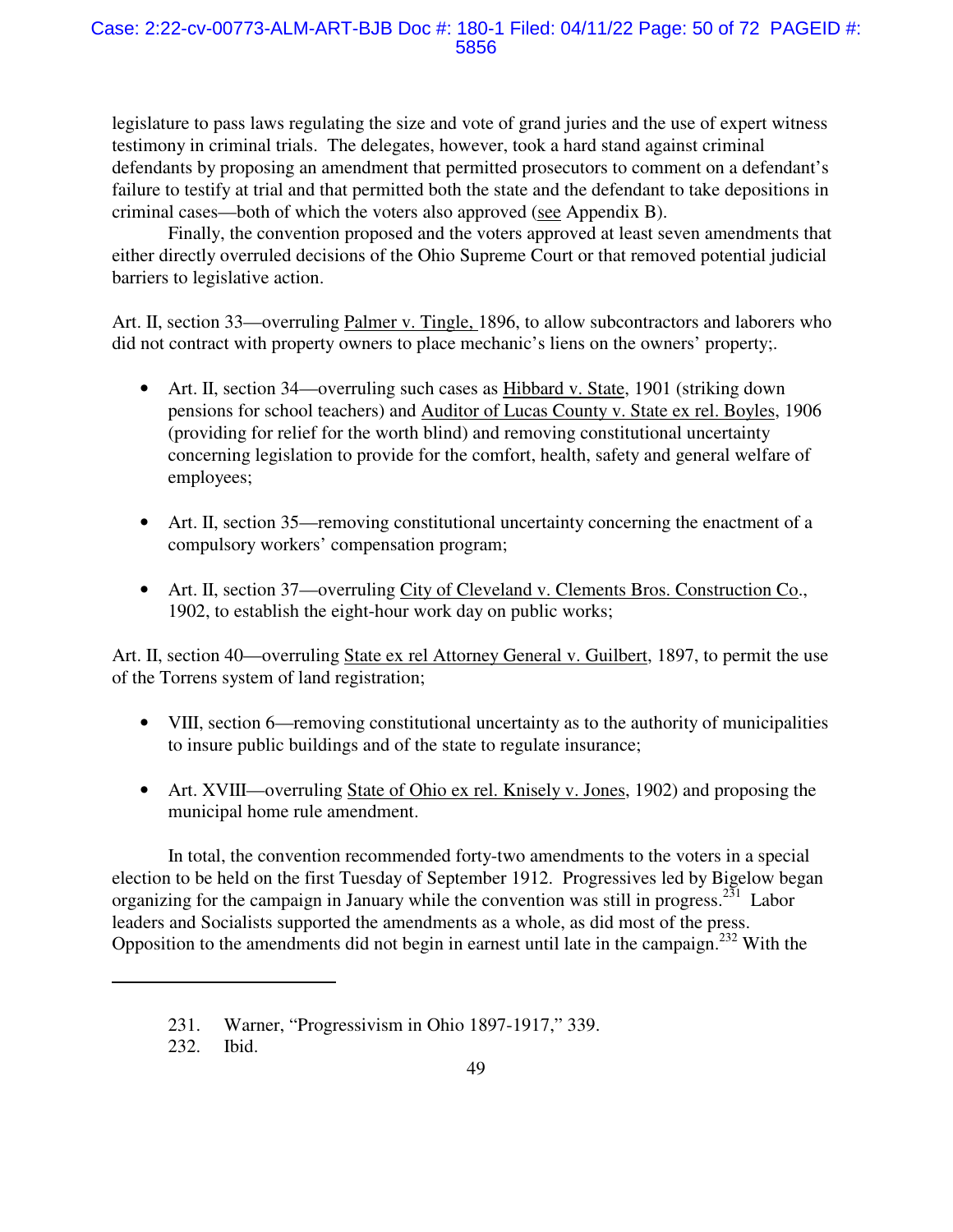defeat of its efforts to rid the constitution of the uniform taxation rule, the OSBC, which had been one of the primary groups calling for the convention, opposed passage of most amendments. The OSBC attacked the work of the delegates, especially in the rural press, and mounted a campaign under the slogan, "When in doubt, vote no," to which the Progressive newspaper, the Cleveland Plain Dealer, responded, "When in doubt, vote yes."<sup>233</sup>

On September 3, 1912, the voters approved thirty-four of the forty-two constitutional amendments (see Appendix B). As provided in the Schedule adopted by the delegates for the submission of amendments to the voters and Art. XVI, section 3, the supermajority requirement for approving amendments did not apply to amendments proposed by a a constitutional convention, and therefore proposed amendments only needed to receive more affirmative that negative votes to become part of the constitution regardless of whether a particular amendment received a majority of votes cast in the election.<sup>234</sup>

Besides the amendments already mentioned, the voters approved amendments that included a reduction in the vote required by the legislature to overturn a veto from two-thirds to three-fifths, the establishment of direct primary elections for most public officials, and the establishment of a Superintendent of Public Instruction as an officer of the executive department to replace the State Commissioner of Common Schools In contrast, the voters rejected eight amendments, including amendments that would have expanded the debt limit for intercounty roads, allowed for the regulation of outdoor advertisement, limited the use of injunctions in labor disputes, banned capital punishment, and permitted the use of voting machines. The voters also rejected an amendment to delete the word "white" from the voter qualification section of the constitution and two women's rights amendments, one to give women the right to vote and the other allowing women to be appointed as notary publics and to offices of institutions or departments that were concerned with the interests of women or children.<sup>235</sup>

The amendment concerning women's suffrage received a great deal of national attention. Had the amendment been approved, Ohio would have become the first state east of the Mississippi to give women the right to vote.<sup>236</sup> Three of the most influential women present at the convention were Myron B. Vorce, representing the Woman's Suffrage Party of Cleveland, Elizabeth Hauser of the Ohio Equal Suffrage Association, and Dora Bachman, a Socialist attorney from Cincinnati. Their main goal from the beginning of the convention was to influence the committee on elective franchise. On January 18, 1912, Dora Bachman presented a proposed amendment concerning women's suffrage to the committee. The proposal was simple in that it eliminated the word "male" from the voter qualification section.<sup>237</sup> W.B. Kilpatrick of Trumbull County was the most outspoken supporter of suffrage. Bigelow initially opposed women's

- 235. Appendix B.
- 236. Terzian, "Effusions of Folly," 274.
- 237. "Suffragets Plank Written By Woman," Cleveland Press, 18 January 1912, p. 2.

<sup>233.</sup> Ibid., 340.

<sup>234.</sup> See 1912 Debates, vol. 2, 2111.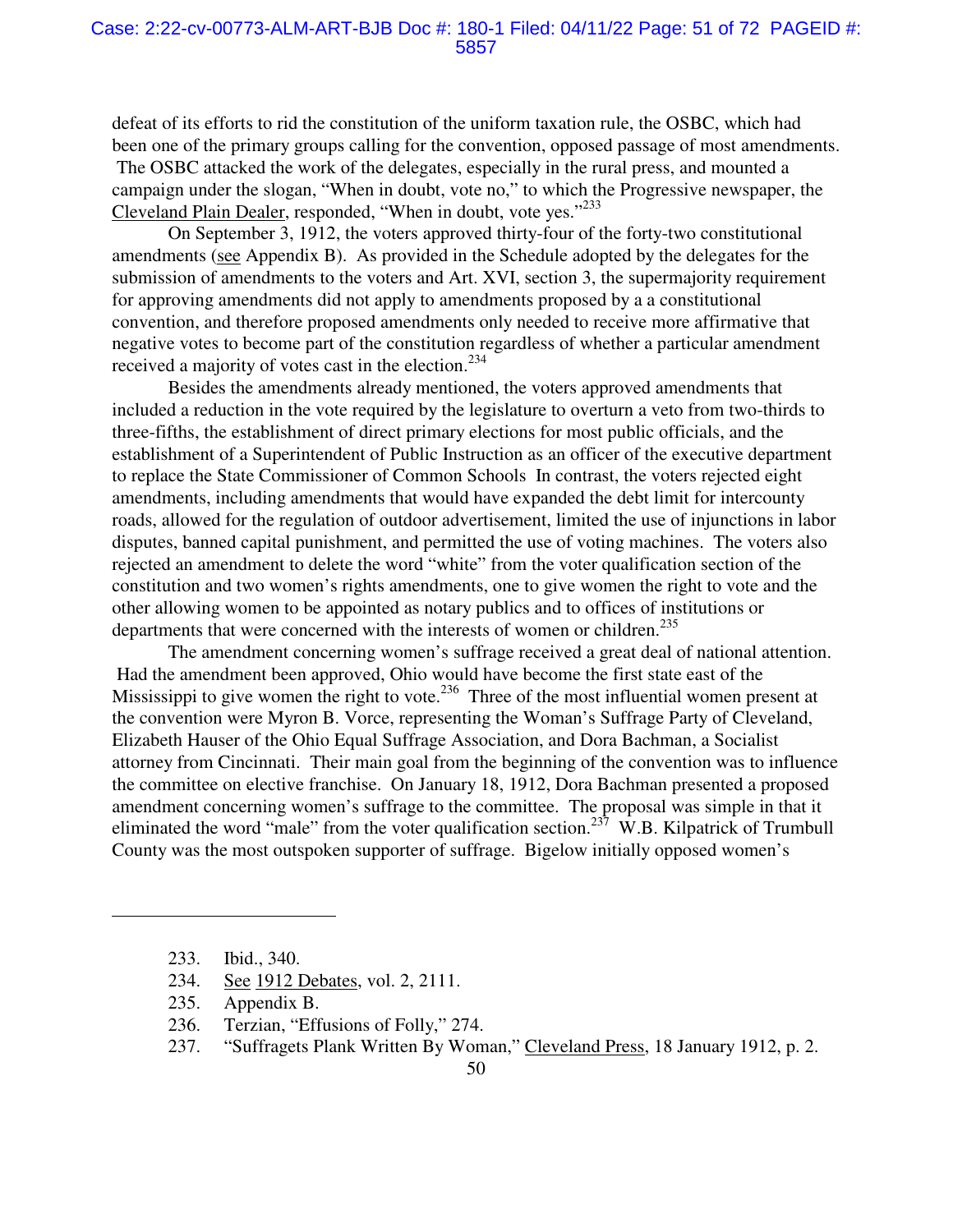suffrage but agreed to support it if it were offered as a separate amendment.<sup>238</sup> The convention approved the suffrage amendment by a vote of 74 to 37 and agreed to submit it to the voters as a separate ballot by a vote of 76 to 34, but soon afterwards, the delegates agreed to submit all amendments separately. $^{239}$ 

Despite the efforts of women's rights advocates, the suffrage amendment along with a proposed amendment on the eligibility of women to hold appointive offices failed miserably at the polls. The women's suffrage amendment attracted the largest number of voters but lost by the largest margin. The final vote was 336,875 to 249,420. The major reason given for the failure of women's suffrage was the fear that giving women the right to vote would add momentum to the temperance movement, which was overwhelmingly supported by women. Percy Andreae, leader of the anti-prohibition forces in Ohio, claimed that "woman suffrage owes its defeat to the Anti-Saloon League, which made of it a wet and dry issue and thus alienated from it the sympathy of the large liberal forces of the state, which stand sternly opposed to prohibition, no matter what guise it may masquerade in."<sup>240</sup> Another reason the suffrage vote failed may have been that the women's movement aligned itself with the third party presidential candidate Theodore Roosevelt. The New York Herald in an article on the women's suffrage amendment in Ohio wrote that "the support of the Progressive candidate proved to be the blight, instead of life and vigor."<sup>241</sup> The New York World stated "if the suffragists permit themselves to be bass-drummed into a third-party camp they will make two enemies for every friend they gain." $^{242}$ 

The adoption of thirty-four amendments in 1912 fundamentally altered the constitutional landscape in Ohio, but the election itself was in some respects disappointing. Voter turnout was relatively low with about half as many votes cast as in the 1908 election for governor. Geographically, there was little consensus across the state. The urban parts of Ohio overwhelmingly voted in favor of all the amendments except women's suffrage and voting machines. Of the thirty-four amendments that passed, nineteen would have failed if not for the urban vote.<sup>243</sup> In contrast, rural areas overwhelmingly opposed most of the amendments on the ballot. There was also a division among the northern and southern regions of the state with the north more favorable to the amendments, as a whole, compared to the south. This was likely the result of large labor movements in the northern industrial cities that saw the constitutional amendments as favorable to their cause.<sup>244</sup>

Despite the victory of the Progressive movement, there was a general dissatisfaction among the people of the state. Many felt that the Progressives forced the constitutional

- 240. Cushman, "Voting Organic Laws," 223.
- 241. "Ohio Rebuilt Constitution," The Literary Digest, 405.
- 242. Ibid.

- 243. Cushman, "Voting Organic Laws," 220.
- 244. Warner, "Progressivism in Ohio 1897-1917," 341-42.

<sup>238.</sup> Terzian, "Effusions of Folly," 271-72.

<sup>239.</sup> Ibid., 273.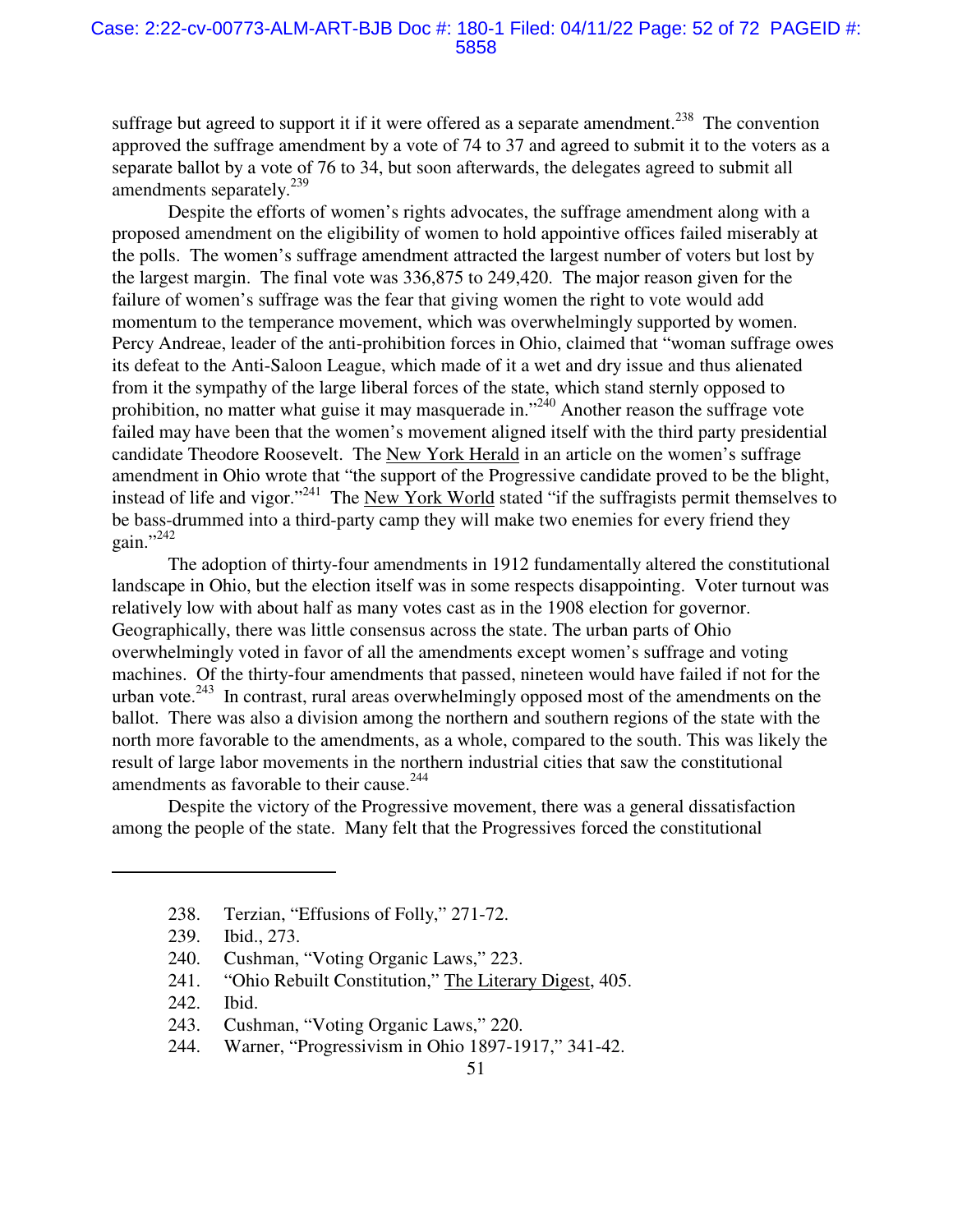convention and the amendment process on them and that there was too much of a rush to bring about change. Some commentators believed that not enough time was given for the electorate to study the amendments and that this may have contributed to voter confusion and low voter turnout. $245$ 

The convention of 1912 was the last constitutional convention in Ohio. Voters rejected the call for constitutional conventions in 1932, 1952, 1972, and 1992 when the issue was on the ballot under the mandatory twenty-year rule (Schedule A). But the 1912 convention did not mark the end of constitutional change. The piecemeal approach to constitutional change that the delegates favored in their decision to present separate amendments to the electorate became the model of constitutional change for the balance of the century.

#### **CONSTITUTIONAL CHANGE FROM 1912 TO THE TWENTY-FIRST CENTURY**

The 1912 Constitutional Convention is an important dividing line in Ohio constitutional history. From the adoption of Ohio's second constitution in 1851 to the 1912 Constitutional Convention, the voters amended the Ohio Constitution only eleven times with the most significant amendment being the 1903 provision giving the governor the veto power. In 1912 alone, however, the voters approved 34 amendments, more than three times as many amendments as they approved in the sixty years following the adoption of the 1851 Constitution. The 1912 Constitutional Convention also made the process of amending the constitution less difficult, and in the following ninety years the voters approved 108 of 196 proposed amendments (Table 1). Finally, in the last two decades of the twentieth century, the Ohio Supreme Court began to exercise the power of judicial review in a way that has increasingly brought it into conflict with the other branches of state government.

| AMERINHENTS to the 1991 Constitution |                 |                |                      |                   |  |
|--------------------------------------|-----------------|----------------|----------------------|-------------------|--|
|                                      | <b>Proposed</b> | <b>Adopted</b> | <b>Pct. Approved</b> | <b>Amendments</b> |  |
|                                      |                 |                |                      | per year          |  |
| 1852 to 1911                         | $40^{[*]}$      |                | 27.5                 |                   |  |
| 1912                                 | 42              | 34             | 81.0                 | 34.0              |  |
| 1913 to 2003                         | 197             | 108            | 54.8                 |                   |  |

| <b>Table 1</b>                             |  |  |  |  |
|--------------------------------------------|--|--|--|--|
| <b>Amendments to the 1851 Constitution</b> |  |  |  |  |

 $[<sup>*</sup>]$  This includes the three proposed amendments submitted separately to the voters in 1874 and rejected by them along with the proposed Constitution of 1874.

Before 1912, amendments could only be proposed by the General Assembly or by a constitutional convention, and approval of an amendment proposed by the General Assembly

<sup>245.</sup> C.L. Martzoloff, "Ohio: Changes in the Constitution," The American Political Science Review: Notes on Current Legislation 6 (November 1912): 573.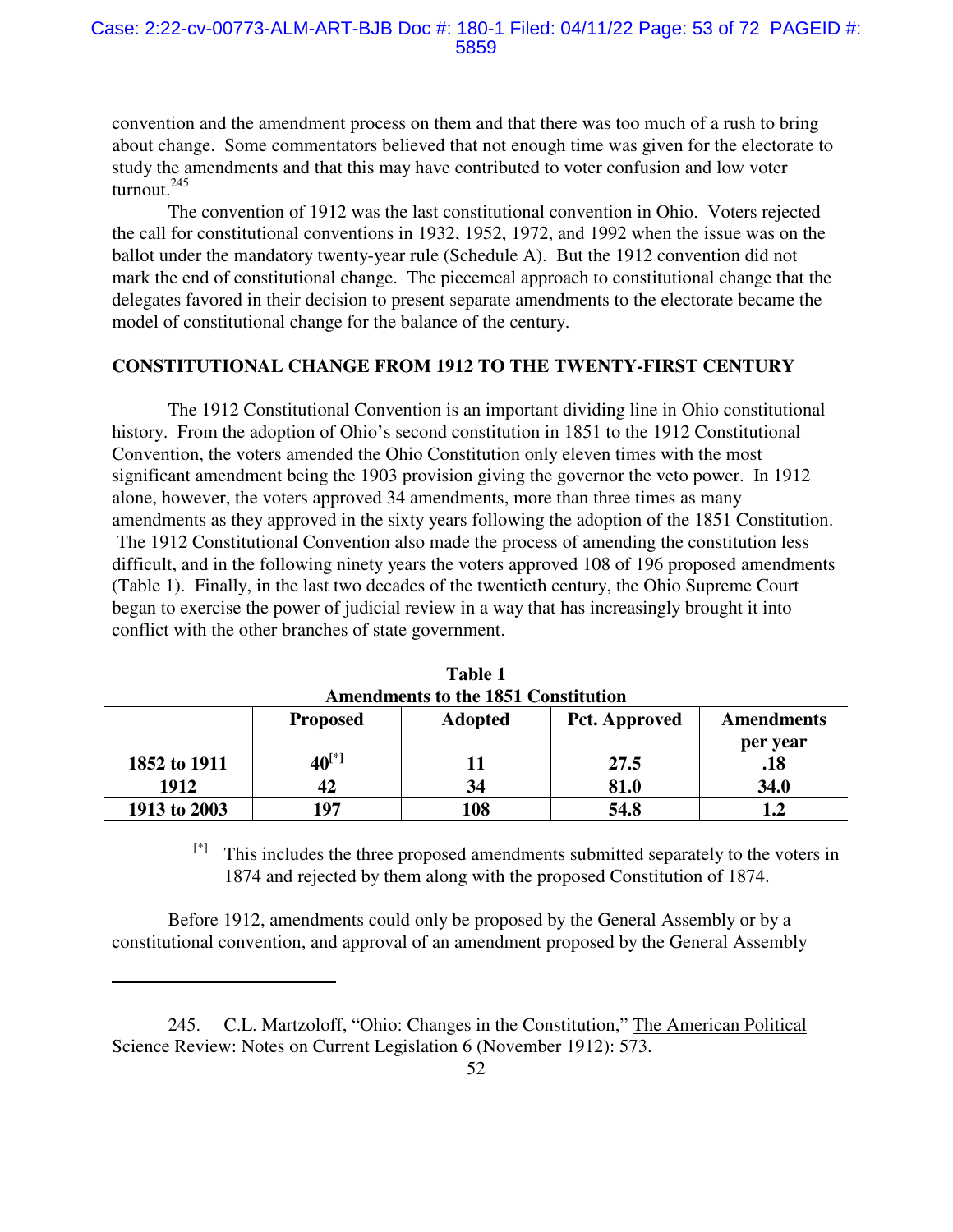required a majority of the voters who voted at the election. In 1912, the convention recommended and the voters approved the use of the initiative as a method for proposing constitutional amendments (Art. I, section 1a). Even more importantly in terms of its impact on constitutional revision, the 1912 Constitutional Convention proposed and the voters approved a change in the number of votes needed to adopt an amendment proposed by the General Assembly from a majority of the electors voting in the election to a majority vote on the specific amendment. From 1851 to 1912 under the supermajority requirement, the voters approved only 11 of the 37 amendments the General Assembly proposed. The supermajority requirement, however, did not apply to amendments proposed by constitutional conventions (1851 Const., Art. XV, section 3), and in 1912, the Constitutional Convention noted in its schedule that "[e]ach amendment on which the number of affirmative votes shall exceed the number of negative votes shall become a part of the constitution." (Schedule, 1912 Amendments).

Since 1912, the pace of constitutional revision far outpaced the pre-1912 pace, and from 1913 to 2003 the voters approved 108 of 197 or 54.8% of all proposed amendments. This increase in constitutional revision is largely explained by the repeal of the supermajority requirement and not by the adoption of the initiative. In fact, during this ninety-year period, the voters approved 94 of 140 or 67.1% of the amendments proposed by the General Assembly but only 14 of the 56 or 25% of the amendments proposed by initiative petition.

The use of the initiative to propose constitutional amendments was more common in the two decades following the Constitution, when this method was used to propose seven of the first sixteen post-1912 proposals to amend the 1851 Constitution. Since the beginning of the 1950s, however, only five of the 84 amendments that the voters approved were proposed by initiative. (Table 2).

| TADLE 4                                                                   |
|---------------------------------------------------------------------------|
| Amendments Proposed by General Assembly ("GA") and Initiative and Adopted |
| 1913-2002                                                                 |

**TABLE 2** 

| Decade  | <b>GA</b> | <b>GA</b> | <b>GA</b>      | Initiative     | Initiative     | Initiative     | Total |                |      |
|---------|-----------|-----------|----------------|----------------|----------------|----------------|-------|----------------|------|
|         |           | Pass      | Fail           |                | Pass           | Fail           |       | Pass           | Fail |
| 1913-19 |           | 2         | 5              | 14             | 4              | 10             | 21    | 6              | 15   |
| 1920s   | 11        | 4         | 7              | 5              | $\overline{0}$ | 5              | 16    | $\overline{4}$ | 12   |
| 1930s   | 5         | 3         | $\overline{2}$ | 8              | 3              | 5              | 13    | 6              |      |
| 1940s   |           | 6         | 1              | $\overline{2}$ | $\overline{2}$ | $\overline{0}$ | 9     | 8              |      |
| 1950s   | 23        | 18        | 5              |                | $\theta$       |                | 24    | 18             | 6    |
| 1960s   | 22        | 16        | 6              |                | $\theta$       |                | 23    | 16             |      |
| 1970s   | 42        | 28        | 14             | 11             |                | 10             | 53    | 29             | 24   |
| 1980s   | 11        | 6         | 5              | 7              | $\overline{0}$ | $\overline{7}$ | 18    | 6              | 12   |
| 1990s   | 11        | 10        | 1              | 6              | $\overline{4}$ | $\overline{2}$ | 17    | 14             | 3    |
| 2000-02 |           |           | $\Omega$       |                | $\Omega$       |                | 2     |                |      |
| Total   | 141       | 94        | 47             | 56             | 14             | 42             | 197   | 108            | 89   |

Despite the secondary role played by the initiative in Ohio in proposing amendments that ultimately became part of the constitution, the initiative opened the political process by serving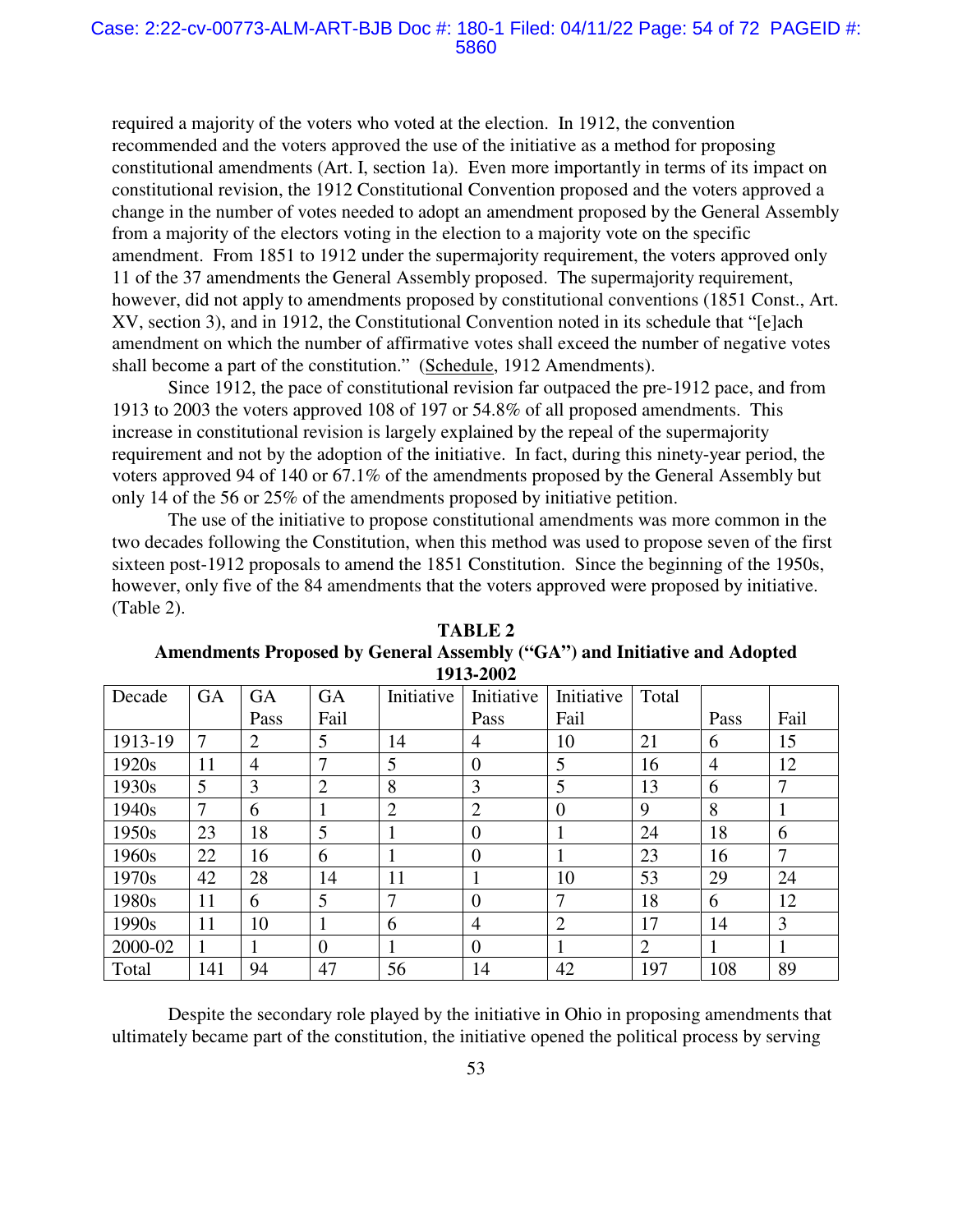## Case: 2:22-cv-00773-ALM-ART-BJB Doc #: 180-1 Filed: 04/11/22 Page: 55 of 72 PAGEID #: 5861

as a means for proposing amendments that, for a variety of reasons, the General Assembly was unwilling to propose. Often, this involved amendments with populist overtones, and successful amendments proposed by initiative have included a limitation on state and municipal power to ban liquor in 1914, a requirement for submitting proposed amendments to the U.S. Constitution to the voters in 1918 (in an effort to sidetrack national prohibition), prohibition (under state law) in 1918, county home rule and a limitation on unvoted real estate taxes in 1933, the prohibition of sales tax for food consumed off-premises in 1936, the imposition of term limits in 1992, and the repeal of the soft drink excise tax in 1994. Finally, as Table 3 shows, the pace of constitutional change since 1912 has varied significantly with the most amendments being adopted in the 1950s, 1960s, and 1970s when the voters approved 63 out of 100 proposed amendments. By far, more amendments were proposed and adopted in the 1970s than in any other decade in large part due to the creation of the Ohio Constitutional Revision Commission by the General Assembly to review and recommend changes to the constitution.<sup>246</sup>

<sup>246.</sup> Constitutional Revision Commission, Recommendations for Amendments to the Ohio Constitution: Final Report (June 30, 1977), 16.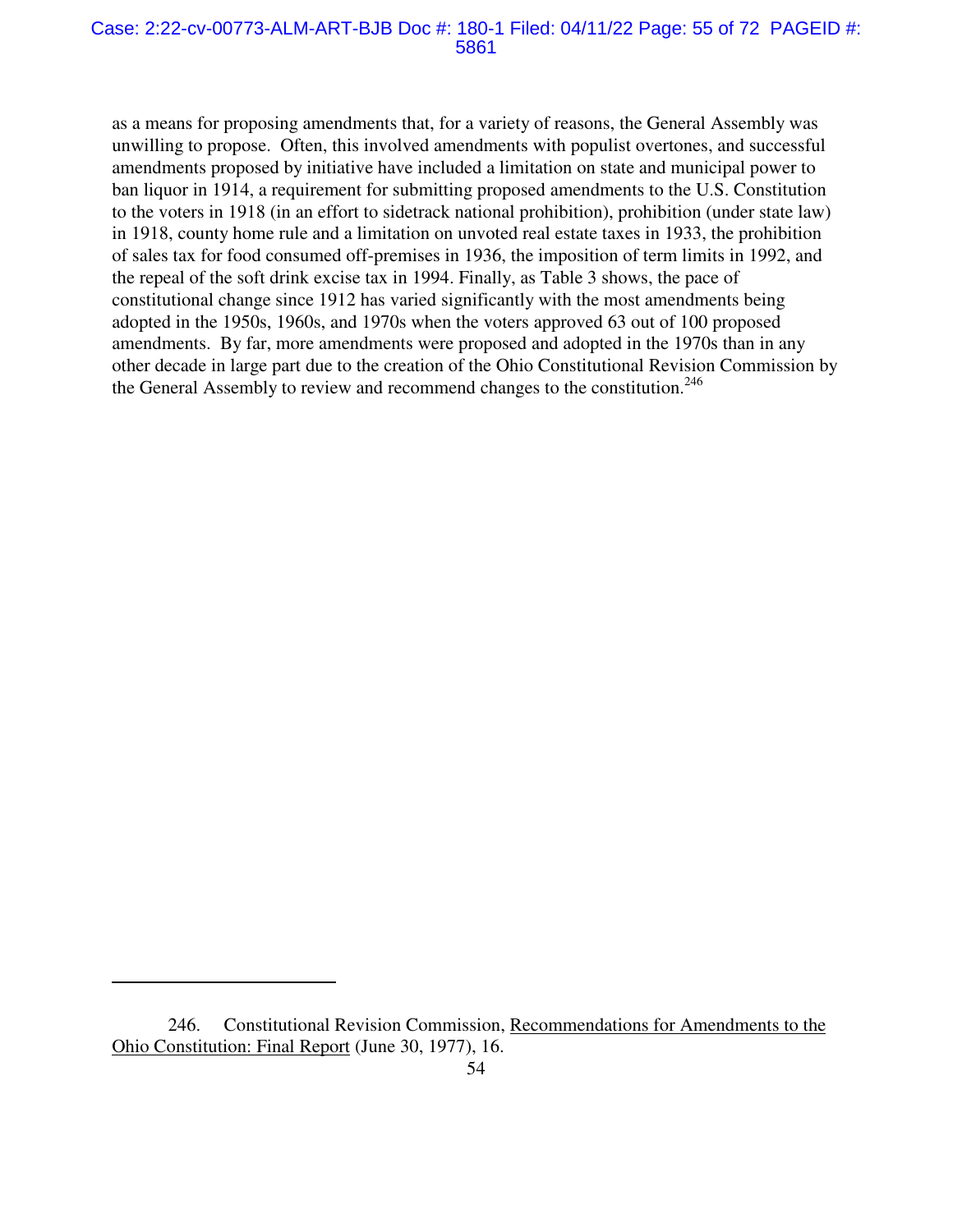|                   | .                                                           |         |            |  |  |
|-------------------|-------------------------------------------------------------|---------|------------|--|--|
|                   | <b>Amendments Proposed and Adopted by Decade since 1912</b> |         |            |  |  |
|                   | Proposed                                                    | Adopted | Percentage |  |  |
| 1913-1919         | 21                                                          | 6       | 28.6       |  |  |
| 1920s             | 16                                                          | 4       | 25         |  |  |
| 1930s             | 13                                                          | 6       | 46.2       |  |  |
| 1940 <sub>s</sub> | 9                                                           | 8       | 88.9       |  |  |
| 1950s             | 24                                                          | 18      | 75         |  |  |
| 1960s             | 23                                                          | 16      | 69.6       |  |  |
| 1970s             | 53                                                          | 29      | 54.7       |  |  |
| 1980s             | 18                                                          | 6       | 33.3       |  |  |
| 1990s             | 17                                                          | 14      | 82.4       |  |  |
| 2000-2003         | 3                                                           |         | 33.3       |  |  |
| Totals            | 197                                                         | 108     | 54.8       |  |  |
|                   |                                                             |         |            |  |  |

# **TABLE 3**

Since 1912, the voters have approved amendments to nearly every article of the Ohio Constitution with the articles dealing with the three branches of government (II-IV), Public Debt and Public Works (VIII), and Finance and Taxation (XII) having been amended the most (` 4). Together, these five articles account for over 60% of the changes made to the Ohio Constitution since 1912.

## **TABLE 4 Number of Approved Amendments by Articles 1913 to the Present[\*]**

| Ι.  | Bill of Rights             | 2  | Χ.    | County and Townships          | 3                           |
|-----|----------------------------|----|-------|-------------------------------|-----------------------------|
| П.  | Legislative                | 14 | XI.   | Apportionment                 | 3                           |
| Ш.  | Executive                  | 9  | XII.  | Finance and Taxation          | 14                          |
| IV. | Judicial                   | 16 | XIII. | Corporations                  |                             |
|     | V. Elective Franchise 10   |    |       | XIV. Jurisprudence (Repealed) |                             |
| VI. | Education                  |    | XV.   | Miscellaneous                 |                             |
|     | VII. Public Institutions 1 |    |       | XVI. Amendments               |                             |
|     | VIII. Public Debt          | 22 |       | XVII. Elections               |                             |
| IX. | Militia                    | 3  |       | XVIII. Municipal Corporations | $\mathcal{D}_{\mathcal{L}}$ |

 [\*] The number of changes noted in Table 4 does not match the number of amendments adopted during this period since some amendments affected more than one article.

## **The First Half of the Twentieth Century: the Unfinished Agenda**

The pace of constitutional revision slowed down in Ohio in the years immediately after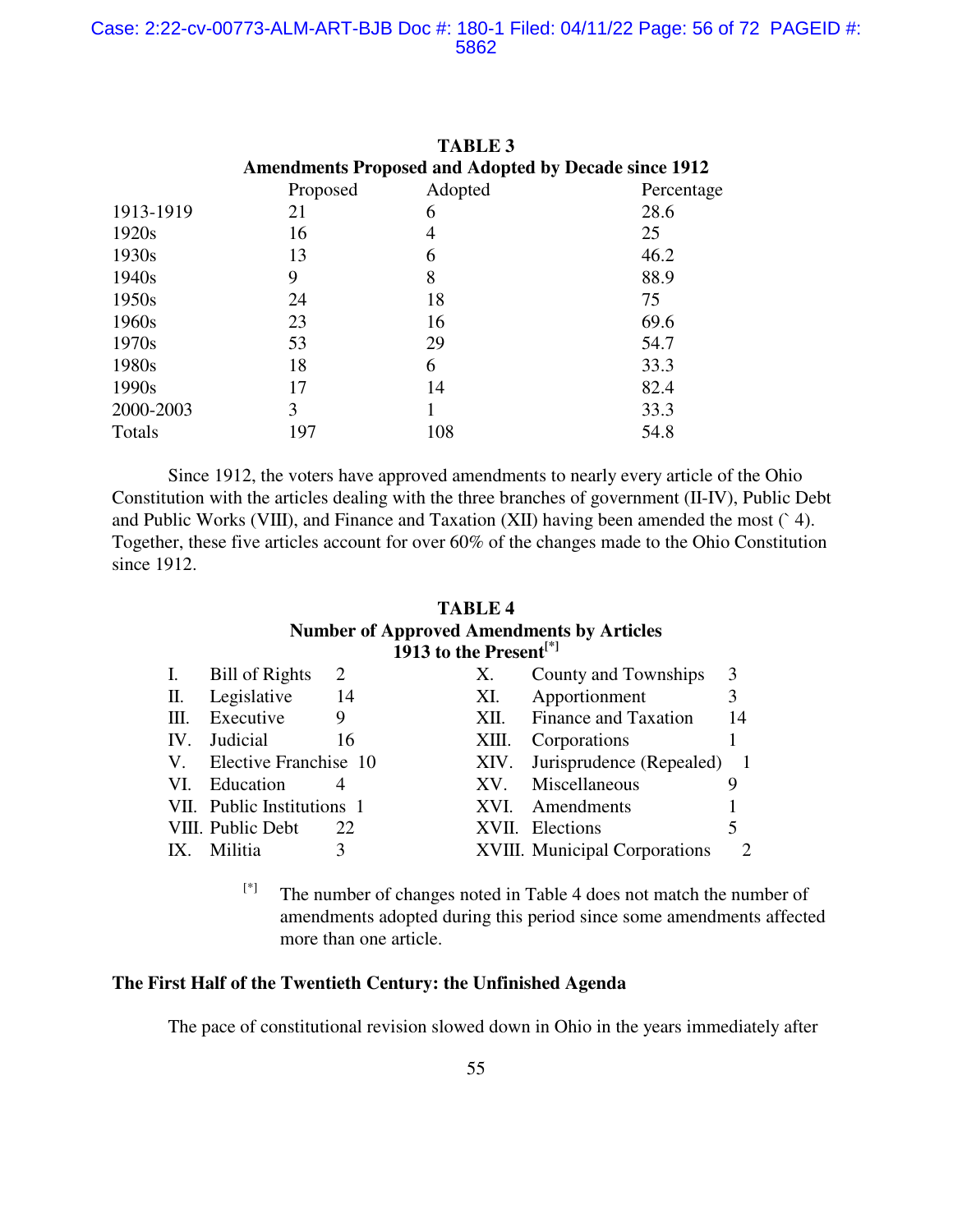1912 Constitutional Convention. In the balance of that second decade of the century, the voters approved only 4 of the 14 amendments proposed through the new initiative petition, while approving only 2 of the 7 proposed by the General Assembly. The pace slowed even more in the 1920s, 1930s, and 1940s during which the voters approved 18 of 38 proposed amendments. During this thirty-year period, the voters approved 13 of the 23 amendments proposed by the General Assembly, and 5 of the 15 proposed by initiative petition (Table 2). But during the 1950s, the decade with the fewest proposals, the voters approved eight of the nine proposed amendments, including both of those proposed by initiative petition and 6 of the 7 proposed by the General Assembly.

During this period—the balance of the first half of the twentieth century—several of the issues that the delegates to the 1912 Constitutional Convention had addressed continued to be an important part of the state's constitutional agenda, especially issues involving intoxicating liquor and women's suffrage.

#### **Prohibition**

 $\overline{a}$ 

Controversy concerning the licensing of intoxicating liquors has been part of the constitutional debate in Ohio since the early nineteenth century. At common law the traffic in intoxicating liquors was a lawful business (Baker v. Beckwith, 1876: 319), but by the middle of the nineteenth century, the temperance movement in Ohio had gained enough influence to have a proposed amendment prohibiting the licensing of liquor submitted to the voters along with the proposed 1851 Constitution.<sup>247</sup> Through what one commentator characterized as a "masterpiece" of obfuscation" the schedule to the 1851 Constitution required a separate vote on the licensing of intoxicating liquors with a "no license" vote being in favor of a constitutional prohibition on the granting of licenses to traffic in intoxicating liquors.<sup>248</sup> A majority of the voters on this amendment voted "no," thereby resulting in the approval by a narrow vote of Article XV, section 9 of the 1851 Constitution, which provided that "[n]o license to traffic in intoxicating liquors shall hereafter be granted in this state; but the general assembly may by law provide against evils resulting therefrom." A prohibition on licensing, however, did not necessarily constitute either a prohibition on liquor or liquor trafficking; but it did give the General Assembly broad power to regulate. Thus, in Miller v. State (1854), the Ohio Supreme Court upheld a statute making criminal the sale of intoxicating liquors to be drunk at the place where sold, the sale to minors, and the sale to persons intoxicated, and making the places where intoxicating liquor is sold in violation of the act a common nuisance to be shut up and abated. Declining to reach the issue of whether the legislature can wholly prohibit traffic in intoxicating liquors, the court made clear that both section 9 and the police power independently supported the power to regulate

<sup>247.</sup> The proposal, section 18 of the schedule to the 1851 Constitution, provided that "[n]o license to traffic in intoxicating liquors shall hereafter be granted in this state; but the general assembly may by law provide against evils resulting therefrom."

<sup>248.</sup> Swisher, Ohio Constitution Handbook, xxvii.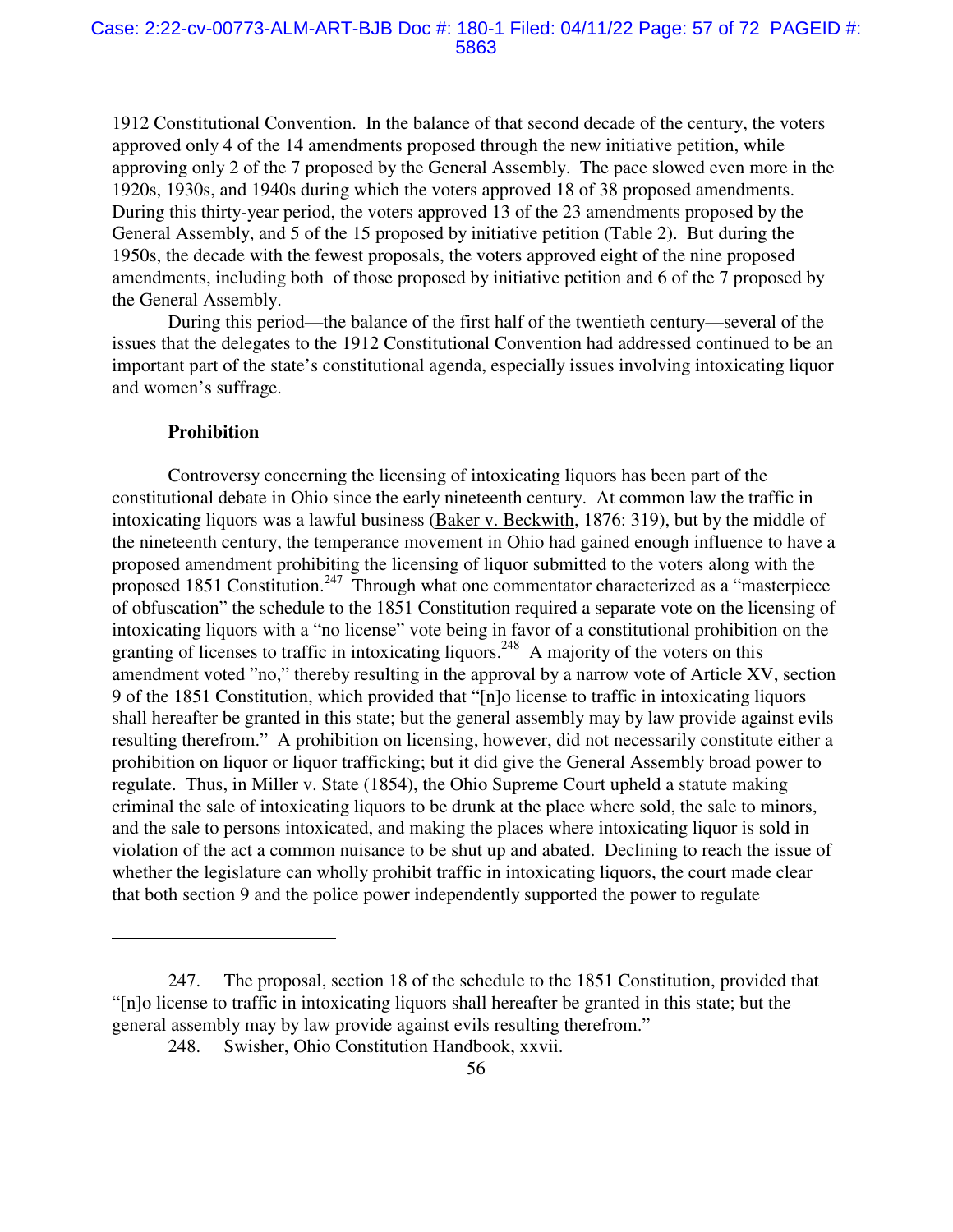intoxicating liquors.

Recognizing the sensitivity of the liquor question, the delegates to the 1873-74 Constitutional Convention followed the pattern established in 1851 and again submitted its liquor proposal to a separate vote in an effort to insulate the constitution from political controversy. Nonetheless, the presence of the issue of licensing of intoxicating liquor on the ballot contributed to the voters' rejection of the 1874 Constitution.

Subsequently, the General Assembly attempted to require bonds as a prerequisite to tax anyone engaged in the traffic of liquor and liens on tenants engaged in the liquor business, but the Ohio Supreme Court considered these measures to be licenses and struck them down (State v. Hipp, 1882; State v. Sinks, 1884). In 1883, the Women's Christian Temperance Union, founded in Cleveland in 1874, successfully campaigned for an amendment that would have prohibited the manufacture and sale of intoxicating liquors, but the proposed amendment, though having received more positive than negative votes, failed to receive the requisite majority of votes cast in the election. $249$ 

In the two decades after the approval of the 1912 proposal to amend the constitution to permit the licensing of liquor, there were ten proposed constitutional amendments addressing directly or indirectly liquor licensing. In 1914, the voters approved an amendment limiting a municipality's home rule power over liquor outside of its territorial jurisdiction and specifically prohibiting the passage of any law outlawing the sale of liquor throughout the state. In 1915 and 1917, the voters rejected two amendments proposed by initiative petitions to prohibit the manufacture and sale of alcoholic beverages (Appendix B).

The momentum, however, was quickly turning in favor of the prohibitionists. In 1918, prohibitionists led by the Anti-Saloon League, which had been founded in Oberlin in 1893 and had grown into a national organization, convinced Congress to propose the Eighteenth Amendment banning the sale, manufacture and transportation of intoxicating liquor. The liquor industry in Ohio tried to prevent ratification of the Eighteenth Amendment by supporting an amendment to the Ohio Constitution that would have required a referendum before the ratification of amendments to the U.S. Constitution.<sup>250</sup> Ohio voters ratified this amendment in 1918, but the U.S. Supreme Court held it unconstitutional in violation of Article V of the U.S Constitution which places ratification solely in the hands of state legislatures or state conventions (Hawke v. Smith, 1920).

Prohibition in Ohio actually took effect at the end of 1918 by virtue of an amendment to the Ohio Constitution prohibiting the sale and manufacture of liquor, and it lasted for fifteen years. Finally, in 1933, the Twenty-first Amendment to the U.S. Constitution ended national prohibition, and in the same year, Ohio voters ratified an amendment that also repealed statewide prohibition.

#### **Suffrage**

<sup>249.</sup> Patterson, "The Constitutions of Ohio," 249-50.

<sup>250.</sup> Terzian, Effusions of Folly, 278.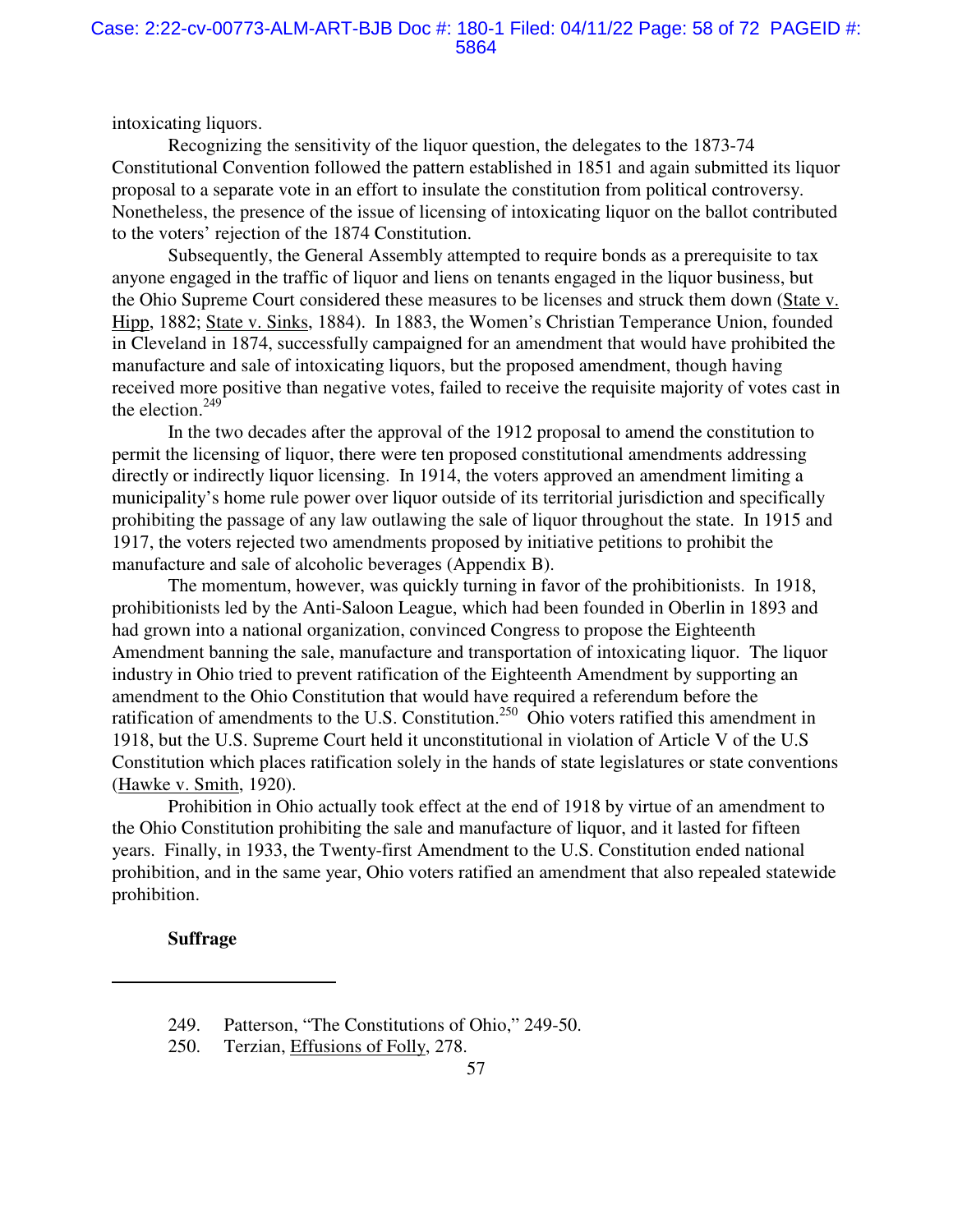In the years immediately after the 1912 rejection of the proposed amendment on women's suffrage, Ohio voters again addressed constitutional amendments concerning the rights of women and women's suffrage. In 1913, the voters approved an amendment giving women the right to serve on boards or commissions that dealt with issues affecting women and children, but in 1914, the voters rejected again an amendment that would have given women the right to vote. Unlike the liquor issue which ultimately required an amendment to the Ohio Constitution, the extension of the right to vote to women was the result of the amendment of the U.S. Constitution. Thus, it was not until 1920 with the adoption of the Nineteenth Amendment to the U.S. Constitution that women in Ohio were given the right to vote.

With women having joined blacks as eligible to vote by federal mandate, the Ohio electorate in 1923 finally removed the phrase "white male" from the voter qualification section (Art. V, section 1) of the Ohio Constitution. This revision was only symbolic, because the Fifteenth and Nineteenth Amendments to the U. S. Constitution had prohibited electoral disqualification on account of race and gender. Thus, it took 53 years from the ratification of the Fifteenth Amendment in 1870 for Ohio to bring its constitution into harmony with its federal counterpart. Moreover, nearly forty more years would pass before race and gender limitations were completely deleted from the Ohio Constitution. The word "white" was finally removed from Article IX, section 1 listing the qualifications for militia service in 1953, five years after President Truman's executive order desegregating the military, and "male" was not removed from the same section until 1961.

#### **Other Amendments**

Other notable amendments during the years from 1913 to 1950 included a number of taxation amendments. In 1918, the General Assembly and an initiative proposed two irreconcilable amendments involving the taxation of property, and the voters approved both of them. The Ohio Supreme Court in State ex rel. Greenlund v. Fulton (1919), however, held that the amendment proposed by the General Assembly would take effect over the conflicting amendment proposed by initiative petition since, pursuant to Article II, section 1b, the former received a larger number of affirmative votes. And in 1929, the voters adopted a constitutional amendment imposing a one and one-half percent limit on unvoted ad valorem property taxes but lowered that amount to one percent in 1933 in the midst of the Depression.

In 1921, the voters began a tradition that has continued unabated and approved an amendment to Article VIII to permit the issuance of bonds for bonuses for veterans of World War I, and in 1923, the voters expanded the powers of the Industrial Commission over worker's compensation. In 1949, the voters adopted an amendment requiring office-type ballots where candidate names were listed under each elected office rather than by party affiliation.

In 1933 the voters used the initiative for the first time in 15 years to approve amendments extending home rule to counties and limiting unvoted real estate taxes, and in 1936 the voters again used the initiative to propose an amendment (which was ultimately approved) to prohibited sales tax on food consumed on the premises.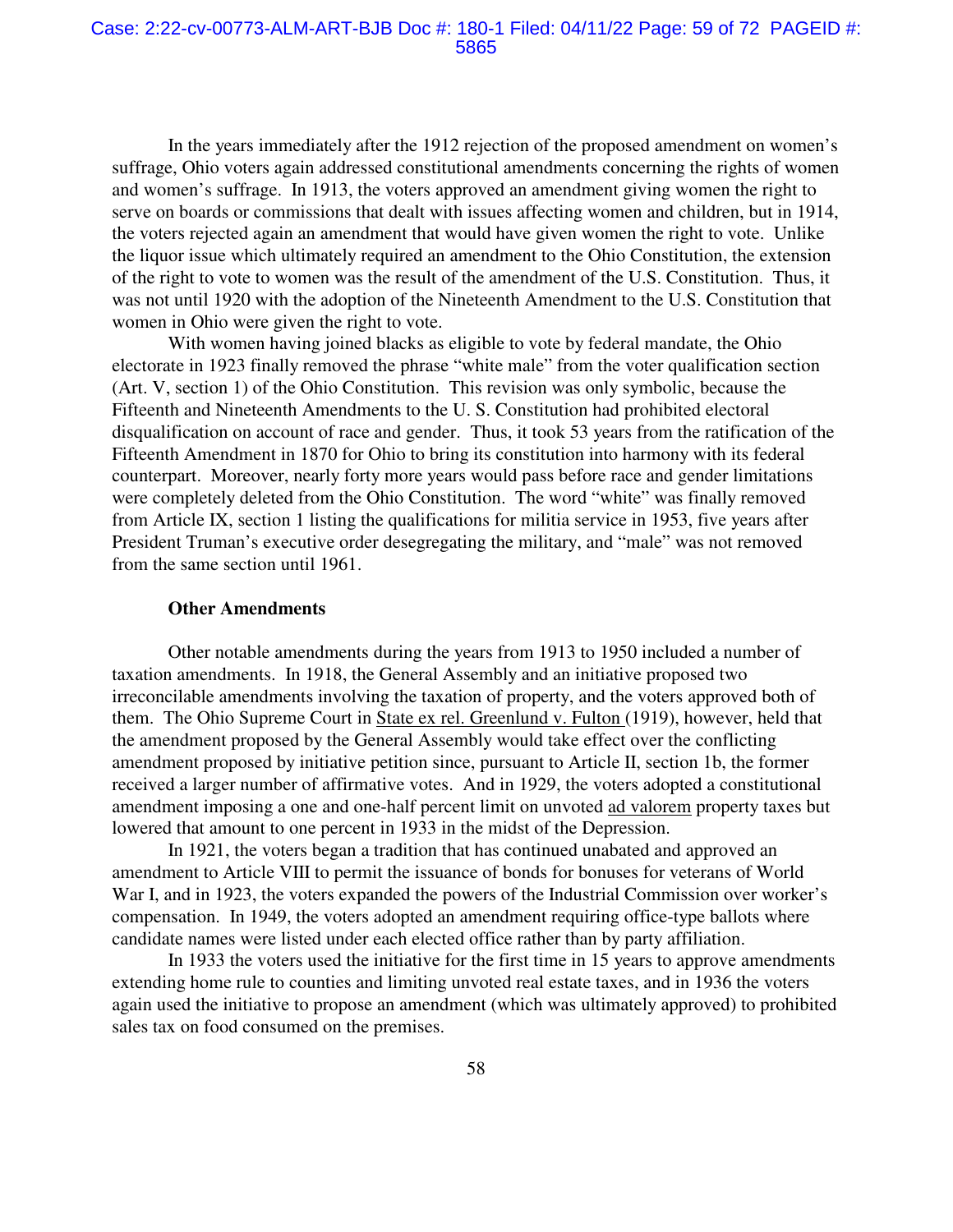## Case: 2:22-cv-00773-ALM-ART-BJB Doc #: 180-1 Filed: 04/11/22 Page: 60 of 72 PAGEID #: 5866

During this period, the voters, in keeping with Ohio's anti-poll tax tradition, overwhelmingly rejected an attempt to permit the levying of a poll tax in 1921 as well as a proposal in 1938 to replace the election of supreme court and other appellate judges with an appointed system.

## **Constitutional Revision in the Latter Half of the Twentieth Century**

 The number of amendments to the Ohio Constitution increased greatly in the latter half of the twentieth century. From 1913 through the end of the 1940s, Ohio voters approved 24 of 59 or 40.7% of proposed amendments, but in the second half of the century they approved 83 of 135 or 61.5% of proposed amendments.

## **The 1950s & 1960s**

During the 1950s and 1960s, the voters amended nearly every article of the constitution (see Table 2) with the most significant activity taking place concerning the issues of public debt, governmental reorganization, reapportionment, and the judicial system.

In the 1950s, the voters approved 18 of 23 amendments proposed by the General Assembly, and in the 1960s they approved 16 of 22 proposed by the General Assembly. During this period, only two amendments were proposed by initiative petition, and the voters rejected both of them—a 1958 proposal to adopt a "right to work amendment" that would have forbid closed-shop union contracts and a 1962 proposal to limit the state's power with respect to Sunday closing laws.

#### **Public Debt**

Article VIII, which concerns the state's public debt and public works, is the article that the voters have amended most often. The Constitution of 1851 imposed a \$750,000 limitation in Article VIII, section 8 on the amount of debt that the General Assembly could incur. This dollar limitation, which remarkably is still part of the Ohio Constitution, is not applicable to projects that do not involve the full faith and credit of the state. For example, bonds used to construct a bridge are not subject to the \$750,000 limitation as long as the bonds are paid off by tolls, are not backed by the full faith and credit of the state, and do not obligate the state to pay for deficits in revenues (State ex rel. Public Institutional Building Authority v. Griffith, 1939). Nor does the dollar limitation apply to debt incurred for emergencies, such as the need to repel an invasion or suppress insurrection, or to debt incurred to pay off outstanding debt (Art. VIII, section 2).

In 1921, the state began the practice of adopting constitutional amendments to finance large public works and other initiatives where the borrowing was backed by the full faith and credit of the state. The 1921 amendment incurred debt to provide compensation to veterans of World War II, and since 1947 the voters have approved twenty-two amendments to Article VIII, including amendments to allow debt financing for public works projects, war veteran bonuses, highways, public buildings, industrial development, low-cost housing, coal research, aid to local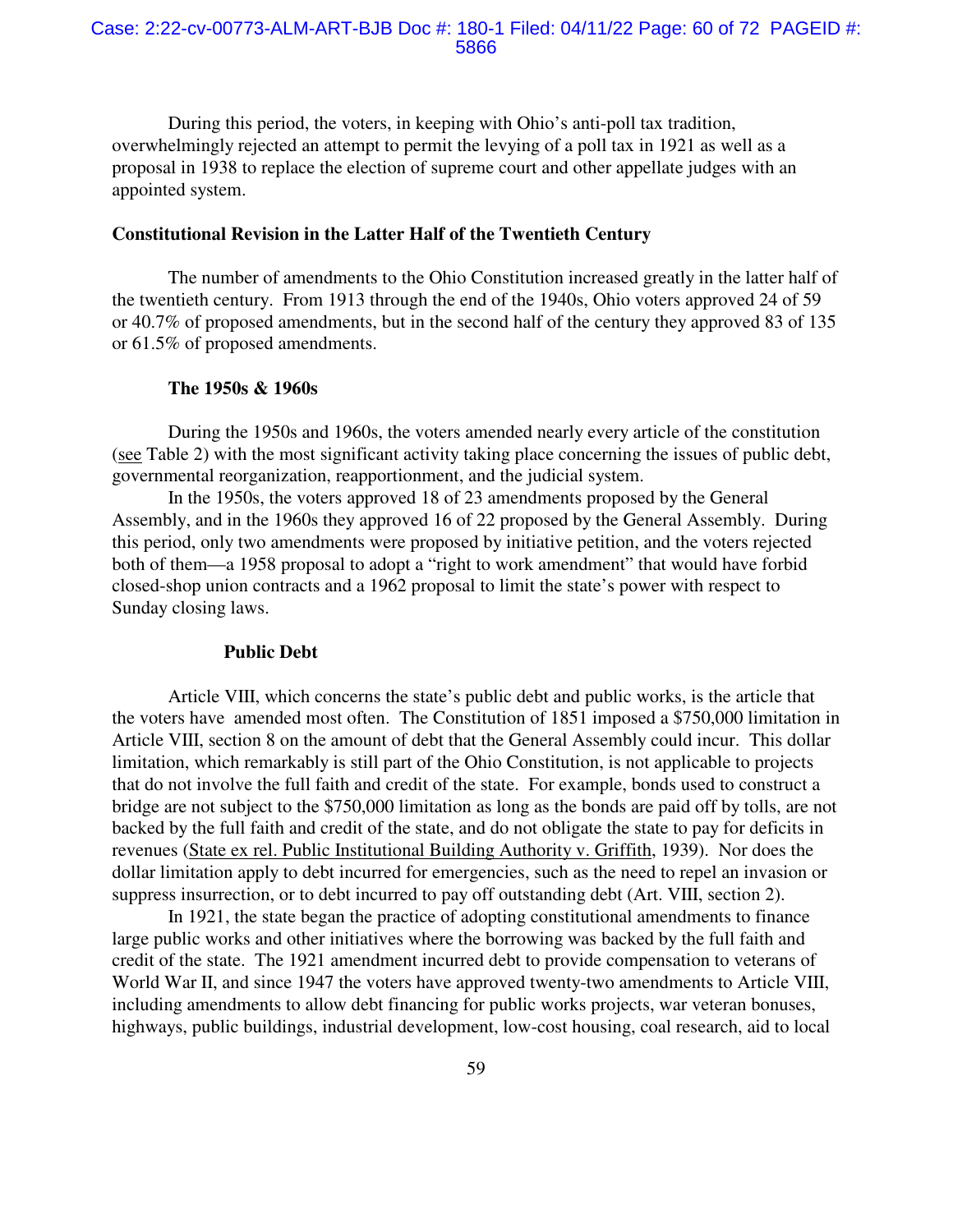governments, parks and natural resources, and higher education. During this period, the voters also rejected twelve proposals to amend Article VIII. Interestingly, of the 35 proposals to amend this article through 2003, all but three were proposed by the General Assembly, and the voters rejected the three proposed in 1975 by initiative petition. Thus, the state, through the General Assembly, has been the moving force behind the successful effort to use public debt to finance state projects.

## **Governmental Organization and Reapportionment**

 During the 1950s and 1960s, the voters approved multiple amendments concerning the organization of state government, including amendments in 1954 that extended the term of office of the governor, the lieutenant governor, the secretary of state, the treasurer of state, and the attorney general to four years (the auditor having had a four-year term under the 1851 Constitution) and limited the governor to two successive terms (a limitation applied to other state officers in an amendment proposed by initiative petition and approved in 1992), an amendment in 1956 that provided four-year terms for state senators, an amendment in 1953 that created a State Board of Education with responsibility for appointing the Superintendent of Public Instruction, an official who had been appointed by the governor under an amendment that the voters approved in 1912; an amendment in 1961 that authorized the General Assembly to require the advice and consent of the State Senate for gubernatorial appointments after the Ohio Supreme Court had held unconstitutional a statute giving the Senate this power (see Commentary to Art. III, section 21); and the Modern Courts Amendment in 1968.

 During this period, the voters also approved a number of housekeeping amendments to repeal obsolete provisions, including a provision dealing with the eligibility of women to hold office as well as the entire Article XIV entitled "Jurisprudence," which had created a commission in 1851 to draft the code of civil procedure that the General Assembly adopted in  $1853$ <sup>251</sup>

Ohio's approach to apportioning seats in the General Assembly had to be changed as a result of the U.S. Supreme Court's decision in Reynolds v. Sims (1964), holding that the Equal Protection Clause of the Fourteenth Amendment to the U.S. Constitution required that state legislatures be apportioned according to population. Ohio's apportionment scheme was based on county lines and created a "rural bloc" that favored voters in rural counties over voters in metropolitan counties .<sup>252</sup> Therefore, in 1967 the General Assembly proposed and the voters approved a constitutional amendment replacing the county-based apportionment scheme with one based on population (though retaining a preference for the drawing of district lines based on county lines)(Commentary, Art. XI).

Amendments proposed by the General Assembly that the voters rejected during the 1950s and 1960s (and did not approve on subsequent votes) included a proposal in 1954 to establish

<sup>251.</sup> Harvey Walker, ed., An analysis and Appraisal of the Ohio Constitution 1851– 1951 (Cincinnati: Stephen J. Wilder Foundation, 1951), 51.

<sup>252.</sup> Swisher, Ohio Constitution Handbook, xxxvi, 427.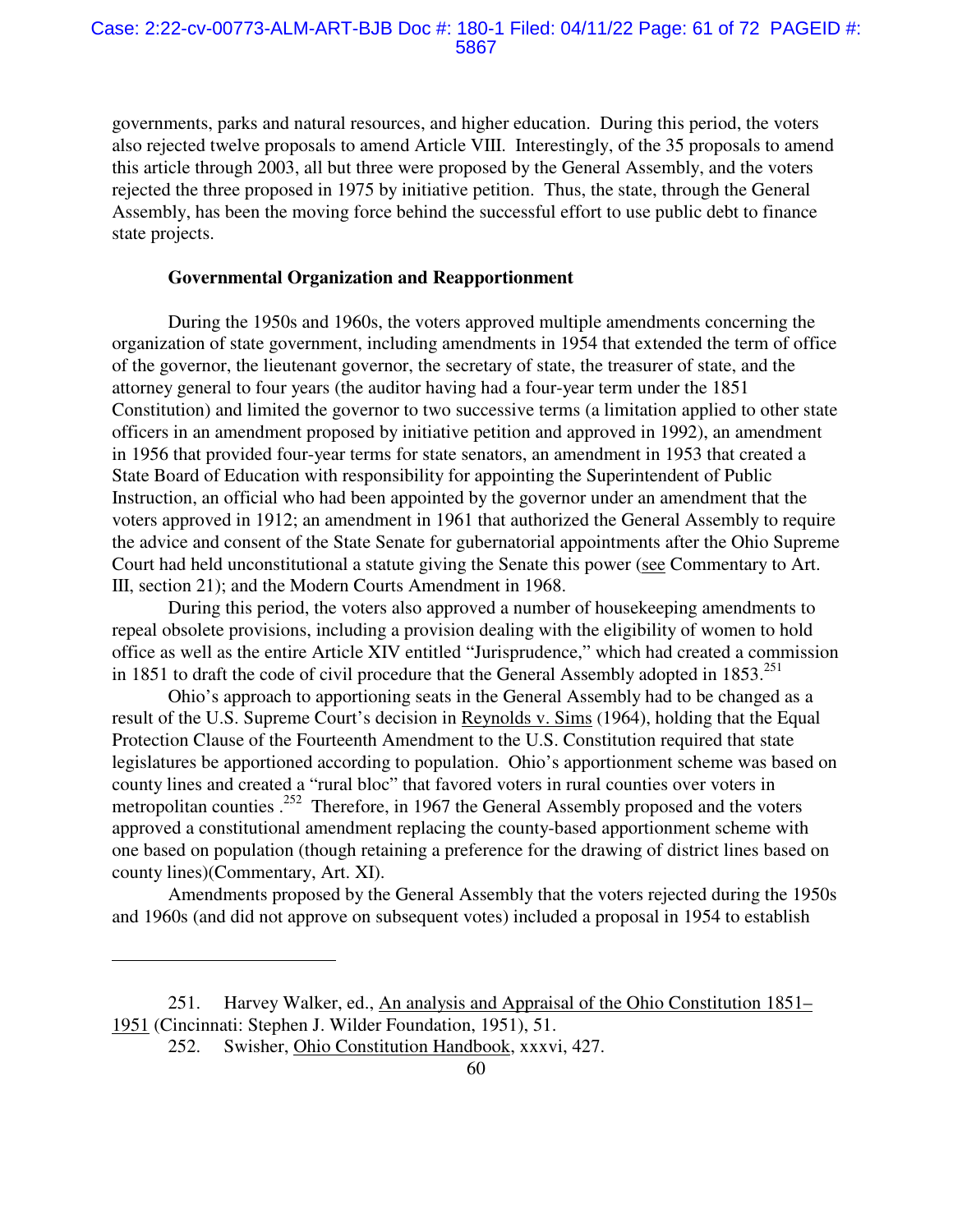four year terms for both representatives and senators, a proposal in 1958 to permit county voters to form metropolitan federations, a proposal in 1969 to lower the voting age from 21 to 19, and a proposal in 1968 to create a homestead tax exemption.

#### **Modern Courts Amendment**

In 1968, the voters approved the Modern Courts Amendment, the first major revision of the judiciary article since the 1912 Constitutional Convention. The Modern Courts Amendment reorganized the administration of the courts to address the same problem of overcrowded dockets and court backlogs that had plagued Ohio since the early days of statehood. The Modern Courts Amendment sought to provide direction and leadership for the judiciary. By the mid-1960s, Ohio had more than 400 judges operating independently,<sup>253</sup> and there was no central authority that could assign judges in districts with relatively light caseloads to districts with heavy caseloads.<sup>254</sup>

 Working with the Ohio State Bar Association's Modern Courts Committee and the Legislative Service Commission's Study Committee on Judicial Administration,<sup>255</sup> the General Assembly in 1968 submitted a proposed amendment to the voters but only after removing a provision requiring adoption of the "Missouri plan"—a system of first appointing, then electing judges. Under the 1851 Ohio Constitution, judges are elected, although the governor has the power to fill judicial vacancies until the next election. In 1938, the voters rejected a proposed constitutional amendment that called for the appointment of supreme court and court of appeals judges and would again reject such a proposed amendment in  $1987$ <sup>256</sup>

 The Modern Courts Amendment placed superintendence of the courts under the direction of the Ohio Supreme Court. The amendment gave the full court responsibility for the adoption of administrative rules for the courts, but it gave the Chief Justice special responsibility for court administration,<sup>257</sup> including the power to assign common pleas and court of appeals judges to other districts. The Modern Courts Amendment also authorized the court to put into place a uniform system of record keeping for all the courts in the state and to appoint an administrative director to assist the Chief Justice.

The Modern Courts Amendment also gave the Ohio Supreme Court explicit authority to adopt rules governing the practice and procedures in the Ohio courts. This constitutional grant of authority differs from the federal system in which the U.S. Supreme Court derives its rulemaking authority from a federal statute, the Rules Enabling  $\text{Act}^{\text{258}}$  rather than directly from the

<sup>253.</sup> William W. Milligan and James E. Pohlman, "The 1968 Modern Courts Admendment to the Ohio Constitution," 29 Ohio St. L. J. 811 (1968): 821.

<sup>254.</sup> Ibid., 825.

<sup>255.</sup> Ibid., 816-17.

<sup>256.</sup> Ibid., 812.

<sup>257.</sup> Ibid., 822.

<sup>258. 28</sup> U.S.C. §§ 2071-74.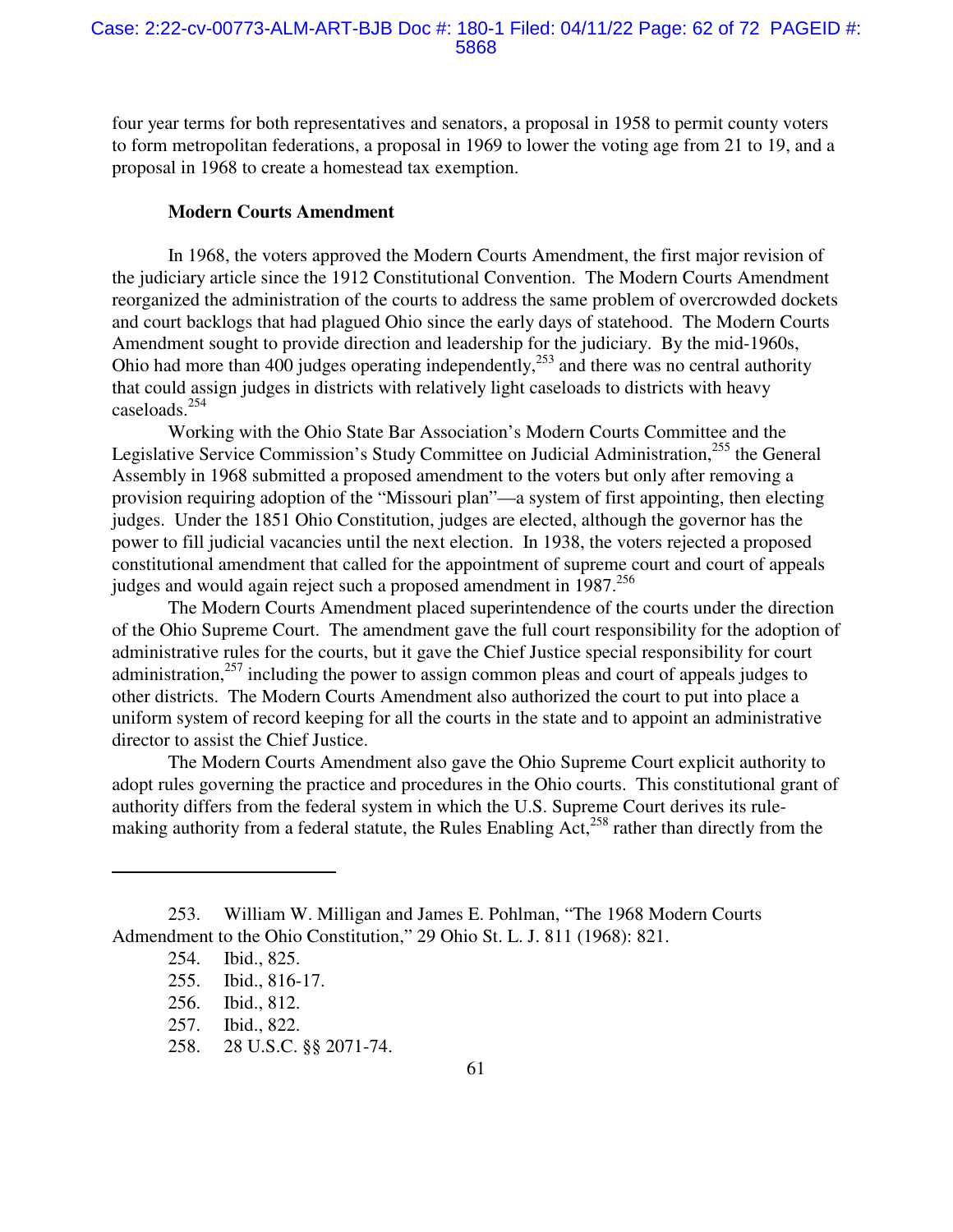federal Constitution. As a result of the constitutional source of its rule-making authority, the Ohio Supreme Court has struck down procedural statutes intended to govern court proceedings as inconsistent with its rules (See Rockey v. 84 Lumber Co., 1993).

 The Modern Courts Amendment reorganized the lower courts by removing the constitutional status of probate courts, which were replaced by probate divisions of the common pleas courts, and by allowing the General Assembly to create new courts of appeals. Before the amendment, the General Assembly was only authorized to create courts "inferior to the courts of appeal" and to increase the number of court of appeals judges.<sup>259</sup> Finally, the Modern Courts Amendment repealed the controversial provision, first adopted in 1912, requiring the concurrence of all but one supreme court justice for the court to hold unconstitutional a statute that a court of appeals had upheld..

## **The 1970s and the Constitutional Revision Commission**

The 1970s represent the high water mark of constitutional revision for the latter half of the twentieth century with the voters having approved more amendments than in any other decade since the decade of the 1912 Constitutional Convention. During the 1970s, the voters approved 28 of the 42 amendments proposed by the General Assembly but only one of the 11 proposed by initiative petition. Many of the 29 amendments approved during this decade concerned tax exemptions, including amendments to increase the homestead exemption for senior citizens and disabled residents, the issuance of bonds to provide veteran bonuses to Vietnam veterans and to encourage industrial development, and changes to voting requirements to conform to federal law, including an amendment to lower the voting age to eighteen following the Twenty-sixth Amendment to the U.S. Constitution and an amendment to reduce the residency requirement to thirty days to conform to decisions of the U.S. Supreme Court (See Dunn v. Blumstein, 1972).

The increase in constitutional activity during the 1970s is at least partially attributable to the work of the Constitutional Revision Commission. Established in 1969 by the General Assembly in preparation for the mandatory twenty-year vote in 1972 on whether to hold a constitutional convention, the Commission undertook a thorough section-by-section review of the constitution for the purpose of recommending constitutional amendments to the General Assembly. Although the voters rejected the call for a constitutional convention in 1972 by more than 850,000 votes (2,142,534 to 1,291,267), the Commission succeeded in having many of its recommendations incorporated into fifteen amendments that the General Assembly proposed and the voters approved.<sup>260</sup> Some of the more important amendments included: changes to the voting

<sup>259.</sup> Milligan, "The 1968 Modern Courts Amendment," 840.

<sup>260.</sup> See Const. Revision Comm., Final Report, 20-21. By the time the Commission's Final Report was completed in May 1977, the voters had approved thirteen amendments originating from Commission recommendations. Subsequently, the voters approved two more amendments that originated from the Commission, one giving the General Assembly more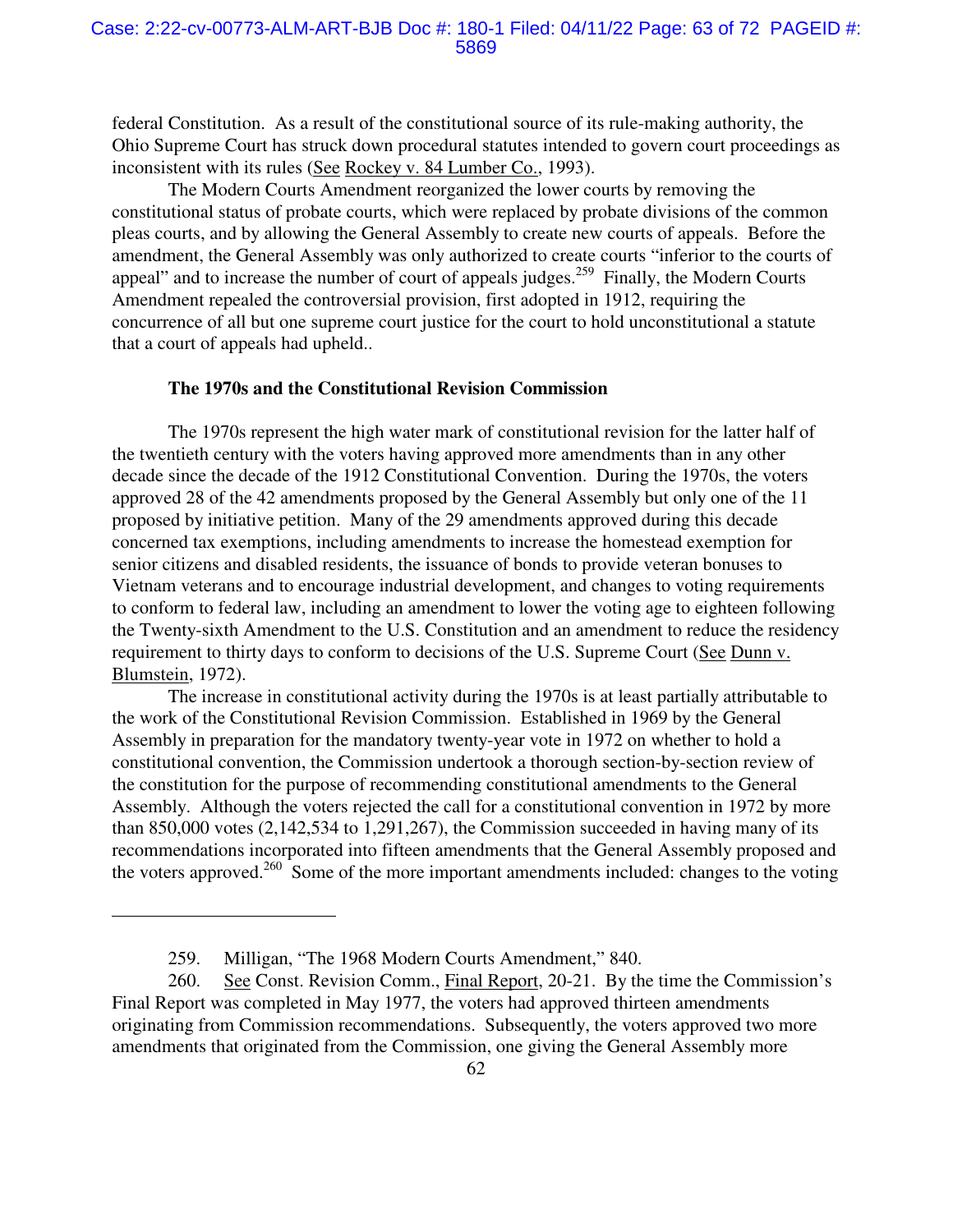requirements; reorganization of the legislative article and revisions to the procedures governing the house and senate; the creation of the Ohio Ballot Board to prepare ballot language of proposed constitutional amendments; a change to the election law requiring the joint election of the governor and lieutenant governor; and changes to gubernatorial succession and disability. Some of the proposed amendments that originated from Commission recommendations but failed included a proposal to eliminate the \$750,000 debt limit and to repeal the 1875 provision that allowed the General Assembly to appoint a commission to assist the supreme court in disposing of cases.

Important amendments adopted during the 1970s that did not originate from the Constitutional Revision Commission included a 1973 amendment establishing a state lottery and a 1975 amendment requiring delegates to national party conventions to be elected by the voters. Some of the non-Commission amendments that failed included amendments proposed by initiative petition in 1976 to require legislative hearings and approval of safety measures for nuclear power plants and in 1977 to prohibit the use of leg traps and other devices causing prolonged suffering to animals.

#### **The 1980s**

 $\overline{a}$ 

During the 1980s, the number of constitutional amendments approved by the voters fell to the lowest level since the 1930s. Of the 11 amendments proposed by the General Assembly, the voters approved 6; and of the 7 proposed by initiative petition, the voters approved none. Three of the 6 approved amendments involved amendments to Article VIII to permit the issuance of bonds to finance low cost housing in 1982, coal research in 1985, and local governments projects to improve water, sewer, and waste collection and treatment facilities in 1987. During this decade, the voters also approved an amendment in 1980 allowing for the classification of real property, an amendment in 1987 requiring all proceeds from the state lottery to be used for education, and an amendment in 1989 concerning filling vacancies in the office of lieutenant governor.

The unsuccessful amendments proposed by initiative petition during the 1980s included: two proposals in 1981 to authorize private companies to sell workers' compensation insurance and to change apportionment methods for both General Assembly and congressional districts; a proposal in 1982 to elect members of the Public Utilities Commission and to finance publicly their campaigns; three proposals in 1983 to raise the drinking age to twenty-one, to repeal all taxes passed since 1982, and to require a three-fifths majority of the General Assembly to levy new taxes; and a proposal in 1987 to establish a merit system under which the governor would initially appoint supreme court and court of appeals judges.

control over regulating prison labor and one modifying the provisions for adopting or amending county charters.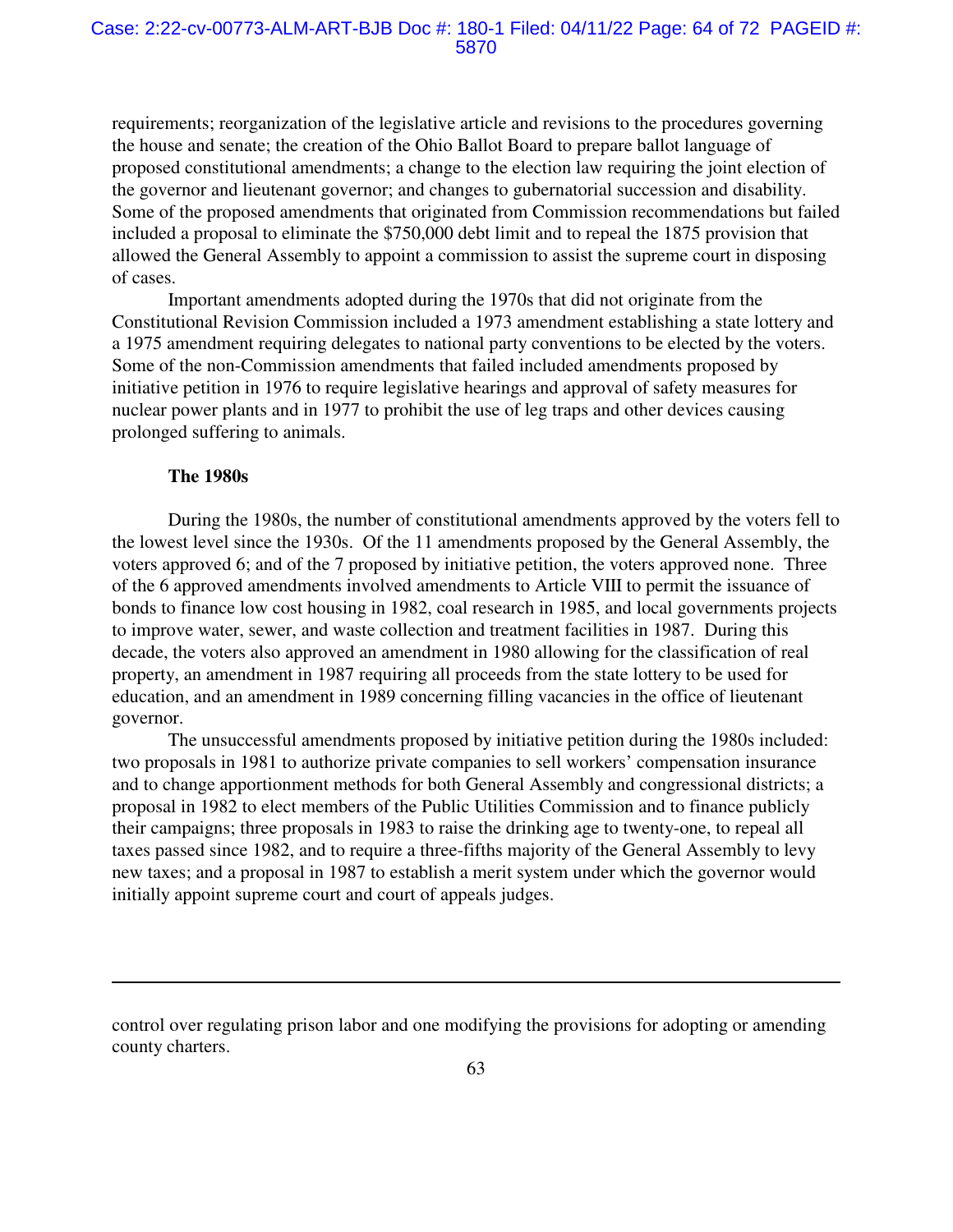## Case: 2:22-cv-00773-ALM-ART-BJB Doc #: 180-1 Filed: 04/11/22 Page: 65 of 72 PAGEID #: 5871

#### **The 1990s**

After relatively few amendments during the 1980s, the rate of constitutional change increased in the 1990s. During the last decade of the twentieth century, the voters adopted 14 of 17 proposed amendments, including 4 of 6 submitted by initiative petition. Half of the amendments adopted concerned taxes or the state debt, including a proposal in 1990 to extend the homestead exemption for surviving spouses and proposals to issue bonds for low cost housing in 1990, the improvement of parks and the conservation of natural resources in 1993, public works and highways in 1995, and public school facilities in 1999. Reflecting the national movement to hold elected officials more accountable to the public, Ohio voters approved three separate amendments, all proposed by initiative petition, imposing term limits on members of the U.S. Congress, on members of the Ohio General Assembly, and on key executive branch officers other than the governor, whose term was already limited by the constitution. Subsequently, the U.S. Supreme Court held unconstitutional state-imposed term limits for U.S. Senators and member of the House of Representatives (U.S. Term Limits, Inc. v. Thornton, 1995), and thus the Ohio limitation on federal legislators never went into effect. Nonetheless, the provisions of the Ohio Constitution expanding term limits for state officeholders and imposing them on members of the General Assembly went into effect and remain in effect, though controversial, today.

The 1990s also saw a number of amendments reflecting a general mood of the public in support of the victims of crime and against criminal defendants. In 1994, the voter approved an amendment to afford the victims of criminal offenses "fairness, dignity, and respect in the criminal justice system," and two amendments limiting the rights of criminal defendants. The first, approved in 1994, eliminated the role of Ohio's Courts of Appeals in death penalty cases in favor of direct appeals to the Ohio Supreme Court. The second, approved in 1997, amended the Bill of Rights for only the second time since 1851 and allowed the General Assembly to set standards to deny bail to persons charged with a felony where "the proof is evident or the presumption great" that the person committed the offense and "poses a substantial risk of serious harm to any person or to the community." Finally, in 1995 the voters approved an amendment limiting the governor's power to commute sentences, an amendment that was in direct response to the commutation of seven death sentences in early 1991 by out-going Governor Richard F. Celeste. The Ohio Supreme Court had upheld the governor's use of the power of commutation (State ex rel. Maurer v. Sheward, 1994), but the voters disagreed.

Of the amendments that failed during the 1990s, two would have allowed for casino gambling. An amendment allowing the state to issue bonds for public schools failed in 1998, but the voters approved it the following year. In 1992, the voters also rejected the mandatory twentyyear question on holding a constitutional convention by nearly a million votes, 2,660,270 to 1,672,373.

#### **The 2000s**

The only amendment approved so far in the twenty-first century was a 2000 amendment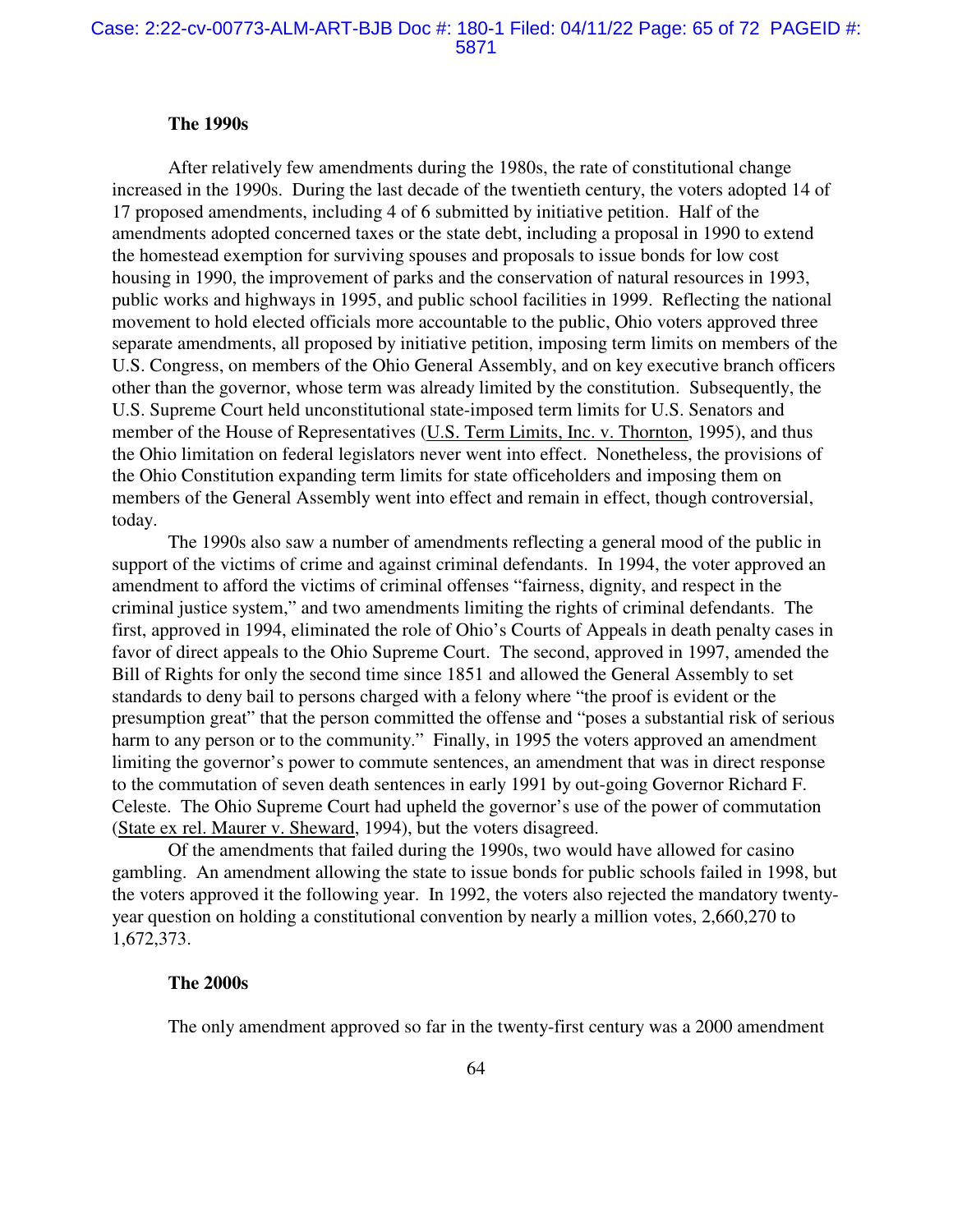to Article VIII authorizing the issuance of bonds for environmental conservation (Article VIII, section 2o). In the 2002 election the voters overwhelmingly rejected a "drug treatment" amendment that was proposed by initiative and that would have required courts to offer treatment rather than imprisonment for nonviolent, first- and second-time drug offenders. The voters rejected this proposed amendment by a vote of 2,015,663 to 987,398. And in 2003, the voters rejected a proposed amendment to Article VIII that would have given state and local governments authority to issue \$500 million in bonds and provide other financial assistance to support "science and technology based research and development." This proposal, advanced by Governor Bob Taft as part of his Third Frontier initiative, would have permitted state and local governments to invest public money in private business and share in the profits by creating an exception to the prohibition adopted in 1851 (and contained in Article VIII, sections 4 and 6) to address the fiscal abuses under the 1802 Constitution. Finally, this proposal would have also been an exception to the state's \$750,000 debt limit as well as an exception to the 5% limit on the total indebtedness of the state (See Article VIII, section 17(A) and Commentary). The voters narrowly rejected this proposed amendment by a vote of 1,224,439 to 1,178,595.

## **The Ohio Constitution and the Court at the Beginning of the Twenty-first Century**

### **The Ohio Supreme Court and Judicial Review**

For most of Ohio's two centuries, constitutional revision primarily involved the political process with the General Assembly and the electorate playing the major roles. The judiciary, though often the subject of constitutional attention because of persistent backlogs and, at least at the 1912 Constitutional Convention, because of its perceived abuse of its power of judicial review, was an important but not the principal player on the constitutional stage.

The Ohio Supreme Court's embrace of judicial review in Rutherford v. M'Fadden (1807) in the state's first decade—despite the removal of many state court judges through the "sweeping" resolution—eventually established the primacy of the courts in interpreting the Ohio Constitution. Indeed, judicial review was sufficiently well established in Ohio by the middle of the century for the Ohio Supreme Court to observe in 1853 that

[a] statute may, upon its face, be repugnant to the constitution, and therefore void, no matter how regular may have been the steps by which it was enacted. And although the power was at one time very seriously denied, yet it is no longer to be doubted that the courts are bound to treat such a statute as a mere nullity.

## (Miller v. State, 1853, 482-83).

In the late 19th and early 20th centuries, the Ohio Supreme Court had earned the reputation as being hostile to social legislation by striking down laws designed to regulate business, to protect workers, and to provide for the general welfare. Ultimately, the court perhaps chastened by the constitutional amendments approved in 1912—changed its course, and until the 1980s was generally deferential to the legislature.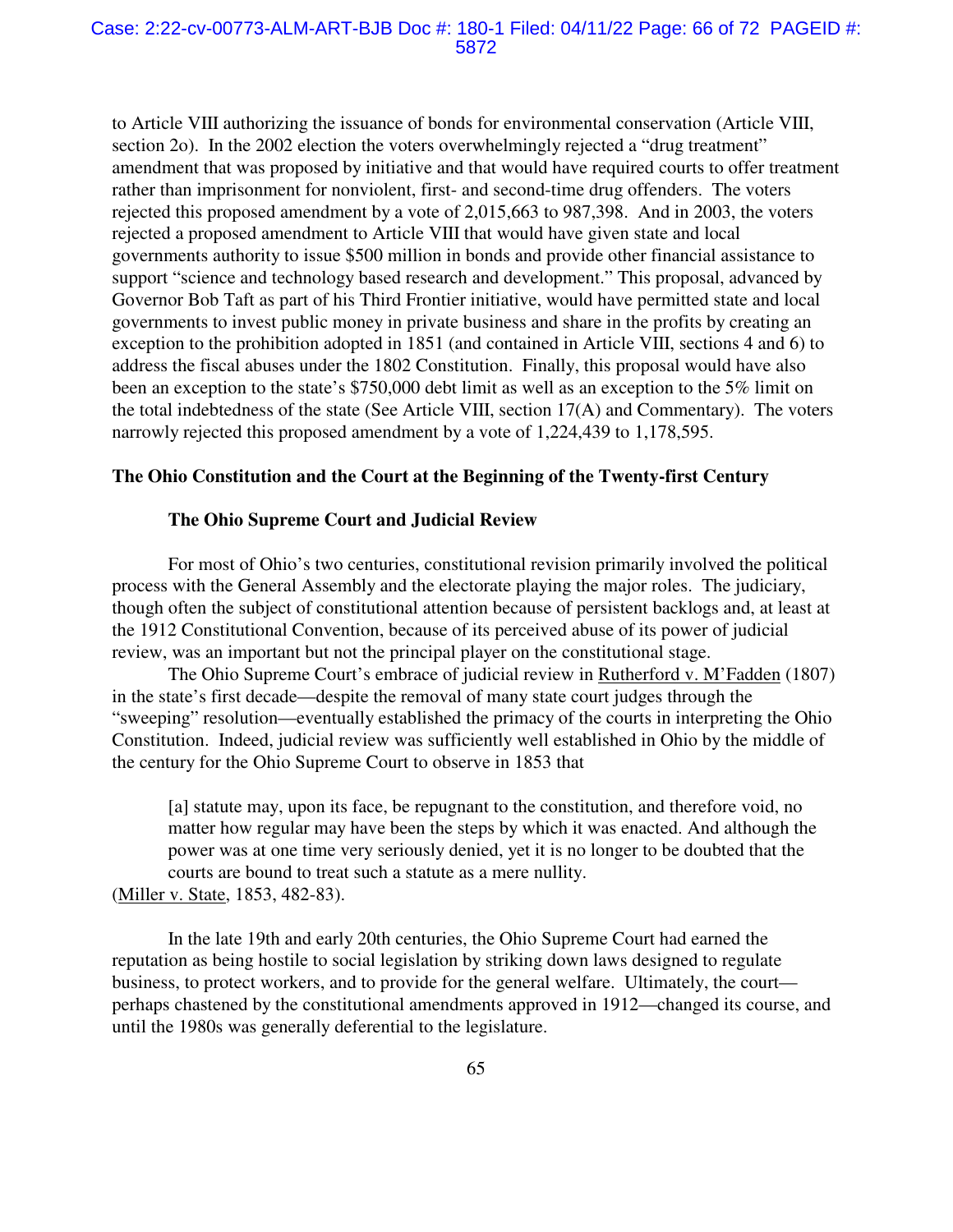The more recent history of the Ohio Constitution, however, has been marked by deep splits within the Ohio Supreme Court as well as by an unusually vitriolic struggle between the court and the General Assembly over constitutional limitations on legislative power and over the duty of the legislature to act affirmatively to meet its constitutional obligations. The former is best seen in the decisions of the court protecting the interests of personal injury plaintiffs in the face of tort reform and the latter by the controversy over the role of the court in assuring the adequacy of public funding for education.<sup>261</sup>

In the last two decades, as the General Assembly began enacting pro-business legislation, the court, relying on the Ohio Constitution, began to show a greater willingness to strike down measures that directly or indirectly limited the rights of workers and tort victims. During this period, the court invalidated legislation that would have imposed strict time limits on suits brought by medical malpractice claimants (Hardy v. VerMeulen, 1987; Mominee v. Sherbarth, 1986) as well as legislation that would have limited the ability of employees to sue their employers for intentional torts (Van Fossen v. Babcock & Wilcox Co., 1988). The court also extended the rights of those seeking to sue municipalities and other political subdivisions and charitable organizations by abolishing immunities that these entities enjoyed (Haverlack v. Portage Homes, Inc. 1982; Albritton v. Neighborhood Centers Association for Child Development 1984), although the General Assembly subsequently enacted legislation that partially reinstated the immunity of political subdivisions.

The conflict between the Ohio Supreme Court and the General Assembly over tort reform continued into the 1990s with the court striking down a cap on medical malpractice damage awards (Morris v. Savoy, 1991). This struggle, which a leading commentator described as a "war" between the court and the legislature,  $^{262}$  culminated in the 1999 decision in State ex rel. Ohio Academy of Trial Lawyers v. Sheward (1999), in which the court, in the course of striking down omnibus tort reform legislation, reaffirmed the primacy of its role in interpreting the Ohio Constitution. "The power and duty of the judiciary to determine the constitutionality and, therefore, the validity of the acts of the other branches of government have been firmly established as an essential feature of the Ohio system of separation of powers." (State ex rel. Ohio Academy of Trial Lawyers v. Sheward, 1999 (quoting Beagle v. Walden, (1997), 508 ("'[i]nterpretation of the state and federal Constitutions is a role exclusive to the judicial branch'")). Relying on a number of constitutional grounds, including the right to a jury trial, the right to a remedy, separation of powers, and the one-subject rule, the Sheward court rejected the legislative re-enactment of a number of provisions that the court had previously held unconstitutional. And in S.B. 281 ( $124<sup>th</sup>$  General Assembly), the General Assembly revisited many of these issues in a statute that inter alia imposed a \$350,000 cap on most awards of noneconomic damages in cases involving medical claims. Addressing the court directly in an

<sup>261.</sup> Jonathan L. Entin, "Judicial Selection and Political Culture," 30 Cap. U. L. Rev. 523 (2002): 526-38.

<sup>262.</sup> Stephen J. Werber, "Ohio Tort Reform in 1998: The War Continues," 45 Clev. St. L. Rev. 539 (1997).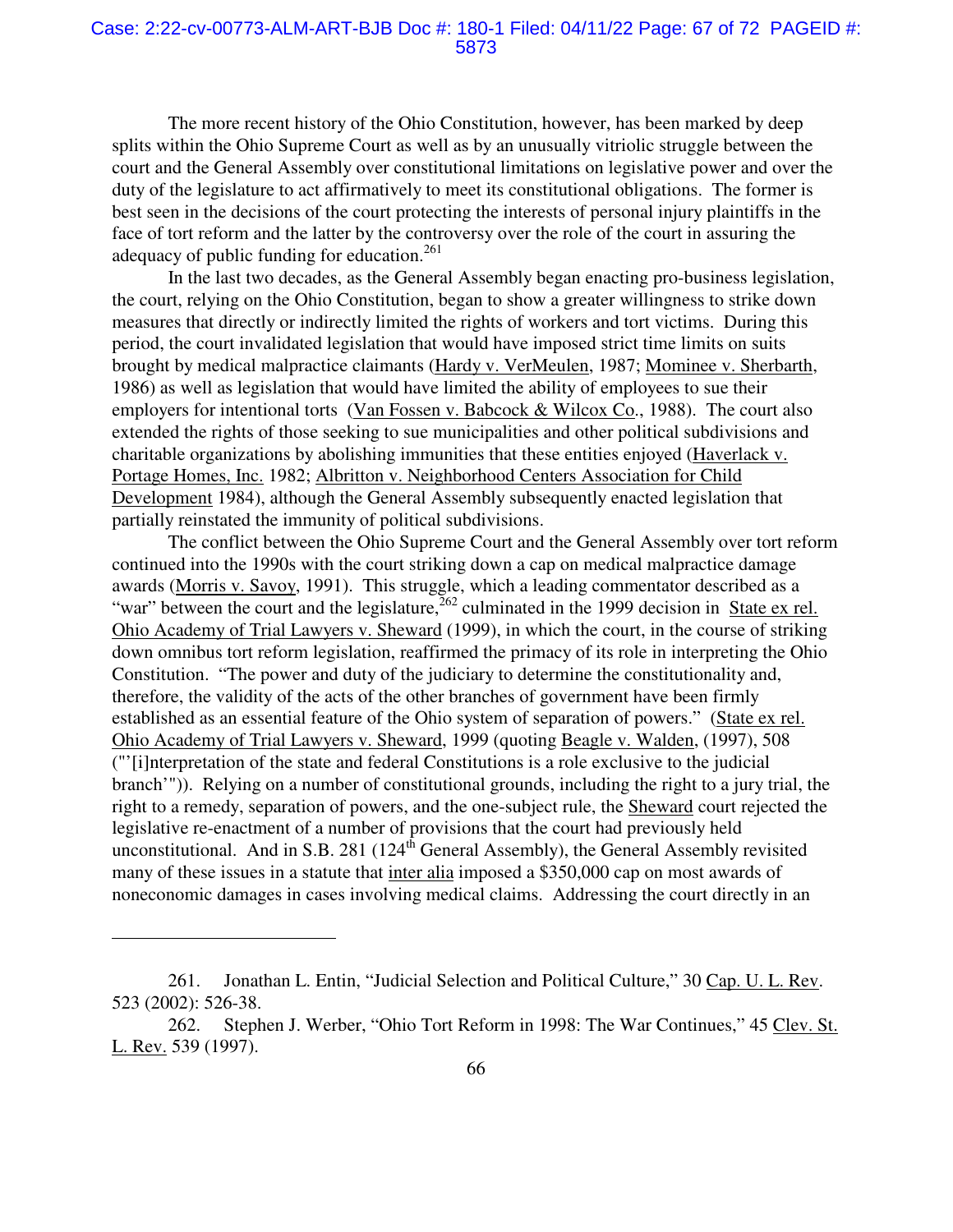unusual series of findings of fact, the General Assembly "respectfully request[ed] the Ohio Supreme Court . . . to reconsider its holdings on damage caps . . . on the deductibility of collateral source benefits . . . [and] on statutes of repose" and identified the specific decisions it wished to see reconsidered.

The dispute between the court and the General Assembly over education has been even more contentious than the dispute over tort reform and even included a threatened use of the judicial recall.<sup>263</sup> Beginning with its landmark 1997 decision in DeRolph v. State (1997) and culminating in its December 2002 ruling in the same case, the court held that Ohio's system of public education relied too heavily on property taxes in violation of the constitutional duty imposed by Article VI, section 2 on the General Assembly to provide "a thorough and efficient system of common schools throughout the state." Despite an intervening constitutional amendment approved by the voters in 1999, the court ultimately reinstated its earlier holding and "direct[ed] the General Assembly to enact a school-funding scheme that is thorough and efficient . . . ." (DeRolph IV, Ibid., 530). Nonetheless, in 2003, the court refused to permit the Ohio courts to exercise continuing jurisdiction over the case (State ex rel. State v. Lewis, 2003), thus leaving the General Assembly free to fashion a legislative solution with only the threat of new and expensive litigation as a deterrent to legislative recalcitrance. (See Commentary, Art. VI, section 2).

 In contrast to the court's approach to issues of tort reform and educational financing, the court has been reluctant to rely on the Ohio Constitution as an independent source of constitutional rights in the area of individual rights, especially the rights of the criminally accused. During the 1980s and 1990s, commentators criticized the court for failing to embrace the new judicial federalism, for relying almost exclusively on the federal Constitution as the source of individual rights, and for construing state constitutional provisions identically with their federal counterparts.<sup>264</sup> For example, in Eastwood Mall, Inc. v. Slanco (1994), the court declined to apply the Ohio Constitution's protection of free speech to demonstrations on private property despite significant textual differences between the First Amendment and Article I, section 11 of the Ohio Constitution. (See Commentary, Art. I, section 11).

 In the early 1990s, the court appeared to be on the brink of embracing the new judicial federalism in the controversial area of search and seizure and had given Article I, section 14 of the Ohio Constitution independent meaning even though it was the mirror image of the Fourth Amendment to the U.S. Constitution (State v. Storch, 1993; State v. Brown, 1992). However, the court subsequently drew back, declared its overriding goal to be to "harmonize" its

<sup>263.</sup> See The Cincinnati Post, "Lawmaker Seeks to Oust 3 Justices" (January 17, 2003). See also David Mayer, "Legislature Should Oust 4 Justices," Columbus Dispatch (June 6, 2001)(editorial).

<sup>264.</sup> See Mary Cornelia Porter & G. Alan Tarr, "The New Judicial Federalism and the Ohio Supreme Court: Anatomy of a Failure," 45 Ohio St. L.J. 143 (1984); see also Kevin Francis O'Neill, "The Road Not Taken: State Constitutions as an Alternative Source of Protection for Reproductive Rights," 11 N.Y.L. Sch. J. Hum. Rts. 1 (1993): 35-38.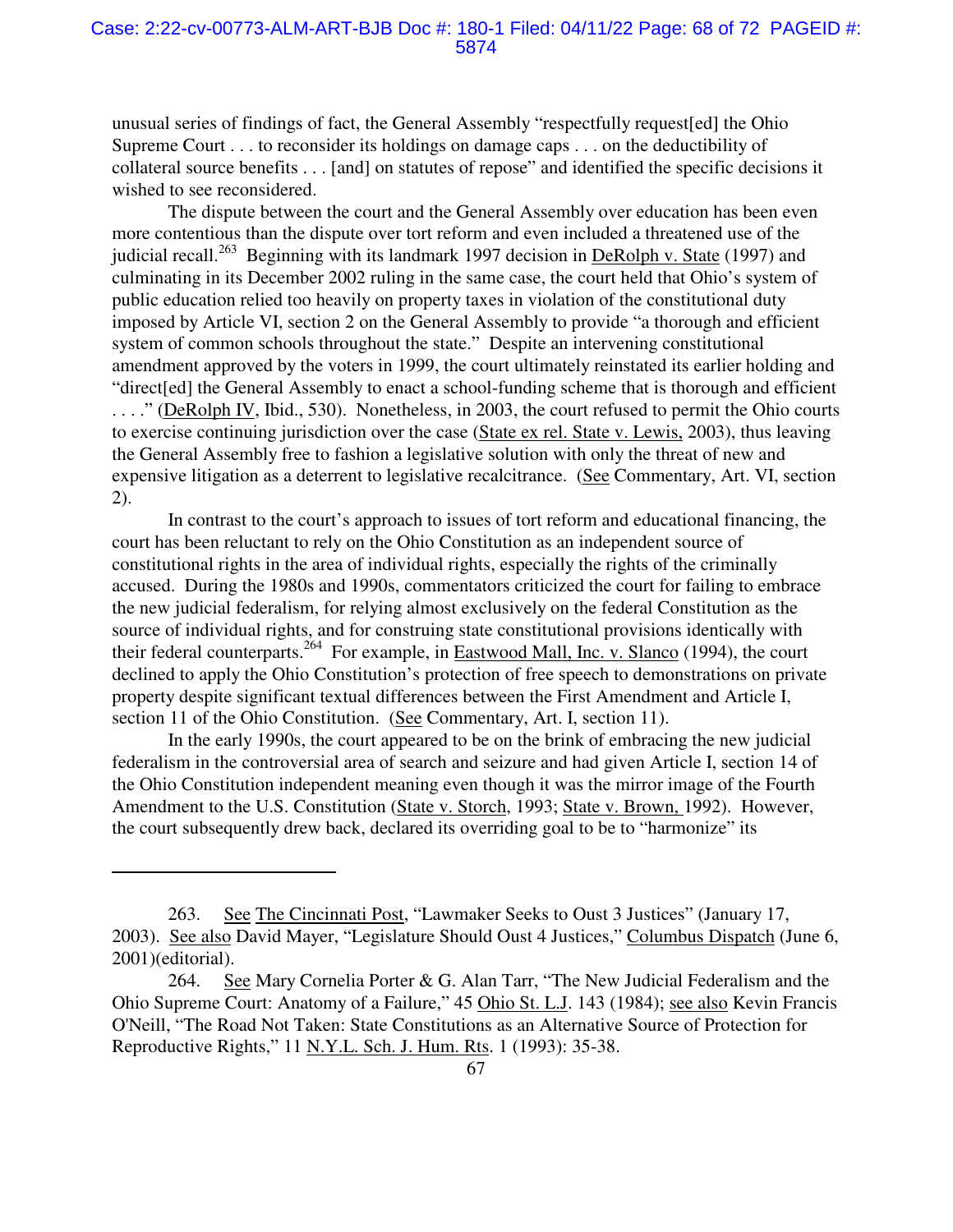interpretation of the Ohio Constitution with the U.S. Supreme Court's interpretation of analogous provisions (State v. Murrell, 2002; State v. Robinette, 1997), and reversed a number of rulings that had given the Ohio Constitutional an independent construction. (See Commentary, Art. I, section 14). $^{265}$ 

 Although the Ohio Supreme Court has tended to follow U.S. Supreme Court in construing analogous provisions of the state constitution, the court has at times given provisions of the Ohio Constitution independent meaning. Indeed, in Arnold v. City of Cleveland, (1993: 42), the court described the U.S. Constitution as "provid[ing] a floor below which state court decisions may not fall" and recognized that "the Ohio Constitution is a document of independent force." For example, the court has explicitly rejected the U.S. Supreme Court's free exercise jurisprudence and held that the analogous provision of the Ohio Constitution protects religious freedom even against religiously-neutral laws of general application (Humphrey v. Lane, 2000). Likewise, despite the retreat on the rights of criminal defendants to be free from unreasonable search and seizure, the court has protected workers from warrantless and suspicionless searches as a condition of the receipt of workers' compensation benefits (State ex rel Ohio AFL-CIO v. Ohio Bureau of Workers' Compensation, 2002). Nonetheless, cases such as Humphrey and AFL-CIO appear to be the exceptions rather than the rule, and the court has tended to construe provisions of the Bill of Rights to afford no greater protection than analogous provisions of the federal constitution even where the language and origin of the Ohio provisions differ significantly from their federal counterparts.

## **Judicial Selection**

 $\overline{a}$ 

The Ohio Supreme Court's expanded role in controversial issues involving the Ohio Constitution, its interpretations of Ohio law in such non-constitutional areas as employment, insurance, personal injury, and workers' compensation law, and its repeated conflicts with the General Assembly have contributed to an increasingly politicized judicial selection process. In recent years there has been a significant increase in the involvement of special interest groups in judicial elections, including groups representing the interests of attorneys, business, and labor, and in the amount of money spent on judicial campaigns (including funds raised and spent independently by groups engaged in issue advocacy), and these developments have led some to question whether Ohio's commitment to an elected judiciary is consistent with the goal of having an impartial and qualified judiciary.<sup>266</sup>

<sup>265.</sup> See Robert F. Williams, "The New Judicial Federalism in Ohio: The First Decade," 51 Clev. St. L. Rev.  $\qquad \qquad$  (2003-04) (describing the stages of the new judicial federalism, describing Ohio as a "latecomer," and noting the "backlash" in response to the expansion of rights for criminal defendants.

<sup>266.</sup> See generally Preliminary Report—A Call to Action, Judicial Impartiality: The Next Steps (May 2003), http://www.thenextsteps.org (May 2003) (report on a forum convened by the Ray C. Bliss Institute of Applied Politics, the John Glenn Institute for Public Service and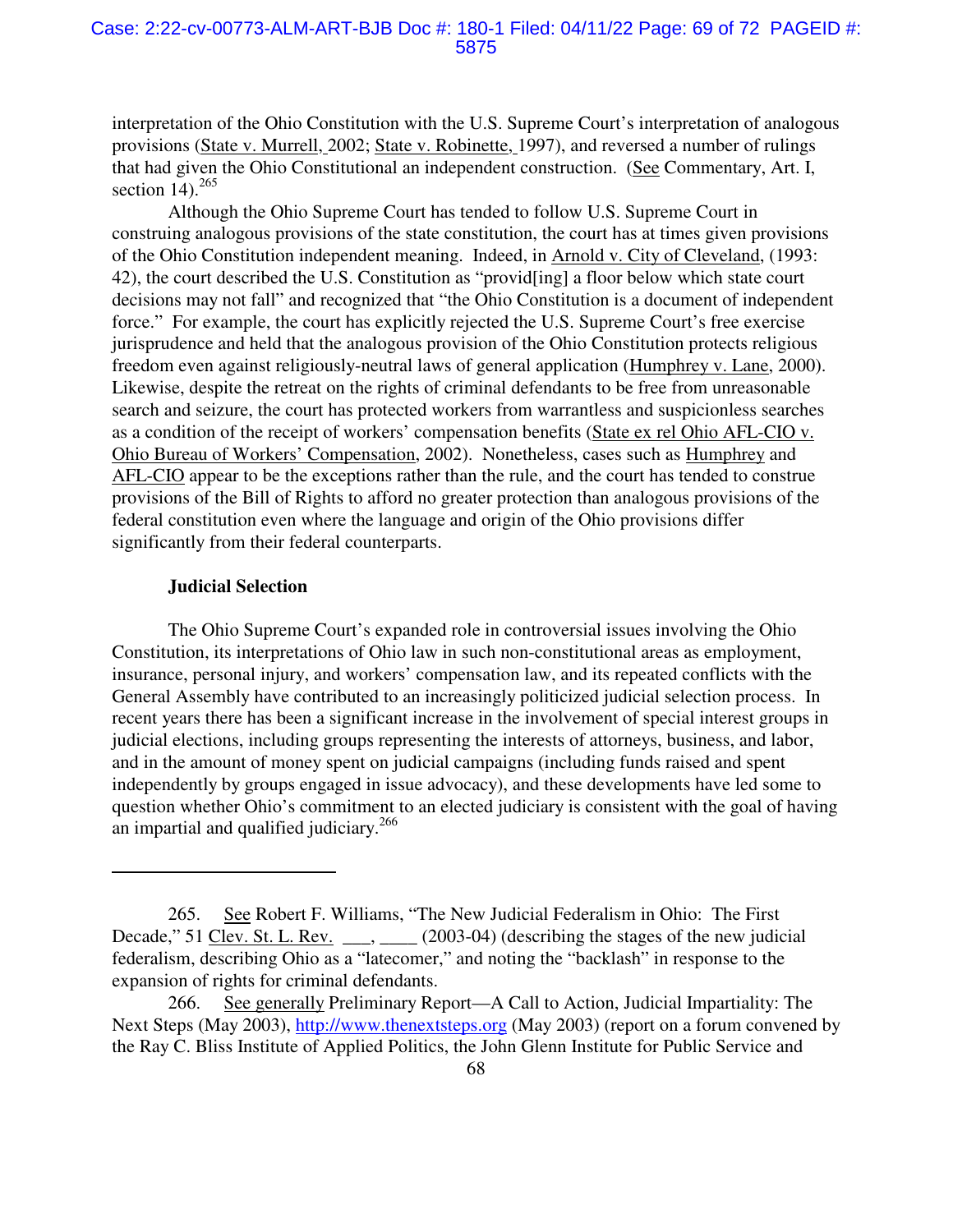The judicial selection process in Ohio has long been partisan, despite the 1912 amendment limiting the role of political parties,  $267$  and races for the Ohio Supreme Court have been "ferociously competitive."<sup>268</sup> Though having a partisan overlay, the recent conflicts appear to be less about partisan politics than about ideology and the role of the courts. As one commentator observed, "[I]f legal doctrine is politically salient, those who care about the law will seek to influence the composition of the judiciary.<sup>"269</sup> What had not characterized the process, until recently, has been the infusion of large amounts of funds into the process, the emergence of well-funded independent election committees willing to spend large sums free from the spending and other constraints placed on candidates, and the increasingly negative tone of judicial election campaigns.

The sharply contested supreme court election of 2000, which was characterized by unprecedented fund-raising, lavish spending by issue advocacy organizations, and a bare-knuckle campaign,<sup>270</sup> was followed by a judicial election in 2002 that involved an even greater amount of fundraising by candidates and their supporters.<sup>271</sup> The prospect for November 2004, when four of the seven seats on the Ohio Supreme Court are on the ballot (but with only three contested races), promises to be more of the same despite the efforts of reformers to encourage a more civil debate, to limit the role of money in the judicial selection process, and to revisit the issue of the current system of judicial selection.<sup>272</sup>

Ohio had an appointed judiciary under the 1802 Constitution, but the General Assembly made the appointments. In approving the 1851 Constitution, Ohio voters embraced an elected judiciary, and they rejected proposals to reduce the role of elections in judicial selection in 1938 and in 1987. There remains today a great deal of sentiment in favor of continuing to have judges elected, and those who propose to revisit this issue and limit the right of the electorate to select judges will likely continue to face an uphill battle.

In January 2004, an ad hoc organization convened by the League of Women Voters of Ohio, the Ohio State Bar Association, Ohio Supreme Court Chief Justice Thomas J. Moyer, and

Public Policy, the League of Women Voters of Ohio, Chief Justice Thomas J. Moyer of the Supreme Court of Ohio, and the Ohio State Bar Association).

267. Kathleen L. Barber, "Ohio Judicial Elections—Nonpartisan Premises with Partisan Results," 32 Ohio St. L. J. 762 (1971).

268. Michael Solimine, "The False Promise of Judicial Elections in Ohio," 30 Cap. U .L. Rev. 559, 561 (2002).

269. Entin, "Judicial Selection," 525.

 $\overline{a}$ 

270. See Kara Baker, "Is Justice for Sale in Ohio? An Examination of Ohio Judicial Elections and Suggestions for Reform Focusing onthe2000 Race for the Ohio Supreme Court," 35 Akron L. Rev. 159 (2001)

271. See James T. O'Reilly, "Writing Checks or Righting Wrongs: Election Funding and the Tort Decisions of the Ohio Supreme Court," 51 Clev. St. L. Rev. \_\_\_, \_\_\_\_ (2003-04).

272. See generally Progress Report, Judicial Impartiality: The Next Steps (January 2004), http://www.thenextsteps.org (January 2004).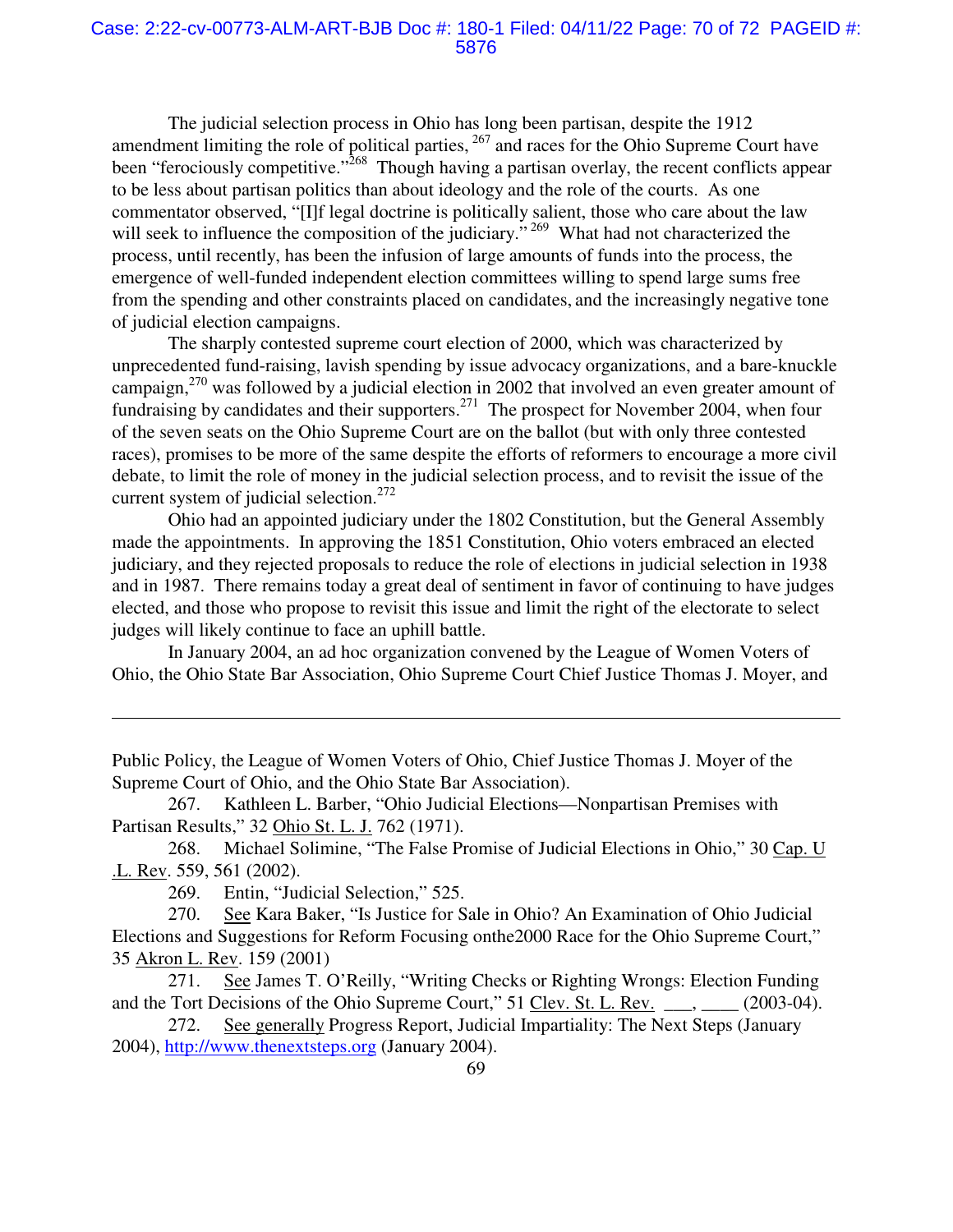some university-based good government organizations issued a report recommending the that the following steps be taken to strengthen the independent and impartial state judiciary: the lengthening of judicial terms, an increase in the "years of practice" judicial qualification, mandatory pre-election judicial training, and increases in judicial salaries. Recognizing the unlikelihood that Ohio voters would be willing to support changes in the method of selecting judges, the organization focused instead on ways to improve Ohio's system of electing judges. However, none of these proposals are intended to apply to the November 2004 judicial elections, although the organization's Campaign Finance Disclosure Work Group, which had deferred consideration of the regulation of third-party issue advocacy advertising because of the pendency of a case before the U.S. Supreme Court involving the constitutionality of the Bipartisan Campaign Finance Act, will likely be making an effort to amend Ohio law to regulate such issue advocacy advertising in advance of the November 2004 judicial elections as a result of the decision of the U.S. Supreme Court in McConnell v. Federal Election Commission (2003), upholding the federal regulation of the analogous provisions of federal law

Despite these efforts to reform judicial selection, Ohio may be moving in the opposite direction towards an even more robust and more expensive series of judicial campaigns. In Republican Party of Minnesota v. White (2002), relying on the First Amendment, the U.S. Supreme Court struck down ethical rules limiting the speech of judicial candidates. Over concerns by a dissenting justice about the impact of judicial elections on the independence of the state judiciary, the Court effectively took the position that jurisdictions that wish to continue to elect their judges will have to tolerate far more contentious judicial elections. Moreover, the application of the First Amendment to judicial races may make it even more difficult to impose effective spending and fundraising limitations on judicial races. Thus, White may lead to an even more robust and more expensive series of judicial elections and ironically to a more widely perceived need to alter the electoral approach to judicial selection.

## **The Ohio Supreme Court and Stare Decisis**

 As efforts to alter various aspects of the judicial selection process in Ohio continue, the Ohio Supreme Court has signaled a willingness to reexamine its own decisions. In Westfield Insurance Co. v. Galatis (2003), the court overturned its 1999 decision in Scott-Pontzer v. Liberty Mutual fire Insurance Co (2004), in which it had provided uninsured motorist coverage to an offduty employee driving a spouse's car. Scott-Pontzer, a statutory not a constitutional decision, had become very controversial, and in Westfield the court addressed when it would refuse to follow the doctrine of stare decisis and overrule earlier decisions. In a 4-3 decision written by Justice Maureen O'Connor, the court described its approach to stare decisis as follows:

A prior decision of the Supreme Court may be overruled where (1) the decision was wrongly decided at that time, or changes in circumstances no longer justify continued adherence to the decision, (2) the decision defies practical workability, and (3) abandoning the precedent would not create an undue hardship for those who have relied upon it